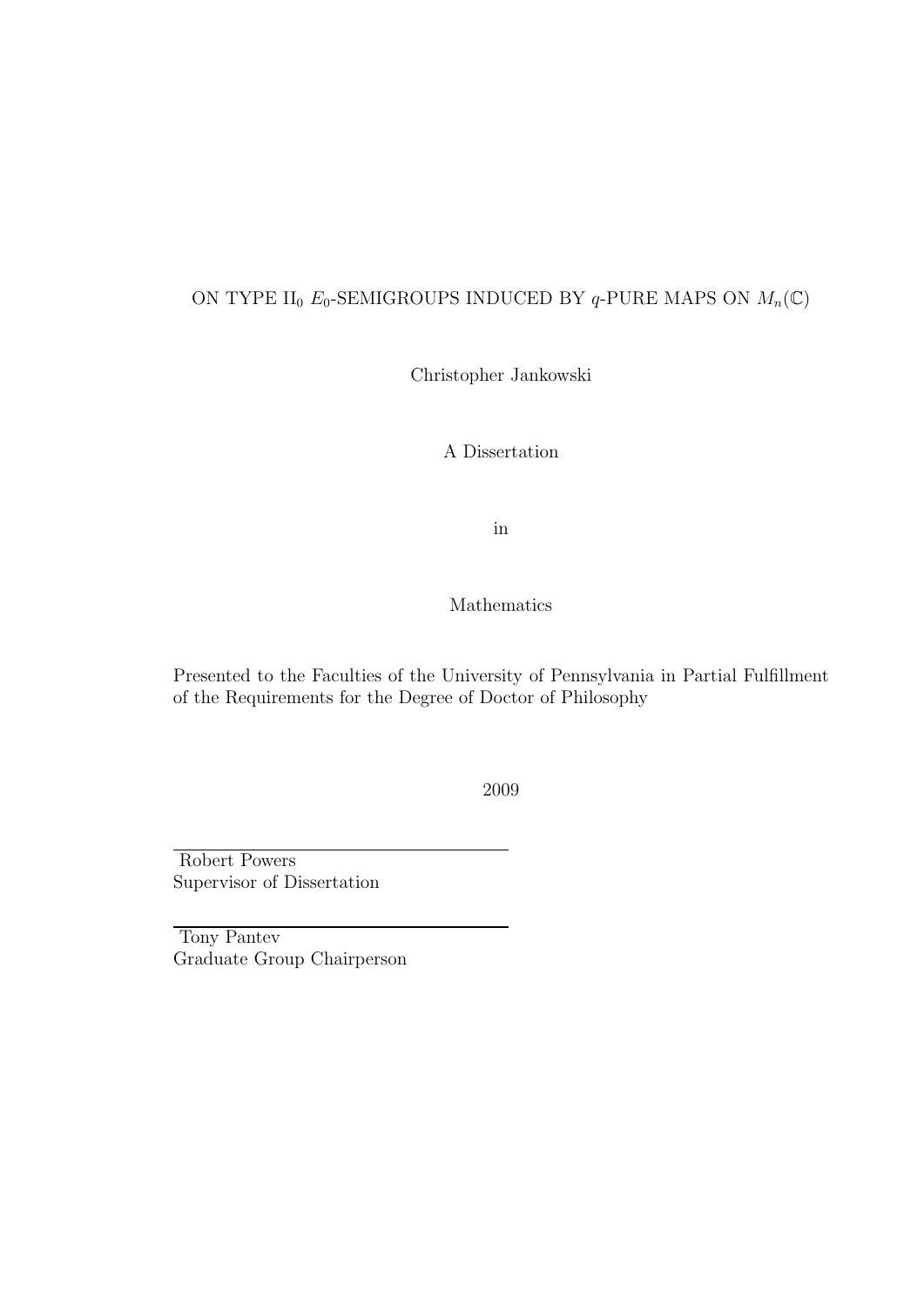# Acknowledgments

First, I have to thank the secretaries of the Penn math department. Janet, Monica, Paula, and Robin have always been quick to do whatever I've needed, and have likely been responsible for most of the smiles I've witnessed in DRL over the past several years. I also have to thank Colin, Wil, David (Fithian), and Paul for bearing with me as officemates, especially when I get going on a rant that they don't find particularly interesting.

I am deeply indebted to my advisor, Bob Powers, who, despite having to endure my relative incompetence, has been boundlessly enthusiastic about my thesis work and taught me much of what I know about operator algebras. I never feel unwelcome for stopping by his office to ask a "quick question," even though it often ends up leading to us working for hours at the board or just talking about random things. I've also enjoyed sitting in on Dick Kadison's various functional analysis classes at Penn, along with hearing his many stories. I owe him, Geoff Price, and Antonella Grassi thanks for writing my letters of recommendation.

I have to thank my family for being so great: My parents, who did a fantastic job in raising their five children and taught us life's unforgettable lesson (to paraphrase a John Heisman quote: "It is better to die as a child than grow up and fumble the ball"); my older sister Jill, who, when I was extremely young, taught me some subtleties of grammar (it's not "me and Ben," it's "Ben and  $I$ "); Mike and Ben, who showed me that the path to enlightenment is one of sports fanaticism, and whose tremendous tastes in music and movies have been a very positive influence in my life; and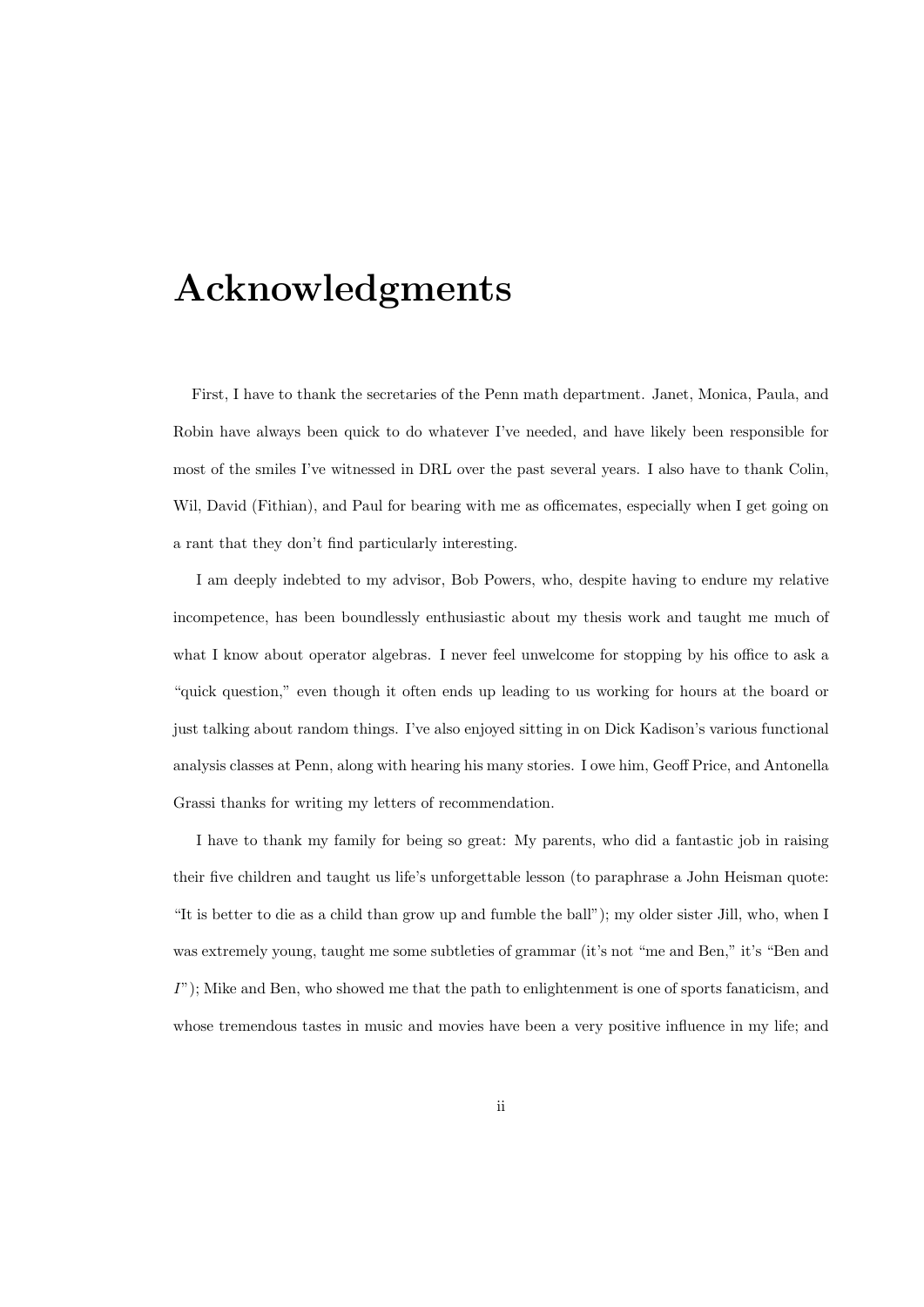Erin, who survived the atrocities that came with being my younger sister and is soon graduating from college. Also meriting accolades are Big Joe and Beth, along with my nephews, Joe, Nate, Matt, and Alex, from whom I expect big things. A discussion of the family would not be complete without the dogs, Chester and Jodie, who are simply impossible not to like.

My friends have probably prevented me from going insane. Back to high school (even though many of them are, sadly, UK fans) and college, they have played a big role in the development of whatever good parts of my personality exist. Here at Penn, the members of the Quizo powerhouse (Andy, Colin, Dave, David, Jen, Paul, Pilar, Shea, and others) comprised a veritable dream team. Late nights of Settlers and Rock Band at Armin's / David's / Martin's apartment, Obus's parties, the downtown Friday nights, and the daily social interaction have made life much more fun than it otherwise would have been. I'm grateful for my girlfriend, Jen, whose reverse psychology has enriched my life, and whose company has led me to bars where the regular beer was so expensive that I had to start drinking the fancy stuff.

I also have to thank the great teachers I've had outside of Penn, particularly Brother James Kelly, Brother John Wills, Michael Brownstein, and Frank Connolly. Finally, my thesis committee members (Jonathan Block and Jim Haglund) deserve a shout-out for devoting their time to read some of this thing and to listen to me yell about  $E_0$ -semigroups.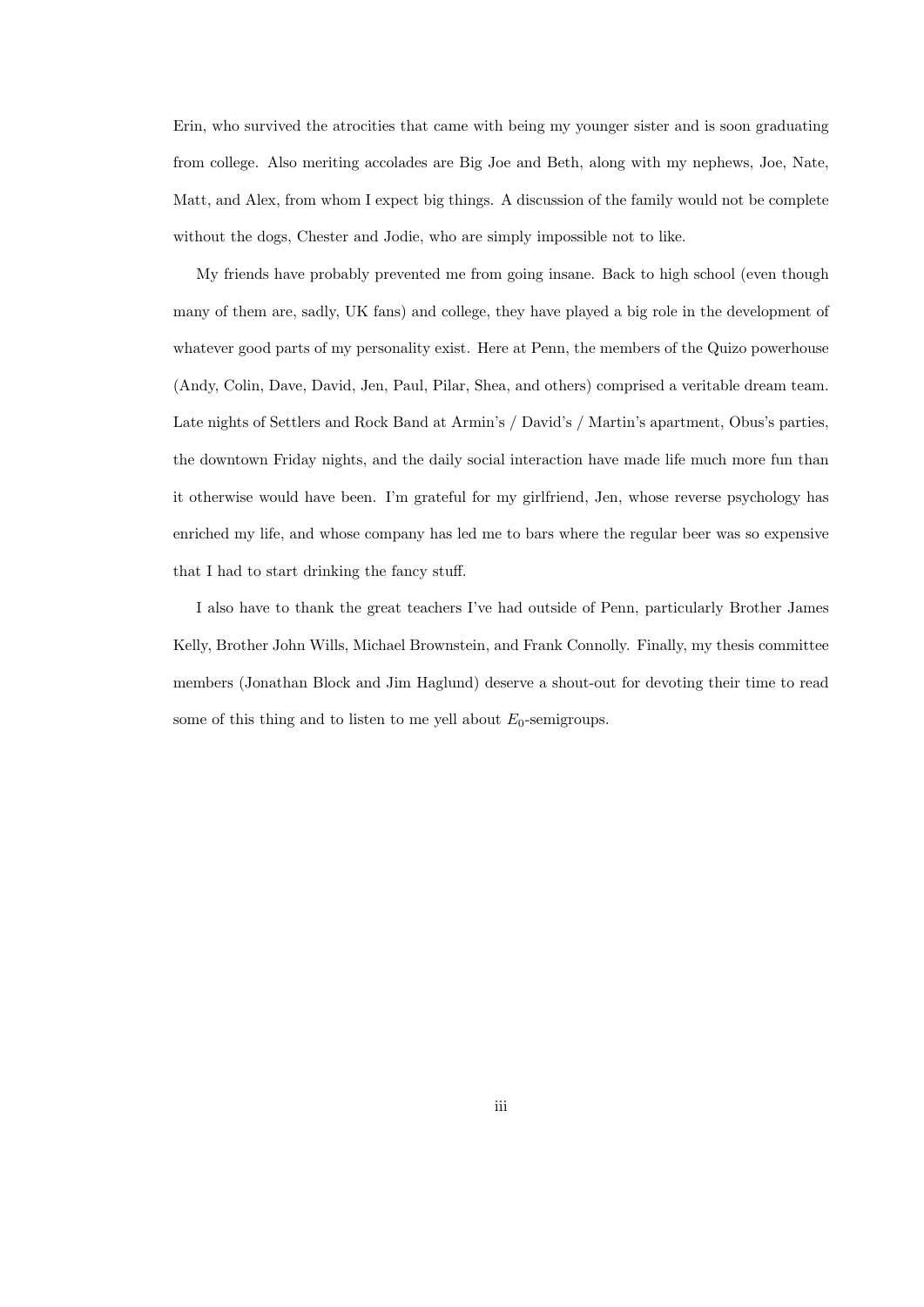#### ABSTRACT

#### ON TYPE II<sub>0</sub>  $E_0$ -SEMIGROUPS INDUCED BY q-PURE MAPS ON  $M_n(\mathbb{C})$

Christopher Jankowski

Robert Powers, Advisor

Using a dilation theorem of Bhat, Powers has shown that every non-trivial spatial  $E_0$ -semigroup can be obtained from a CP-flow acting on  $B(K \otimes L^2(0,\infty))$ , where K is a separable Hilbert space. In this thesis, we use boundary weight doubles  $(\phi, \nu)$  to define natural boundary weight maps which then induce CP-flows over K for  $1 < dim(K) < \infty$ . Developing a comparison theory for the  $E_0$ -semigroups arising from certain boundary weight doubles, we obtain examples of type  $II_0$   $E_0$ -semigroups and classify them up to cocycle conjugacy. We study the unital q-pure maps acting on  $M_n(\mathbb{C})$ , classifying all such maps which are invertible or have rank one. We find that the rank one unital q-pure maps arise from faithful states on  $M_n(\mathbb{C})$  and, through a boundary weight construction using particular unbounded weights  $\nu$  on  $B(L^2(0,\infty))$ , yield uncountably many mutually non-cocycle conjugate type II<sub>0</sub>  $E_0$ -semigroups for each  $1 \lt n \in \mathbb{N}$ . We ask whether every unital q-pure map acting on  $M_n(\mathbb{C})$  has rank one or is invertible, and show that this is the case when  $n = 2$ . In conclusion, we discuss future problems involving the examination and generalization of these results.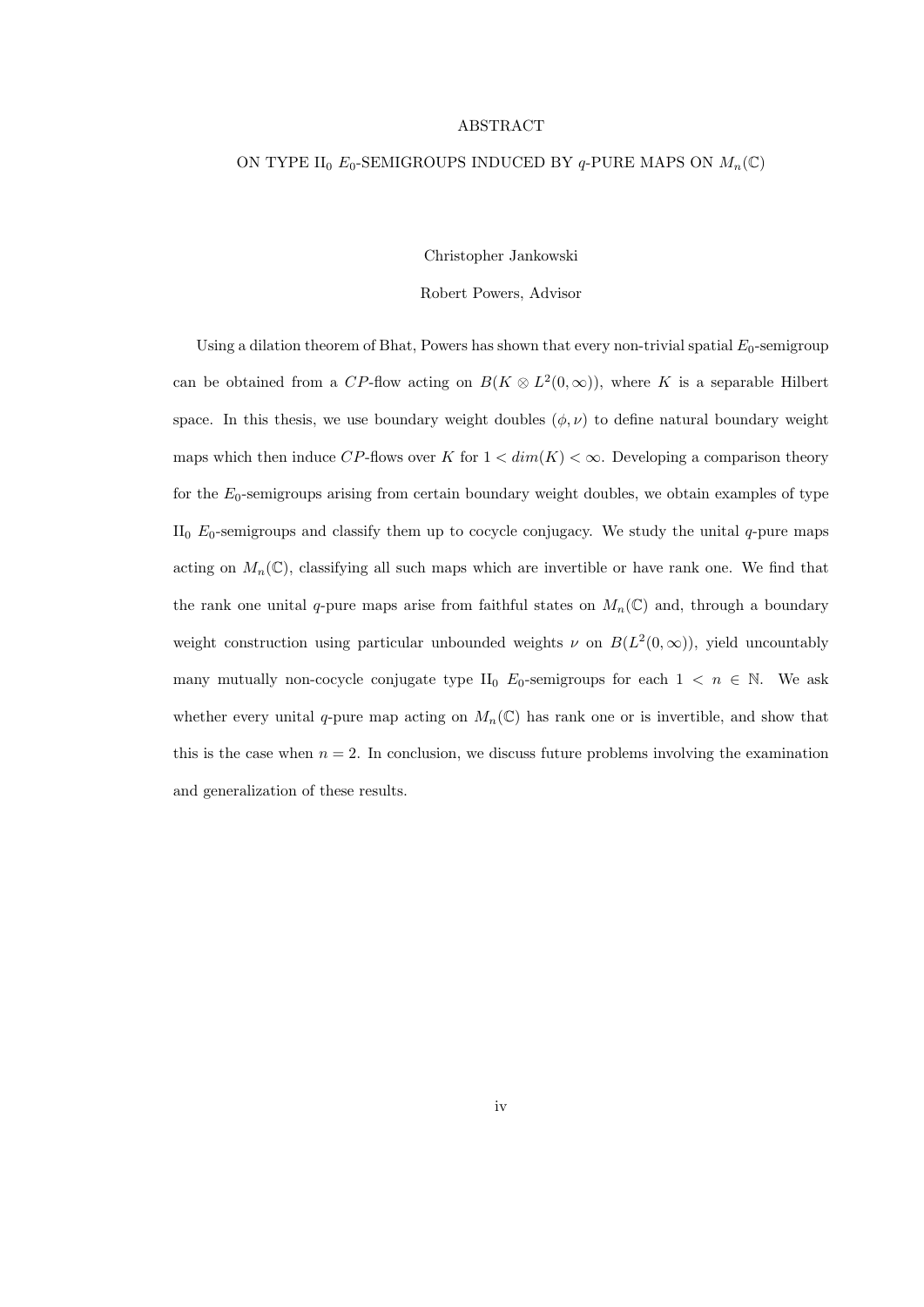# **Contents**

| Introduction<br>$\mathbf{1}$ |                                                                                                |       |                                                                                            |                  |
|------------------------------|------------------------------------------------------------------------------------------------|-------|--------------------------------------------------------------------------------------------|------------------|
|                              | 1.1                                                                                            |       |                                                                                            | $1\,$            |
|                              | 1.2                                                                                            |       |                                                                                            | $\overline{4}$   |
|                              |                                                                                                | 1.2.1 |                                                                                            | $\boldsymbol{6}$ |
|                              |                                                                                                | 1.2.2 |                                                                                            | $\overline{7}$   |
|                              |                                                                                                | 1.2.3 |                                                                                            | 10               |
|                              |                                                                                                | 1.2.4 | The mighty index $\dots \dots \dots \dots \dots \dots \dots \dots \dots \dots \dots \dots$ | 12               |
|                              |                                                                                                | 1.2.5 |                                                                                            | 14               |
|                              |                                                                                                | 1.2.6 | Conditionally negative maps $\ldots \ldots \ldots \ldots \ldots \ldots \ldots \ldots$      | 16               |
|                              |                                                                                                | 1.2.7 |                                                                                            | 17               |
|                              |                                                                                                | 1.2.8 |                                                                                            | 18               |
|                              |                                                                                                | 1.2.9 |                                                                                            | 19               |
| $\overline{2}$               |                                                                                                |       | Our boundary weight map                                                                    | 24               |
|                              | q-positivity and our boundary weight construction $\dots \dots \dots \dots \dots \dots$<br>2.1 |       | 24                                                                                         |                  |
|                              |                                                                                                | 2.1.1 |                                                                                            | 26               |
|                              | 2.2                                                                                            |       |                                                                                            |                  |
|                              |                                                                                                | 2.2.1 |                                                                                            | 33               |
|                              |                                                                                                | 2.2.2 |                                                                                            | 34               |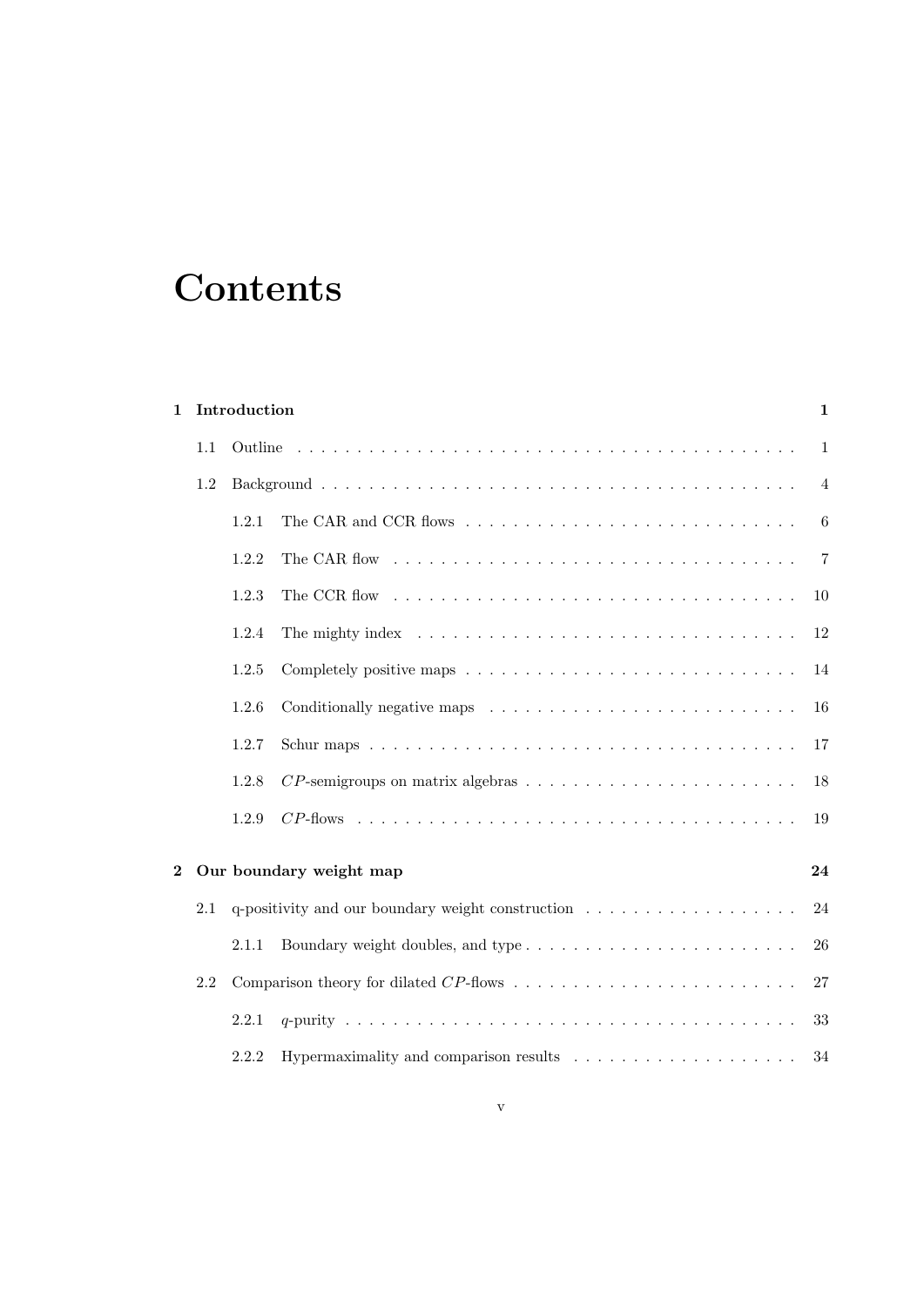| 3                                                 |         | $E_0$ -semigroups obtained from faithful states                                                            | 42     |  |  |
|---------------------------------------------------|---------|------------------------------------------------------------------------------------------------------------|--------|--|--|
|                                                   | $3.1\,$ |                                                                                                            | 42     |  |  |
|                                                   | 3.2     |                                                                                                            | 46     |  |  |
| $\overline{\mathbf{4}}$                           |         | Invertible unital $q$ -pure maps                                                                           |        |  |  |
|                                                   | 4.1     |                                                                                                            | $52\,$ |  |  |
|                                                   | 4.2     |                                                                                                            | 61     |  |  |
|                                                   | 4.3     |                                                                                                            | 64     |  |  |
| Classifying q-pure maps on $M_2(\mathbb{C})$<br>5 |         |                                                                                                            | 66     |  |  |
|                                                   | 5.1     |                                                                                                            | 66     |  |  |
|                                                   | 5.2     |                                                                                                            | 68     |  |  |
| 6                                                 |         | It is what it is                                                                                           |        |  |  |
|                                                   | 6.1     |                                                                                                            | 74     |  |  |
|                                                   |         | 6.1.1                                                                                                      | 74     |  |  |
|                                                   |         | 6.1.2                                                                                                      | 74     |  |  |
|                                                   |         | Classification of $q$ -pure maps $\ldots \ldots \ldots \ldots \ldots \ldots \ldots \ldots \ldots$<br>6.1.3 | 75     |  |  |
|                                                   | 6.2     |                                                                                                            | 75     |  |  |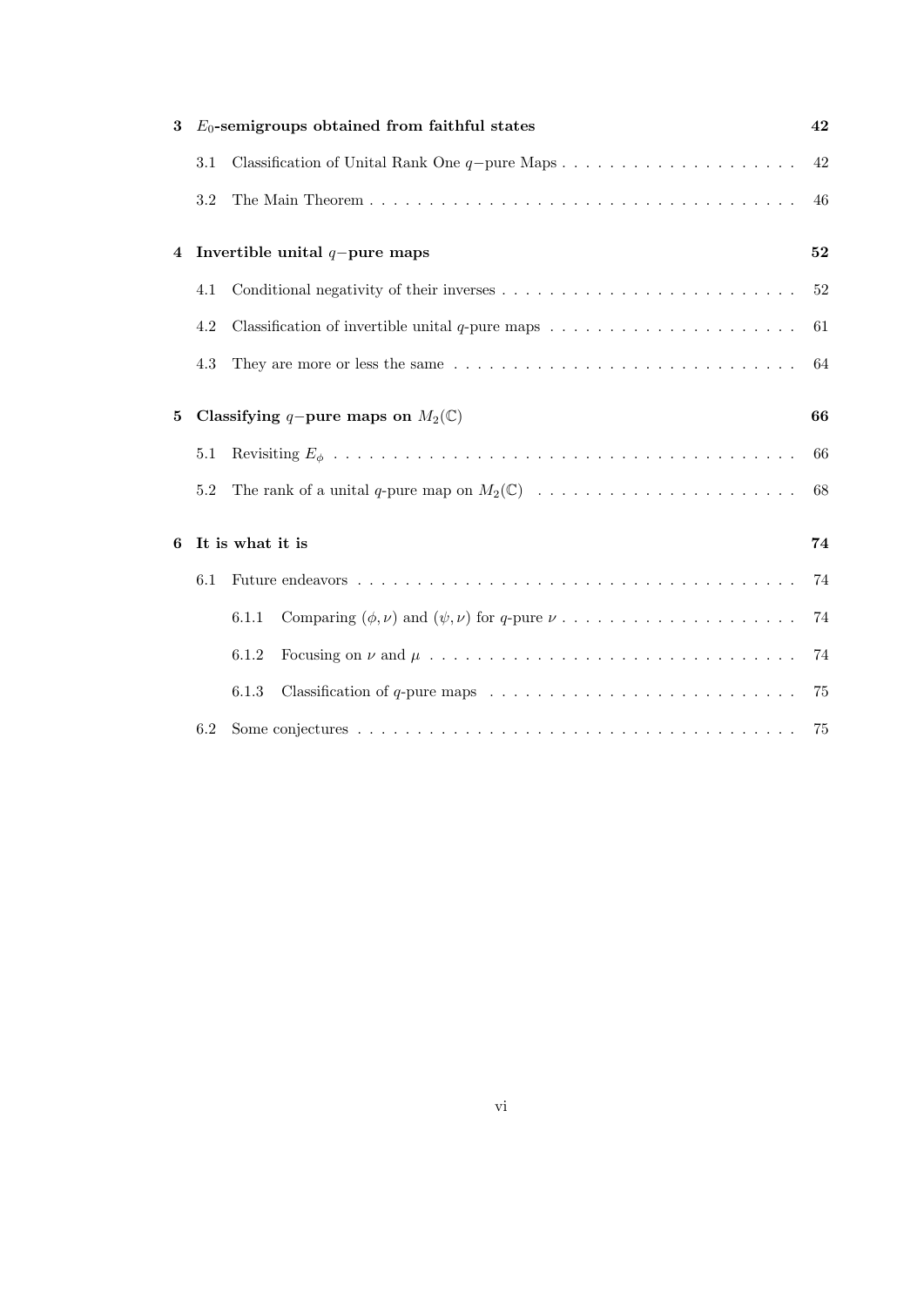# Chapter 1

# Introduction

## 1.1 Outline

Let  $H$  be a separable Hilbert space. A result of Wigner in [Wi] shows that every weakly continuous one-parameter group of \*-automorphisms  $\{\alpha_t\}_{t\in\mathbb{R}}$  of  $B(H)$  is implemented by a strongly continuous unitary group  $\{U_t\}_{t\in\mathbb{R}}$  in that  $\alpha_t(A) = U_t A U_t^*$  for all  $A \in B(H)$  and  $t \in \mathbb{R}$ . This leads us to pursue the more general task of classifying all semigroups of  $*$ -endomorphisms of  $B(H)$ . We will study one such class of semigroups, called  $E_0$ -semigroups, which arise naturally in the study of quantum mechanics.

**Definition 1.** We say a family  $\{\alpha_t\}_{t\geq 0}$  of \*-endomorphisms of  $B(H)$  is an  $E_0$ -semigroup if:

- 1.  $\alpha_{s+t} = \alpha_s \circ \alpha_t$  for all  $s, t \geq 0$ , and  $\alpha_0(A) = A$  for all  $A \in B(H)$ .
- 2. For each  $f, g \in H$  and  $A \in B(H)$ , the inner product  $(f, \alpha_t(A)g)$  is continuous in t.
- 3.  $\alpha_t(I) = I$  for all  $t \geq 0$  (in other words,  $\alpha$  is unital).

We have two different notions of what it means for two  $E_0$ -semigroups to be the same, namely conjugacy and cocycle conjugacy, the latter of which arises from Alain Connes' definition of outer conjugacy.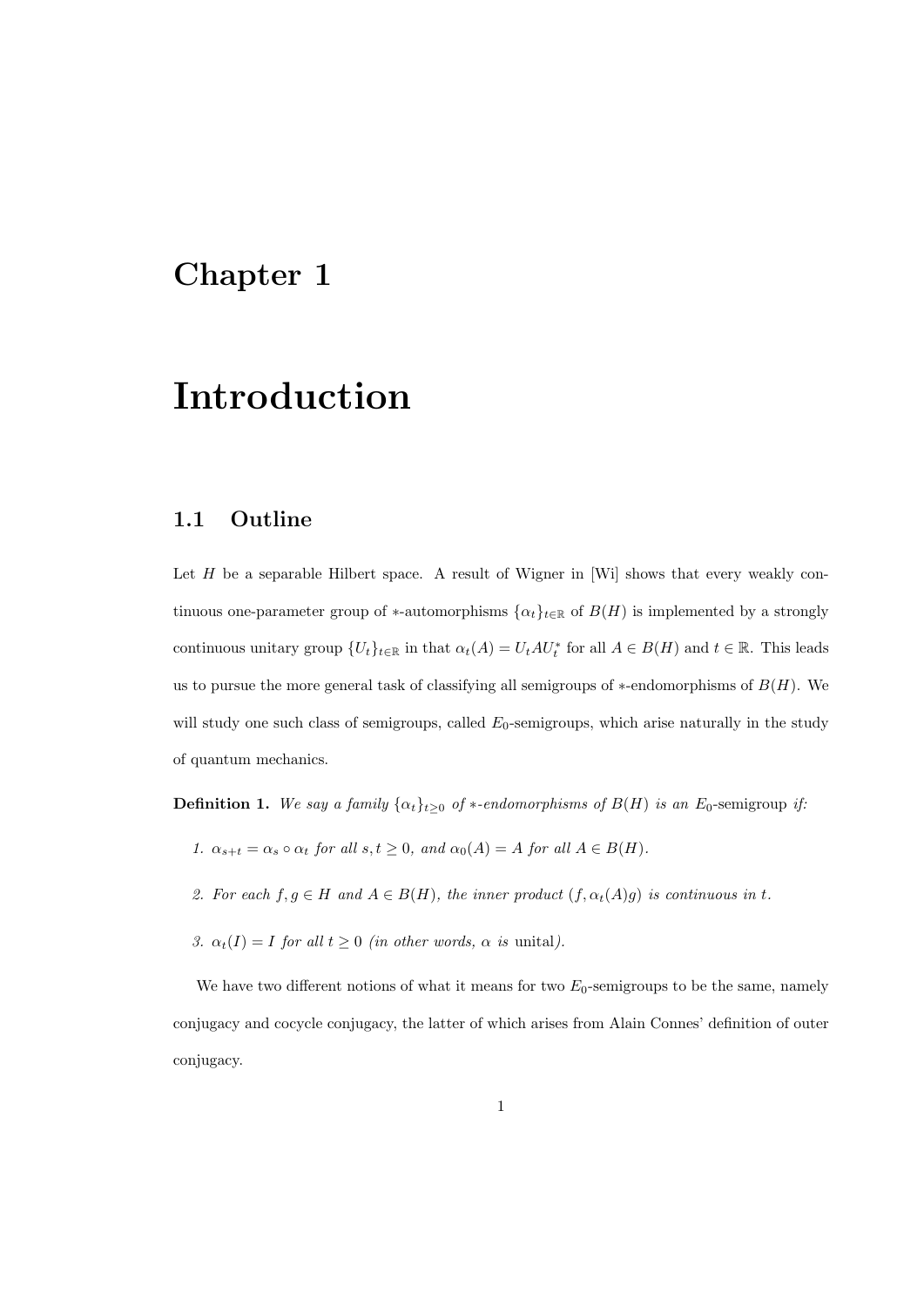**Definition 2.** Let  $\alpha$  and  $\beta$  be  $E_0$ -semigroups on  $B(H_1)$  and  $B(H_2)$ , respectively. We say that  $\alpha$ and β are conjugate if there is a \*-isomorphism  $\theta$  from  $B(H_1)$  onto  $B(H_2)$  such that  $\theta \circ \alpha_t = \beta_t \circ \theta$ for all  $t \geq 0$ . We say that  $\alpha$  and  $\beta$  are cocycle conjugate if  $\alpha$  is conjugate to  $\beta'$ , where  $\beta'$  is an  $E_0$ -semigroup on  $B(H_2)$  satisfying the following condition: For some strongly continuous family of unitaries  $U = \{U(t) : t \ge 0\}$  acting on  $H_2$  and satisfying  $U(t + s) = U(t)\beta_t(U(s))$  for all  $s, t \ge 0$ , we have  $\beta_t(A) = U_t \beta_t(A) U_t^*$  for all  $A \in B(H_2)$  and  $t \geq 0$ . Such a semigroup of unitaries is called a unitary cocycle for  $\beta$ , and the semigroup  $\beta' = {\beta'_t}$  is called a cocycle perturbation of  $\beta$ .

 $E_0$ -semigroups are divided into three types based upon the existence, and structure of, their units. More specifically, let  $\alpha$  be an  $E_0$ -semigroup on  $B(H)$ . A unit for  $\alpha$  is a strongly continuous semigroup of bounded operators  $U = \{U(t) : t \ge 0\}$  such that  $\alpha_t(A)U(t) = U(t)A$  for all  $A \in$ B(H). Let  $\mathcal{U}_{\alpha}$  be the set of all units for  $\alpha$ . We say  $\alpha$  is *spatial* if  $\mathcal{U}_{\alpha} \neq \emptyset$ , while we say that  $\alpha$  is completely spatial if, for each  $t \geq 0$ , the closed linear span of the set  $\{U_1(t_1)\cdots U_n(t_n)f\}$ :  $f \in H, t_i \geq 0$  and  $U_i \in \mathcal{U}_\alpha \ \forall i, \sum t_i = t$  is H. An  $E_0$ -semigroup  $\alpha$  is said to be of type I if it is completely spatial, type II if it is spatial but not completely spatial, and type III if it is not spatial. If  $\alpha$  is of type I or II, we may further assign a numerical index  $n \in \mathbb{Z}_{\geq 0} \cup \{\infty\}$  to  $\alpha$ , in which case we say  $\alpha$  is of type I<sub>n</sub> or II<sub>n</sub>. Arveson has shown in [A5] that the type I  $E_0$ -semigroups are entirely classified by their index: the type  $I_0$  E<sub>0</sub>-semigroups are semigroups of  $*$ -automorphisms. while for  $n \in \mathbb{N} \cup \{\infty\}$ , every type I<sub>n</sub> E<sub>0</sub>-semigroup is cocycle conjugate to the CAR flow of index  $\it n.$ 

However, at the present time, we do not have such a classification for those of type II or III. The first type II and type III examples were constructed by Powers in [P4] and [P5]. Tsirelson, who contructed uncountably many mutually non-cocycle conjugate type III  $E_0$ -semigroups in [T1], exhibited uncountably many mutually non-cocycle conjugate  $E_0$ -semigroups of types II [T2] through Arveson's theory of product systems. A dilation theorem of Bhat in [Bh] shows that every CP-flow  $\alpha$  can be dilated to an  $E_0$ -semigroup, and that there is a minimal dilation  $\alpha^d$  of  $\alpha$  which is unique up to conjugacy. Using Bhat's result, Powers has recently proved in [P1] that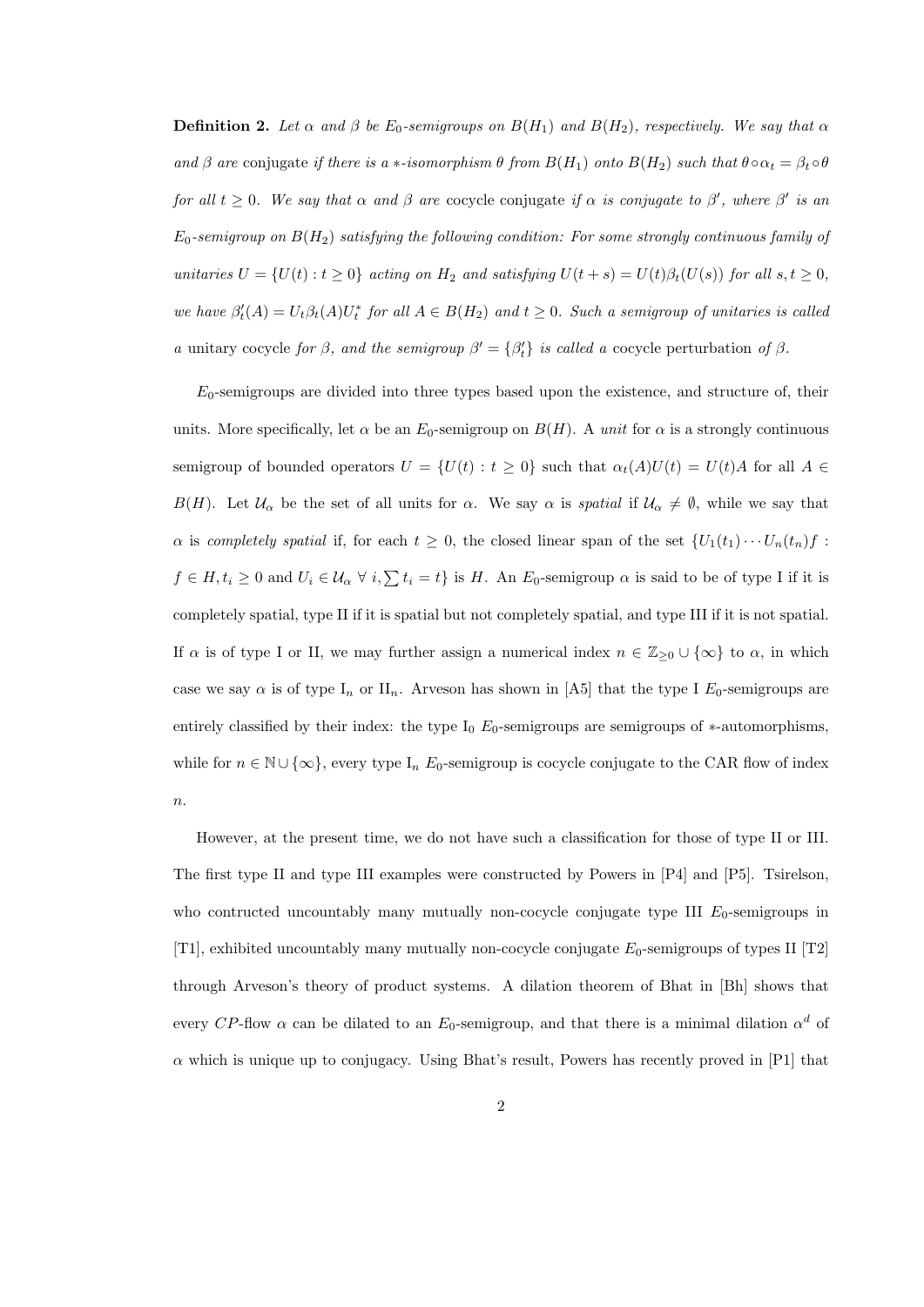every spatial  $E_0$ -semigroup can be obtained from the boundary weight map of a  $CP$ -flow over a separable Hilbert space  $K$ . He has also constructed spatial  $E_0$ -semigroups using boundary weights for the case where  $dim(K) = 1$  in [P2].

Our goal is to use boundary weight maps to induce CP-flows over K for  $1 < dim(K) < \infty$ and to classify their minimal dilations to  $E_0$ -semigroups up to cocycle conjugacy. To do so, we define a natural boundary weight map  $\rho \to \omega(\rho)$  using a unital completely positive map  $\phi$ and a boundary weight  $\nu$  on  $B(L^2(0,\infty))$ . The necessary and sufficient condition that this map induce a CP-flow  $\alpha$  is that  $\phi$  satisfies a generalization of the definition of q-positive from [P1] (see Definition 6 and Proposition 1), in which case we say that  $\alpha$  is the CP-flow induced by the boundary weight double  $(\phi, \nu)$ . We develop a comparison theory for boundary weight doubles  $(\phi, \nu)$  and  $(\psi, \nu)$  in the case that  $\nu$  is a normalized unbounded boundary weight on  $B(L^2(0, \infty))$ of the form  $\nu(B) = (f, Bf)$ , finding that the doubles induce cocycle conjugate  $E_0$ -semigroups if and only if there is a hypermaximal q-corner from  $\phi$  to  $\psi$  (see Definition 10 and Proposition 7).

The problem of determining hypermaximal q-corners from  $\phi$  to  $\psi$  becomes much easier if we focus on a particular class of  $q$ -positive maps, called the  $q$ -pure maps, which have the least possible q-subordinates (see Definition 9). Given a q-positive map  $\phi$  acting on  $M_n(\mathbb{C})$  and a unitary  $U \in M_n(\mathbb{C})$ , we can form a new map  $\phi_U$  by  $\phi_U(A) = U^* \phi(UAU^*)U$ . We describe the order isomorphism between the q-subordinates of  $\phi$  and those of  $\phi_U$ , which in turn leads to the existence of a hypermaximal q-corner from  $\phi$  to  $\phi_U$  if  $\phi$  is q-pure (Proposition 3). With this result in mind, we turn our attention to the task of classifying the  $q$ -pure maps. In Proposition 4, we show that the rank one unital q-pure maps  $\phi : M_n(\mathbb{C}) \to M_n(\mathbb{C})$  are precisely the maps  $\phi(A) = \rho(A)I$ for faithful states  $\rho$  on  $M_n(\mathbb{C})$ . That these maps give us an enormous class of mutually non cocycle conjugate  $E_0$ -semigroups in one of our main results (Theorem 8). Furthermore, for  $n > 1$ , none of the  $E_0$ -semigroups constructed from boundary weight doubles satisfying the conditions of Theorem 5 are cocycle conjugate to any of the  $E_0$ -semigroups obtained from one-dimensional weights by Powers in [P2] (see Corollary 2).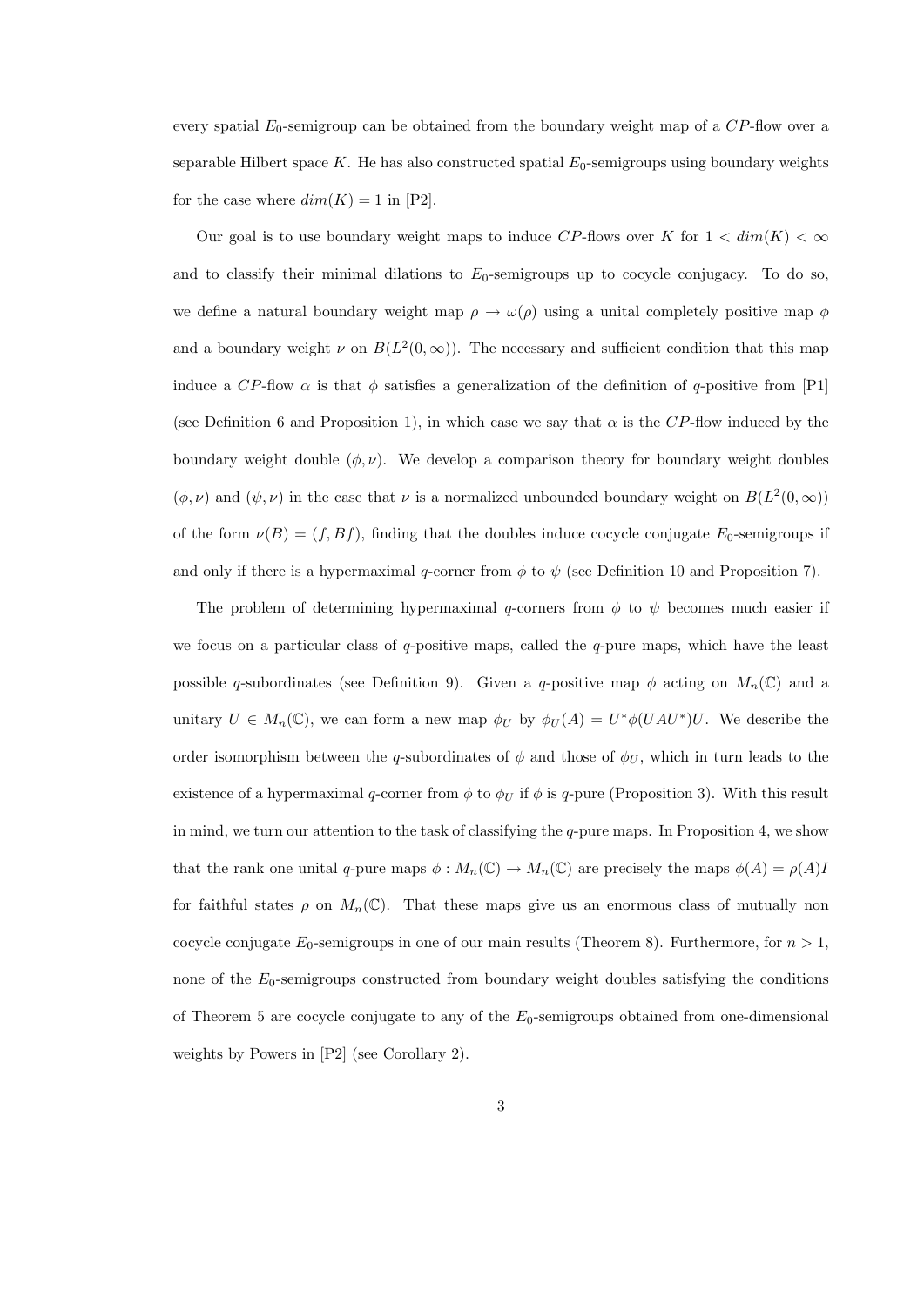However, for unital  $q$ -pure maps that are invertible rather than rank one, the opposite holds. These maps are best understood through their (conditionally negative) inverses. In Theorem 9, we find a necessary and sufficient condition for an invertible unital map  $\phi$  on  $M_n(\mathbb{C})$  to be q-pure. However, if  $\nu$  is a normalized unbounded boundary weight of the form  $\nu(B) = (f, Bf)$ , then the  $E_0$ -semigroup induced by the boundary weight double  $(\phi, \nu)$  is entirely determined by  $\nu$ . This  $E_0$ -semigroup is the one induced by  $\nu$  in the sense of [P2]. In conclusion, we are led to ask if all unital q-pure maps  $\phi: M_n(\mathbb{C}) \to M_n(\mathbb{C})$  either have rank one or are invertible. We find that this is the case when  $n = 2$ . In fact, there are no unital q-positive maps  $\phi$  on  $M_2(\mathbb{C})$  with rank three.

## 1.2 Background

The development of quantum mechanics during the twentieth century brought the study of operator algebras to prominence. Classical scalar-valued and vector-valued observables became operators acting on a Hilbert space, and deterministic solutions gave way to probability and expected values. The Schrödinger and Heisenberg pictures of quantum mechanics, each looking at the evolution of time through a different lens, were unified in a mathematical setting. Many other fundamental contributions to the field not only enlightened scientists with regard to the quantum picture, but also challenged human intuition and brought the philosophy behind the apparent indeterminism of quantum mechanics to the forefront. While it is not within the author's expertise to discuss the fine points of these scientific and philosophical matters, they are the motivation behind a significant portion of operator theory.

We will briefly discuss this motivation in the vein of the introduction of [BR1], which the interested reader should consult for a broader and more detailed treatment. In rough terms, a quantum system is represented by several mathematical constructs. The framework begins with the Hilbert space  $L^2(\mathbb{R}^n)$  for some  $n \in \mathbb{N}$  which depends on the number of particles in the system and the dimension of the encompassing space. We denote the inner product on  $L^2(\mathbb{R}^n)$  through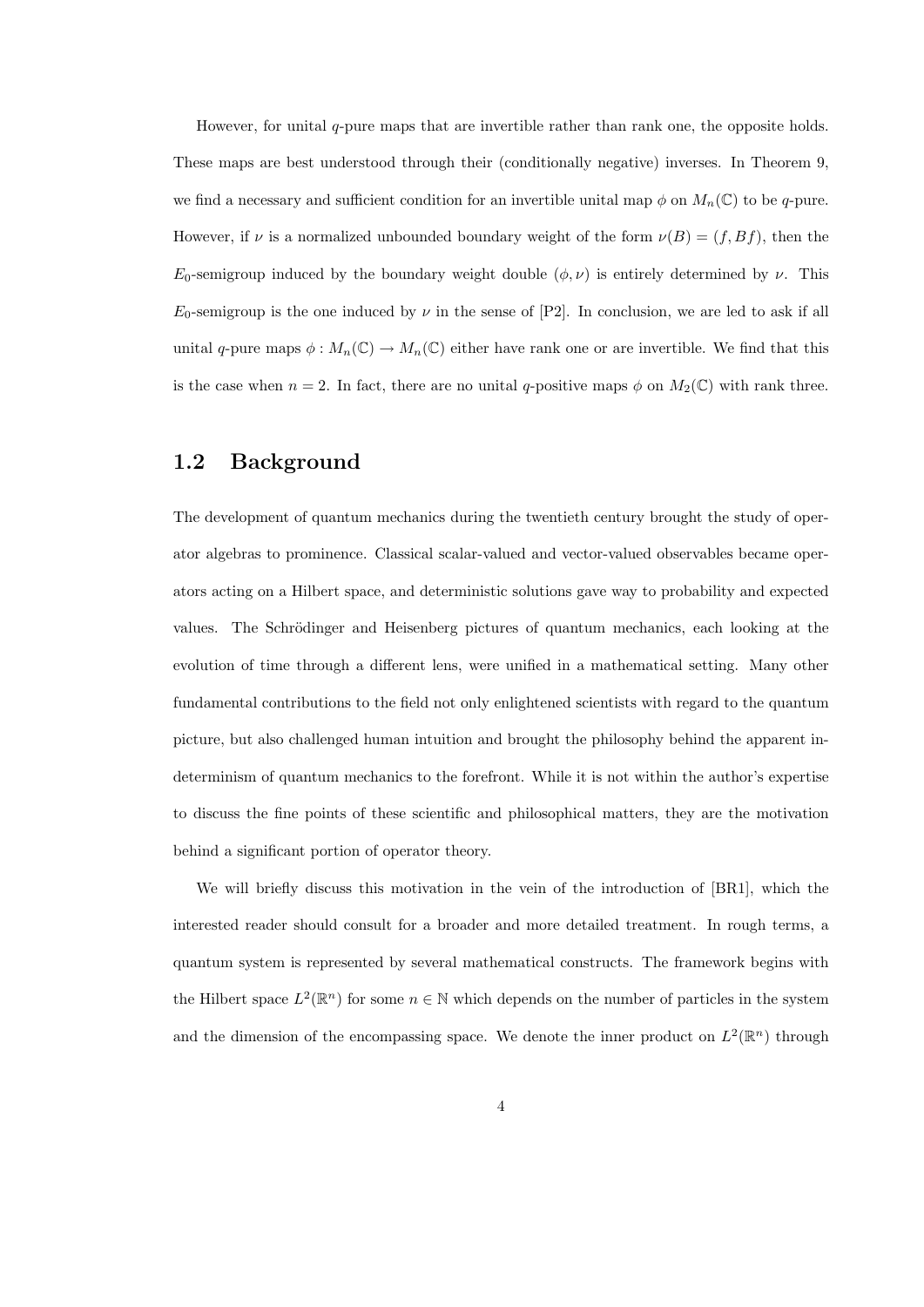the symbol ( , ) which is conjugate-linear in its first coordinate and linear in its second. The observables of the system are identified with self-adjoint linear operators, not necessarily bounded, acting on  $L^2(\mathbb{R}^n)$ . We represent the initial state of the system through a positive linear functional  $\rho \in L^2(\mathbb{R}^n)^*$  of the form  $\rho(A) = (f, Af)$  for some  $f \in L^2(\mathbb{R}^n)$  with  $||f|| = (\int_{\mathbb{R}^n} |f(x)|^2 dx)^{1/2} = 1$ . A functional  $\rho$  of this form is called a *pure state*.<sup>1</sup>

The evolution of time is implemented by a one-parameter unitary group  $\{U_t\}_{t\in\mathbb{R}}$  in the following manner: The value of the observable A at time t is equal to  $(f, U_t A U_t^* f)$ . In the Schrödinger picture, the observables are fixed (as operators) while the function f varies. The functions  $f_t :=$  ${U_t^*}f$  are the solutions to Schrödinger's equation for the system's Hamiltonian. In the Heisenberg picture, f stays fixed while the observables vary with time through the operation  $A \to U_t A U_t^*$ . The two pictures are the same, since

$$
(f, U_t A U_t^* f) = (U_t^* f, A U_t^* f).
$$

Stone's Theorem asserts that, for some self-adjoint B acting on  $L^2(\mathbb{R}^n)$ , these unitaries satisfy  $U_t = e^{itB}$  for all t (as it turns out,  $\hbar B$  is the Hamiltonian of the system), and that the family  $\{U_t\}_{t\in\mathbb{R}}$  is strongly continuous in t, meaning that for each  $g \in L^2(\mathbb{R}^n)$  and  $s \in \mathbb{R}$  we have  $U_t g \to U_s g$  as  $t \to s$ . Furthermore, if B is bounded, then  $\{U_t\}_{t\in\mathbb{R}}$  is norm continuous in t; that is, for every  $s \in \mathbb{R}$  we have  $||U_t - U_s|| \to 0$  as  $t \to s$ . Wigner's aforementioned result shows that every weakly-continuous one-parameter family of \*-automorphisms  $\{\alpha_t\}_{t\in\mathbb{R}}$  of  $B(H)$  is implemented by a strongly continuous unitary group. If we replace ∗-automorphism (and group) with  $*$ -endomorphism (and semigroup), we get  $E_0$ -semigroups. The study of  $E_0$ -semigroups acting on  $B(H)$  began as a problem that Robert Powers thought would take a delightful afternoon to solve. Needless to say, it has evolved into a complex subject with fruitful examples whose partial classification, and division into types, have mirrored that of von Neumann algebra factors.

We should first recall our two notions of equivalence for  $E_0$ -semigroups. It is obvious that

<sup>&</sup>lt;sup>1</sup>This setting is simplified. A general quantum state  $\rho$  has the form  $\rho(A) = \sum_i (f_i, Af_i)$  for mutually orthogonal vectors  $\{f_i\}$  with  $\sum_i ||f_i||^2 = 1$ . As far as the results of this paper are concerned, the least pure states of all (the faithful states) will be the most fruitful.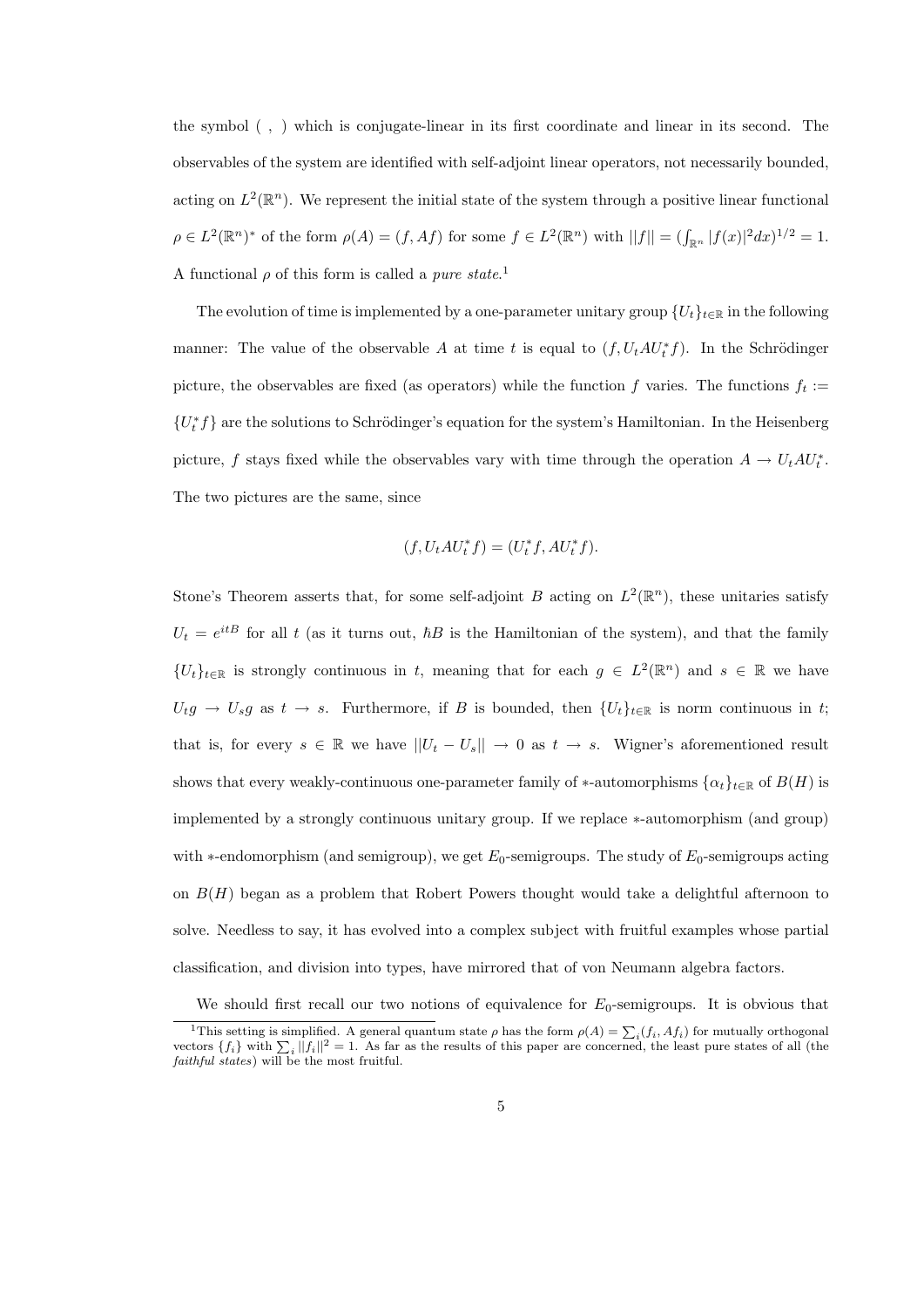conjugacy is an equivalence relation, but it is not clear that cocycle conjugacy is an equivalence relation as well. To this end, symmetry and transitivity are non-trivial. For symmetry, suppose  $E_0$ -semigroups  $\alpha$  and  $\beta$  acting on  $B(H_1)$  and  $B(H_2)$ , respectively, are cocycle conjugate. Then for some onto \*-isomorphism  $\theta : B(H_1) \to B(H_2)$  and cocycle perturbation  $\beta'_t(A) = U_t \beta_t(A) U_t^*$  of  $\beta$ , we have  $\alpha_t = \theta^{-1} \circ \beta'_t \circ \theta$  for all  $t \geq 0$ . We can check that  $\{\theta^{-1}(U_t^*)\}_{t \geq 0}$  is a unitary cocycle for  $\alpha$ , and that the cocycle perturbation  $\alpha' = {\alpha'_t}_{t\geq 0}$  of  $\alpha$  defined by  $\alpha'_t(A) = \theta^{-1}(U_t^*)\alpha_t(A)\theta^{-1}(U_t)$ satisfies  $\beta_t = \theta \circ \alpha'_t \circ \theta^{-1}$  for all  $t \geq 0$ . Therefore,  $\beta$  is cocycle conjugate to  $\alpha$ , and symmetry follows.

For transitivity, suppose that  $\alpha$  is cocycle conjugate to  $\beta$  and  $\beta$  is cocycle conjugate to  $\gamma$ , so  $\alpha_t = \theta_1^{-1} \circ \beta'_t \circ \theta_1$  and  $\beta_t = \theta_2^{-1} \circ \gamma'_t \circ \theta_2$  for some onto \*-isomorphisms  $\theta_1$  and  $\theta_2$  and cocycle perturbations  $\beta'_t(B) = U_t \beta_t(B) U_t^*$  (all  $t \ge 0$ ) and  $\gamma'_t(A) = V_t \gamma_t(A) V_t^*$  (all  $t \ge 0$ ) of  $\beta$  and  $\gamma$ , respectively. Let  $\theta_3 = \theta_2 \circ \theta_1$ . A straightforward computation yields that the family of unitaries  ${Z_t = \theta_3^{-1}(V_t^*)\theta_1^{-1}(U_t^*)}_{t\geq 0}$  is a unitary cocycle for  $\alpha$ . Defining a cocycle perturbation  $\alpha'$  $\{\alpha_t'\}_{t\geq 0}$  by  $\alpha_t' = Z_t \alpha_t(A) Z_t^*$ , we find that  $\gamma_t = \theta_3 \circ \alpha_t' \circ \theta_3^{-1}$  for all  $t \geq 0$ , so  $\alpha$  is cocycle conjugate to  $\gamma$ , proving transitivity.

#### 1.2.1 The CAR and CCR flows

The CCR and CAR flows, which arise from second quantization of bosons and fermions, respectively, were the first (non-trivial) examples of  $E_0$ -semigroups. We should note that nothing in this section is original: we are outlining Arveson's comprehensive treatment of both from [A2], as well as providing some details from [BR2]. We shamelessly borrow notation from both sources, which are fully responsible for any and all insight in this section (except for whatever mistakes you can find, which are, of course, mine).

We start with the Hilbert space  $H = K \otimes L^2(0, \infty)$ , where K is a separable Hilbert space. We identify H with  $L^2((0,\infty);K)$ , the space of K-valued measurable functions on  $(0,\infty)$  which are square integrable. We denote by  $\{U_t\}_{t\geq 0}$  the right shift semigroup on H, so for  $f \in H$  we have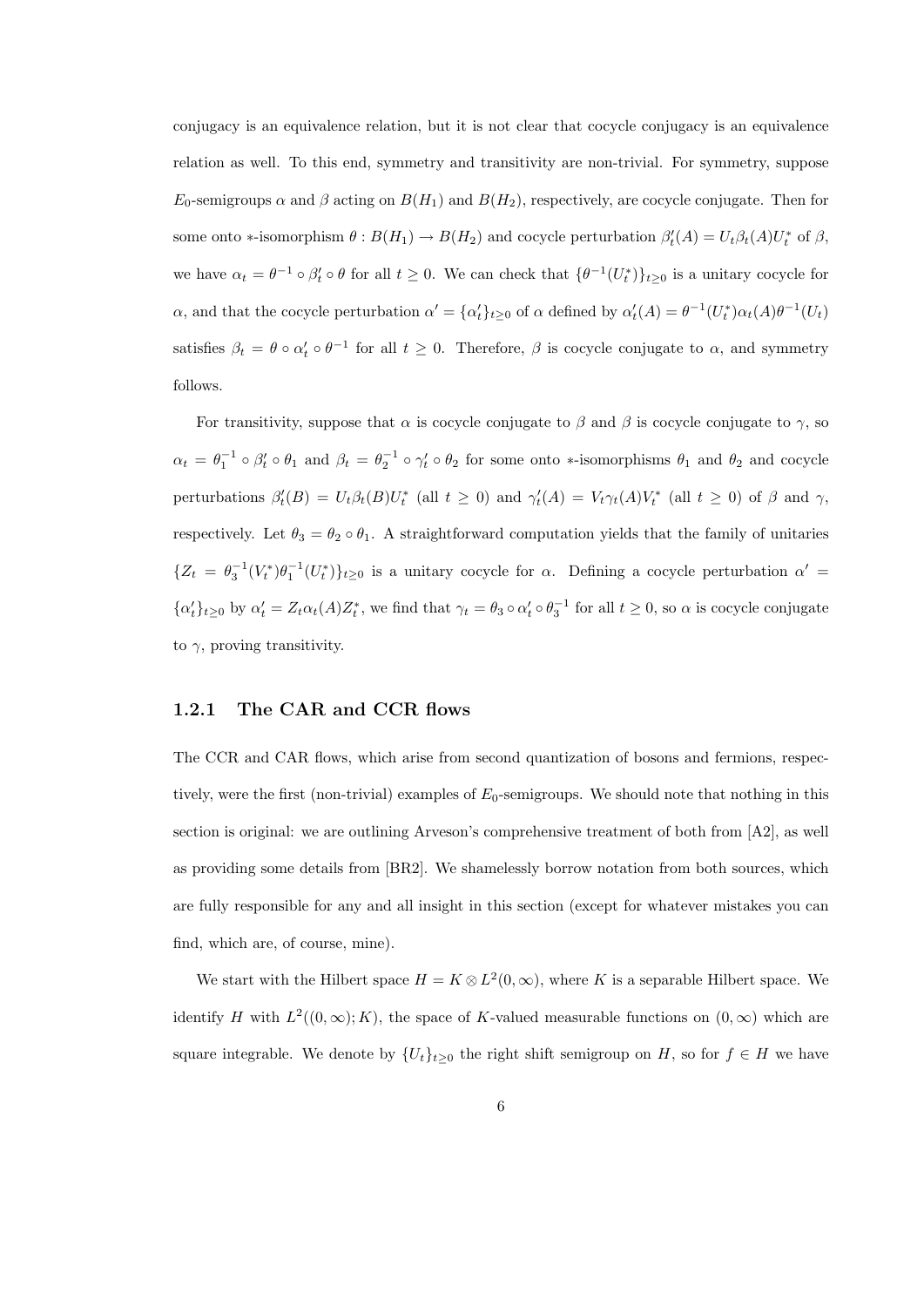$(U_tf)(x) = 0$  if  $x \le t$  and  $(U_tf)(x) = f(x-t)$  if  $x > t$ .

For every  $n \in \mathbb{N}$ , let  $H^{\otimes n}$  be the n-fold tensor product of H with itself (setting  $H^{\otimes 0} = \mathbb{C}$ ), and let  $F(H) = \bigoplus_{n=0}^{\infty} H^{\otimes n}$ . Given  $z \in H$ , we define an operator  $C(z)$  on  $F(H)$  by letting  $C(z)(1) = z$ and

$$
C(z)(z_1 \otimes \cdots \otimes z_n) = \sqrt{n+1} \ (z \otimes z_1 \cdots \otimes z_n)
$$

for all simple tensors, then extending linearly. Note that  $C(z)$  is densely defined and unbounded if  $z \neq 0$ , and its adjoint satisfies

$$
C(z)^{*}(z_{1} \otimes \cdots \otimes z_{n}) = \sqrt{n} (z, z_{1}) z_{2} \otimes \cdots \otimes z_{n}
$$

for all simple tensors and  $n \in \mathbb{N}$ , along with  $C(z)^*(1) = 0$ .

#### 1.2.2 The CAR flow

We obtain the antisymmetrization operator  $P_-\,$  on each  $H^{\otimes n}$  ( $n \in \mathbb{N}$ ) by defining

$$
P_{-}(z_1 \otimes \cdots \otimes z_n) = \frac{1}{n!} \sum_{\sigma \in \mathfrak{G}_n} (-1)^{sgn(\sigma)} z_{\sigma_1} \otimes \cdots \otimes z_{\sigma_n}
$$

for all  $z_1, \ldots, z_n \in H$  and extending linearly. Note that  $P_-\,$  merely projects  $H^{\otimes n}$  onto the space of antisymmetric tensors of  $H^{\otimes n}$ , and the space  $H^{\wedge n} := P_-(H^{\otimes n})$  is a Hilbert space under the inner product inherited from  $H^{\otimes n}$ . We can describe the elements of  $H^{\wedge n}$  in terms of wedge products. More specifically,  $H^{\wedge n}$  is the closed linear span of elements of the form

$$
z_1 \wedge \cdots \wedge z_n = \sqrt{n!} \ P_{-}(z_1 \otimes \cdots \otimes z_n).
$$

We now form the antisymmetric Fock space

$$
F_{-}(H) = \bigoplus_{n=0}^{\infty} H^{\wedge n},
$$

where  $H^0 = \mathbb{C}$ . This serves as the state space for quantum systems with  $dim(K)$  non-identical fermions.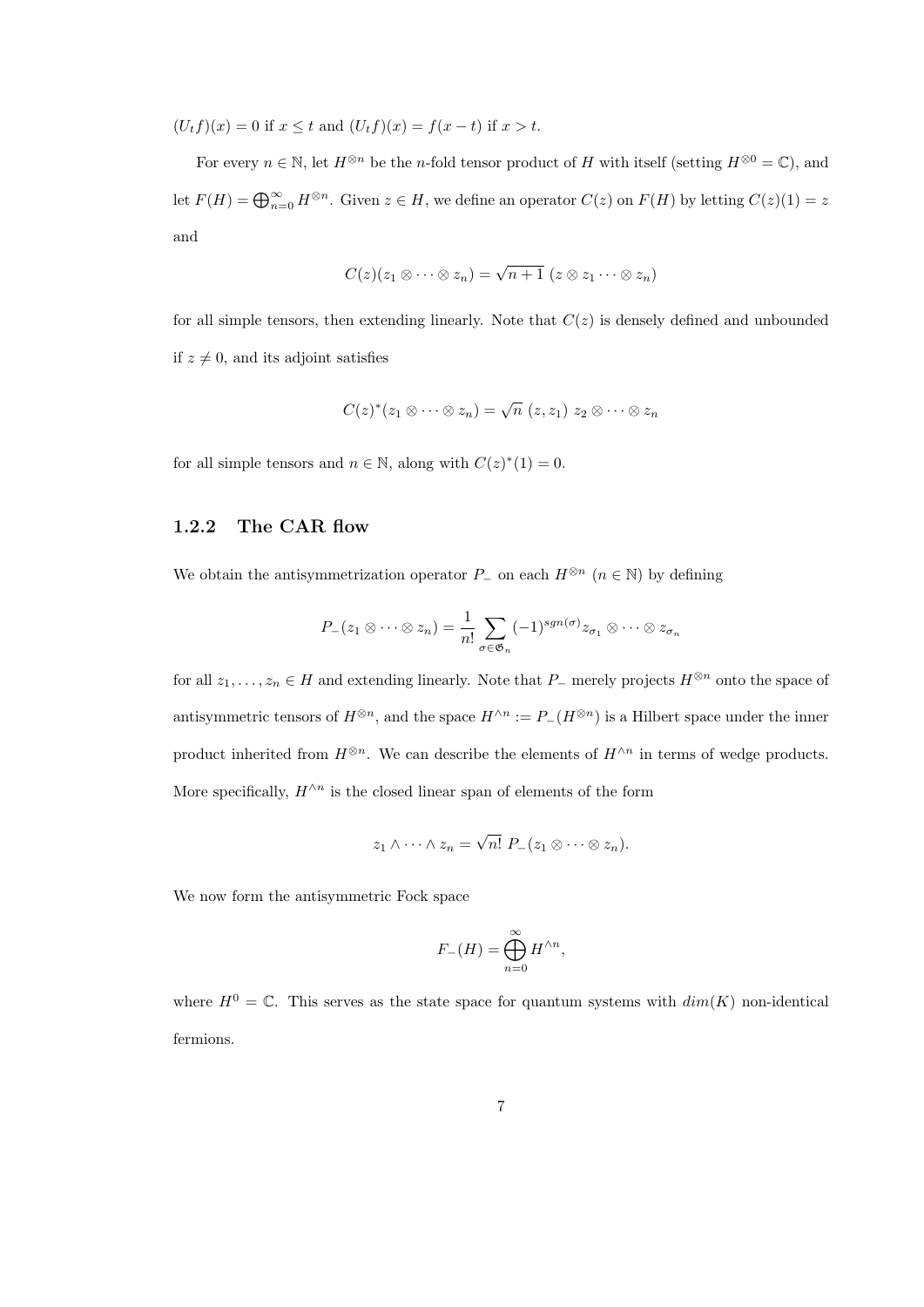Given  $z \in H$ , let  $c(z) \in B(F_{-}(H))$  be the (unique) operator that satisfies the following for all simple tensors and  $n \in \mathbb{N}$ :

$$
c(z)(P_{-}(z_1\otimes\cdots\otimes z_n))=P_{-}C(z)P_{-}(z_1\otimes\cdots\otimes z_n).
$$

We call  $c(z)$  the creation operator corresponding to z, and we say that  $C^*(c(H))$  is the CAR algebra over H. Since

$$
P_{-}(z_{\sigma_1} \otimes \cdots \otimes z_{\sigma_n}) = (-1)^{sgn(\sigma)} P_{-}(z_1 \otimes \cdots \otimes z_n)
$$

for all  $\sigma \in \mathfrak{G}_n$ , we actually have  $c(z)(P_-(z_1 \otimes \cdots \otimes z_n)) = P_-C(z)(z_1 \otimes \cdots \otimes z_n)$ . Indeed,

$$
c(z)(P_{-}(z_{1} \otimes \cdots \otimes z_{n})) = P_{-}C(z)P_{-}(z_{1} \otimes \cdots \otimes z_{n})
$$
  
\n
$$
= \frac{\sqrt{n+1}}{n!} P_{-}\left(z \otimes (\sum_{\sigma \in \mathfrak{G}_{n}} (-1)^{sgn(\sigma)} z_{\sigma_{1}} \otimes \cdots \otimes z_{\sigma_{n}})\right)
$$
  
\n
$$
= \frac{\sqrt{n+1}}{n!} P_{-}\left(\sum_{\sigma \in \mathfrak{G}_{n}} z \otimes z_{\sigma_{1}} \otimes \cdots \otimes z_{\sigma_{n}}\right)
$$
  
\n
$$
= \frac{\sqrt{n+1}}{n!} \left(\sum_{\sigma \in \mathfrak{G}_{n}} ((-1)^{sgn(\sigma)})^{2} P_{-}(z \otimes z_{1} \otimes \cdots \otimes z_{n})\right)
$$
  
\n
$$
= \frac{\sqrt{n+1}}{n!} \sum_{\sigma \in \mathfrak{G}_{n}} P_{-}(z \otimes z_{1} \otimes \cdots \otimes z_{n})
$$
  
\n
$$
= \sqrt{n+1} P_{-}(z \otimes z_{1} \otimes \cdots \otimes z_{n})
$$
  
\n
$$
= P_{-}\left((C(z)(z_{1} \otimes \cdots \otimes z_{n}))\right).
$$

In terms of wedge products, we have the formula

$$
c(z)(z_1 \wedge \cdots \wedge z_n) = c(z)(\sqrt{n!} P_-(z_1 \otimes \cdots \otimes z_n)
$$
  

$$
= \sqrt{n!} c(z) (P_-(z_1 \otimes \cdots \otimes z_n))
$$
  

$$
= c(z) (P_- C(z) (z_1 \otimes \cdots \otimes z_n))
$$
  

$$
= \sqrt{n!} \sqrt{n+1} P_-(z \otimes z_1 \otimes \cdots \otimes z_n)
$$
  

$$
= \sqrt{(n+1)!} P_-(z \otimes z_1 \otimes \cdots \otimes z_n)
$$
  

$$
= z \wedge z_1 \wedge \cdots \wedge z_n.
$$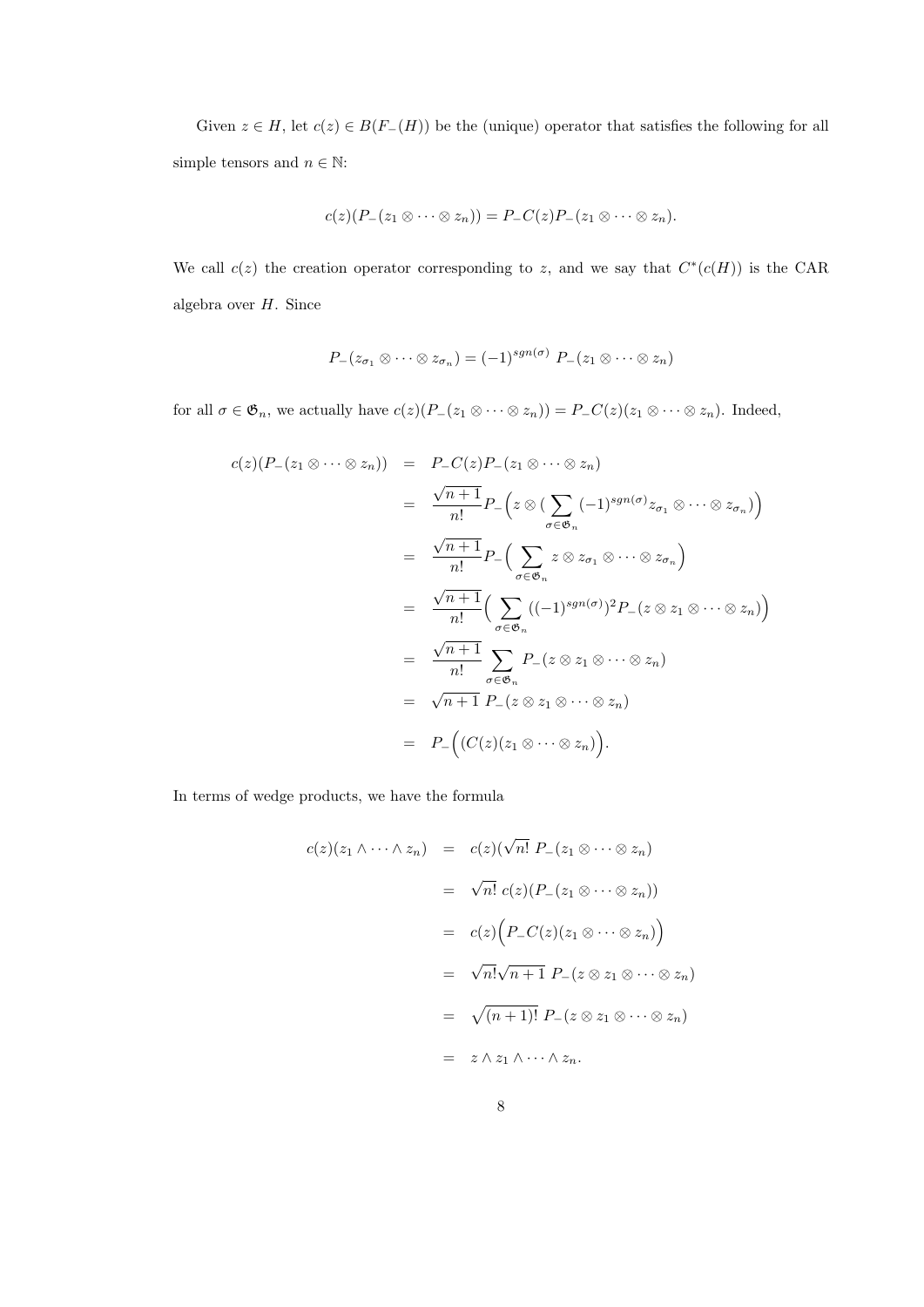We have obtained the rather simple formula for  $c(z)$ :

$$
c(z)(z_1 \wedge \dots \wedge z_n) = z \wedge z_1 \dots \wedge z_n. \tag{1.2.1}
$$

Similar calculations show that  $c(z)^*$  (the annihilation operator corresponding to z) satisfies

$$
c(z)^{*}(z_{1}\wedge\cdots\wedge z_{n}) = P_{-}C(z)^{*}(\sqrt{n!} P_{-}(z_{1}\otimes\cdots\otimes z_{n}))
$$
  

$$
= \sum_{k=1}^{n}(-1)^{k+1}(z,z_{k}) z_{1}\wedge\cdots\wedge z_{k-1}\wedge z_{k+1}\wedge\cdots\wedge z_{n}. \qquad (1.2.2)
$$

These operators satisfy the canonical anticommutation relations (CARs) for all  $z_1, z_2 \in H$ :

$$
c(z_1)c(z_2) + c(z_2)c(z_1) = 0,
$$
\n(1.2.3)

$$
c(z_1)^*c(z_2) + c(z_2)c(z_1)^* = (z_1, z_2)I.
$$
\n(1.2.4)

To see this, let  $z_1, z_2, w_1, \ldots, w_n \in H$  be arbitrary. Relation (1.2.3) follows from (1.2.1) since

$$
z_1 \wedge z_2 \wedge w_1 \wedge \cdots \wedge w_n = -z_2 \wedge z_1 \wedge w_1 \wedge \cdots \wedge w_n,
$$

while relation  $(1.2.4)$  follows from the calculation that the quantity

$$
(c(z1)*c(z2) + c(z2)c(z1)*)(w1 \wedge \cdots \wedge wn)
$$

is equal to the following, where we write  $z_2 = w_{n+1}$ :

$$
\left(\sum_{k=1}^{n+1}(-1)^{k+1+(-1)^n}(z_1,w_k) w_1 \wedge \cdots \wedge w_{k-1} \wedge w_{k+1} \wedge \cdots \wedge w_{n+1} \right)
$$
  
+
$$
z_2 \wedge \sum_{k=1}^n (-1)^{k+1}(z_1,w_k) w_1 \wedge \cdots \wedge w_{k-1} \wedge w_{k+1} \wedge \cdots \wedge w_n)
$$
  
=
$$
\left(\sum_{k=1}^{n+1}(-1)^{k+1+(-1)^n}(z_1,w_k) w_1 \wedge \cdots \wedge w_{k-1} \wedge w_{k+1} \wedge \cdots \wedge w_{n+1} \right)
$$
  
+
$$
\sum_{k=1}^n (-1)^{k+1+(-1)^{n-1}}(z_1,w_k) w_1 \wedge \cdots \wedge w_{k-1} \wedge w_{k+1} \wedge \cdots \wedge w_n \wedge w_{n+1})
$$
  
=
$$
(z_1, w_{n+1}) w_1 \wedge \cdots \wedge w_n
$$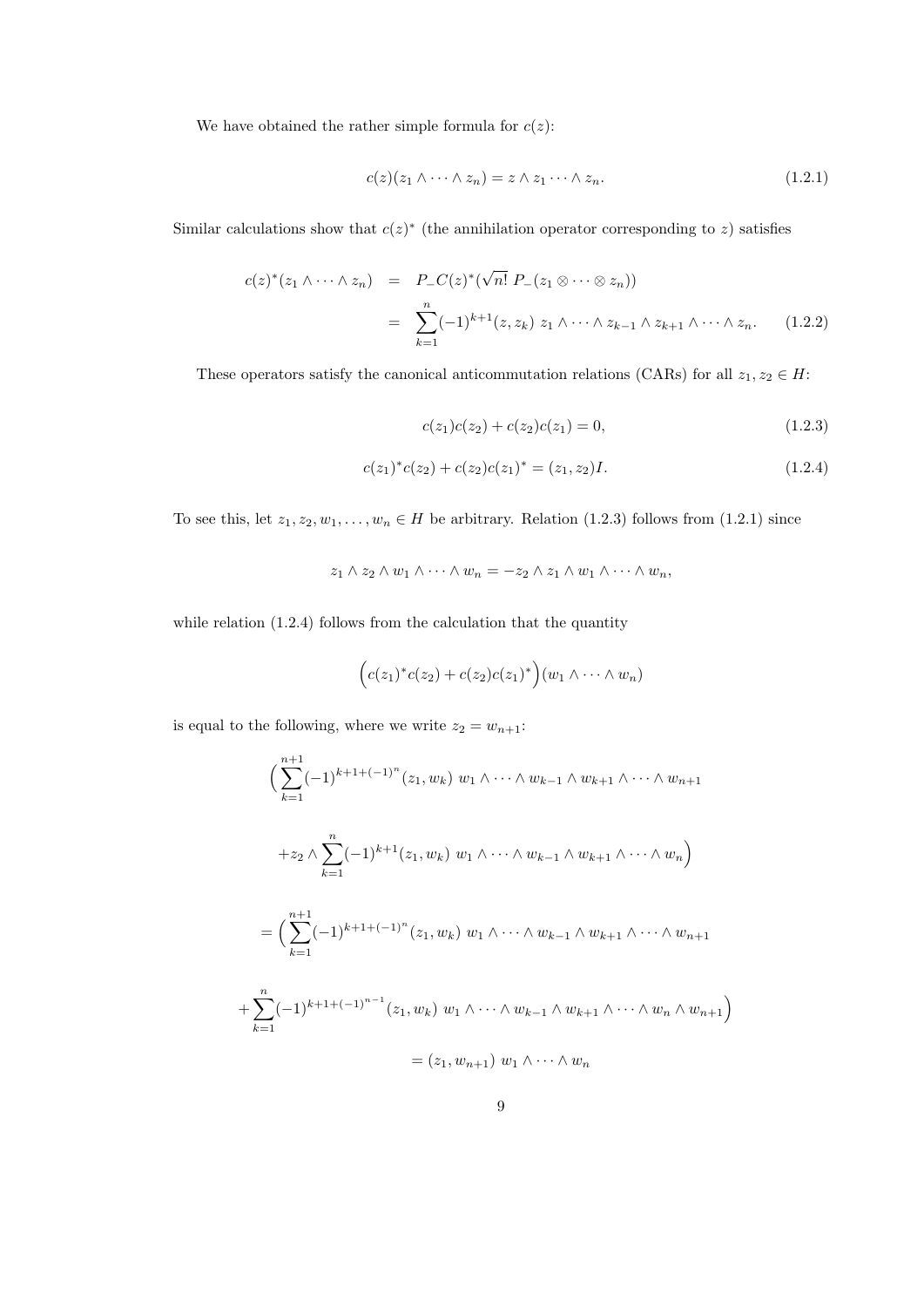$$
= (z_1, z_2) w_1 \wedge \cdots \wedge w_n.
$$

Having established that our creation operators and their adjoints satisfy the canonical anticommutation relations, we note that for each  $t \geq 0$ , the map  $z \to c(U_t z) : H \to B(F_-(U_t H))$ defines another presentation (in the sense of [BR2], Theorem 5.2.5) of the canonical anticommutation relations. A well-known result asserts that any two presentations of the infinite canonical anticommutation relations on H are \*-isomorphic, giving us a \*-isomorphism from  $C^*(c(H))$  onto  $C^*(c(U_tH))$  which is unique once we specify where to send  $\{c(z_j)\}_{j\in\mathbb{N}}$  for an orthonormal basis  $\{z_j\}$  of H (see Theorem 5.2.5 of [BR2] or [A1] for a good treatise). Therefore, for each  $t \geq 0$ , there is a unique  $\ast$ -isomorphism  $\alpha_t: C^*(c(H)) \to C^*(c(U_t H))$  satisfying

$$
\alpha_t(c(z)) = c(U_t z)
$$

for all  $z \in H$ . Since  $C^*(c(U_t H))$  is a  $C^*$ -subalgebra of  $C^*(c(H))$ , we may equivalently view  $\alpha_t$  as a \*-endomorphism of  $C^*(c(H))$ . The family of maps  $\alpha = {\{\alpha_t\}_{t \geq 0}}$  is unital and clearly satisfies the semigroup property  $\alpha_s \circ \alpha_t = \alpha_{s+t}$  for all nonnegative s and t, and  $\alpha_0 = I_{C^*(c(H))}$ . Furthermore, from continuity of c and strong continuity of the shift semigroup in t, it follows that  $\alpha$  is weakly continuous in t. As it turns out, each  $\alpha_t$  can be extended to a ∗-endomorphism of  $B(F_-(H))$  while maintaining these properties (see Proposition 2.1.7 and Lemma 2.1.8 of [A2]). We conclude that  $\alpha = {\alpha_t}_{t\geq 0}$  is an  $E_0$ -semigroup, which we call the CAR flow of rank  $dim(K)$ .

#### 1.2.3 The CCR flow

For the CCR flow of rank  $dim(K)$ , we start with the space  $F(H)$  (where, as before,  $H = K \otimes$  $L^2(0,\infty)$  and symmetrize rather than antisymmetrize. Letting  $P_+$  be the (unique) operator defined on  $F(H)$  by

$$
P_{+}(z_{1} \otimes \cdots \otimes z_{n}) = \frac{1}{n!} \sum_{\sigma \in \mathfrak{G}_{n}} z_{\sigma_{1}} \otimes \cdots \otimes z_{\sigma_{n}}
$$

for all  $n \in \mathbb{N}$  and  $z_1, \ldots, z_n \in H$ , we define  $H^n := P_+(H^{\otimes n})$  and  $H^0 := \mathbb{C}$ . Like in the previous section, each  $H^n$  is a Hilbert space under the inner product inherited from  $H^{\otimes n}$ .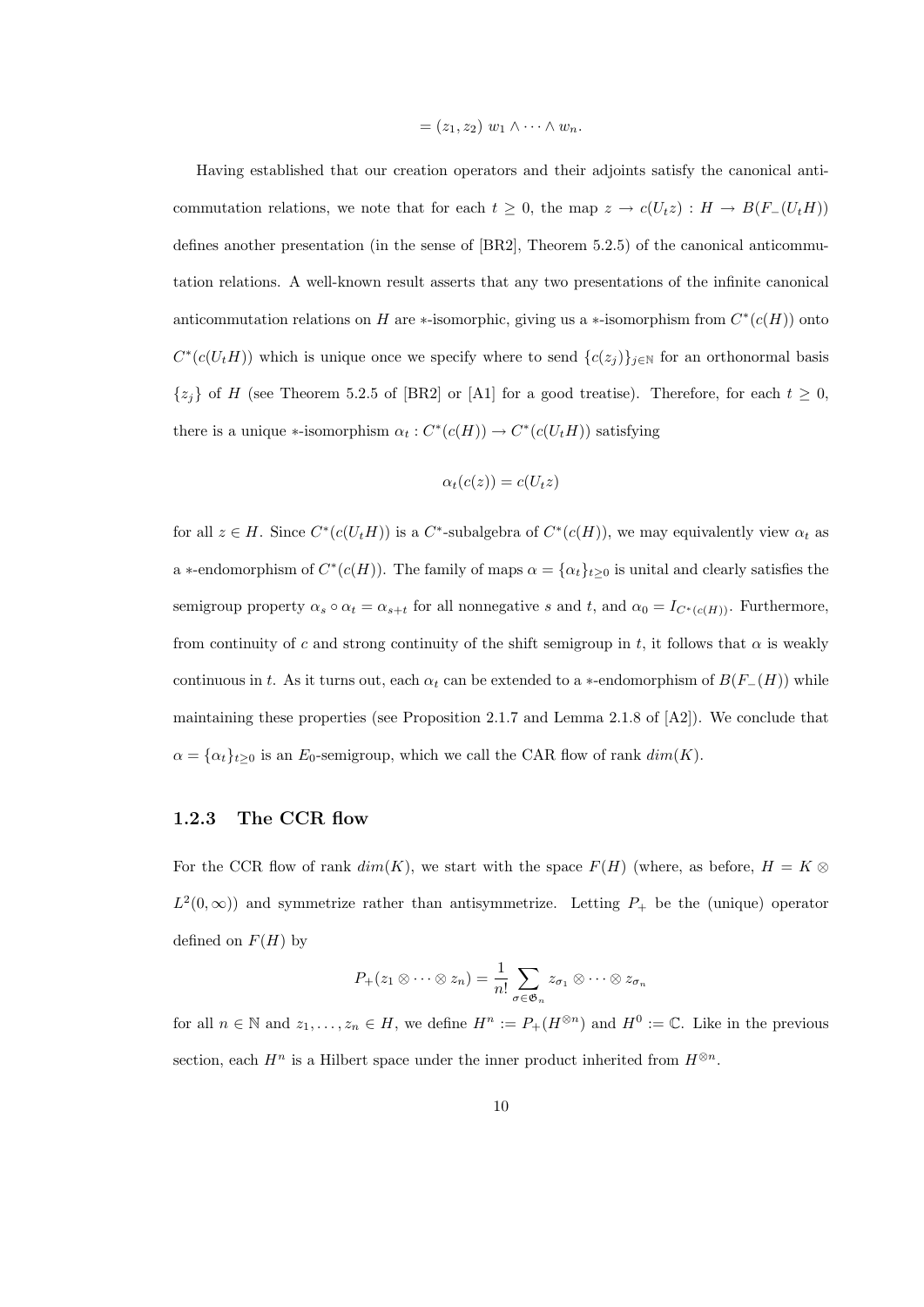Following Arveson's notation, we form the symmetric Fock space  $e^H = \bigoplus_{n=0}^{\infty} H^n$ . In quantum mechanics,  $e^H$  serves as the state space for a system of  $dim(K)$  non-identical bosons interacting in a one-dimensional space. We define the exponential map  $exp: H \to e^H$  by

$$
exp(\xi) = \oplus \sum_{n=0}^{\infty} \frac{1}{\sqrt{n}} \xi^{\otimes n}.
$$

Next, for each  $\xi \in H$  we define a linear map  $W(\xi) \in B(e^H)$  by setting

$$
W(\xi) \exp(\eta) = e^{-\frac{1}{2}||\xi||^2 - (\xi, \eta)} \exp(\xi + \eta)
$$

for all  $\eta \in H$  and extending linearly. There is no ambiguity in doing so, since the closed linear span of the set  $\{exp(\xi): \xi \in H\}$  is  $e^H$ . In fact,  $W(\xi)$  is unitary for each  $\xi \in H$ . We call  $C^*(W(H))$ the CCR algebra over H.

For each  $t \geq 0$ , there is a \*-endomorphism  $\alpha_t$  of  $B(e^H)$  satisfying

$$
\alpha_t(W(\xi)) = W(U_t \xi)
$$

for every  $\xi \in H$  (see [A2]). This property defines  $\alpha_t$  uniquely, since the set  $\{W(\xi) : \xi \in H\}$  is irreducible in  $B(e^H)$ . The family  $\alpha = {\{\alpha_t\}_{t \geq 0}}$  trivially satisfies the semigroup property  $\alpha_s \circ \alpha_t =$  $\alpha_{s+t}$  for all nonnegative s and t, and  $\alpha_0 = I_{B(e^H)}$ . Furthermore,  $\alpha$  is weakly continuous in t since the right shift semigroup is strongly continuous in t and the map  $\xi \to W(\xi)$  is strongly continuous on H. We conclude that  $\alpha = {\{\alpha_t\}}_{t\geq 0}$  is an  $E_0$ -semigroup on  $B(e^H)$ . We call  $\alpha$  the CCR flow of rank  $dim(K)$ . What is the relationship between the CAR and CCR flows of rank  $n \in \mathbb{N} \cup \{\infty\}$ ? They are, in fact, conjugate. Arveson has shown in [A5] that, up to cocycle conjugacy, these flows gave all type I  $E_0$ -semigroups (aside of semigroups of  $*$ -automorphisms).

As an aside, we should note that what we are being somewhat dishonest when referring to the above as "the" CCR and CAR algebras over  $H = K \otimes L^2(0, \infty)$ . Our CCR algebra over H is the CCR algebra obtained from the Fock representation of the canonical commutation relations. The CAR algebra over  $H$  can significantly be realized in the big picture as an irreducible representation of the UHF algebra of type  $\{2^j\}_{j\in\mathbb{N}}$  (the latter of which is often called "the" CAR algebra). A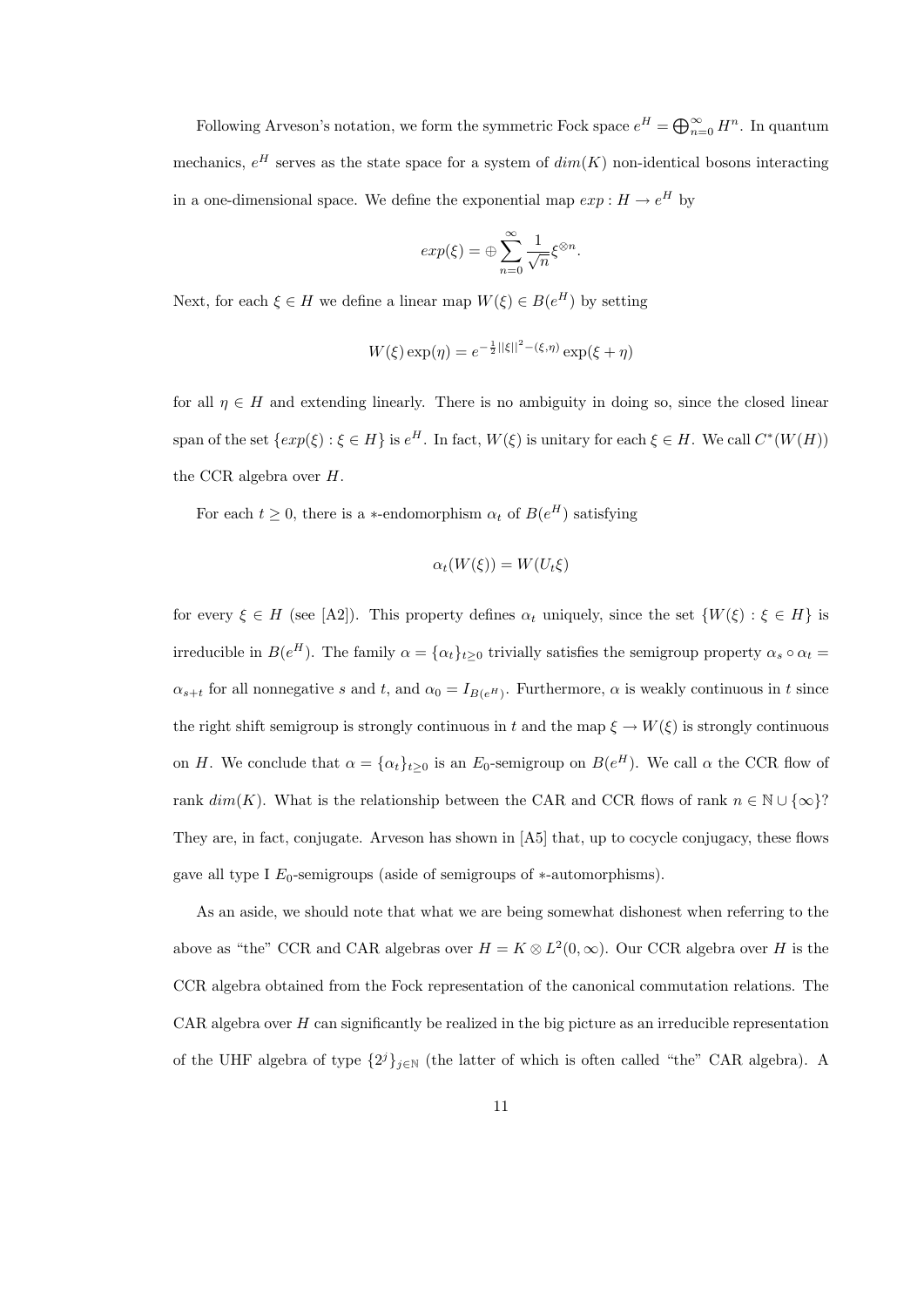UHF (uniformly hyperfinite) algebra is a  $C^*$ -algebra  $\mathfrak U$  which can be written as the norm closure of a union of type I factors  $\{\mathfrak{U}_j\}$ , where  $\mathfrak{U}_j$  is a proper subset of  $\mathfrak{U}_{j+1}$  for all j. As each  $\mathfrak{U}_j$  is  $*$ -isomorphic to  $M_{n_j}(\mathbb{C})$  for some  $n_j \in \mathbb{N}$ , we call  $\mathfrak U$  the UHF algebra of type  $\{n_j\}$ . Glimm proved a necessary and sufficient condition for two UHF algebras to be ∗-isomorphic in [Gl]. While fruitful in their own right, they have made profound contributions to the theory of von Neumann algebra factors. For example, Powers used product states on UHF algebras to exhibit uncountably many mutually non-isomorphic type III factors (see [P6]). The reader looking for a comprehensive treatment of UHF algebras will find one in chapters 10 and 12 of [KR].

#### 1.2.4 The mighty index

One of the first asked questions in the study of  $E_0$ -semigroups was that of equivalence. What is the best notion of when two  $E_0$ -semigroups the same? By now, we have likely spoiled all suspense, as we have primarily discussed cocycle conjugacy rather than conjugacy. The *index* of a spatial  $E_0$ semigroup is, perhaps, the most fundamentally useful cocycle conjugacy invariant in the subject of  $E_0$ -semigroups.

Let  $\alpha$  be a spatial  $E_0$ -semigroup acting on  $B(H)$ . We recall our definition of a unit for  $\alpha$  as a strongly continuous one-parameter semigroup of bounded operators  $V = \{V_t\}_{t\geq 0}$  that intertwines  $\alpha$  in that

$$
\alpha_t(A)V_t = V_tA
$$

for all  $A \in B(H)$  and  $t \geq 0$ .

We (very briefly) outline Arveson's approach to the index (for the details, and for a thorough treatment of product systems, the reader should consult Chapters 2 and 3 of [A2]). The index of  $\alpha$  is the dimension of a particular Hilbert space  $H(\mathcal{U}_{\alpha})$  defined by its units. More specifically, we start with the covariance function  $c : U_\alpha \times U_\alpha \to \mathbb{C}$ , which associates to any two units  $U = \{U_t\}$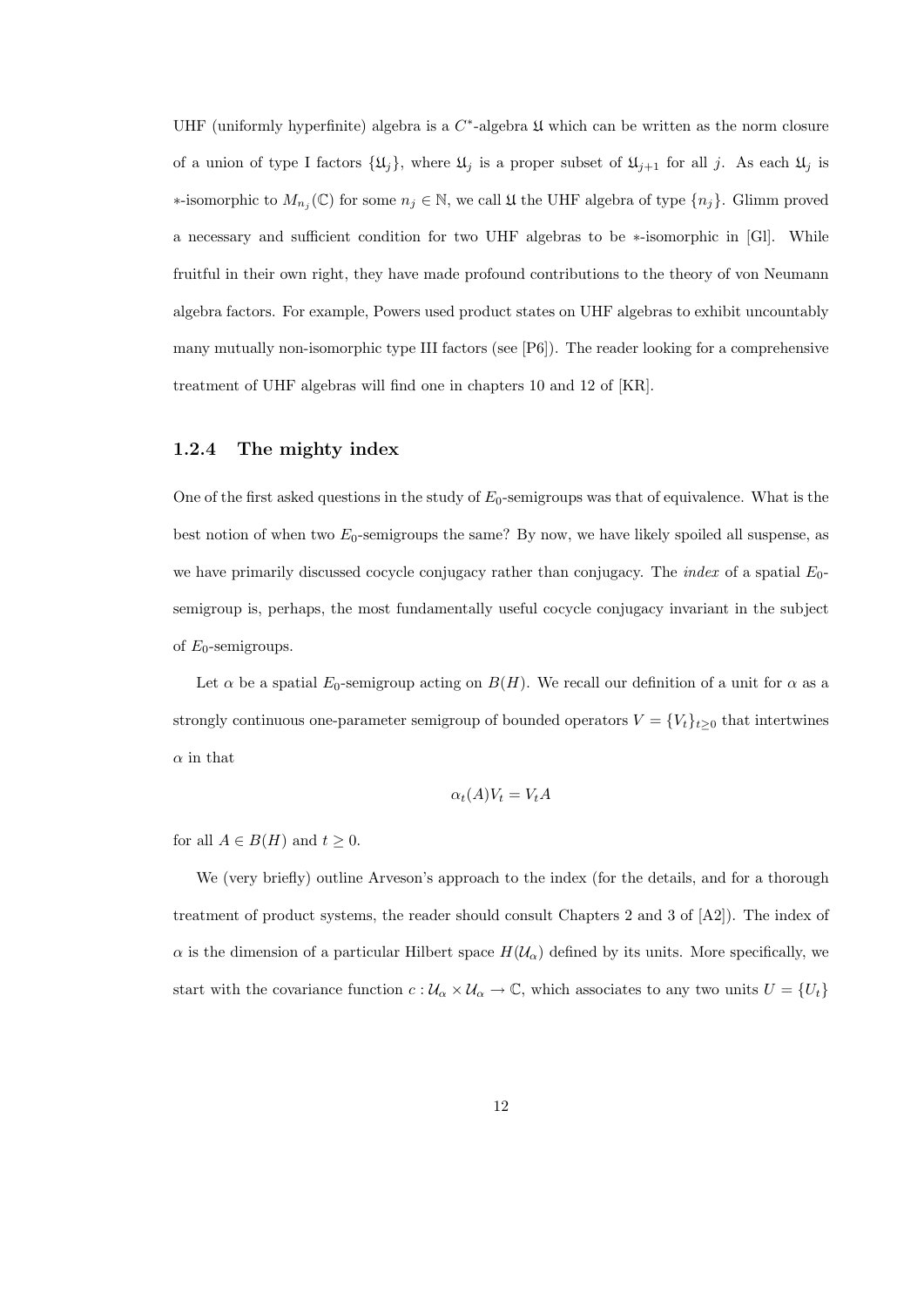and  $V = \{V_t\}$  the number  $c(U, V)$  such that

$$
U_t^* V_t = e^{tc(U, V)} I
$$

for all  $t \geq 0$ . If we let  $\mathbb{C}_0\mathcal{U}_\alpha$  be the space of functions  $f : \mathcal{U}_\alpha \to \mathbb{C}$  which vanish at all but finitely many units and satisfy  $\sum_{U \in \mathcal{U}_{\alpha}} f(U) = 0$ , then we may define a semi-definite inner product  $\langle , \rangle$ on  $\mathbb{C}_0\mathcal{U}_\alpha$  by

$$
\langle f,g\rangle=\sum_{U,V\in\mathcal{U}_\alpha}c(U,V)\overline{f(U)}g(V).
$$

Letting  $\mathcal{M} = \{f \in \mathbb{C}_0 \mathcal{U}_\alpha : \langle f, f \rangle = 0\}$ , we finally construct  $H(\mathcal{U}_\alpha)$  as the completion of  $\mathbb{C}_0 \mathcal{U}_\alpha/\mathcal{M}$ . We define the *index* of  $\alpha$  to be the dimension of  $H(\mathcal{U}_{\alpha})$ . In later sections, our primary focus will be  $E_0$ -semigroups of type II and index 0 (that is, type II<sub>0</sub>).

The index satisfies the property

$$
Index(\alpha_t \otimes \beta_t) = Index(\alpha_t) + Index(\beta_t),
$$

as shown in [A6]. In our proof that cocycle conjugacy is a symmetric property, we established an isomorphism between unitary cocycles for cocycle conjugate  $E_0$ -semigroups. A more difficult proof yields a bijection between units of cocycle conjugate  $E_0$ -semigroups, and some more work shows that the index of an  $E_0$ -semigroup is invariant under cocycle conjugacy.

Given two  $E_0$ -semigroups  $\alpha$  on  $B(H)$  and  $\beta$  on  $B(K)$ , we ask whether they can be joined together in a suitable way. In essence, can they exist in some larger space on which they together represent the evolution of time in a quantum system? In mathematical terms, this roughly reduces to the following question: Is there a one-parameter group of \*-automorphisms  $\gamma = {\gamma_t}_{t \in \mathbb{R}}$  of  $B(H \otimes K)$  such that  $\gamma_{-t}(A \otimes I_K) = \alpha_t(A) \otimes I_K$  and  $\gamma_t(I_H \otimes B) = I_H \otimes \beta_t(B)$  for all  $t \geq 0$ ,  $A \in B(H)$ , and  $B \in B(K)$ ? If so, we say that  $\alpha$  and  $\beta$  are paired.

This question has been answered completely in the case that  $\alpha$  and  $\beta$  are both type I, as Arveson has shown that  $\alpha$  and  $\beta$  are paired if and only if they have the same index. Viewing  $\alpha$  and  $\beta$  as the CCR or CAR flows, this fits with our intuition that we should be able to pair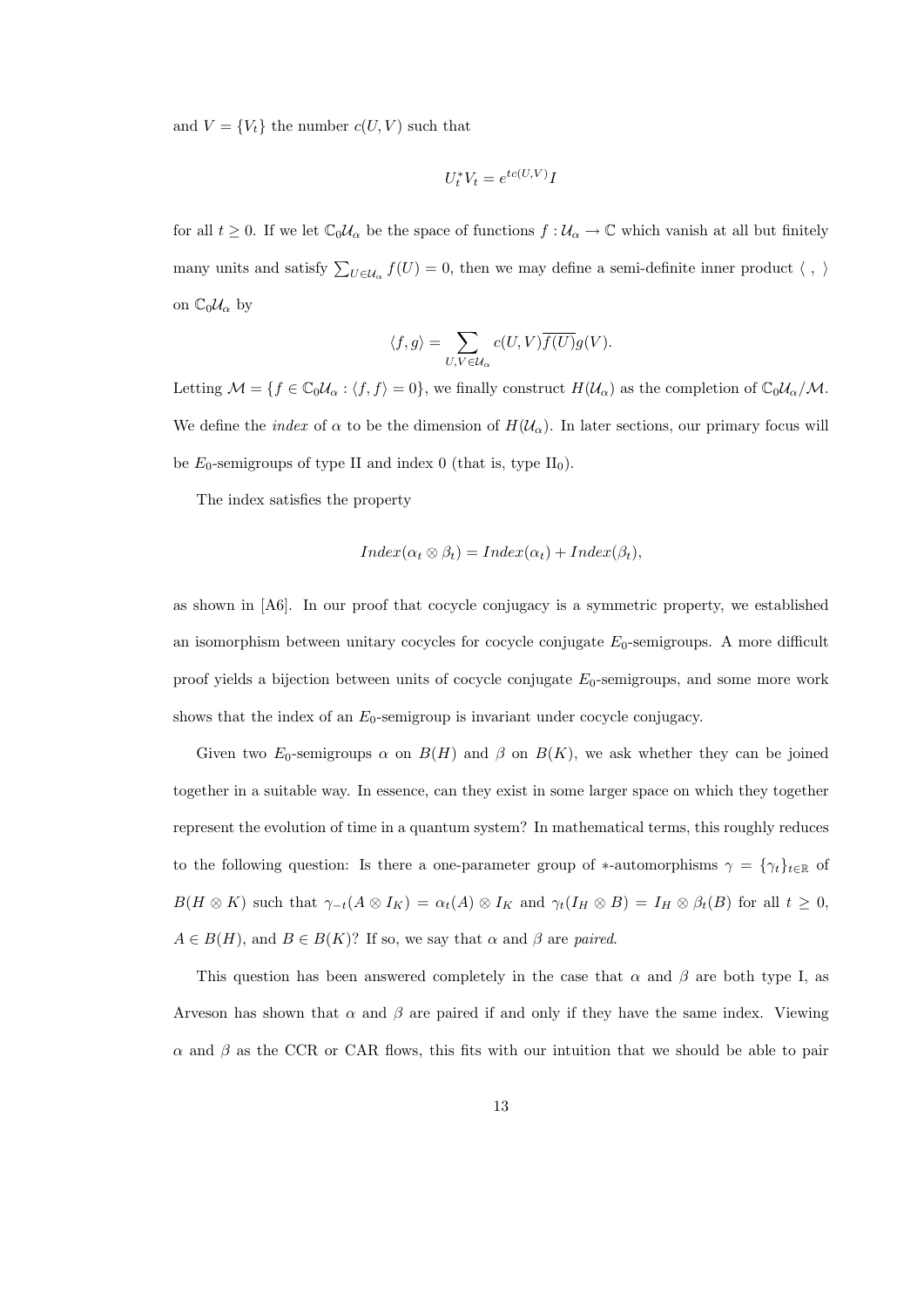such  $E_0$ -semigroups together if their systems have the same number of (distinguishable) particles. How do we approach pairing for type II  $E_0$ -semigroups? Arveson's theory of product systems gives a necessary and sufficient condition for spatial  $E_0$ -semigroups to be paired, but the pairing of explicit type II examples remains mostly unsolved.

#### 1.2.5 Completely positive maps

Among the most significant results in operator algebras is the fact that every  $C^*$ -algebra can be represented as a  $*$ -subalgebra of  $B(H)$  for some Hilbert space H. This fact was first proved using the Gelfand-Neumark-Segal construction for states: Given any state  $\rho$  acting on a  $C^*$ -algebra  $\mathfrak{U}$ , there exists a ∗-homomorphism  $\pi$  from  $\mathfrak U$  into  $B(H)$ , along with a cyclic unit vector f for  $\pi$ , such that for all  $A \in \mathfrak{U}$  we have

$$
\rho(A) = (f, \pi(A)f).
$$

With this result in mind, we might ask ourselves if, in general, a positive linear map  $\phi : \mathfrak{U} \to \mathfrak{B}$ between  $C^*$ -algebras dilates in a canonical manner to a representation. The answer is yes if the map is completely positive.

**Definition 3.** Let  $\phi : \mathfrak{U} \to \mathfrak{B}$  be a linear map between  $C^*$ -algebras. For each  $n \in \mathbb{N}$ , define  $\phi_n: M_n(\mathfrak{U}) \to M_n(\mathfrak{B})$  by

$$
\phi_n\left(\begin{array}{cccc}\nA_{11} & \cdots & A_{1n} \\
\vdots & \ddots & \vdots \\
A_{1n} & \cdots & A_{nn}\n\end{array}\right) = \left(\begin{array}{cccc}\n\phi(A_{11}) & \cdots & \phi(A_{1n}) \\
\vdots & \ddots & \vdots \\
\phi(A_{1n}) & \cdots & \phi(A_{nn})\n\end{array}\right).
$$

We say that  $\phi$  is completely positive if  $\phi_n$  is positive for all  $n \in \mathbb{N}$ .

We present Stinespring's Theorem, which allows us to dilate any completely positive map to a ∗-homomorphism (see Theorem 4.1 of [Pa]):

**Theorem 1.** If  $\mathfrak{U}$  is a unital C<sup>\*</sup>-algebra and  $\phi : \mathfrak{U} \to B(H)$  is a unital completely positive map, then there is a Hilbert space K, a \*-homomorphism  $\pi : \mathfrak{U} \to B(K)$ , and an isometry  $V : H \to K$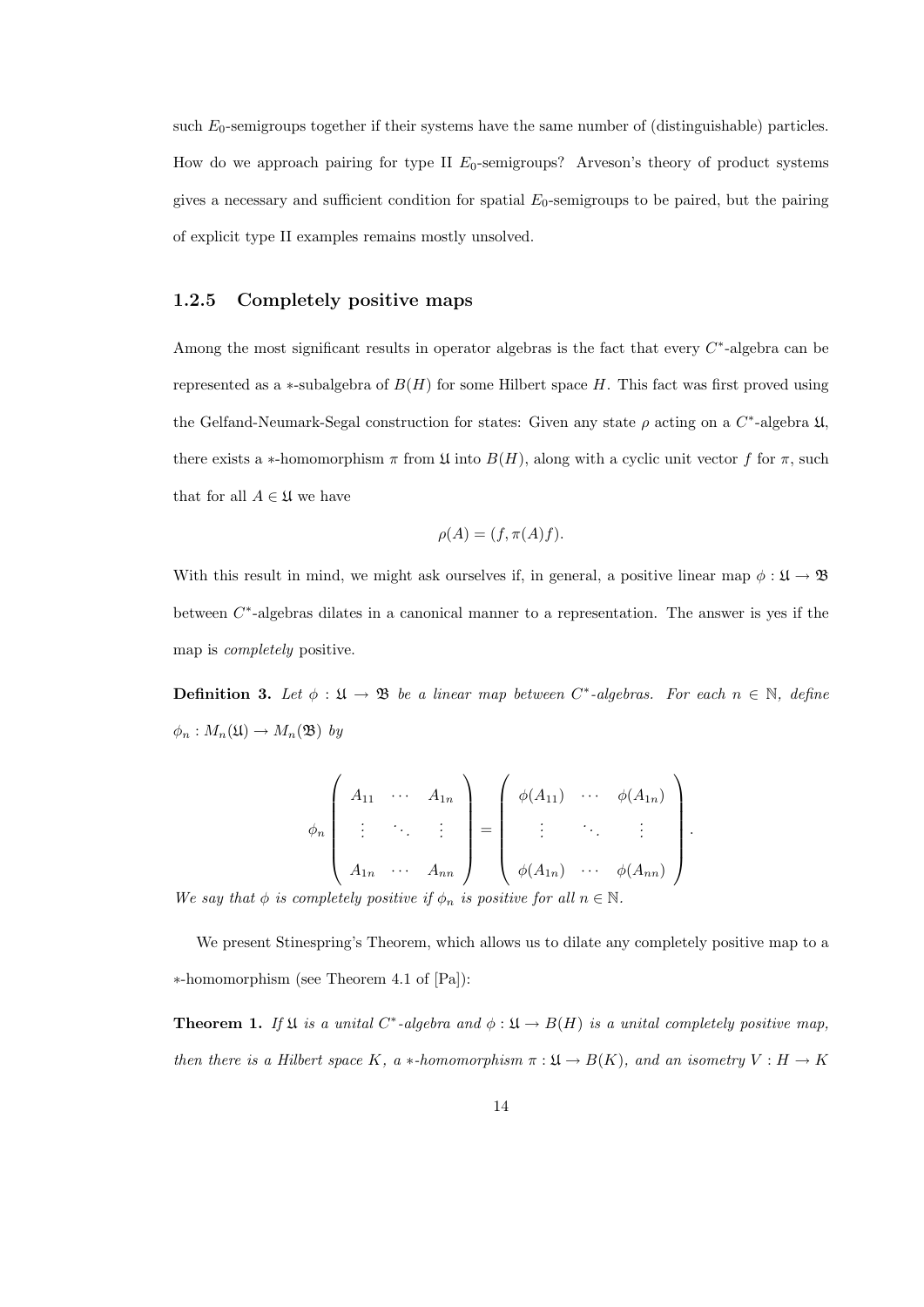such that

$$
\phi(A)=V^*\pi(A)V
$$

for all  $A \in \mathfrak{U}$ .

Stinespring's Theorem can be used to show that a linear map  $\phi : B(H) \to B(H)$  is completely positive if and only if for all  $A_1, \ldots, A_n \in B(H)$ ,  $f_1, \ldots, f_n \in H$ , and  $n = 1, 2, \ldots$ , we have

$$
\sum_{i,j=1}^{n} (f_i, \phi(A_i^* A_j) f_j) \ge 0.
$$

From the work of Choi (see [Ch]) and Arveson (see [A4]), we also know that a normal linear map  $\phi : B(H_1) \to B(H_2)$  is completely positive if and only if it can be written in the form

$$
\phi(A) = \sum_{i=1}^{n} S_i A S_i^*
$$

for some maps  $S_i: H_1 \to H_2$  which are linearly independent over  $\ell_2(\mathbb{N})$  in that  $\sum_{i=1}^{r \in \mathbb{N} \cup \infty} z_i S_i = 0$ for a sequence  $\{z_i\}_{i=1}^r \in \ell_2(\mathbb{N})$  implies  $z_i = 0$  for all i. With these hypotheses satisfied, the number n is unique. We call n the rank of  $\phi$  as a completely positive map and note the difference between this notion of rank and the regular notion of rank (as in, the dimension of the image of  $\phi$ ). For example, the map  $\phi$  on  $M_2(\mathbb{C})$  defined by  $\phi(A) = \frac{tr(A)}{2}I$  is a rank one map, but its rank as a completely positive map is four, as

$$
\phi(A) = \frac{e_{11}Ae_{11} + e_{12}Ae_{21} + e_{21}Ae_{12} + e_{22}Ae_{22}}{2}.
$$

We will frequently use the three equivalent formulations of complete positivity we have discussed.

All  $*$ -homomorphisms are completely positive, as are all positive linear functionals on  $C^*$ algebras. A ∗-homomorphism  $\phi$  is positive since  $spec(\phi(A)) \subseteq spec(A)$  for all  $A \in \mathfrak{U}$ , and complete positivity now follows since  $\phi_n$  is also a ∗-homomorphism for each  $n \in \mathbb{N}$ . The fact that every positive linear functional on a  $C^*$ -algebra  $\mathfrak U$  is completely positive follows from the more general theorem that any positive map from  $\mathfrak U$  into a commutative  $C^*$ -algebra  $\mathfrak B$  is completely positive (Stinespring showed that this last statement is also true if we exchange  $\mathfrak U$  with  $\mathfrak B$ ; see Proposition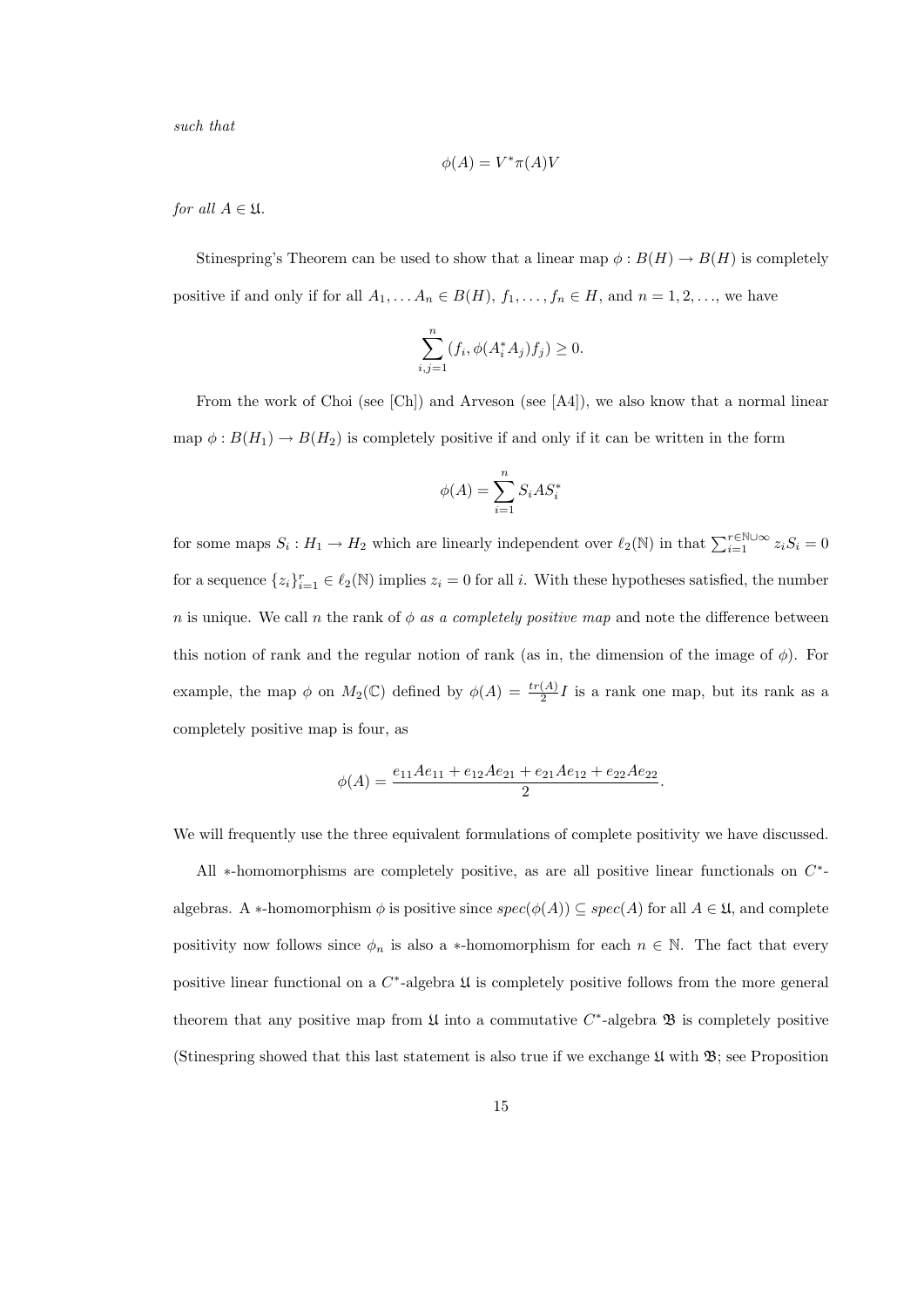3.7 and Theorem 3.10 of [Pa]). We will soon meet another class of completely positive maps, the Schur maps associated with positive matrices.

#### 1.2.6 Conditionally negative maps

Having discussed completely positive maps, we turn our attention to a similar notion:

**Definition 4.** A self-adjoint linear map  $\psi : B(K) \to B(K)$  is said to be conditionally negative if, whenever  $\sum_{i=1}^{m} A_i f_i = 0$  for  $A_1, \ldots, A_m \in B(K)$ ,  $f_1, \ldots, f_m \in K$ , and  $m \in \mathbb{N}$ , we have  $\sum_{i=1}^{m} (f_i, \psi(A_i^* A_j) f_j) \leq 0.$ 

Let  $n = dim(K) < \infty$ . From the literature we know that  $\psi$  has the form

$$
\psi(A) = sA + YA + AY^* - \sum_{i=1}^p \lambda_i S_i A S_i^*,
$$

where  $s \in \mathbb{R}$ ,  $tr(Y) = 0$ , and for all i and j we have  $\lambda_i > 0$ ,  $tr(S_i) = 0$  and  $tr(S_i^* S_j) = n\delta_{ij}$ , where  $p \leq n^4$  is independent of the maps  $S_i$ . We call p the rank of L as a conditionally negative map.

We note that this form for  $L$  is unique in the sense that if  $L$  is written in the form

$$
\psi(A) = tA + ZA + AZ^* - \sum_{i=1}^{p} \mu_i T_i A T_i^*,
$$

where  $t \in \mathbb{R}$ ,  $tr(Z) = 0$ , and for all i and j we have  $\mu_i > 0$ ,  $tr(T_i) = 0$ , and  $tr(T_i^*T_j) = n\delta_{ij}$ , then  $s = t, Z = Y$ , and  $\sum_{i=1}^{p} \lambda_i S_i A S_i^* = \sum_{i=1}^{p} \mu_i T_i A T_i^*$  for all  $A \in B(K)$ . Indeed, let  $\{v_k\}_{k=1}^{n}$  be any orthonormal basis for K, let  $h_k = v_k/\sqrt{n}$  for each k, let  $f \in K$  be arbitrary, and for  $k = 1, ..., n$ define  $A_k \in B(K)$  by  $A_k = fh_k^*$ . Using the trace conditions, we find

$$
\sum_{k=1}^{n} \psi(A_k)h_k = \sum_{k=1}^{n} (h_k, h_k)sf + \sum_{k=1}^{n} (h_k, h_k)Yf + \sum_{k=1}^{n} (h_k, Y^*h_k)Af
$$
  

$$
- \sum_{k=1}^{n} \Big( \sum_{i=1}^{n} \lambda_i(h_k, S_i^*h_k)S_i f \Big)
$$
  

$$
= sf + Yf + 0 - \sum_{i=1}^{n} \Big( \sum_{k=1}^{n} \lambda_i(h_k, S_i^*h_k)S_i f \Big)
$$
  

$$
= sf + Yf - \sum_{i=1}^{n} \lambda_i(0)S_i f = sf + Yf.
$$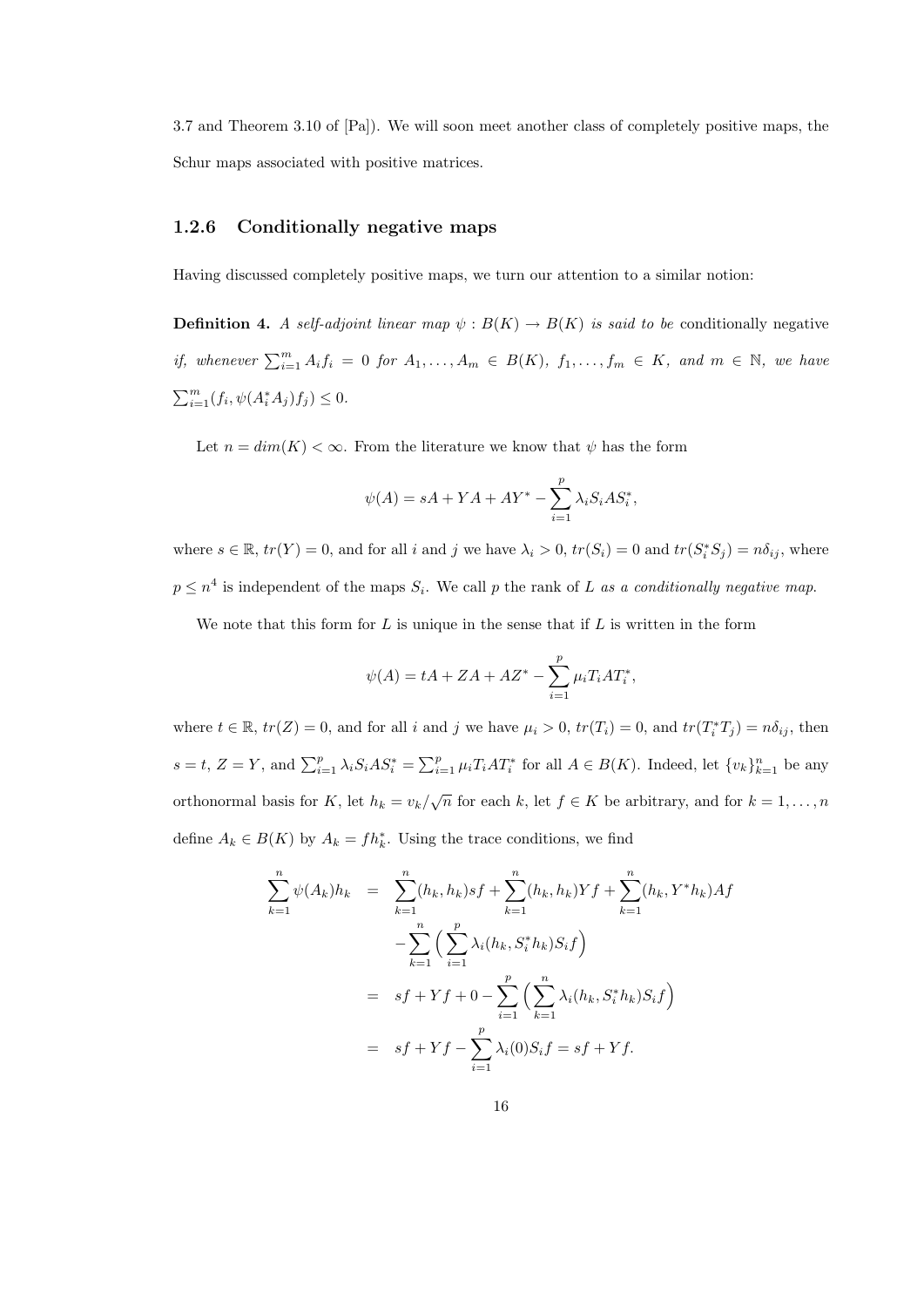An analogous computation shows that  $\sum_{k=1}^{n} \psi(A_k)h_k = tf + Zf$ . Since  $f \in K$  was arbitrary, we conclude  $(t - s)I = Y - Z$ . Therefore,  $tr((t - s)I) = tr(Y - Z) = 0$ , so  $t = s$  and  $Y = Z$ . Consequently,  $\sum_{i=1}^p \lambda_i S_i A S_i^* = \sum_{i=1}^p \mu_i T_i A T_i^*$  for all  $A \in B(K)$ . This uniqueness will come in handy several times later.

What is the connection between conditional negativity and complete positivity? A result of Evans and Lewis (see [EL]) tells us that if  $\psi$  is conditionally negative, then  $e^{-\psi}$  is completely positive. This fact will play a vital role in allowing us to establish the connection between unital invertible q-positive maps and conditionally negative maps on  $M_n(\mathbb{C})$ .

#### 1.2.7 Schur maps

The first time each of us saw matrices, we likely thought that the way to multiply  $n \times n$  matrices A and B was to proceed in the obvious manner:

$$
\left(\begin{array}{cccc} a_{11} & \cdots & a_{1n} \\ \vdots & \ddots & \vdots \\ a_{1n} & \cdots & a_{nn} \end{array}\right) \bullet \left(\begin{array}{cccc} b_{11} & \cdots & b_{1n} \\ \vdots & \ddots & \vdots \\ b_{1n} & \cdots & b_{nn} \end{array}\right) = \left(\begin{array}{cccc} a_{11}b_{11} & \cdots & a_{1n}b_{1n} \\ \vdots & \ddots & \vdots \\ a_{1n}b_{1n} & \cdots & a_{nn}b_{nn} \end{array}\right).
$$

Our teacher then likely told us how wrong we were to multiply matrices in this way. As the years go by, many of us shudder at the thought of this memory, having long ago failed to consider the possibility that this dazzlingly simple method of matrix multiplication could be mathematically meaningful. Until, that is, the day when we learn that the above is called the Schur product of A with  $B$ , and that its impact on mathematics is substantial (for some of us, today is that day).

After all, let us consider the map  $\phi_A : M_n(\mathbb{C}) \to M_n(\mathbb{C})$  defined by  $\phi_A(B) = A \bullet B$ , the *Schur* map associated with A. This is clearly a linear map. Moreover, if  $A$  is a positive matrix, then  $\phi_A$  is completely positive. With this result at hand, we see that Schur maps provide a plethora of relatively uncomplicated completely positive maps. They actually provide, up to change of basis, all unital invertible completely positive maps on  $M_n(\mathbb{C})$  that enjoy the additional property of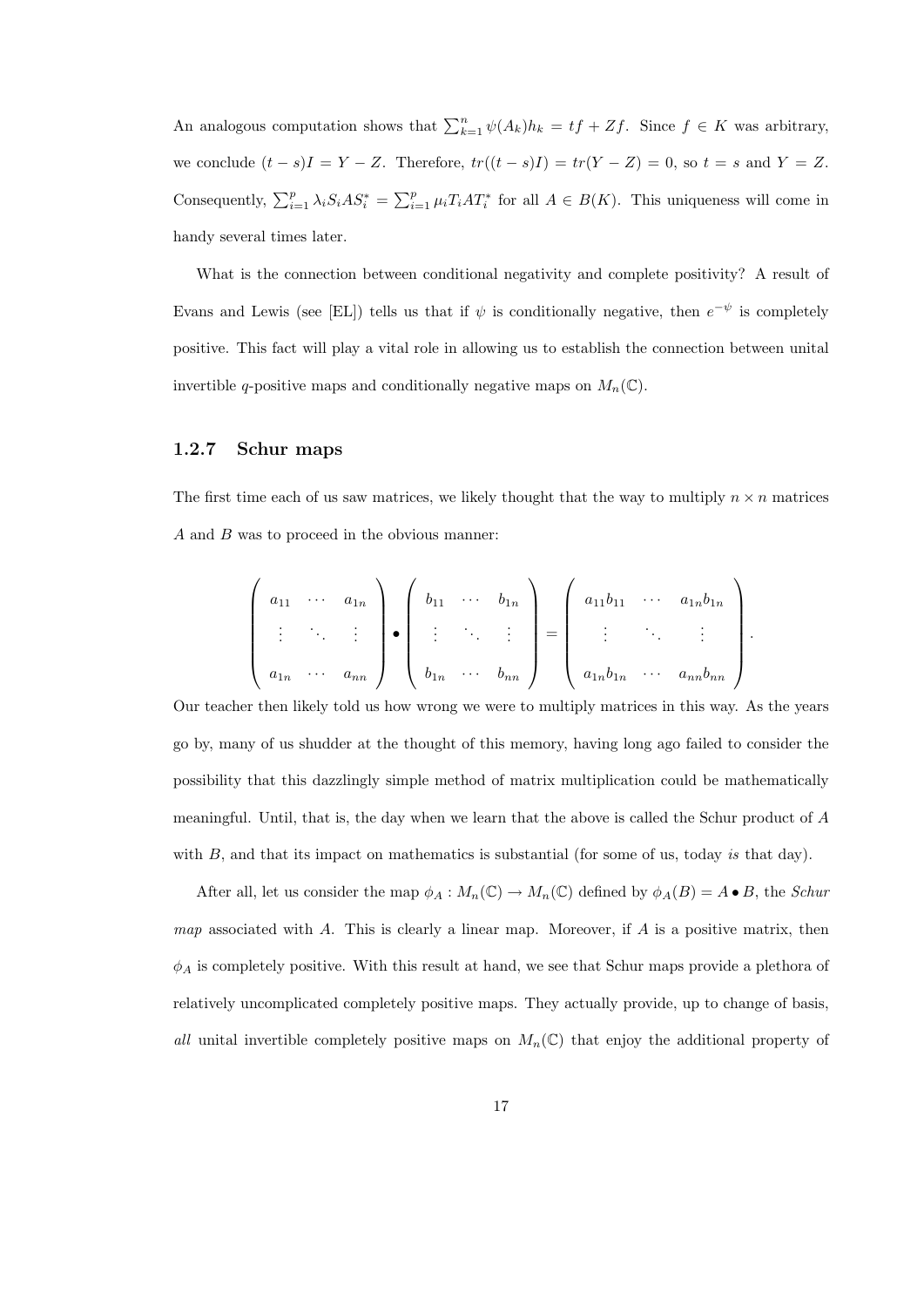being q-pure (see Definition 9 and Theorem 9).

#### 1.2.8 CP-semigroups on matrix algebras

A theorem of Bhat in  $[Bh]$  allows us to generate  $E_0$ -semigroups from strongly continuous completely positive semigroups of unital maps on  $B(H)$ , called  $CP$ -semigroups. We state a reformulation of Bhat's theorem from [P2]:

**Theorem 2.** Suppose  $\alpha$  is a unital CP-semigroup of  $B(H)$ . Then there is an  $E_0$ -semigroup  $\alpha^d$ of  $B(K)$  and an isometry  $W : H \to K$  such that

$$
\alpha_t(A) = W^* \alpha_t^d (WAW^*)W
$$

and  $\alpha_t(WW^*) \geq WW^*$  for all  $t > 0$ . If the projection  $E = WW^*$  is minimal in that the closed linear span of the vectors

$$
\alpha_{t_1}^d(EA_1E)\cdots \alpha_{t_n}^d(EA_nE)Ef
$$

for  $f \in K$ ,  $A_i \in B(H)$  and  $t_i \geq 0$  for all  $i = 1, 2, ..., n$  and  $n = 1, 2, ...$  is H (in which case we say  $\alpha$  is minimal), then  $\alpha^d$  is unique up to conjugacy.

Whereas  $E_0$ -semigroups are very complicated (we had to toil through the CAR and CCR algebras earlier just to find basic type I examples), CP-semigroups can be incredibly simple. Take, for example, the semigroup of Schur maps  $\alpha = {\{\alpha_t\}}_{t\geq 0}$  on  $M_2(\mathbb{C})$  defined by

$$
\alpha_t \left( \begin{array}{cc} a_{11} & a_{12} \\ a_{21} & a_{22} \end{array} \right) = \left( \begin{array}{cc} a_{11} & e^{-t} a_{12} \\ e^{-t} a_{21} & a_{22} \end{array} \right).
$$

Positivity of the matrix  $e_{11} + e^{-t}(e_{12} + e_{21}) + e_{22}$  for all  $t \ge 0$  implies that the mappings  $\alpha_t$  are completely positive, so  $\alpha$  is a CP-semigroup. By Bhat's dilation theorem,  $\alpha$  dilates minimally to some  $E_0$ -semigroup  $\alpha^d$ . What can we say about  $\alpha^d$ ? The answer is that we can tell everything about  $\alpha^d$  from the generator  $\partial$  of  $\alpha$ , which is the map

$$
\partial A = \lim_{t \to 0} \frac{\alpha_t(A) - A}{t}.
$$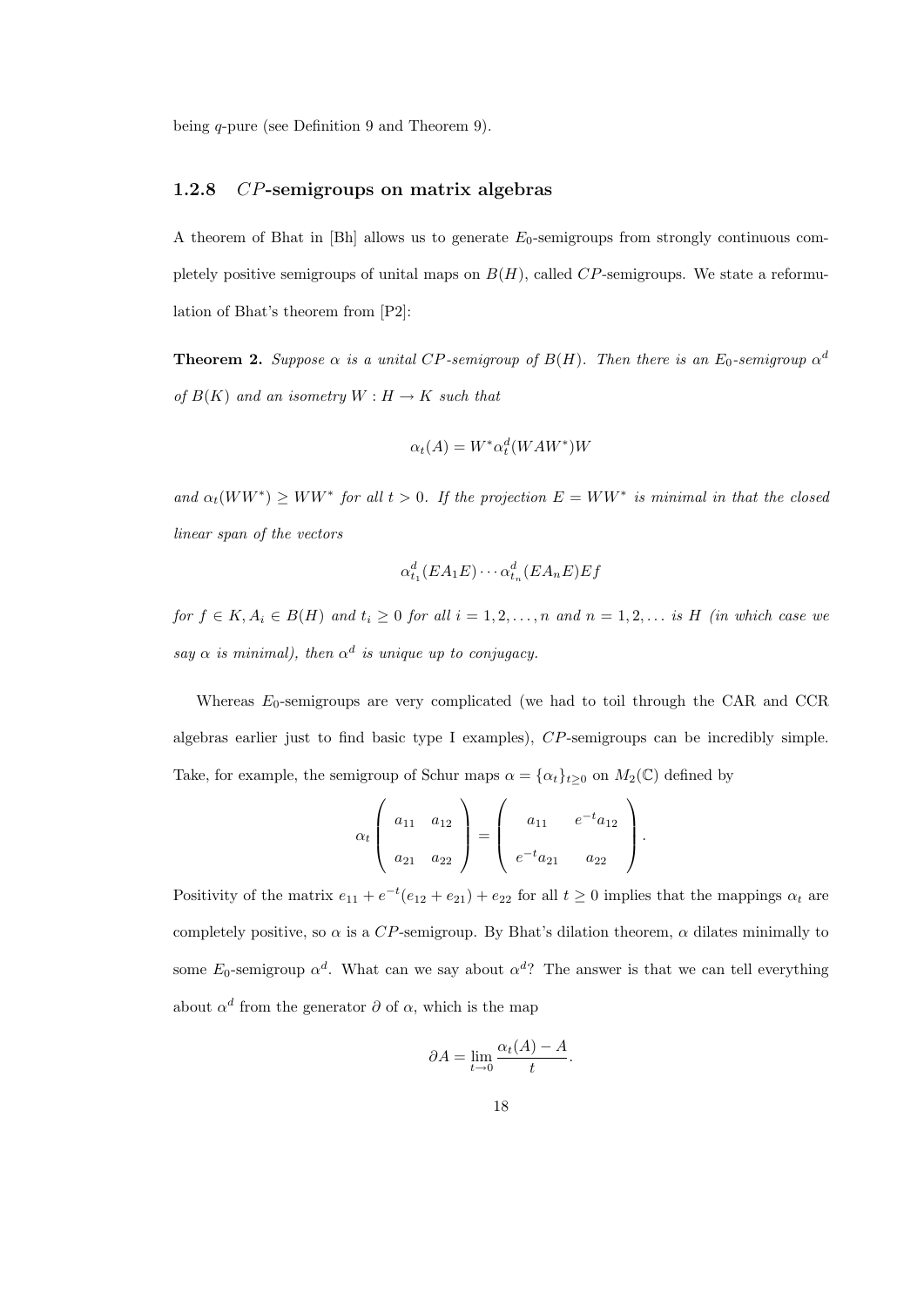Powers showed in [P3] that  $\alpha^d$  (where  $\alpha$  was any CP-semigroup acting on an  $n \times n$  matrix algebra) is type  $I_n$ , where n is the rank of  $\partial$  as a conditionally negative map (see Definition 4 and the remark following it). At almost exactly the same time, Arveson obtained an even stronger result, as he proved in [A3] that every CP-semigroup  $\alpha$  whose generator is bounded minimally dilates to a type I  $E_0$ -semigroup.

#### 1.2.9 CP-flows

We have now reached the final section of the background, which, coincidentally, is the framework around which many of our thesis results are built. In perhaps the most herculean effort of his mathematical career, Powers (in [P1]) used Bhat's dilation theorem to concoct a method through which every (non-trivial) spatial  $E_0$ -semigroup could be obtained from dilating  $CP$ -flows. As before, let K be a separable Hilbert space and let  $H = K \otimes L^2(0, \infty)$ . We identify H with  $L^2((0,\infty);K)$ , the space of K-valued measurable functions on  $(0,\infty)$  which are square integrable. Under this identification, the inner product on  $H$  is

$$
(f,g) = \int_0^\infty (f(x), g(x))dx.
$$

Let  $U_t$  be the right shift on H, so for  $f \in H$  we have  $(U_t f)(x) = f(x-t)$  for  $x > t$  and  $(U_t f)(x) = 0$ otherwise. Let  $\Lambda : B(K) \to B(H)$  be the map  $(\Lambda(A)f)(x) = e^{-x}Af(x)$ .

Definition 5. Assume the notation of the above paragraph. A strongly continuous semigroup  $\alpha = {\alpha_t : t \ge 0}$  of completely positive maps of  $B(H)$  into itself is a CP-flow if  $\alpha_t(A)U_t = U_tA$ for all  $A \in B(H)$ .

A result of Powers (Theorem 4.0A of  $[P1]$ ) shows that every spatial  $E_0$ -semigroup acting on  $B(H)$  (for H a separable Hilbert space) is cocycle conjugate to an  $E_0$ -semigroup which is a CPflow, and that every  $CP$ -flow over K arises from a *boundary weight map*. The boundary weight map  $\rho \to \omega(\rho)$  of a CP-flow  $\alpha$  associates to every  $\rho \in B(K)_*$  a weight  $\omega(\rho)$  on  $B(K \otimes L^2(0,\infty))$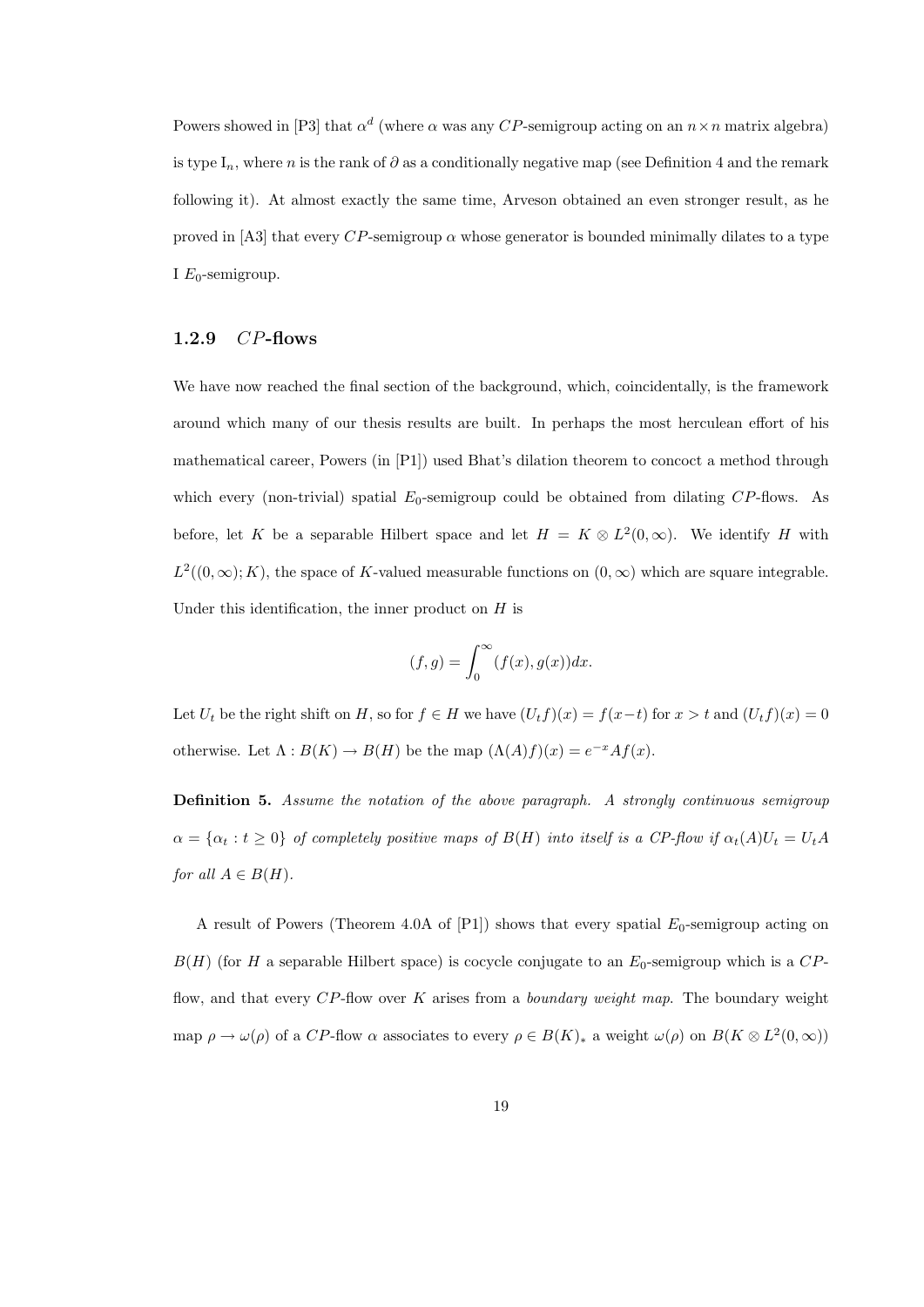so that the functional  $\ell(\rho)$  on  $B(K \otimes L^2(0,\infty))$  defined by

$$
\ell(\rho)(A) = \omega(\rho)\Big((I - \Lambda(I))^{1/2}A(I - \Lambda(I))^{1/2}\Big)
$$

satisfies  $\ell(\rho) \in B(K \otimes L^2(0,\infty))_*$ .

If  $\omega(\rho)(I - \Lambda(I)) = \rho(I)$  for all  $\rho \in B(K)_*$ , then  $\alpha$  is unital.

Given any  $CP$ -flow  $\alpha$  over K, there is a unique family of completely positive contractions  $\pi^{\#} = {\pi^{\#}_t : t > 0}$ , called the *generalized boundary representation* of  $\alpha$ . Its relationship to the boundary weight map is as follows. Defining maps  $\rho \to \omega_t(\rho)$  by

$$
\omega_t(\rho)(A) = \omega(\rho) \Big( U_t U_t^* A U_t U_t^* \Big), \tag{1.2.5}
$$

we have  $\hat{\pi}_t = \omega_t (I + \hat{\Lambda} \omega_t)^{-1}$ . The maps  $\{\pi_b^{\#}\}_{b>0}$  have a  $\sigma$ -strong limit  $\pi_0^{\#}$  as  $b \to 0$  on  $\bigcup_{t>0} U_t B(H) U_t^*$ , called the normal spine of  $\alpha$ . If  $\alpha$  is unital, then the index of  $\alpha^d$  as an  $E_0$ semigroup is equal to the rank of  $\pi_0^{\#}$  as a completely positive map (Theorem 4.49 of [P1]). Powers has determined when a boundary weight map  $\rho \to \omega(\rho)$  gives rise to a CP-flow (see Theorem 3.3 of [P2]):

**Theorem 3.** If  $\rho \to \omega(\rho)$  is a completely positive mapping from  $B(K)_{*}$  into weights on  $B(H)$ satisfying  $\omega(\rho)(I - \Lambda(I)) \leq \rho(I)$  for all positive  $\rho$ , and if the maps  $\hat{\pi}_t := \omega_t(I + \hat{\Lambda}\omega_t)^{-1}$  are completely positive contractions from  $B(K)_*$  into  $B(H)_*$  for all  $t > 0$ , then  $\rho \to \omega(\rho)$  is the boundary weight map of a CP-flow over K.

The subordinates of a CP-flow are entirely determined by the subordinates of its generalized boundary representation (Theorem 3.4 of [P2]):

**Theorem 4.** Let  $\alpha$  and  $\beta$  be CP-flows over K with generalized boundary representations  $\pi^{\#}$  =  $\{\pi_t^{\#}\}\$  and  $\xi^{\#} = \{\xi_t^{\#}\}\$ , respectively. Then  $\beta$  is subordinate to  $\alpha$  (that is,  $\alpha_t - \beta_t$  is completely positive for all  $t \geq 0$ , and we write  $\alpha \geq \beta$ ) if and only if  $\pi_t^{\#} - \xi_t^{\#}$  is completely positive for all  $t > 0$ .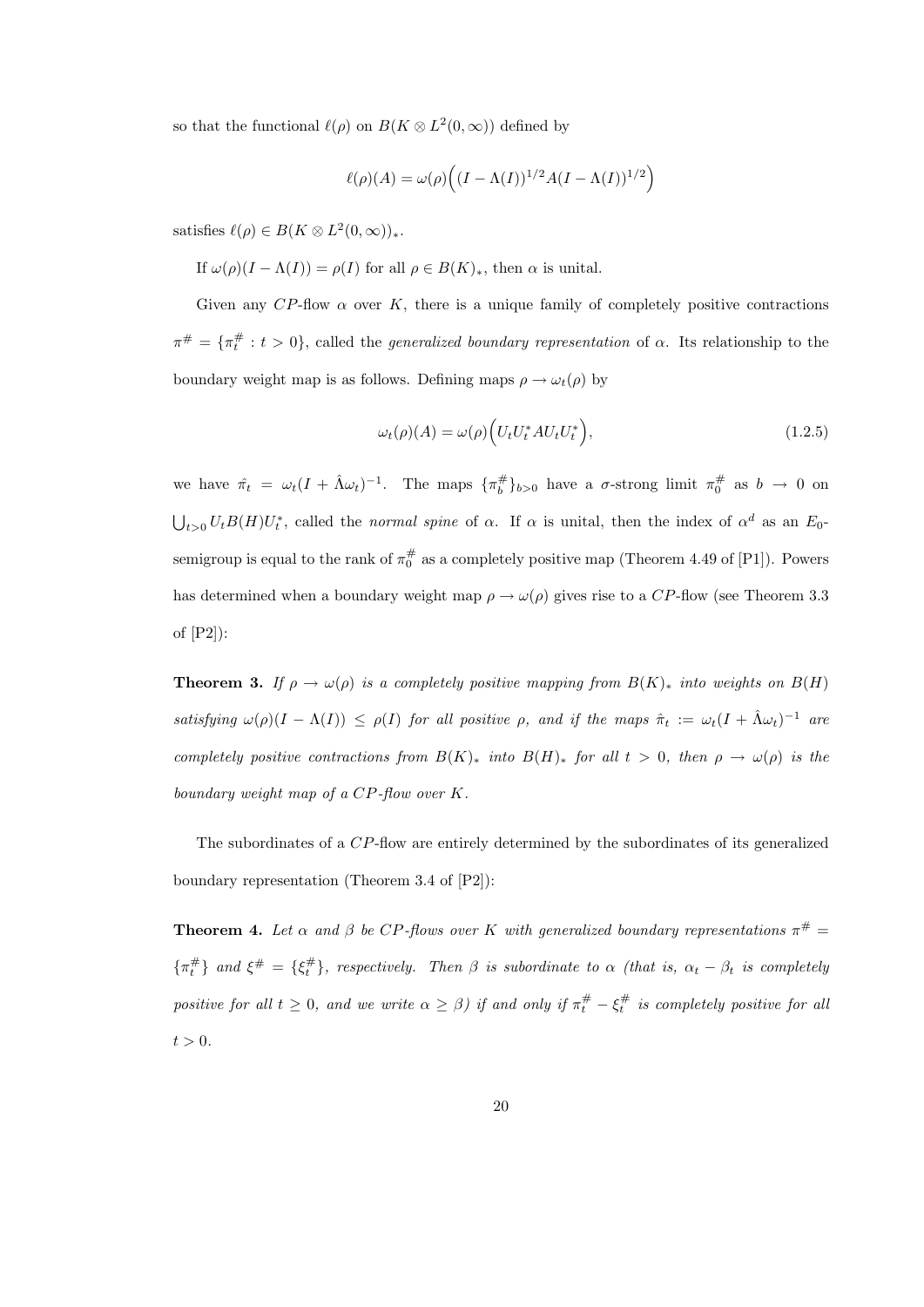Powers investigated boundary weight maps when  $dim(K) = 1$  in [P2]. In this case, the boundary weight map is just  $c \in \mathbb{C} \to \omega(c) = c\omega(1)$ . We may therefore simply view our boundary weight map as a single boundary weight  $\omega := \omega(1)$  acting on  $B(L^2(0,\infty))$ . If  $\omega$  is unbounded, then it is a non-normal (see page 9 of [MP]) functional defined on the null boundary algebra  $\mathcal{U}(L^2(0,\infty)) = \sqrt{I-\Lambda(1)}B(L^2(0,\infty))\sqrt{I-\Lambda(1)}$ . Theorem 3.10 of [P2] tells us the following:

**Theorem 5.** Suppose  $\omega$  is a boundary weight. Then  $\omega$  is of the form

$$
\omega(A) = \sum_{k \in J} (g_k, (I - \Lambda(1))^{-1/2} A (I - \Lambda(1))^{-1/2} g_k)
$$

for  $A \in \bigcup_{t>0} U_t^* B(L^2(0,\infty))U_t$ , where  $g_k \in L^2(0,\infty)$  for each  $k \in J$  and the  $g_k$  are mutually orthogonal with  $\sum_{k \in J} ||g_k||^2 \leq 1$ .

If  $\omega$  is a boundary weight on  $B(L^2(0,\infty))$ , then its associated generalized boundary representation satisfies

$$
\pi_t^{\#}(A) = \frac{\omega_t(A)}{1 + \omega_t(\Lambda(1))}
$$
\n(1.2.6)

for all  $t > 0$ . We say  $\omega$  is normalized if  $\omega(I - \Lambda(1)) = 1$ . An examination of (1.2.6) yields the following: If  $\omega$  is bounded, then from Theorems 4.27 and 4.49 of [P1] it induces a type  $I_{card(J)}$  $E_0$ -semigroup, while if  $\omega$  is unbounded, then it induces a type II<sub>0</sub>  $E_0$ -semigroup. By Theorem 4, if v and  $\mu$  are boundary weights on  $B(L^2(0,\infty))$  that give rise to CP-flows  $\alpha$  and  $\beta$ , we see from formula (1.2.6) that  $\alpha \geq \beta$  if and only if

$$
\frac{\nu_t}{1 + \nu_t(\Lambda(1))} - \frac{\mu_t}{1 + \mu_t(\Lambda(1))}
$$

is completely positive for all  $t > 0$  (we write  $\nu \geq_q \mu$ ). We will use Theorem 4 later to obtain a similar result for finding the subordinates of a CP-flow induced by a particular kind of boundary weight double  $(\phi, \nu)$  (see Lemma 2).

We will use unbounded boundary weights on  $B(L^2(0,\infty))$ , but with slightly different notation. If  $\nu$  is a normalized unbounded boundary weight on  $B(L^2(0,\infty))$  of the form

$$
\nu(A) = (g,(I - \Lambda(1))^{-1/2}A(I - \Lambda(1))^{-1/2}g)
$$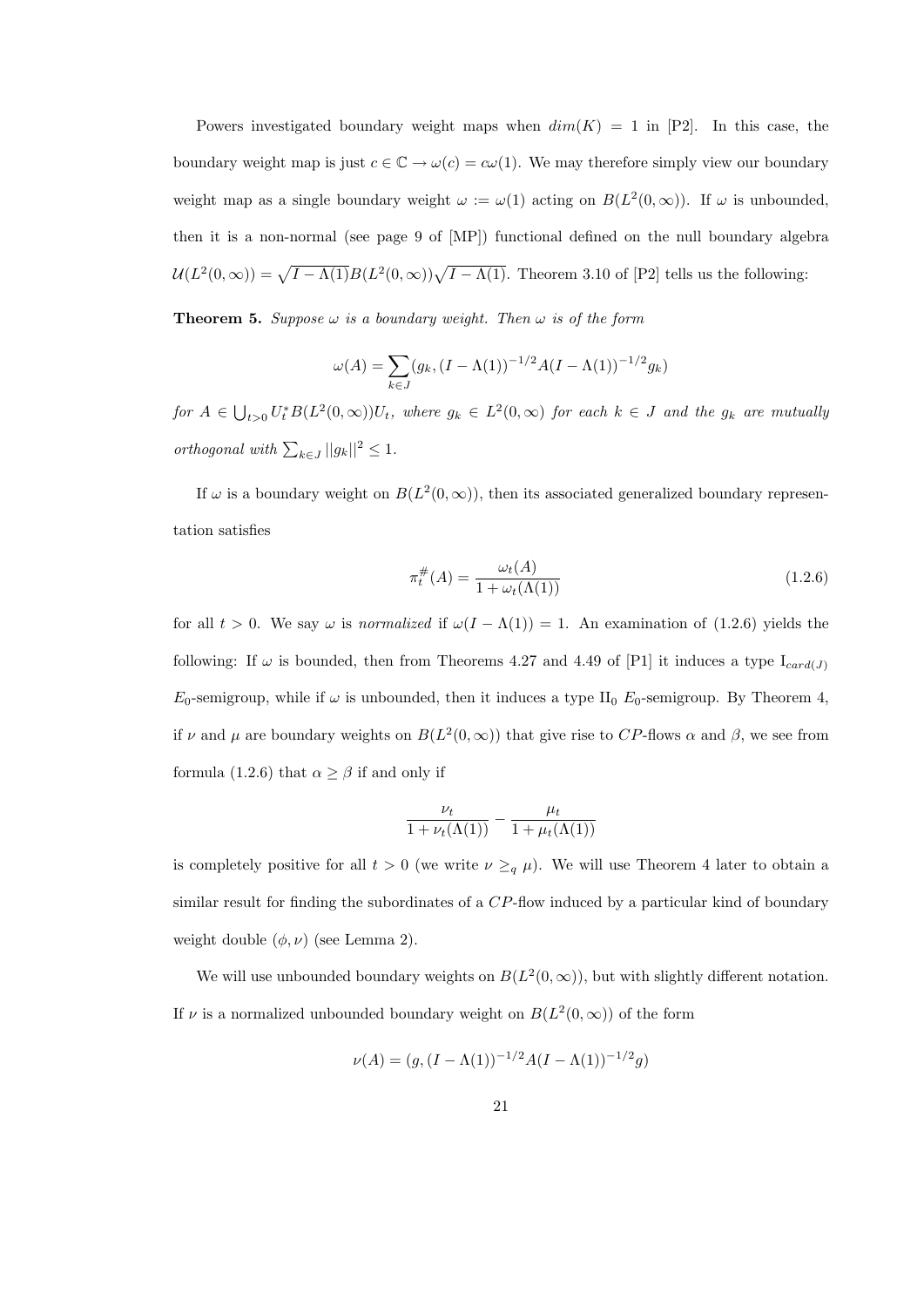for  $A \in \mathcal{U}(L^2(0,\infty))$ , let  $f = (I - \Lambda(1))^{-1/2}g$ , so  $f : (0,\infty) \to \mathbb{C}$  is the function

$$
f(x) = \frac{g(x)}{\sqrt{1 - e^{-x}}}.
$$

Now  $f \in L^2(t, \infty)$  for all  $t > 0$ , but unboundedness of  $\nu$  implies that  $f \notin L^2(0, \infty)$ . Furthermore, we have

$$
\nu(A) = (g, (I - \Lambda(1))^{-1/2} A (I - \Lambda(1))^{-1/2} g)
$$
  
= 
$$
((I - \Lambda(1))^{1/2} f, (I - \Lambda(1))^{-1/2} Af) = (f, Af).
$$

for all  $A \in \mathcal{U}(L^2(0,\infty))$ . Therefore,  $\nu$  has the form  $\nu(A) = (f,Af)$ , and  $||(I - \Lambda(1))^{1/2}f|| =$  $\nu(I - \Lambda(1)) = 1$ . We could also go backwards: Let f be any Lebesgue-measurable defined on  $(0, \infty)$  which is in  $L^2(t, \infty)$  for all  $t > 0$  but satisfies  $f \notin L^2(0, \infty)$ , with the further property that  $||(I - \Lambda(1))^{1/2}f|| = 1$ . Then we can define a (normalized) unbounded boundary weight  $\nu$ on  $\mathcal{U}(L^2(0,\infty))$  by  $\nu(A) = (f,Af)$ . In the notation of [P2],  $\nu$  is the boundary weight  $\nu(A) =$  $(g,(I-\Lambda(1))^{-1/2}A(I-\Lambda(1))^{-1/2}g)$  for the function  $g:=(I-\Lambda(1))^{1/2}f\in L^2(0,\infty)$ .

In summary, the normalized unbounded boundary weights on  $B(L^2(0,\infty))$  of the form  $\nu(A)$  $(g,(I-\Lambda(1))^{-1/2}A(I-\Lambda(1))^{-1/2}g)$  are precisely the boundary weights of the form  $\nu(A)=(f,Af)$ for Lebesgue-measurable functions f such that  $f \in L^2(t,\infty)$  for all  $t > 0$ ,  $f \notin L^2(0,\infty)$ , and  $\int_0^\infty (1 - e^{-x}) |f(x)|^2 dx = 1.$ 

To define boundary weight maps  $\rho \to \omega(\rho)$  for  $\rho \in (B(K \otimes L^2(0, \infty))_*$  and  $dim(K) > 1$ , we will use boundary weight doubles  $(\phi, \nu)$ , where  $\phi : M_n(\mathbb{C}) \to M_n(\mathbb{C})$  is a unital completely positive map and  $\nu$  is a normalized unbounded boundary weight on  $B(L^2(0,\infty))$  of the form  $\nu(B) = (f,Bf)$  (see Proposition 1). We find that there is an additional assumption for  $\phi$  which results in a necessary and sufficient condition for  $\omega_t (I + \hat{\Lambda} \omega_t)^{-1}$  to give rise to a CP-flow, namely that  $\phi (I + t\phi)^{-1}$  be completely positive for all  $t > 0$  (we say  $\phi$  is q-positive). This condition is far from redundant, as completely positive maps can have negative eigenvalues. As one example, take the Schur map  $\phi$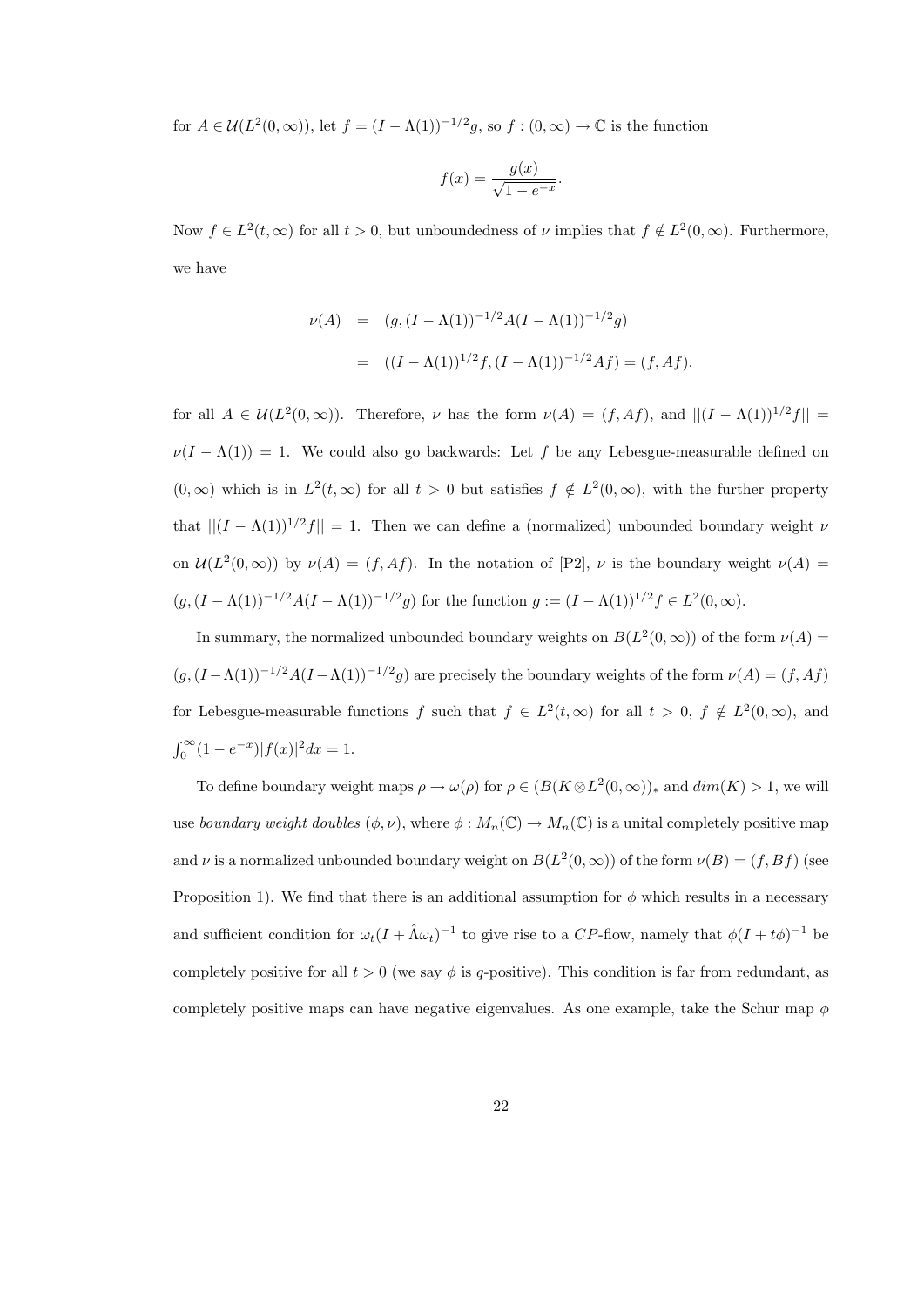on  $M_2(\mathbb{C})$  defined by

$$
\phi\left(\begin{array}{cc} a_{11} & a_{12} \\ a_{21} & a_{22} \end{array}\right) = \left(\begin{array}{cc} a_{11} & -a_{12} \\ -a_{21} & a_{22} \end{array}\right).
$$

It is also a good exercise to show that a completely positive map with nonnegative spectrum need not be *q*-positive either (try some more of your favorite Schur maps).

In  $[P2]$ , Powers defined corners,  $q$ -corners, and hypermaximal  $q$ -corners between boundary weights on  $B(L^2(0,\infty))$ . These serve as the way to test whether such two boundary weights induce cocycle conjugate  $E_0$ -semigroups. In Definition 10, we make analogous definitions that allow us to test cocycle conjugacy of Bhat minimal dilations of CP-flows arising from certain boundary weight doubles  $(\phi, \nu)$  and  $(\psi, \mu)$  (see Definition 10).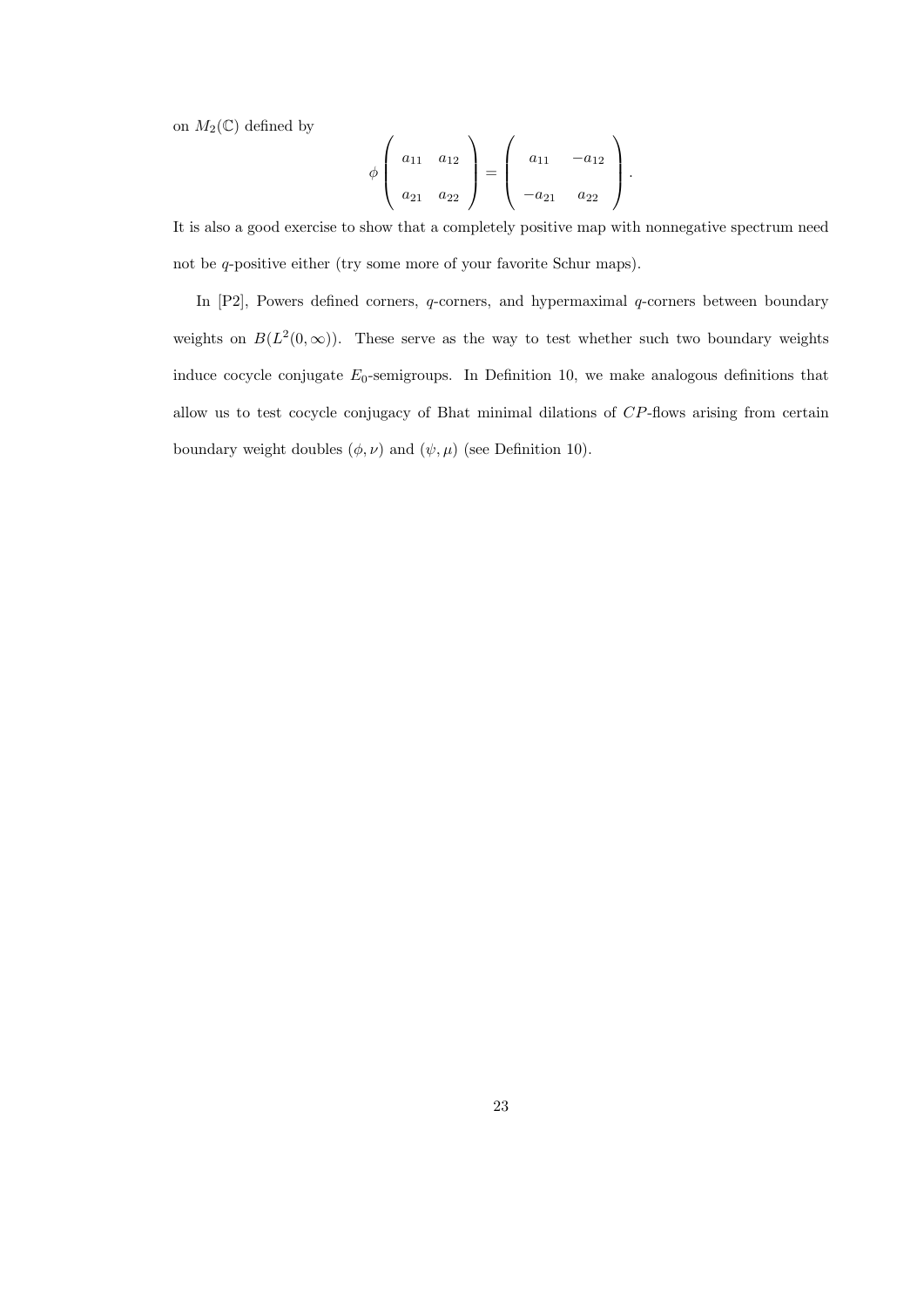# Chapter 2

# Our boundary weight map

### 2.1 q-positivity and our boundary weight construction

We begin with a definition mentioned in the background:

**Definition 6.** Let K be a separable Hilbert space. We say a linear map  $\phi : B(K) \to B(K)$  is q-positive if  $\phi(I + t\phi)^{-1}$  is completely positive for all  $t \geq 0$ .

Henceforth, we naturally identify a finite-dimensional Hilbert space K with  $\mathbb{C}^n$  and  $B(K \otimes$  $L^2(0,\infty)$  with  $M_n(B(L^2(0,\infty))$ . Under these identifications, the right shift t units on  $K\otimes$  $L^2(0,\infty)$  is the matrix whose  $ij^{th}$  entry is  $\delta_{ij}V_t$  for  $V_t$  the right shift on  $L^2(0,\infty)$ . The map  $\Lambda_{n\times n}: B(K) \to B(K \otimes L^2(0,\infty))$  sends the  $n \times n$  matrix  $B=(b_{ij})$  to the matrix  $\Lambda_{n\times n}(B)$  whose ij<sup>th</sup> entry is the operator  $\Lambda_1 : \mathbb{C} \to B(L^2(0,\infty))$  defined by  $\Lambda_1(c)(f)(x) = ce^{-x}f(x)$ . Given a boundary weight  $\nu$  acting on  $B(L^2(0,\infty))$ , we write  $\Omega_{\nu,n\times k}$  as the map that sends an  $n\times k$  matrix  $A = (A_{ij}) \in M_{n \times k}(B(L^2(0, \infty)))$  to the matrix  $\Omega_{\nu,n \times k}(A) \in M_{n \times k}(\mathbb{C})$  whose  $ij^{th}$  entry is  $\nu(A_{ij})$ .

We will suppress the integers  $n$  and  $k$  when they are clear, merely writing the above maps as  $\Omega_{\nu}$  and  $\Lambda$ . In the proposition and corollary that follow, we show that one can construct a  $CP$ flow using a q-positive map  $\phi: M_n(\mathbb{C}) \to M_n(\mathbb{C})$ , a boundary weight  $\nu$  on  $L^2(0, \infty)$  such that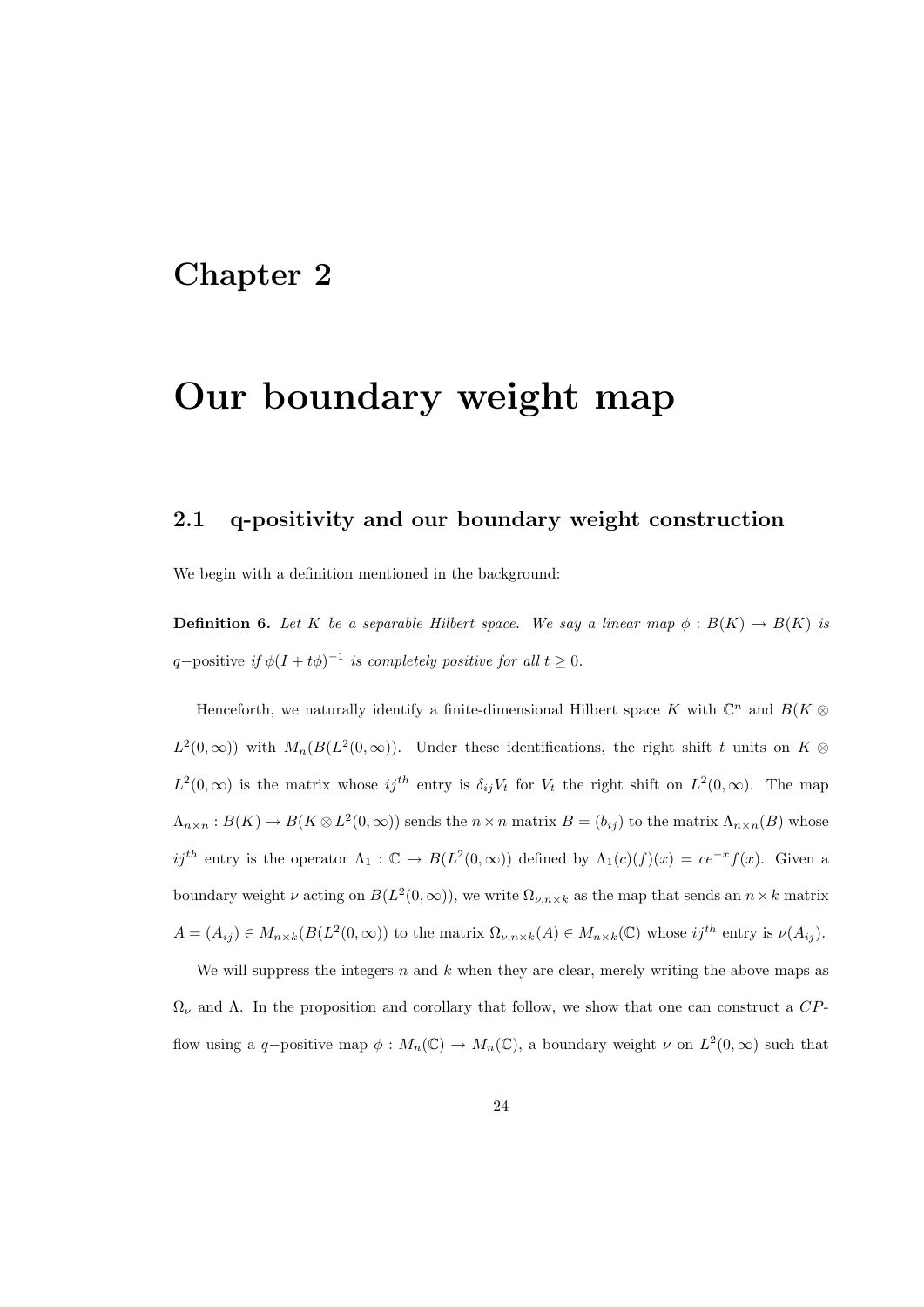$\nu(I_{L^2(0,\infty)} - \Lambda(1)) = 1$  (we say  $\nu$  is normalized), and the map  $\Omega_{\nu} := \Omega_{\nu,n \times n} : M_n(B(L^2(0,\infty))) \to$  $M_n(\mathbb{C})$ . The map  $\Omega_{\nu}$  is completely positive since  $\nu$  is positive.

**Proposition 1.** Let  $H = \mathbb{C}^n \otimes L^2(0, \infty)$ . Let  $\phi : M_n(\mathbb{C}) \to M_n(\mathbb{C})$  be a unital completely positive map, and let v be a normalized unbounded boundary weight on  $L^2(0,\infty)$ . Define a map  $\omega$  from  $M_n(\mathbb{C})^*$  into weights on  $B(H)$  by

$$
\omega(\rho)(A) = \rho(\phi(\Omega_{\nu}(A))).
$$

Then the map  $\rho \to \omega(\rho)$  is completely positive. Furthermore, the maps  $\hat{\pi}_t := \omega_t (I + \hat{\Lambda} \omega_t)^{-1}$  are completely positive contractions of  $M_n(\mathbb{C})_*$  into  $B(H)_*$  for all  $t > 0$  if and only if  $\phi$  is q-positive.

**Proof:** The map  $\rho \to \omega(\rho)$  is completely positive since it is the composition of two completely positive maps. Before proving either direction, we prove the equality

$$
\pi_t^{\#} = \phi(I + s_t \phi)^{-1} \circ \Omega_{\nu_t}.
$$
\n(2.1.1)

Letting  $s_t = \nu_t(\Lambda(1))$  and denoting by  $U_t$  the right shift on H for every  $t > 0$ , we claim that  $(I + \hat{\Lambda} \omega_t)^{-1} = (I + s_t \hat{\phi})^{-1}$ . Indeed, for arbitrary  $t > 0$ ,  $B \in M_n(\mathbb{C})$ , and  $\rho \in M_n(\mathbb{C})^*$ , we have

$$
\hat{\Lambda} \omega_t(\rho)(B) = \rho \Big( \phi \Big( \Omega_{\nu} (U_t U_t^* \Lambda(B) U_t U_t^* ) \Big) \Big) = \rho \Big( \phi(\Omega_{\nu_t} (\Lambda(B)) \Big) = s_t \rho(\phi(B)),
$$

hence  $\hat{\Lambda} \omega_t = s_t \hat{\phi}$  and  $(I + \hat{\Lambda} \omega_t)^{-1} = (I + s_t \hat{\phi})^{-1}$ .

For any  $t > 0$  and  $A \in H$ , we have

$$
\rho(\pi_t^{\#}(A)) = \hat{\pi}_t(\rho)(A) = \omega_t(I + \hat{\Lambda}\omega_t)^{-1}(\rho)(A) = ((I + \hat{\Lambda}\omega_t)^{-1}(\rho))(\phi(\Omega_{\nu_t}(A)))
$$
  

$$
= ((I + s_t\hat{\phi})^{-1}(\rho))(\phi(\Omega_{\nu_t}(A))) = \rho((I + s_t\phi)^{-1}\phi(\Omega_{\nu_t}(A)))
$$
  

$$
= \rho(\phi(I + s_t\phi)^{-1}(\Omega_{\nu_t}(A))),
$$

establishing (2.1.1).

Assume the hypotheses of the backward direction and let  $t > 0$ . Then  $\pi_t^{\#}$  is the composition of completely positive maps by  $(2.1.1)$  and is thus completely positive. Furthermore,  $\pi_t^{\#}$  is a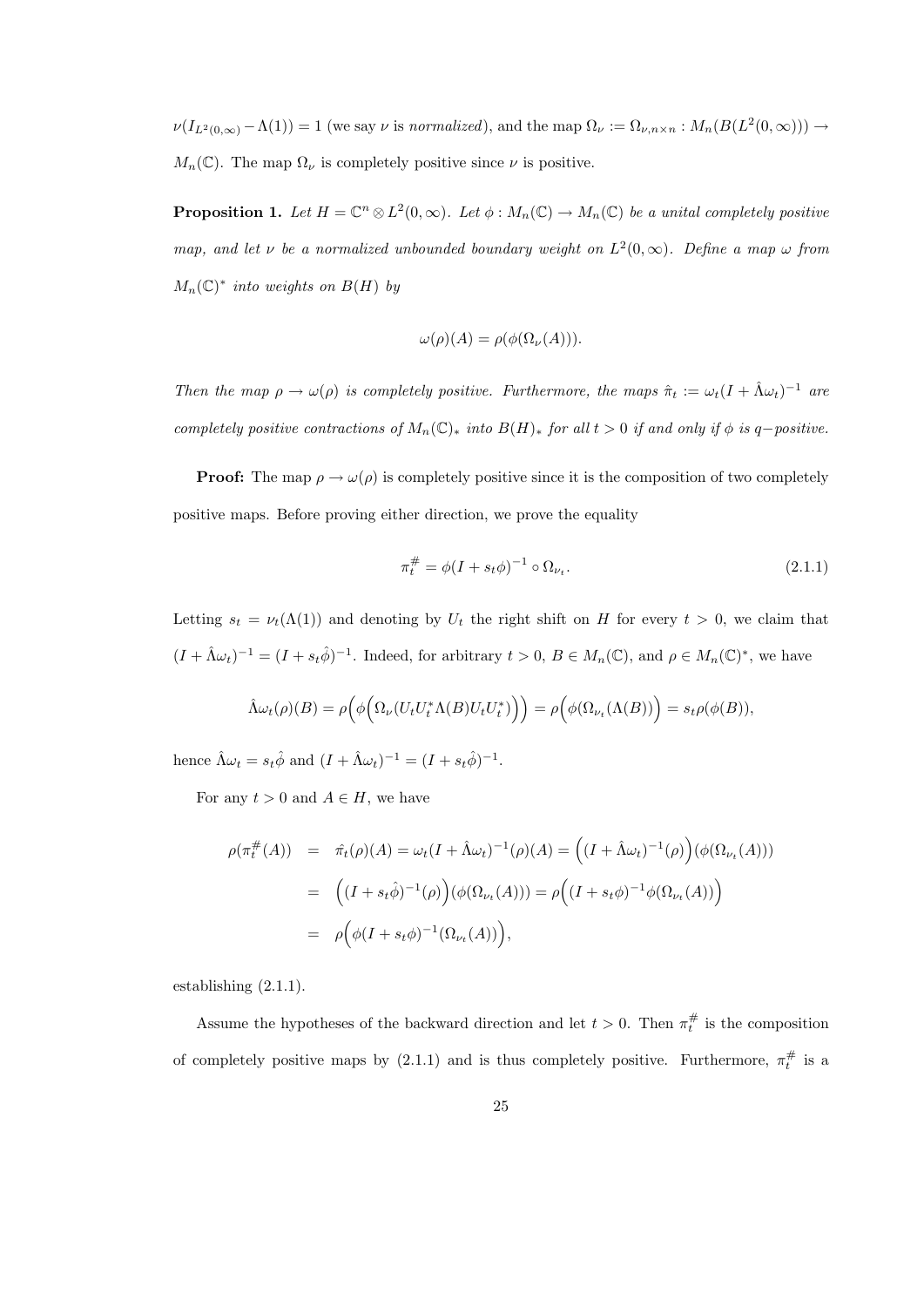contraction since

$$
||\pi_t^{\#}|| = ||\pi_t^{\#}(I_H)|| = ||\phi(I + s_t \phi)^{-1}(\Omega_{\nu_t}(I_H))||
$$
  
= 
$$
||\phi(I + s_t \phi)^{-1} (\nu_t(I_{L^2(0,\infty)})I_K)||
$$
  
= 
$$
||\frac{\nu_t(I_{L^2(0,\infty)})}{1 + s_t}I_K|| = \frac{\nu_t(I_{L^2(0,\infty)})}{1 + \nu_t(\Lambda(1))} \le 1,
$$

where the last inequality follows from the fact that

$$
\nu_t(I_{L^2(0,\infty)} - \Lambda(1)) \le \nu(I_{L^2(0,\infty)} - \Lambda(1)) = 1.
$$

Now assume the hypotheses of the forward direction. By unboundedness of  $\nu$ , the (monotonically decreasing) values  $\{s_t\}_{t>0}$  form a set equal to either  $(0,\infty)$  or  $[0,\infty)$ . Choose any  $t > 0$  such that  $s_t > 0$ . Let  $T \in B(H)$  be the matrix whose  $ij^{th}$  entry is  $\frac{1}{\nu_t(I)} I_{L^2(0,\infty)}$ , and let  $\kappa_t: M_n(\mathbb{C}) \to B(H)$  be the map that sends  $B = (b_{ij}) \in M_n(\mathbb{C})$  to the matrix  $\kappa_t(B) \in B(H)$  whose ij<sup>th</sup> entry is  $\frac{b_{ij}}{\nu_t(I_{L^2(0,\infty)})}I_{L^2(0,\infty)}$ . We note that  $\kappa_t$  is the generalized Schur product  $B \to B \cdot T$ , which is completely positive since T is positive. For all  $B \in M_n(\mathbb{C})$  we have

$$
\phi(I + s_t \phi)^{-1}(B) = \pi_t^{\#}(\kappa_t(B)),
$$

so  $\phi(I + s_t \phi)^{-1}$  is the composition of completely positive maps and is thus completely positive. As noted above, the values  $\{s_t\}_{t>0}$  span  $(0,\infty)$ , so  $\phi$  is q-positive.

 $\Box$ 

#### 2.1.1 Boundary weight doubles, and type

Corollary 1. The map  $\rho \to \omega(\rho)$  in Proposition 1 is the boundary weight map of a CP-flow  $\alpha$ over  $\mathbb{C}^n$ , and the Bhat minimal dilation  $\alpha^d$  of  $\alpha$  is a type  $II_0$  E<sub>0</sub>-semigroup.

Proof: The first claim of the corollary follows immediately from Theorem 3 and Proposition 1 since

$$
\omega(\rho)(I - \Lambda(I)) = \rho(\phi(I)) = \rho(I)
$$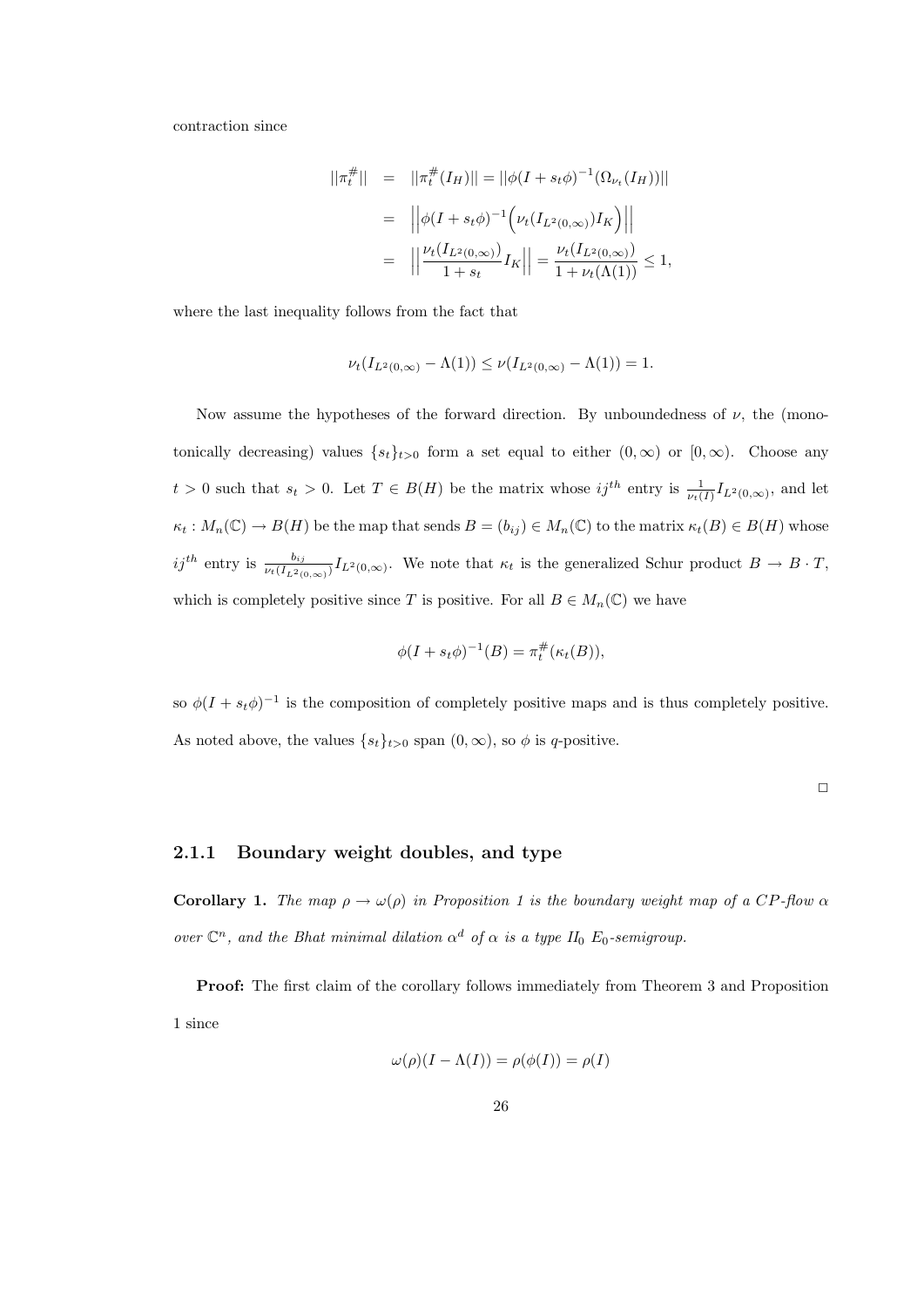for all  $\rho \in M_n(\mathbb{C})^*$ . For the second assertion, we note that by Theorem 4.49 of [P1], the index of  $\alpha^d$  is equal to the rank of the normal spine  $\pi_0^{\#}$  of  $\alpha$ , where  $\pi_0^{\#}$  is the  $\sigma$ -strong limit of the maps  $\{\pi_b^{\#}\}_{b>0}$  on  $\bigcup_{t>0} U_t B(H) U_t$ . Fix  $t>0$ , and let  $A \in U_t B(H) U_t^*$ . From formula (2.1.1),

$$
\pi_b^{\#}(A)) = \phi(I + \nu_b(\Lambda(1))\phi)^{-1}(\Omega_{\nu_b}(A)).
$$

For all  $b < t$  we have  $||\Omega_{\nu_b}(A)|| = ||\Omega_{\nu_t}(A)|| < \infty$ . Since  $\nu_b(\Lambda(1)) \to \infty$  as  $b \to 0$ , we conclude  $\lim_{b\to 0} ||\pi_b^{\#}(A)|| = 0$ , hence  $\pi_0^{\#} = 0$  and the index of  $\alpha$  is zero. However,  $\alpha^d$  is not completely spatial since  $\alpha$  is not the CP-flow derived from the zero weight (see Lemma 4.37 and Theorem 4.52 of [P1]), so  $\alpha^d$  is of type II<sub>0</sub>.

 $\Box$ 

Given a q-positive  $\phi: M_n(\mathbb{C}) \to M_n(\mathbb{C})$  and a normalized unbounded boundary weight  $\nu$ acting on  $B(L^2(0,\infty))$ , we call  $(\phi,\nu)$  a *boundary weight double* and note that it gives rise to a unique (up to cocycle conjugacy) type II<sub>0</sub>  $E_0$ -semigroup. Indeed, the maps  $\phi, \nu$ , and  $\Omega_{\nu}$  (the last of which depends only on  $\phi$  and  $\nu$ ) define a boundary weight map  $\omega$  as in Proposition 1 which, by Corollary 1, gives rise to a  $CP$ -flow  $\alpha$  that minimally dilates to a unique (up to conjugacy)  $E_0$ -semigroup  $\alpha^d$ .

### 2.2 Comparison theory for dilated CP-flows

We have a criterion for determining whether two  $E_0$ -semigroups induced by  $CP$ -flows are cocycle conjugate (see Lemma 3.8 of [P1]):

**Theorem 6.** Let  $\alpha$  and  $\beta$  be  $E_0$ -semigroups on  $B(H_1)$  and  $B(H_2)$ , respectively. Then  $\alpha$  and  $\beta$ are cocycle conjugate if and only if there is a collection of linear maps  $\gamma = {\gamma_t : t \ge 0}$  from  $B(H_2, H_1)$  into itself such that the family of maps  $\Theta = {\Theta_t : t \geq 0}$  defined by

$$
\Theta_t \left( \begin{array}{cc} A_{11} & A_{12} \\ A_{21} & A_{22} \end{array} \right) := \left( \begin{array}{cc} \alpha_t(A_{11}) & \gamma_t(A_{12}) \\ \gamma_t^*(A_{21}) & \beta_t(A_{22}) \end{array} \right)
$$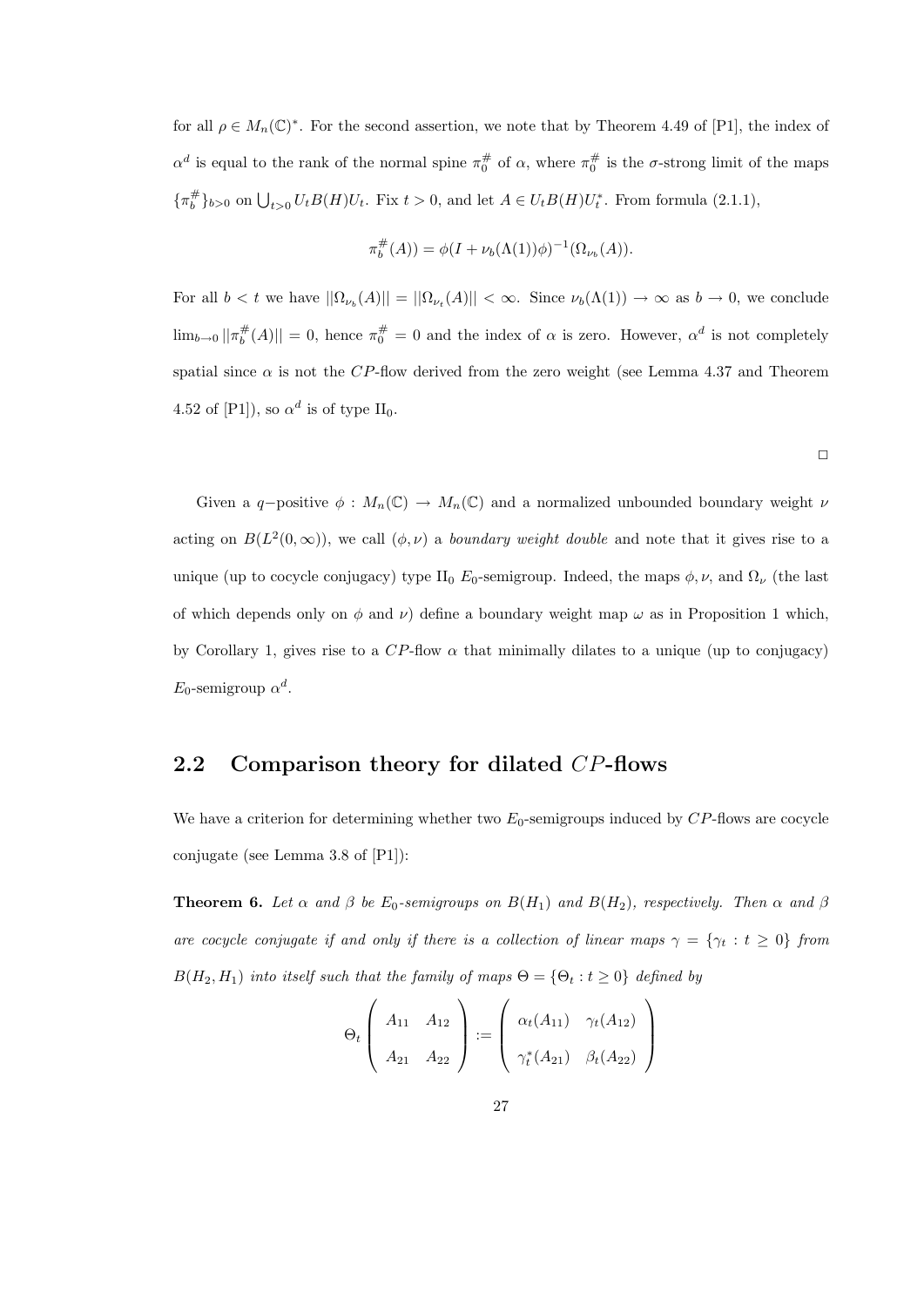is an  $E_0$ -semigroup of  $B(H_1 \oplus H_2)$ .

The following definition can be found in [P1]:

**Definition 7.** Let  $\alpha$  and  $\beta$  be CP-flows over  $K_1$  and  $K_2$ . We say that a family of  $\sigma$ -weakly continuous linear maps  $\sigma = {\sigma_t : t \ge 0}$  from  $B(H_2, H_1)$  into itself is a flow corner from  $\alpha$  to  $\beta$ if the family of maps  $\Theta = \{\Theta_t : t \geq 0\}$  defined by

$$
\Theta_t \left( \begin{array}{cc} A_{11} & A_{12} \\ A_{21} & A_{22} \end{array} \right) := \left( \begin{array}{cc} \alpha_t(A_{11}) & \sigma_t(A_{12}) \\ \sigma_t^*(A_{21}) & \beta_t(A_{22}) \end{array} \right)
$$

is a CP-flow over  $K_1 \oplus K_2$ .

If  $\sigma$  is a flow corner from  $\alpha$  to  $\beta$ , we consider subordinates  $\Theta'$  of  $\Theta$  that are CP-flows of the form

$$
\Theta_t\left(\begin{array}{cc} A_{11} & A_{12} \\ A_{21} & A_{22} \end{array}\right) := \left(\begin{array}{cc} \alpha'_t(A_{11}) & \sigma_t(A_{12}) \\ \sigma^*_t(A_{21}) & \beta'_t(A_{22}) \end{array}\right).
$$

We call  $\gamma$  a maximal flow corner from  $\alpha$  to  $\beta$  if, for every such subordinate  $\Theta'$  of  $\Theta$ , we have  $\alpha' = \alpha$ . We say that  $\gamma$  is a hyper maximal flow corner from  $\alpha$  to  $\beta$  if, for every such subordinate  $Θ'$  of  $Θ$ , we have  $α = α'$  and  $β = β'$ .

Powers has shown (Theorem 4.56 of [P1]) that if  $CP$ -flows  $\alpha$  and  $\beta$  both dilate to type II<sub>0</sub> E<sub>0</sub>semigroups, then  $\alpha^d$  and  $\beta^d$  are cocycle conjugate if and only if there is a hypermaximal flow corner σ from α to β. We will later use this theorem to determine a necessary and sufficient condition for  $E_0$ -semigroups arising from a particular kind of boundary weight double to be cocycle conjugate (see Definition 10 and Lemma 7). Motivated by [P1], we make the following definition:

**Definition 8.** Suppose  $\alpha$  :  $B(H_1) \rightarrow B(K_1)$  and  $\beta$  :  $B(H_2) \rightarrow B(K_2)$  are completely positive maps. We say a linear map  $\gamma : B(H_2, H_1) \to B(K_2, K_1)$  is a corner from  $\alpha$  to  $\beta$  if the matrix

$$
\psi = \left(\begin{array}{cc} \alpha & \gamma \\ \gamma^* & \beta \end{array}\right)
$$

is completely positive.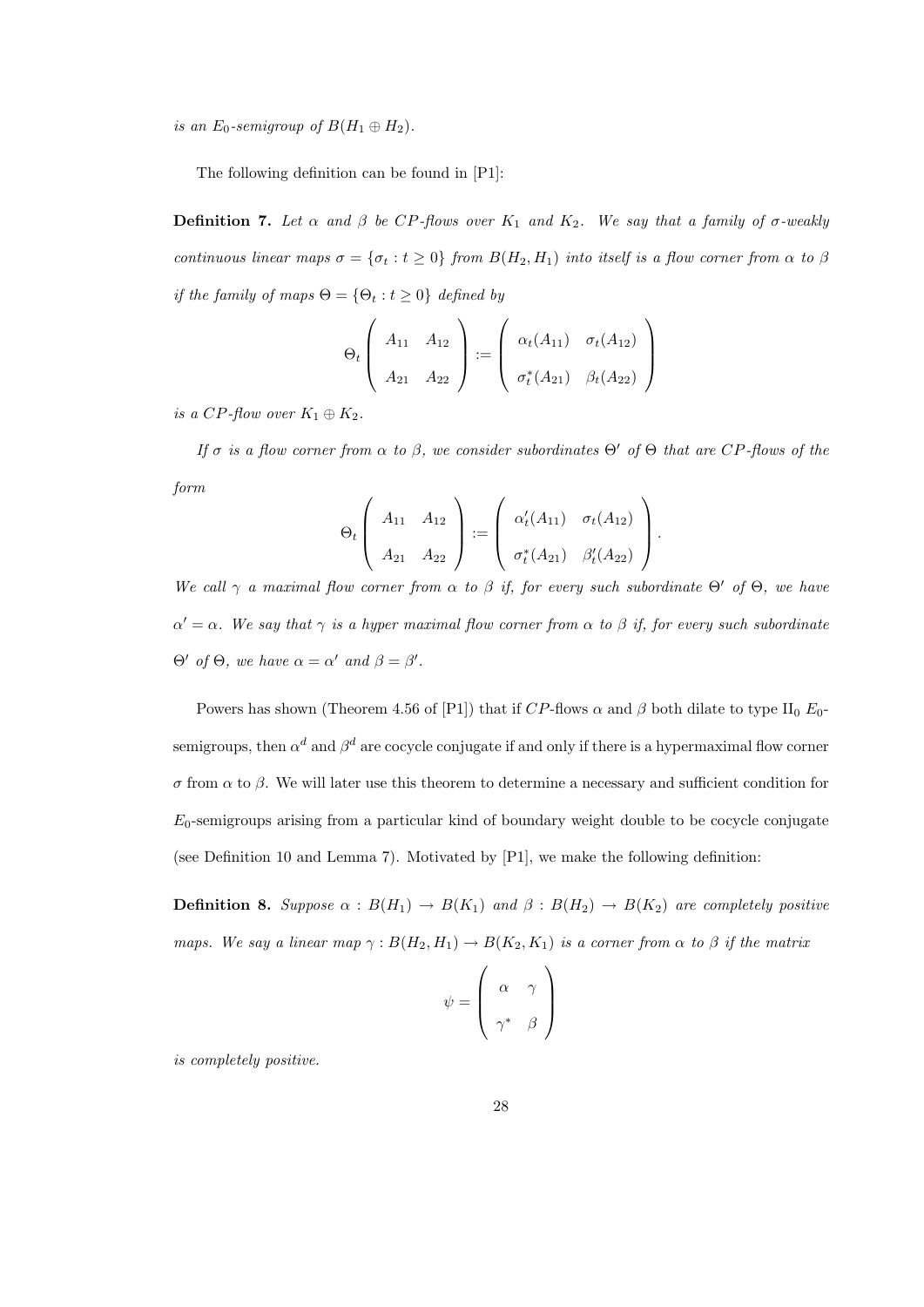The following lemma gives us the form of any corner between completely positive maps of finite index. We have been informed that this result (or a nearly identical one) may have already been proved in the literature, in which case we present a proof here for the sake of completeness:

**Lemma 1.** Let  $H_1, H_2, K_1$ , and  $K_2$  be separable Hilbert spaces. Let  $\alpha : B(H_1) \to B(K_1)$  and  $\beta: B(H_2) \to B(K_2)$  be completely positive contractions of the form

$$
\alpha(A_{11}) = \sum_{i=1}^{n} S_i A_{11} S_i^*, \beta(A_{22}) = \sum_{j=1}^{p} T_j A_{22} T_j^*,
$$

where  $n, p \in \mathbb{N}$ . Then  $\gamma : B(H_2, H_1) \to B(K_2, K_1)$  is a corner from  $\alpha$  to  $\beta$  if and only if for all  $A_{12} \in B(H_2, H_1)$  we have

$$
\gamma(A_{12}) = \sum_{ij} c_{ij} S_i A_{12} T_j^*,
$$

where  $C = (c_{ij}) \in M_{n \times p}(\mathbb{C})$  is any matrix such that  $||C|| \leq 1$ .

**Proof:** For the backward direction, let  $C = (c_{ij}) \in M_{n \times p}(\mathbb{C})$  be any contraction, and define a linear map  $\gamma: B(H_2, H_1) \to B(K_2, K_1)$  by  $\gamma(A) = \sum_{i,j} c_{ij} S_i A T_j^*$ . We need to show that the map

$$
\Upsilon = \left(\begin{array}{cc} \alpha & \gamma \\ \gamma^* & \beta \end{array}\right)
$$

is completely positive. To prove this, we first assume that  $n \geq p$  and note that by Polar Decomposition we may write  $C_{n\times p} = V_{n\times p}T_{p\times p}$ , where  $V_{n\times p}$  is a partial isometry of rank p and T is positive. Unitarily diagonalizing T we see  $C_{n\times p} = V_{n\times p}W_{p\times p}^*D_{p\times p}W_{p\times p}$ . We may easily add columns to  $V_{n\times p}W^*_{p\times p}$  to form a unitary matrix in  $M_n(\mathbb{C})$ ; we call this matrix  $U^*$ . Defining  $\tilde{D}$  to be the matrix obtained from D by adding  $n - p$  rows of zeroes, we see  $U^* \tilde{D} = V_{n \times p} W_{p \times p}^* D$ , so  $C_{n\times p} = U^* \tilde{D} W_{p\times p}$  and

$$
UC_{n\times p}W_{p\times p}^* = \tilde{D}.
$$

In other words,

$$
\sum_{i,j} c_{ij} u_{ki} \overline{w_{\ell j}} = \begin{cases} \delta_{k\ell} d_{k\ell} & \text{if } k \leq p \\ 0 & \text{if } k > p \end{cases}.
$$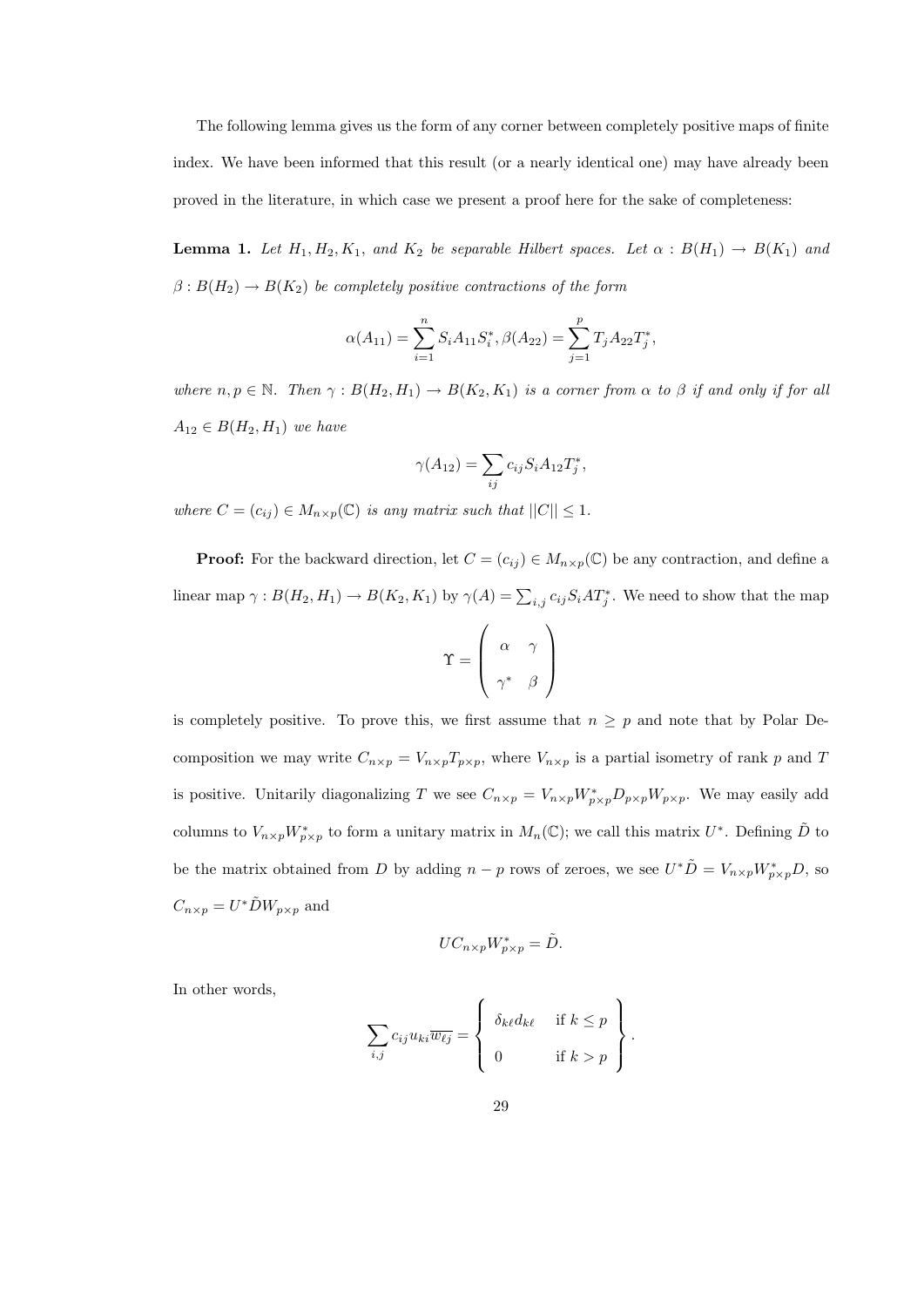Next, define  $\{S_i'\}_{i=1}^n : H_1 \to K_1$  and  $\{T_j\}_{j=1}^p : H_2 \to K_2$  by

$$
S_i' = \sum_{k=1}^n \overline{u_{ik}} S_k, \quad T_j' = \sum_{\ell=1}^p \overline{w_{j\ell}} T_j,
$$

so  $S_i = \sum_{k=1}^n u_{ki} S'_k$  and  $T_j = \sum_{\ell=1}^p w_{\ell j} T'_j$  for all i and j.

Since the  $n \times n$  matrix U and the  $p \times p$  matrix W are unitary, it follows that the maps  $\{S_i'\}_{i=1}^n$ are linearly independent, as are the maps  $\{T_j'\}_{j=1}^p$ . We observe that for any  $A_{11} \in B(H_1)$  and  $A_{22} \in B(H_2),$ 

$$
\sum_{i=1}^{n} S_i A_{11} S_i^* = \sum_{i=1}^{n} S_i' A_{11} (S_i')^* \text{ and } \sum_{j=1}^{p} T_j A_{22} T_j^* = \sum_{j=1}^{p} T_j' A_{22} (T_j')^*.
$$

Finally, for any  $A_{12} \in B(H_2, H_1)$ , we find

$$
\sum_{i,j} c_{ij} S_i A T_j^* = \sum_{i,j,k,\ell} c_{ij} u_{ki} \overline{w_{\ell j}} S_k' A (T_{\ell}')^* = \sum_{k,\ell} \left( \sum_{i,j} c_{ij} u_{ki} \overline{w_{\ell j}} S_k' A (T_{\ell}')^* \right)
$$
  

$$
= \sum_{(k \le p),\ell} \left( \sum_{i,j} c_{ij} u_{ki} \overline{w_{\ell j}} S_k' A (T_{\ell}')^* \right) + \sum_{(k > p),\ell} \left( \sum_{i,j} c_{ij} u_{ki} \overline{w_{\ell j}} S_k' A (T_{\ell}')^* \right)
$$
  

$$
= \sum_{k \le p} d_{kk} S_k' A (T_k')^* + 0 = \sum_{k=0}^p d_{kk} S_k' A (T_k')^*,
$$

where  $||D|| = ||C||$  since U and W are unitaries in  $M_q(\mathbb{C})$  and  $M_r(\mathbb{C})$ , respectively. We have shown that

$$
\begin{pmatrix}\n\sum_{i=1}^{n} S_i A_{11} S_i^* & \sum_{i,j} c_{ij} S_i A_{12} T_j^* \\
\sum_{i,j} \overline{c_{ij}} T_j A_{21} S_i^* & \sum_{i=1}^{p} T_i A_{22} T_i^*\n\end{pmatrix} = \begin{pmatrix}\n\sum_{i=1}^{n} S_i' A_{11} (S_i')^* & \sum_{i=1}^{p} d_{ii} S_i' A_{12} (T_i')^* \\
\sum_{i=1}^{p} \overline{d_{ii}} T_i' A_{21} (S_i')^* & \sum_{i=1}^{p} T_i' A_{22} (T_i')^*\n\end{pmatrix}
$$

for all

$$
A = \left(\begin{array}{cc} A_{11} & A_{12} \\ A_{21} & A_{22} \end{array}\right) \in B(H_1 \oplus H_2).
$$

For each  $i = 1, \ldots, p$ , define  $Z_i : H_1 \oplus H_2 \to K_1 \oplus K_2$  by

$$
Z_i = \left(\begin{array}{cc} d_{ii}S_i & 0 \\ 0 & T_i \end{array}\right),
$$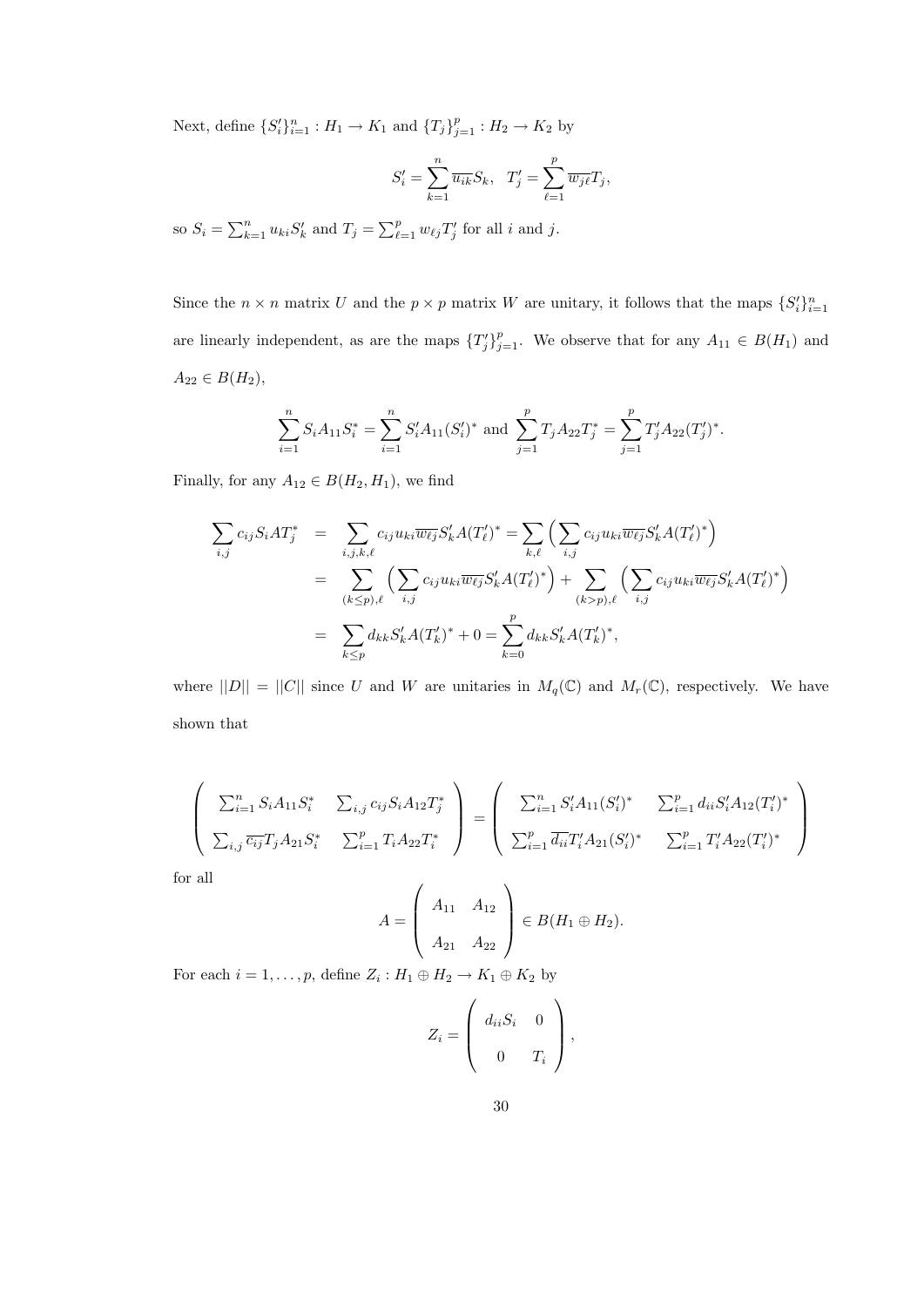so

$$
\Upsilon(A) = \sum_{i=1}^{p} Z_i A Z_i^* + \sum_{i=1}^{p} \left( \begin{array}{cc} (1 - |d_{ii}|^2) S_i A_{11} S_i^* & 0 \\ 0 & 0 \end{array} \right).
$$

The first sum on the previous line is obviously completely positive, and the second sum is completely positive since  $||D|| \leq 1$ . We conclude that  $\Upsilon$  is completely positive, hence  $\gamma$  is a corner from  $\alpha$  to  $\beta$ . The proof in the case that  $n < p$  is analogous.

For the forward direction, suppose that  $\gamma$  is a corner from  $\alpha$  to  $\beta$ . Define  $\Upsilon : B(H_1 \oplus H_2) \rightarrow$  $B(K_1 \oplus K_2)$  by

$$
\Upsilon = \left( \begin{array}{cc} \alpha & \gamma \\ \gamma^* & \beta \end{array} \right),
$$

so

$$
\Upsilon\left(\begin{array}{cc} A_{11} & A_{12} \\ A_{21} & A_{22} \end{array}\right) = \left(\begin{array}{cc} \sum_{i=1}^{n} S_i A_{11} S_i^* & \gamma(A_{12}) \\ \gamma^*(A_{21}) & \sum_{j=1}^{p} T_j A_{22} T_j^* \end{array}\right).
$$

is completely positive. Therefore, for some  $q \in \mathbb{N} \cup \{\infty\}$  and maps  $Y_i : H_1 \oplus H_2 \to K_1 \oplus K_2$  for  $i = 1, 2, \dots$ , linearly independent over  $\ell_1(\mathbb{N})$ , we have

$$
\Upsilon(\tilde{A}) = \sum_{i=1}^{q} Y_i \tilde{A} Y_i^*
$$

for all  $A \in B(H_1 \oplus H_2, K_1 \oplus K_2)$ . For  $i = 1, 2$ , let  $E_i \in B(H_1 \oplus H_2)$  be projection onto  $H_i$ , and let  $F_i \in B(K_1 \oplus K_2)$  be projection onto  $K_i$ . Since  $\alpha$  and  $\beta$  are contractions we have  $\Upsilon(E_1) \leq F_1$ and  $\Upsilon(E_2) \leq F_2$ , so  $Y_i E_j Y_i^* \leq F_j$  for each i and j. It follows that each  $Y_i$ ,  $i = 1, ..., q$ , can be written in the form

$$
Y_i = \left(\begin{array}{cc} \tilde{S}_i & 0 \\ 0 & \tilde{T}_i \end{array}\right)
$$

for some  $\tilde{S}_i \in B(H_1, K_1)$  and  $\tilde{T}_i \in B(H_2, K_2)$ .

Since  $\alpha(A_{11}) = \sum_{i=1}^{q} \tilde{S}_i A_{11} \tilde{S}_i$ <sup>\*</sup> =  $\sum_{i=1}^{n} S_i A_{11} S_i^*$  for all  $A_{11} \in B(H_1)$ , we know from the work of Arveson (see [A4]) that the maps  $\{S'_1,\ldots,S'_q\}$  and  $\{S_1,\ldots,S_n\}$  span the same space  $\mathcal{E}_{\alpha}$  in the sense that

$$
\mathcal{E}_{\alpha} = \Big\{ \sum_{i=1}^{q} \lambda_{i} S'_{i} : \lambda_{i} \in \mathbb{C} \Big\} = \Big\{ \sum_{i=1}^{n} u_{i} S_{i} : u_{i} \in \mathbb{C} \Big\}.
$$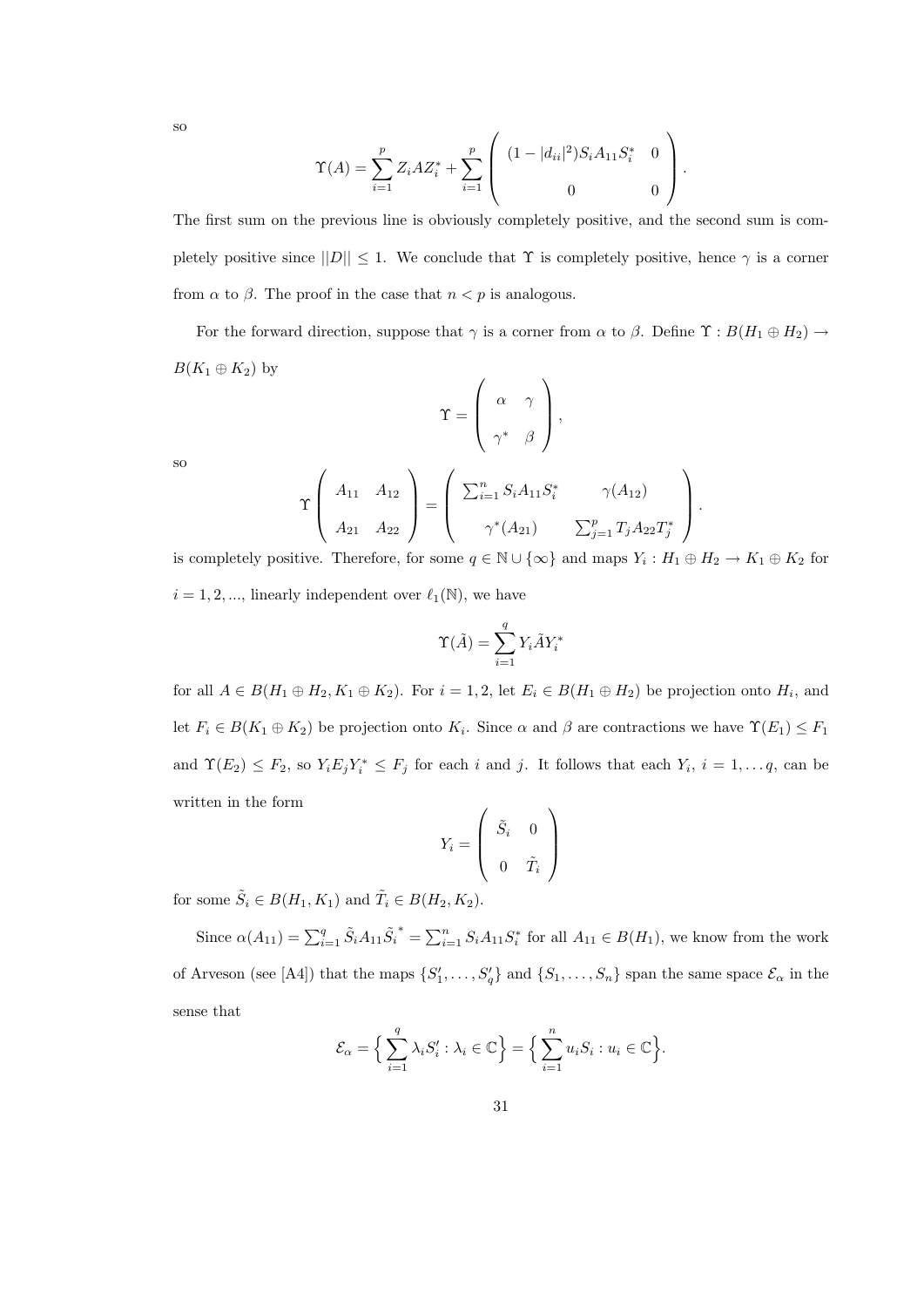Similarly, the maps  $\{\tilde{T}_j\}_{j=1}^q$  and  $\{T_j\}_{j=1}^p$  each span the same space  $E_\beta$ . Therefore, for each  $i = 1, \ldots, q$  we have

$$
\tilde{S}_i = \sum_{j=1}^n a_{ij} S_j
$$
,  $\tilde{T}_i = \sum_{k=1}^p b_{ik} T_k$ 

for some coefficients  $\{a_{ij}\}\$ and  $B = \{b_{ij}\}\in M_{q\times p}(\mathbb{C})$ . From linear independence of the maps  ${Y_i}_{i=1}^q$ , it is clear that  $q \leq n+p$ . Let  $A = (a_{ij}) \in M_{q \times n}(\mathbb{C})$  and  $B = (b_{ij}) \in M_{q \times p}(\mathbb{C})$ . We calculate

$$
\sum_{i=1}^{n} S_i A S_i^* = \sum_{i=1}^{q} \tilde{S}_i A \tilde{S}_i^* = \sum_{i=1}^{q} \left( \sum_{j,k=1}^{n} a_{ij} \overline{a_{ik}} S_j A S_k^* \right)
$$

$$
= \sum_{j,k=1}^{n} \left( \sum_{i=1}^{q} a_{ij} \overline{a_{ik}} \right) S_j A S_k^*.
$$

Let  $M \in M_n(\mathbb{C})$  be the matrix with  $jk^{th}$  entry  $\sum_{i=1}^q a_{ij} \overline{a_{ik}}$ . As in the proof of the backward direction, we may "diagonalize" the map  $A \to \sum_{i=1}^n S_iAS_i^* = \sum_{j,k=1}^n (\sum_{i=1}^q a_{ij}\overline{a_{ik}})S_jAS_k^*$  as  $A \to \sum_{i=1}^n S_i'AS_i'^* = \sum_{i=1}^n d_{ii}S_i'AS_i'^*$  for some linearly independent maps  $\{S_i'\}_{i=1}^n$  and a matrix  $D = (d_{ij}) \in M_n(\mathbb{C})$  with  $||D|| = ||M||$ . Clearly  $D = I$ , so  $||M|| = 1$ . But  $M = A^T(A^T)^*$ , hence  $||A|| = 1$ . The same argument shows that  $||B|| = 1$ .

Let

$$
\tilde{A} = \left(\begin{array}{cc} A_{11} & A_{12} \\ A_{21} & A_{22} \end{array}\right) \in B(H_1 \oplus H_2)
$$

be arbitrary. Let  $C = (c_{jk}) \in M_{n \times p}(\mathbb{C})$  be the matrix  $C = (B^*A)^T$ , noting that  $||C|| \leq 1$ . A straightforward computation of  $\Upsilon(\tilde{A}) = \sum_{i=1}^{q} Y_i \tilde{A} Y_i^*$  yields

$$
\gamma(A_{12}) = \sum_{i=1}^{q} S'_{i} A_{12} T'_{i}^{*} = \sum_{i=1}^{q} \left( \left( \sum_{j=1}^{n} a_{ij} S_{j} \right) A_{12} \left( \sum_{k=1}^{p} \overline{b_{ik}} T_{k}^{*} \right) \right)
$$

$$
= \sum_{j,k} \left( \sum_{i=1}^{q} a_{ij} \overline{b_{ik}} \right) S_{j} A_{12} T_{k}^{*} = \sum_{j,k} c_{jk} S_{j} A_{12} T_{k}^{*},
$$

hence  $\gamma$  is of the form claimed.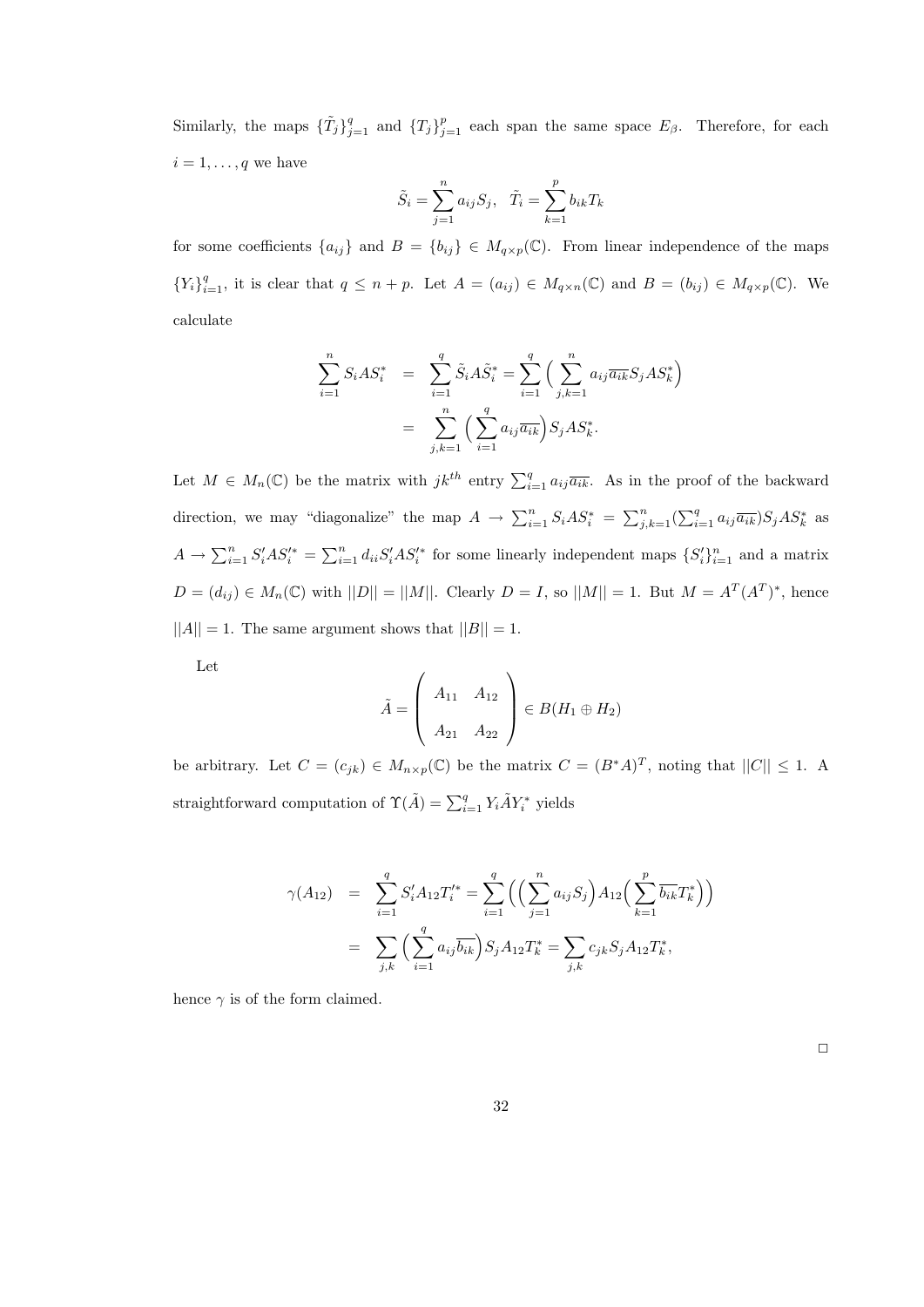#### 2.2.1  $q$ -purity

Just as in the general study of various classes of linear operators, it is natural to impose, and examine, an order structure for q-positive maps. If  $\phi$  and  $\psi$  are q-positive maps acting on  $M_n(\mathbb{C})$ , we say that  $\phi$  q-dominates of  $\psi$  (and write  $\phi \geq_{q} \psi$ ) if  $\phi(I + t\phi)^{-1} - \psi(I + t\psi)^{-1}$  is completely positive for all  $t \geq 0$ . We would like to find the q-positive maps with the least complicated structure of q-subordinates. That last statement is not as simple as it seems. We think to define a q-positive map  $\phi$  to be "q-pure" if  $\phi \geq_q \psi \geq_q 0$  implies  $\psi = \lambda \phi$  for some  $\lambda \in [0,1]$ , but there exist q-positive maps  $\phi$  such that for every  $\lambda \in (0,1)$  we have  $\phi \not\geq_q \lambda \phi$ . One such example is the Schur map  $\phi$  on  $M_2(\mathbb{C})$  given by

$$
\phi\left(\begin{array}{cc} a_{11} & a_{12} \\ a_{21} & a_{22} \end{array}\right) = \left(\begin{array}{cc} a_{11} & \left(\frac{1+i}{2}\right)a_{12} \\ \left(\frac{1-i}{2}\right)a_{21} & a_{22} \end{array}\right).
$$

As it turns out, every q-positive map is guaranteed to have a one-parameter family of subordinates of a particular form:

**Proposition 2.** Let  $\phi \geq_q 0$ . For each  $s \geq 0$ , define  $\phi^{(s)} := \phi(I + s\phi)^{-1}$ . Then  $\phi^{(s)} \geq_q 0$  for all  $s \geq 0$ . Furthermore, the set  $\{\phi^{(s)}\}_{s \geq 0}$  is a monotonically decreasing family of subordinates of  $\phi$ , in the sense that  $\phi^{(s_1)} \geq_q \phi^{(s_2)}$  if  $s_1 \leq s_2$ .

**Proof:** For all  $s \geq 0$  and  $t \geq 0$ , we have

$$
\begin{aligned}\n\phi^{(s)}(I + t\phi^{(s)})^{-1} &= \phi(I + s\phi)^{-1} \Big( I + t\phi(I + s\phi)^{-1} \Big)^{-1} \\
&= \phi(I + s\phi)^{-1} \Big[ \Big( I + (s + t)\phi \Big) (I + s\phi)^{-1} \Big]^{-1} = \phi(I + (s + t)\phi)^{-1},\n\end{aligned}
$$

which is completely positive by q-positivity of  $\phi$ . Thus  $\phi^{(s)} \geq_q 0$  for all  $s \geq 0$ .

To prove that  $\phi^{(s_1)} \geq_q \phi^{(s_2)}$  if  $s_1 \leq s_2$ , we let  $t \geq 0$  be arbitrary. Writing  $t_1 = s_1 + t$  and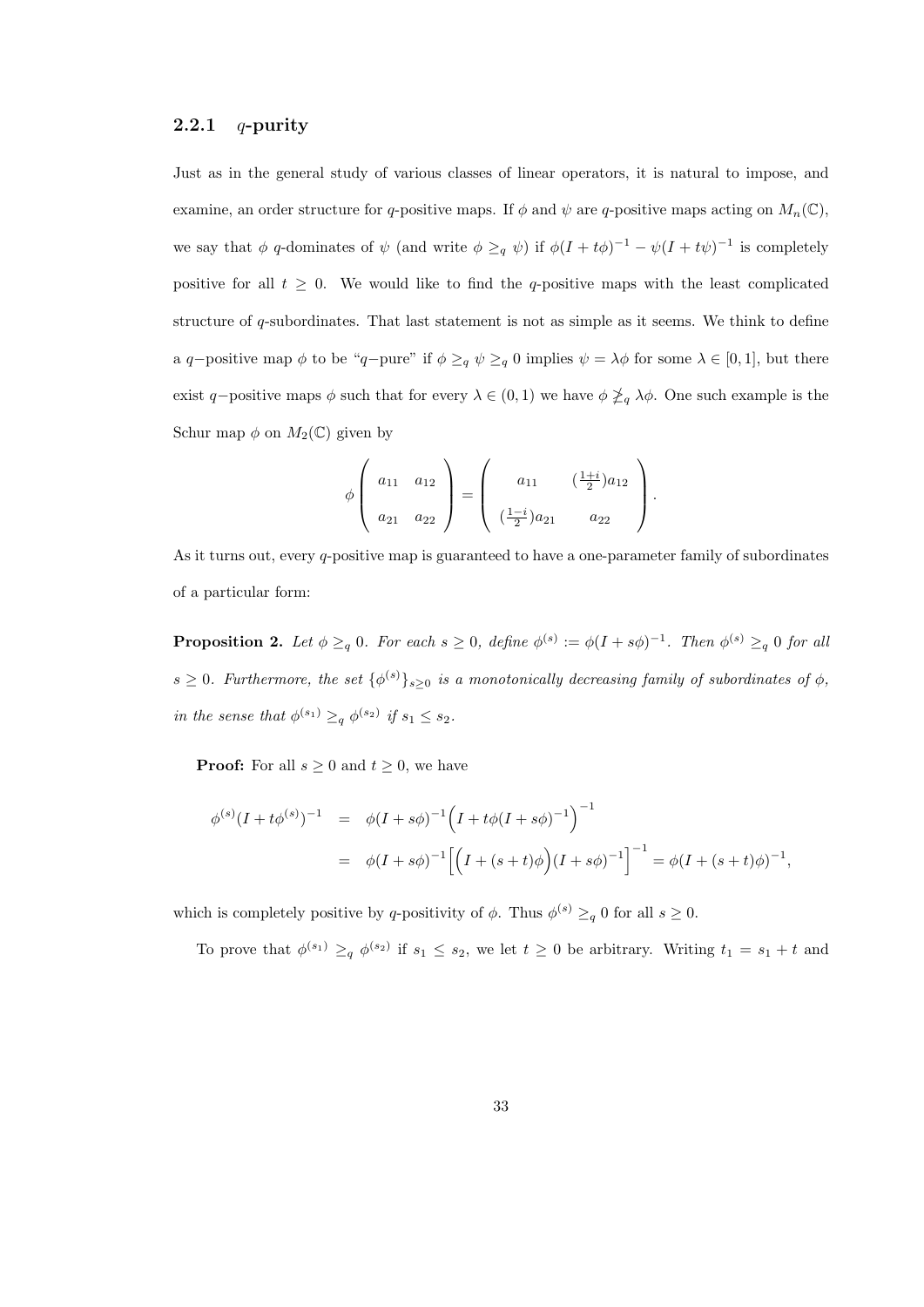$t_2 = s_2 + t$ , we observe

$$
\phi^{(s_1)}(I + t\phi^{(s_1)})^{-1} - \phi^{(s_2)}(I + t\phi^{(s_2)})^{-1} = \phi(I + t_1\phi)^{-1} - \phi(I + t_2\phi)^{-1}
$$
  

$$
= (I + t_2\phi)^{-1} ((I + t_2\phi)\phi - \phi(I + t_1\phi))(I + t_1\phi)^{-1}
$$
  

$$
= (I + t_2\phi)^{-1} ((t_2 - t_1)\phi^2)(I + t_1\phi)^{-1}
$$
  

$$
= (t_2 - t_1) (\phi(I + t_2\phi)^{-1}) (\phi(I + t_1\phi)^{-1}).
$$

The last line is a non-negative multiple of a composition of completely positive maps and is thus completely positive.

 $\Box$ 

We now have the correct notion of what it means to be  $q$ -pure:

**Definition 9.** Let  $\phi: M_n(\mathbb{C}) \to M_n(\mathbb{C})$  be unital and q-positive. We say that  $\phi$  is q-pure if its set of q-subordinates is precisely  $\{0\} \cup \{\phi^{(s)}\}_{s \geq 0}$ .

#### 2.2.2 Hypermaximality and comparison results

**Lemma 2.** Let v be a normalized unbounded boundary weight on  $L^2(0,\infty)$  of the form  $\nu(A)$  $(f, Af)$ . Let  $\phi : M_n(\mathbb{C}) \to M_n(\mathbb{C})$  be q-positive, and let  $\alpha$  be the CP-flow derived from the boundary weight double  $(\phi, \nu)$ , with boundary representation  $\pi = {\pi_t^{\#}}_{t>0}$ .

Let  $\beta$  be any CP-flow over  $\mathbb{C}^n$ , with boundary representation  $\xi = \{\xi_t^{\#}\}_{t>0}$  and boundary weight map  $\rho \to \eta(\rho)$ . Then  $\alpha \geq \beta$  if and only if  $\beta$  is derived from the boundary weight double  $(\psi, \nu)$ , where  $\psi$  is a q-positive map satisfying  $\phi \geq_q \psi$ .

**Proof:** As before, for each  $t > 0$  we let  $s_t = \nu_t(\Lambda(1))$ . Assume the hypotheses of the backward direction. Then  $\xi_t^{\#} = \psi(I + s_t \psi)^{-1} \Omega_{\nu_t}$ , and the direction now follows from Theorem 4 since the line below is completely positive for all  $t > 0$ :

$$
\pi_t^{\#} - \xi_t^{\#} = (\phi(I + s_t \phi)^{-1} - \psi(I + s_t \psi)^{-1})\Omega_{\nu_t}.
$$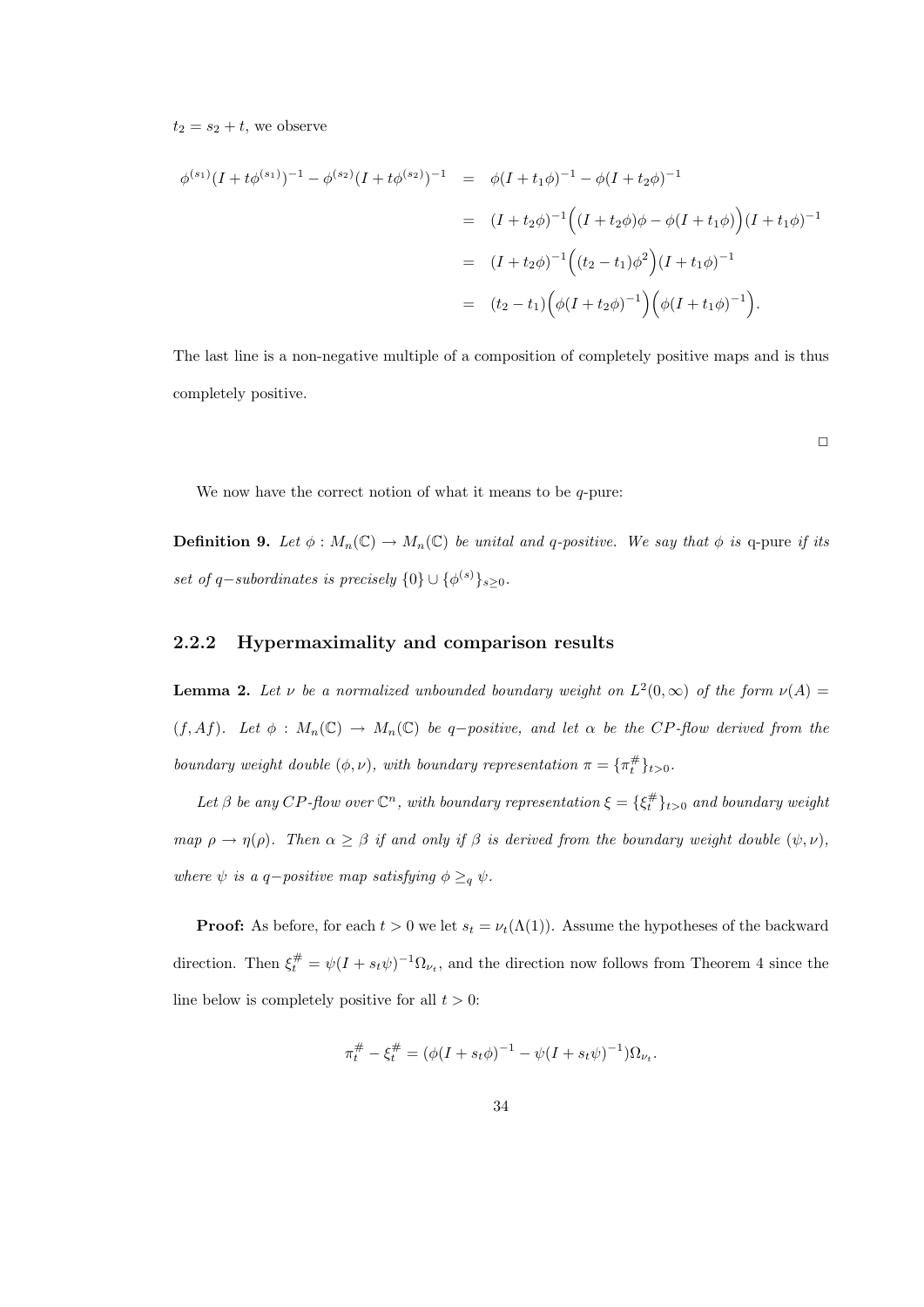Now assume the hypotheses of the forward direction. Recall that by construction of  $\nu$ , the set  ${s_t}_{t>0}$  is decreasing. If  $s_t > 0$  for all  $t > 0$  we define  $P = \infty$ . Otherwise, we define P to be the smallest positive number such that  $s_P = 0$ . Fix any  $t_0 \in (0, P)$ . Notationally, write each  $g \in H$  in its components as  $g(x) = (g_1(x), \ldots, g_n(x))$ , and write  $f_{t_0}$  for the function  $U_{t_0}U_{t_0}^* f \in H$ , where  $U_{t_0}$  is the right shift  $t_0$  units on H. Under our identifications,  $U_{t_0}U_{t_0}^*$  is the diagonal matrix in  $M_n(B(L^2(0,\infty)))$  with  $ii^{th}$  entries  $V_tV_t^*$  for  $V_t$  the right shift  $t_0$  units on  $L^2(0,\infty)$ . Define  $S: H \to \mathbb{C}^n$  by

$$
Sg = ((f_{t_0}, g_1), \ldots, (f_{t_0}, g_n)),
$$

noting that  $\Omega_{\nu_{t_0}}(A) = SAS^*$  for all  $A \in B(H)$ . Since  $\phi(I + s_{t_0}\phi)^{-1}$  is completely positive, we have  $\phi(I + s_{t_0}\phi)^{-1}(A) = \sum_{i=1}^m R_i AR_i^*$  for some  $R_1, \ldots, R_m \in B(H, \mathbb{C}^n)$ . Therefore

$$
\pi_{t_0}^{\#}(A) = \left(\phi(I + s_{t_0}\phi)^{-1}\right)(\Omega_{\nu_{t_0}}(A)) = \sum_{i=1}^m R_i S A S^* R_i^*.
$$

The map  $\xi_{t_0}^{\#}$  is a subordinate of  $\pi_{t_0}^{\#}$ , so from Arveson's work in metric operator spaces (see [A4]) we know that  $\xi_{t_0}^{\#}$  has the form

$$
\xi_{t_0}^{\#}(A) = \sum_{i,j=1}^{m} c_{ij} R_i S A S^* R_j^*,
$$

for some complex numbers  $\{c_{ij}\}\$ . Let L be the map  $L(A) = \sum_{i,j} c_{ij} R_i A R_j^*$ , noting that  $\xi_{t_0}^{\#}(A) =$  $L(SAS^*) = L(\Omega_{\nu_{t_0}}(A))$  for all  $A \in B(H)$ .

Defining  $\psi_{t_0}$  by  $\psi_{t_0} = (I - \xi_{t_0}^{\#} \Lambda)^{-1} L$ , we find that for arbitrary  $A \in B(H)$  and  $\acute{A} \in M_n(\mathbb{C})$ ,

$$
\eta_{t_0}(\rho)(A) = \left(\hat{\xi}_{t_0}(I - \hat{\Lambda}\hat{\xi}_{t_0})^{-1}\right)(\rho)(A)) = \rho\left((I - \xi_{t_0}^{\#}\Lambda)^{-1}(\xi_{t_0}^{\#}(A))\right)
$$

$$
= \rho\left((I - \xi_{t_0}^{\#}\Lambda)^{-1}L(\Omega_{\nu_{t_0}}(A))\right) = \rho(\psi_{t_0}(\Omega_{\nu_{t_0}}A)) \tag{2.2.1}
$$

and

$$
\hat{\Lambda}\eta_{t_0}(\rho)(\hat{A}) = \eta_{t_0}(\rho)(\Lambda(\hat{A})) = \rho\Big(\psi_{t_0}(\Omega_{\nu_{t_0}}(\Lambda(\hat{A})))\Big) = s_{t_0}\rho(\psi_{t_0}(\hat{A})),\tag{2.2.2}
$$

so  $\hat{\Lambda}\eta_{t_0} = s_{t_0}\hat{\psi}_{t_0}$ .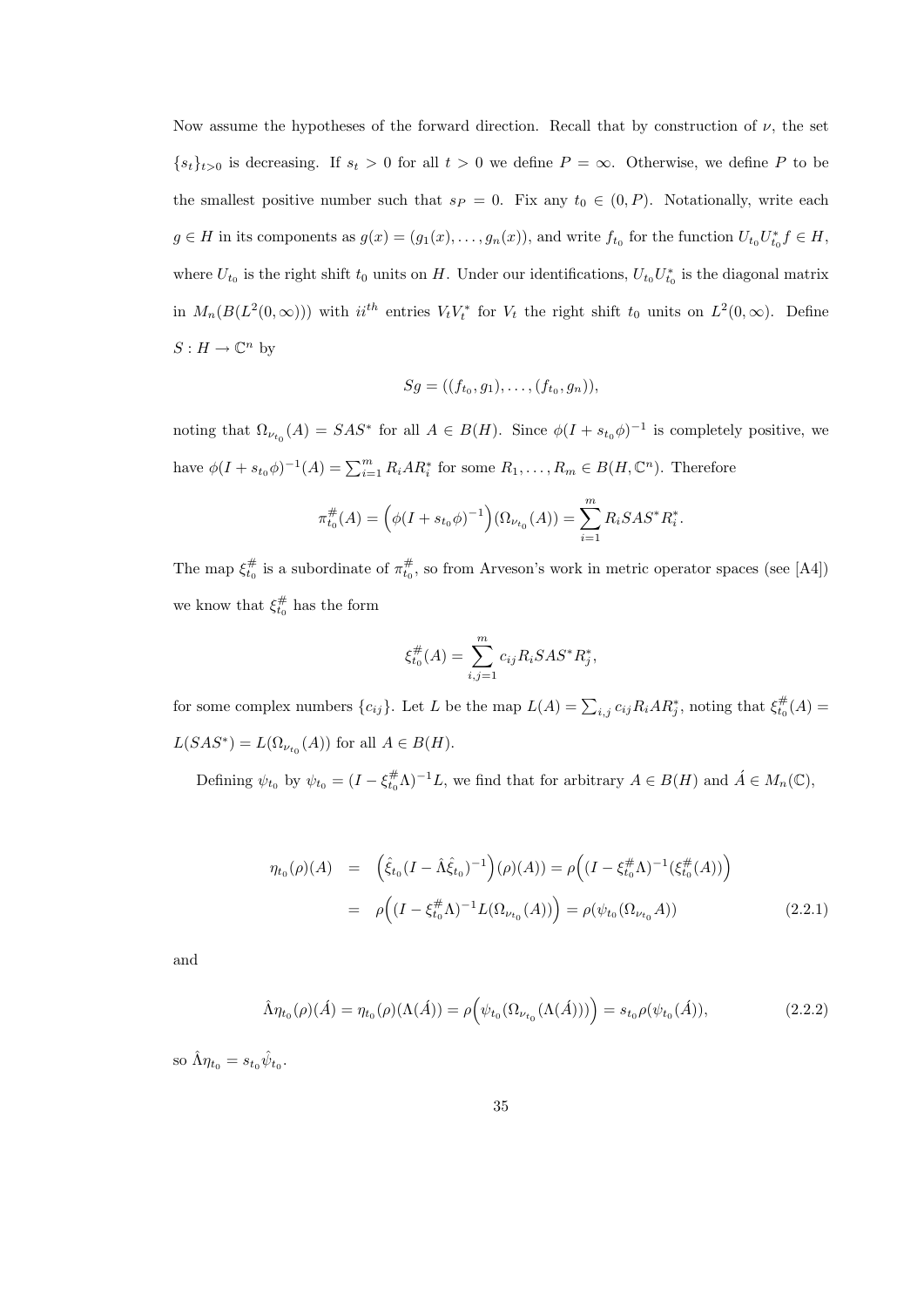Using formulas (2.2.1) and (2.2.2) and the fact that  $\hat{\xi}_{t_0} = \eta_{t_0} (I + \hat{\Lambda} \tau_{t_0})^{-1}$ , we find

$$
\rho(\xi_{t_0}^{\#}) = \hat{\xi}_{t_0}(\rho) = \eta_{t_0}(I + \hat{\Lambda}\eta_{t_0})^{-1}(\rho) = ((I + \hat{\Lambda}\eta_{t_0})^{-1}(\rho))(\psi_{t_0}\Omega_{\nu_{t_0}})
$$
  
\n
$$
= ((I + s_{t_0}\hat{\psi}_{t_0})^{-1}(\rho))(\psi_{t_0}\Omega_{\nu_{t_0}}) = \rho((I + s_{t_0}\psi_{t_0})^{-1}\psi_{t_0}\Omega_{\nu_{t_0}})
$$
  
\n
$$
= \rho(\psi_{t_0}(I + s_{t_0}\psi_{t_0})^{-1}\Omega_{\nu_{t_0}})
$$

for all  $\rho \in M_n(\mathbb{C})^*$ , hence  $\xi_{t_0}^{\#} = \psi_{t_0} (I + s_{t_0} \psi_{t_0})^{-1} \Omega_{\nu_{t_0}}$ .

We now show that the maps  $\{\psi_t\}_{t>0}$  are constant on the interval  $(0, P)$ . Let  $t \in [t_0, P)$ be arbitrary. For each  $\acute{A} = (a_{ij}) \in M_n(\mathbb{C})$ , let  $A = (\frac{a_{ij}}{\nu_t(I)}V_tV_t^*) \in B(H)$ . Let  $\rho \in M_n(\mathbb{C})^*$ . Straightforward computations using formula (1.2.5) yield  $\Omega_{t_0}(A) = \Omega_t(A) = \hat{A}$  and  $\eta_{t_0}(\rho)(A) =$  $\eta_t(\rho)(A)$ . Combining these equalities gives us

$$
\rho(\psi_{t_0}(\hat{A})) = \rho(\psi_{t_0} \Omega_{\nu_{t_0}}(A))) = \eta_{t_0}(\rho)(A)
$$
  
= 
$$
\eta_t(\rho)(A) = \rho(\psi_t \Omega_{\nu_t}(A)) = \rho(\psi_t(\hat{A})).
$$

Since the above formula holds for every  $\acute{A} \in M_n(\mathbb{C})$  and  $\rho \in M_n(\mathbb{C})^*$ , we have  $\psi_{t_0} = \psi_t$ . But  $t_0 \in (0, P)$  and  $t \in [t_0, P)$  were chosen arbitrarily, so the previous sentence shows that  $\psi_t = \psi_{t_0}$ for all  $t \in (0, P)$ .

Letting  $\psi = \psi_{t_0}$ , we have

$$
\xi_t^{\#} = \psi(I + s_t \psi)^{-1} \Omega_{\nu_t}
$$
\n(2.2.3)

for all  $t \in (0, P)$ . Defining  $\kappa_t$  as in the proof of Proposition 1, we observe that  $\psi(I + s_t \psi)^{-1} = \xi_t^{\#} \kappa_t$ for all  $t \in (0, P)$ , where the right hand side is completely positive by hypothesis. Since every  $t \in (0,\infty)$  can be written as  $t = s_{t'}$  for some  $t' \in (0,P)$ , it follows that  $\psi(I + t\psi)^{-1}$  is completely positive for all  $t > 0$ . Furthermore,  $\psi(I + s_t \psi)^{-1} \to \psi$  in norm as  $t \to \infty$ , hence  $\psi \geq_q 0$ . Similarly, we see that since  $\pi_t^{\#} - \xi_t^{\#}$  is completely positive for all  $t > 0$  by assumption, it follows from our formula

$$
\phi(I + s_t \phi)^{-1} - \psi(I + s_t \psi)^{-1} = (\pi_t^{\#} - \xi_t^{\#}) \kappa_t
$$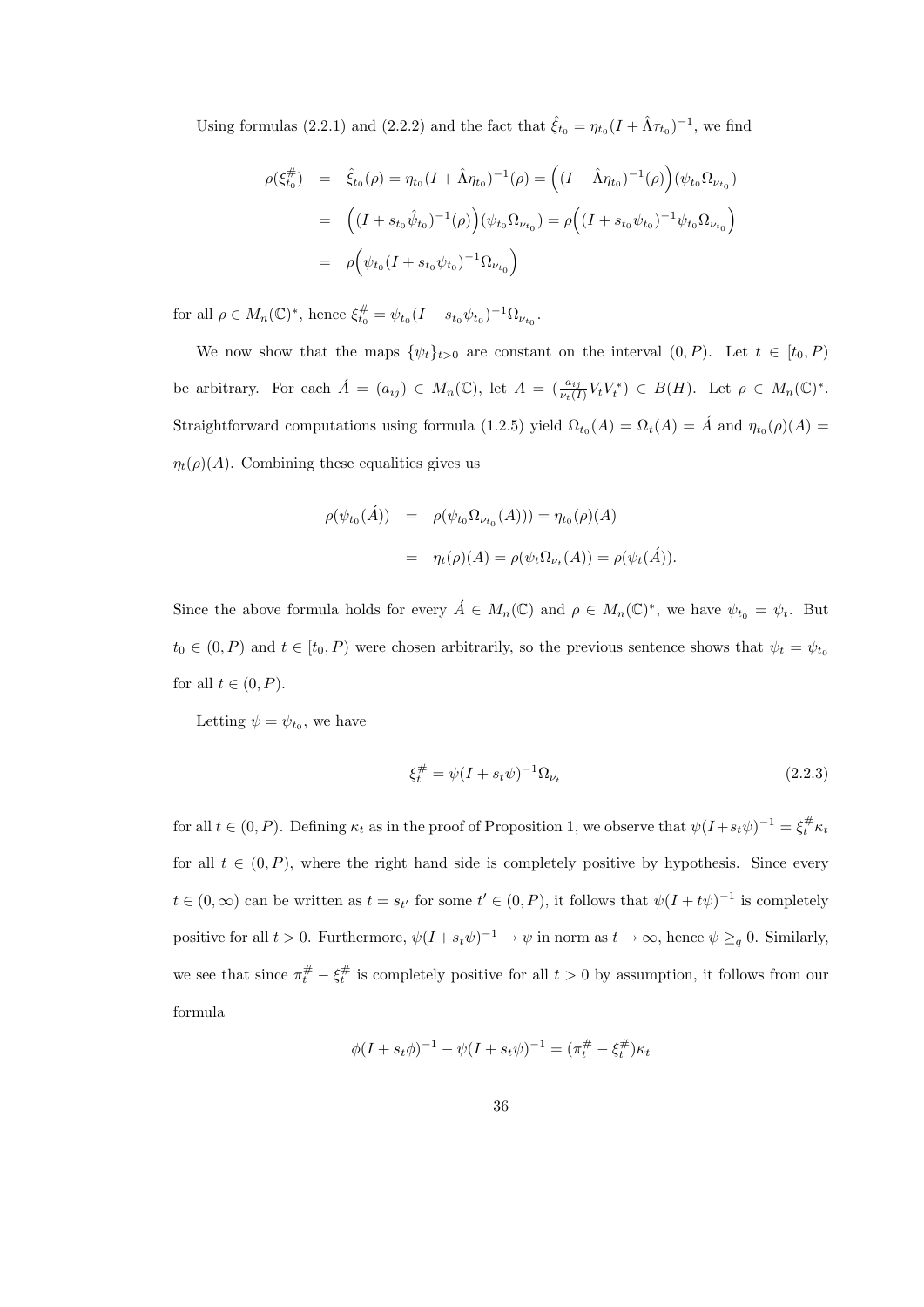that  $\phi(I + s_t \phi)^{-1} - \psi(I + s_t \psi)^{-1}$  is completely positive for all  $t > 0$ , and so its norm limit (as  $t \to \infty$ )  $\phi - \psi$  is completely positive. Therefore,  $\phi \geq_q \psi$ . Finally, since the CP-flow  $\beta$  is entirely determined by its generalized boundary representation  $\xi$  (which itself is entirely determined by any sequence  $\{\xi_{t_n}^{\#}\}\right)$  with  $t_n$  tending to 0), it follows from (2.2.3) that  $\beta$  is derived from the boundary weight double  $(\psi, \nu)$ .

$$
\Box
$$

In a manner analogous to that used by Powers in  $[P2]$  and  $[P1]$ , we define the terms q-corner and *hypermaximal q*-corner:

**Definition 10.** Let  $\phi : M_n(\mathbb{C}) \to M_n(\mathbb{C})$  and  $\psi : M_k(\mathbb{C}) \to M_k(\mathbb{C})$  be q-positive maps. A corner  $\gamma: M_{n\times k}(\mathbb{C})\to M_{n\times k}(\mathbb{C})$  from  $\phi$  to  $\psi$  is said to be a q-corner from  $\phi$  to  $\psi$  if the map

$$
\Upsilon\left(\begin{array}{cc} A_{n\times n} & B_{n\times k} \\ C_{k\times n} & D_{k\times k} \end{array}\right) = \left(\begin{array}{cc} \phi(A_{n\times n}) & \gamma(B_{n\times k}) \\ \gamma^*(C_{k\times n}) & \psi(D_{k\times k}) \end{array}\right)
$$

is q-positive. A q-corner  $\gamma$  is called hypermaximal if, whenever

$$
\Upsilon \geq_q \Upsilon' = \begin{pmatrix} \phi' & \gamma \\ \gamma^* & \psi' \end{pmatrix} \geq_q 0,
$$

we have  $\Upsilon = \Upsilon'$ .

**Proposition 3.** For any q-positive  $\phi : M_n(\mathbb{C}) \to M_n(\mathbb{C})$  and unitary  $U \in M_n(\mathbb{C})$ , define a map  $\phi_U$  by

$$
\phi_U(A) = U^* \phi(UAU^*)U.
$$

- 1. The map  $\phi_U$  is q-positive, and there is an order isomorphism between q-positive maps  $\beta$ such that  $\phi \geq_q \beta$  and q-positive maps  $\beta_U$  such that  $\phi_U \geq \beta_U$ . In particular,  $\phi$  is q-pure if and only if  $\phi_U$  is q-pure.
- 2. If  $\phi$  is unital and q-pure, then there is a hypermaximal q-corner from  $\phi$  to  $\phi_U$ .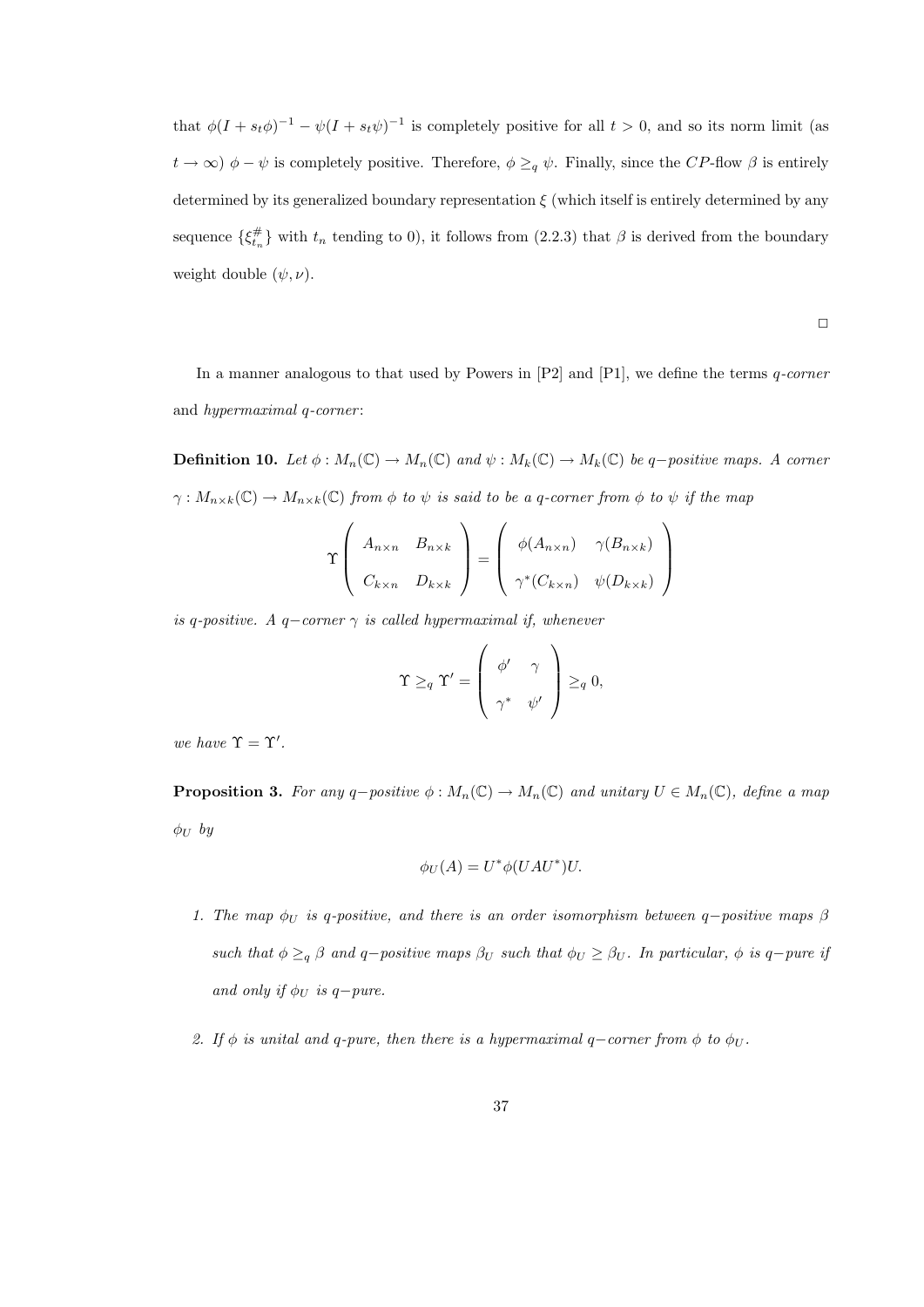**Proof:** To prove the first assertion, we define a completely positive map  $\zeta$  on  $M_n(\mathbb{C})$  by  $\zeta(A) = U^*AU$ , noting that  $\zeta^{-1}$  is also completely positive. For every  $t \geq 0$  and  $A \in M_n(\mathbb{C})$ , we find that  $(I + t\phi_U)^{-1}(A) = U^*(I + t\phi)^{-1}(UAU^*))U$  and

$$
\phi_U(I + t\phi_U)^{-1}(A) = U^* \phi \Big( U(U^*(I + t\phi)^{-1}(UAU^*)U)U^* \Big)U
$$
  

$$
= U^* \phi (I + t\phi)^{-1}(UAU^*)U
$$
  

$$
= \zeta \circ \phi (I + t\phi)^{-1} \circ \zeta^{-1}(A), \qquad (2.2.4)
$$

so  $\phi_U \geq_q 0$ . Given any q-positive map  $\beta$  such that  $\phi \geq_q \beta$ , define  $\beta_U$  by  $\beta_U(A) = U^* \beta (UAU^*)U$ . Then  $\beta_U$  is q-positive by (2.2.4), and for each  $t \geq 0$  we have

$$
\phi_U (I + t\phi_U)^{-1} - \beta_U (I + t\beta_U)^{-1} = \zeta \circ (\phi (I + t\phi)^{-1} - \beta (I + t\beta)^{-1}) \circ \zeta^{-1},
$$

hence  $\phi_U \geq_q \beta_U$ . Of course, since  $\phi = (\phi_U)_{U^*}$ , the argument just used gives an identical correspondence between q-subordinates  $\alpha$  of  $\phi_U$  and q-subordinates  $\alpha_{U^*}$  of  $\phi$ . Our first assertion now follows.

To prove the second statement, we define  $\gamma : M_n(\mathbb{C}) \to M_n(\mathbb{C})$  by  $\gamma(A) = \phi(AU^*)U$ . By Theorem 1,  $\gamma$  is a corner from  $\phi$  to  $\phi_U$ , so the map

$$
\Theta\left(\begin{array}{cc} A_{11} & A_{12} \\ A_{21} & A_{22} \end{array}\right) = \left(\begin{array}{cc} \phi(A_{11}) & \gamma(A_{12}) \\ \gamma^*(A_{21}) & \phi_U(A_{22}) \end{array}\right)
$$

is completely positive. We calculate  $\gamma(I + t\gamma)^{-1}(A) = \phi(I + t\phi)^{-1}(AU^*)U$ , so for each  $t \geq 0$  we have

$$
\Theta(I+t\Theta)^{-1}\left(\begin{array}{cc} A_{11} & A_{12} \\ A_{21} & A_{22} \end{array}\right)=\left(\begin{array}{cc} \phi(I+t\phi)^{-1}(A_{11}) & \phi(I+t\phi)^{-1}(A_{12}U^*)U \\ U^*\phi(I+t\phi)^{-1}(UA_{21}) & \phi_U(I+t\phi_U)^{-1}(A_{22}) \end{array}\right).
$$

This shows that  $\gamma(I + t\gamma)^{-1}$  is a corner from  $\phi(I + t\phi)^{-1}$  to  $\phi_U(I + t\phi_U)^{-1}$  for all  $t \geq 0$ , so  $\gamma$  is a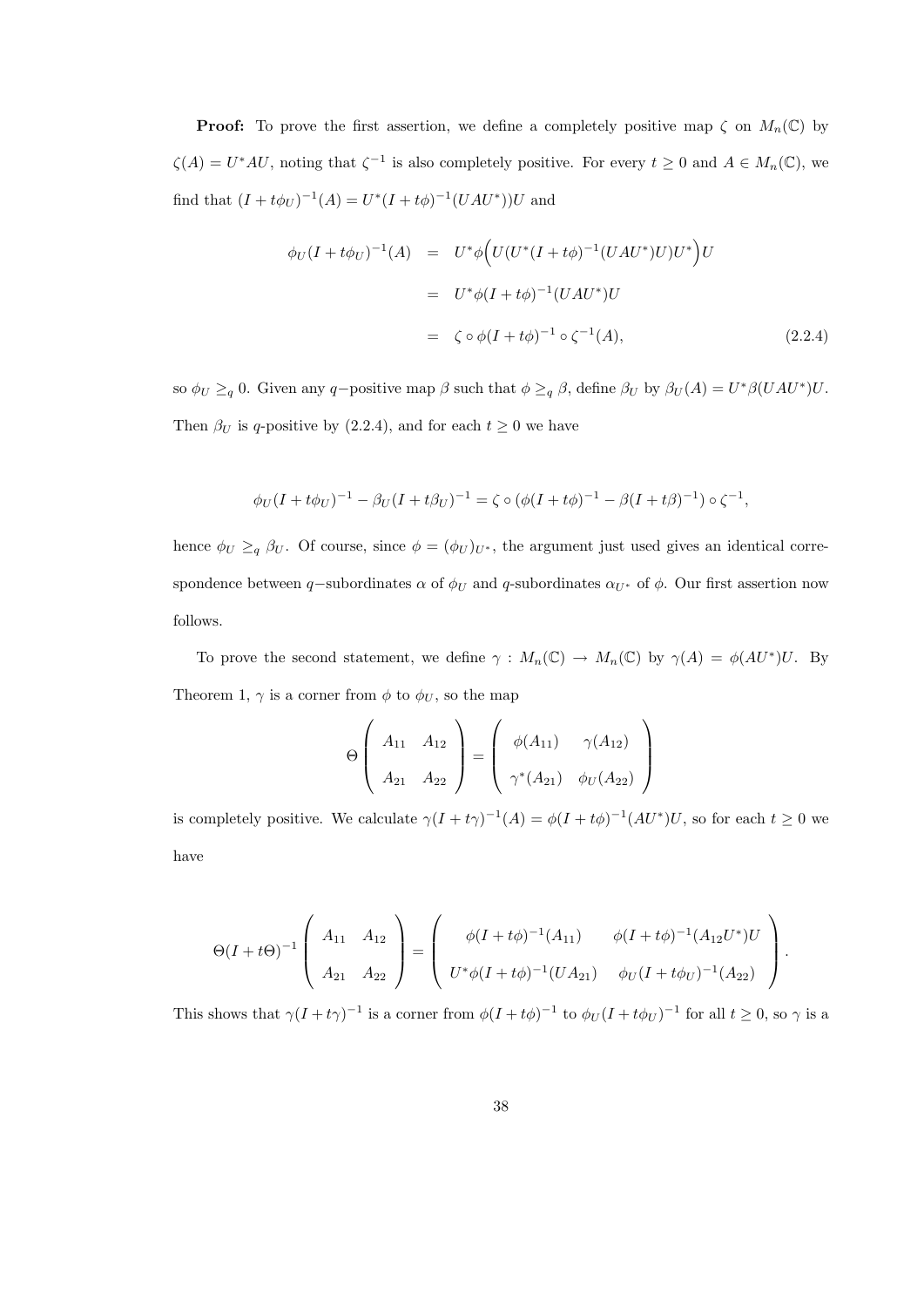q−corner. Finally, if

$$
\Theta'\left(\begin{array}{cc} A_{11} & A_{12} \\ A_{21} & A_{22} \end{array}\right) = \left(\begin{array}{cc} \alpha(A_{11}) & \gamma(A_{12}) \\ \gamma^*(A_{21}) & \beta(A_{22}) \end{array}\right)
$$

is completely positive and  $\Theta - \Theta'$  is completely positive, then since  $\phi$  and  $\phi_U$  are q-pure we have  $\alpha = \phi(I + t\phi)^{-1}$  for some  $t \geq$  and  $\beta = \phi_U(I + s\phi_U)^{-1}$  for some  $s \geq 0$ . Complete positivity of  $\Theta'$ implies that

$$
\Theta'\left(\begin{array}{cc}I&U\\U^*&I\end{array}\right)=\left(\begin{array}{cc}\frac{1}{1+t}I&U\\U^*&\frac{1}{1+s}I\end{array}\right)\geq 0,
$$

so  $s = t = 0$  and  $\Theta = \Theta'$ , hence  $\gamma$  is hypermaximal.

We have arrived at the most significant result of the section, which tells us that, under certain conditions, the problem of determining whether two  $E_0$ -semigroups induced by boundary weight doubles are cocycle conjugate can be reduced to the much simpler problem of finding hypermaximal  $q$ -corners between  $q$ -positive maps:

**Theorem 7.** Let  $\nu$  be a normalized unbounded boundary weight on  $L^2(0,\infty)$  of the form  $\nu(A)$ (f, Af). Let  $\phi$  and  $\psi$  be unital q-positive maps on  $M_n(\mathbb{C})$  and  $M_k(\mathbb{C})$ , respectively, and induce  $CP$ -flows  $\alpha$  and  $\beta$  through the boundary weight doubles  $(\phi, \nu)$  and  $(\psi, \nu)$ .

Then  $\alpha^d$  and  $\beta^d$  are cocycle conjugate if and only if there is a hypermaximal q-corner from  $\phi$ to  $\psi$ .

**Proof:** For the forward direction, suppose  $\alpha^d$  and  $\beta^d$  are cocycle conjugate, so there is a hypermaximal flow corner

$$
\Theta = \left(\begin{array}{cc} \alpha & \sigma \\ \sigma^* & \beta \end{array}\right)
$$

from  $\alpha$  to  $\beta$ . Let  $\Pi = {\Pi_t^{\#}}$  be the boundary representation for  $\Theta$  and define  $s_t = \nu_t(\Lambda(1))$ , so for each  $t > 0$  there is some  $\mathfrak{Z}_t$  such that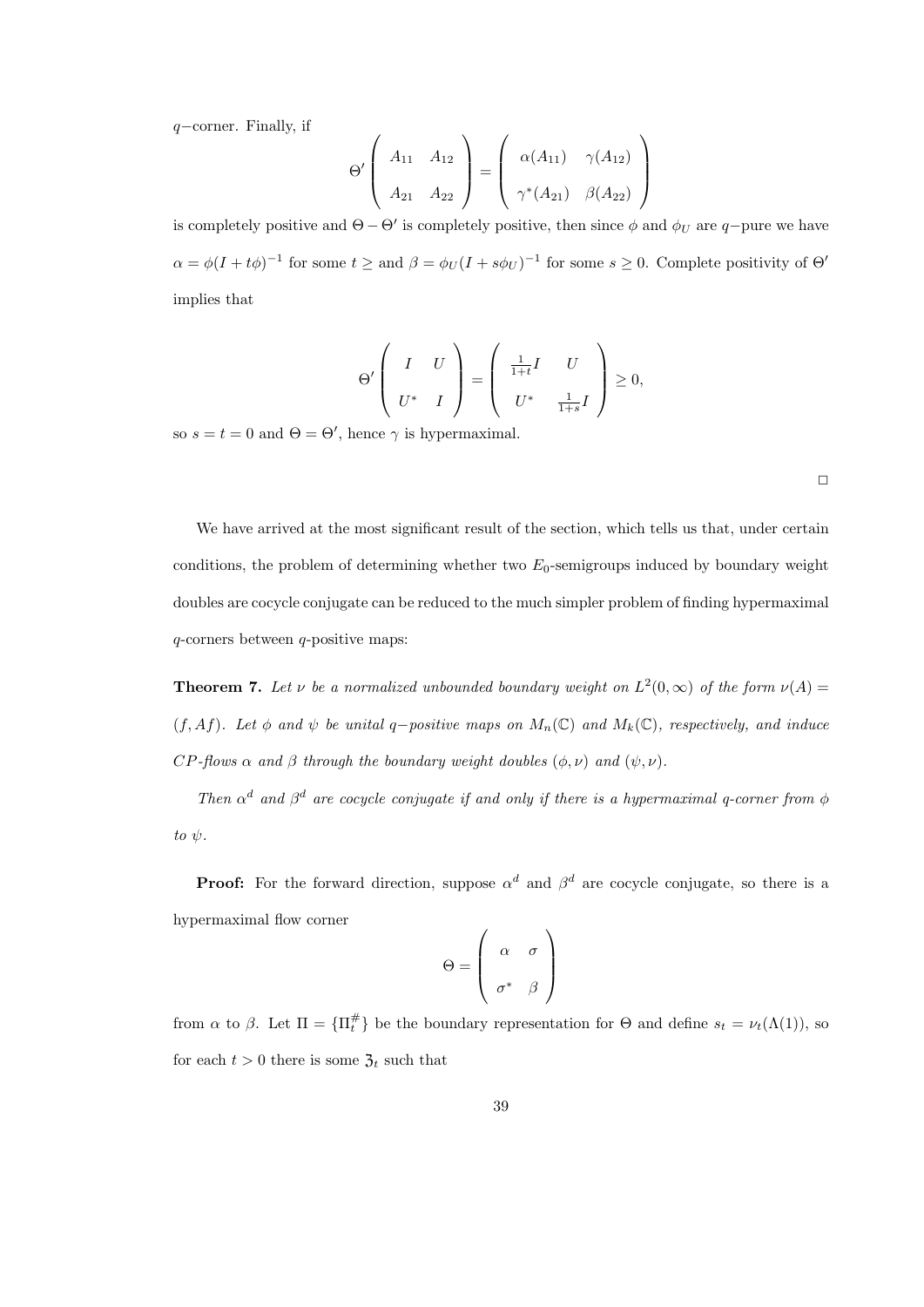$$
\Pi_t^{\#} = \left(\begin{array}{c} \pi_t^{\#} & \mathfrak{Z}_t \\ \mathfrak{Z}_t^* & \xi_t^{\#} \end{array}\right) = \left(\begin{array}{cc} \phi(I + s_t \phi)^{-1} \circ \Omega_{\nu_t, n \times n} & \mathfrak{Z}_t \\ \mathfrak{Z}_t^* & \psi(I + s_t \psi)^{-1} \circ \Omega_{\nu_t, k \times k} \end{array}\right).
$$

Since each  $\mathfrak{Z}_t$  is a corner from  $\phi(I + s_t \phi)^{-1} \circ \Omega_{\nu_t, n \times n}$  to  $\psi(I + s_t \phi)^{-1} \circ \Omega_{\nu_t, k \times k}$ , we have  $\mathfrak{Z}_t =$  $L_t \circ \Omega_{\nu_t, n \times k}$  for some  $L_t$ . Define a map  $B_t$  for each  $t > 0$  by

$$
B_t = \begin{pmatrix} \phi(I + s_t \phi)^{-1} & L_t \\ L_t^* & \psi(I + s_t \psi)^{-1} \end{pmatrix}.
$$

We observe that  $\Pi_t^{\#} = B_t \circ \Omega_{v_t,n+k}$  for all  $t > 0$ , so an argument analogous to the one given in the proof of Lemma 2 shows that each  $\mathfrak{Z}_t$  has the form  $\mathfrak{Z}_t = \gamma_t (I + s_t \gamma_t)^{-1} \circ \Omega_{\nu_t, n \times k}$  and that  $\gamma_t$ does not depend on t. Therefore, for some  $\gamma: B(K_2, K_1) \to B(K_2, K_1)$  we have

$$
\mathfrak{Z}_t = \gamma (I + s_t \gamma)^{-1} \circ \Omega_{\nu_t, n \times k}
$$

for all  $t > 0$ . Letting

$$
\vartheta = \left(\begin{array}{cc} \phi & \gamma \\ \gamma^* & \psi \end{array}\right),
$$

we observe for each t that  $\vartheta(I + s_t \vartheta)^{-1} = \Pi_t \circ \kappa_{(n+k)\times(n+k),t}$  is the composition of completely positive maps and is thus completely positive, hence  $\vartheta \geq_q 0$ . Suppose for some map  $\vartheta'$  we have

$$
\vartheta \geq_q \vartheta' = \begin{pmatrix} \phi' & \gamma \\ \gamma^* & \psi' \end{pmatrix} \geq_q 0.
$$

Let  $\Theta'$  be the CP-flow induced by  $\theta'$ , so for some CP-flows  $\alpha'$  and  $\beta'$  we have

$$
\Theta' = \left( \begin{array}{cc} \alpha' & \sigma \\ \sigma^* & \beta' \end{array} \right).
$$

Since  $\Theta$  is a hypermaximal flow corner we have  $\Theta = \Theta'$ , hence  $\phi = \phi'$  and  $\psi = \psi'$ , and we conclude that  $\gamma$  is a hypermaximal  $q$ −corner.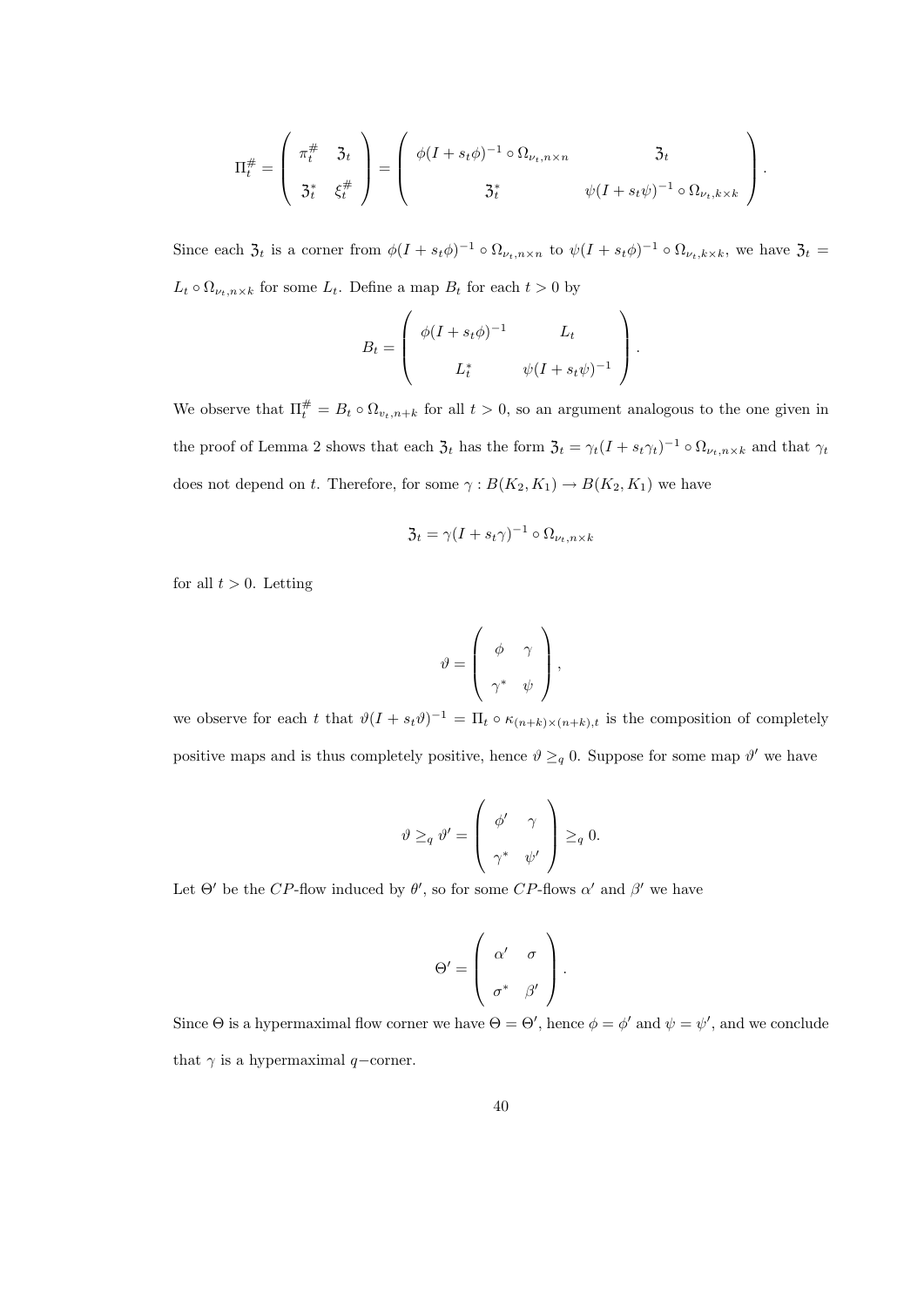For the backward direction, let  $N = n + k$  and suppose there is a hypermaximal q-corner  $\gamma$ from  $\phi$  to  $\psi$ , so the map  $\Upsilon : M_N(\mathbb{C}) \to M_N(\mathbb{C})$  defined by

$$
\Upsilon\left(\begin{array}{cc} A_{n\times n} & B_{n\times k} \\ C_{k\times n} & D_{k\times k} \end{array}\right) = \left(\begin{array}{cc} \phi(A_{n\times n}) & \gamma(B_{n\times k}) \\ \gamma^*(C_{k\times n}) & \psi(D_{k\times k}) \end{array}\right)
$$

is q-positive. By Proposition 1, the map  $\rho \to \Xi(\rho)$  from  $M_N(\mathbb{C})^*$  into weights on  $B(\mathbb{C}^N \otimes$  $L^2(0,\infty)$  defined by

$$
\Xi(\rho)(A) = \rho(\Upsilon(\Omega_{\nu_t,N \times N}(A)))
$$

is the boundary weight map of a CP-flow  $\nu$  over  $\mathbb{C}^N$ , where for some  $\sigma$  we have

$$
\nu = \begin{pmatrix} \alpha & \sigma \\ \sigma^* & \beta \end{pmatrix}.
$$

$$
\nu' = \begin{pmatrix} \alpha' & \sigma \\ \sigma^* & \beta' \end{pmatrix}
$$

Let

be any CP-flow such that  $\nu \geq \nu'$ . Letting  $\mathcal{Z}_t = \gamma (I + s_t \gamma)^{-1} \circ \Omega_{\nu_t, n \times k}$ , we see the generalized boundary representations  $\Pi = {\Pi_t}$  and  $\Pi' = {\Pi'_t}$  for  $\nu$  and  $\nu'$  satisfy

$$
\Pi_t = \left(\begin{array}{cc} \pi_t & \mathcal{Z}_t \\ \mathcal{Z}_t^* & \xi_t \end{array}\right) \geq \Pi'_t = \left(\begin{array}{cc} \pi'_t & \mathcal{Z}_t \\ \mathcal{Z}_t^* & \xi'_t \end{array}\right)
$$

for all  $t > 0$ . Lemma 2 implies that for some  $\phi'$  and  $\psi'$  with  $\phi \geq_q \phi' \geq_q 0$  and  $\psi \geq_q \psi' \geq_q 0$  we have  $\pi'_t = \phi'(I + s_t \phi')^{-1} \circ \Omega_{\nu_t, n \times n}$  and  $\xi'_t = \psi'(I + s_t \psi')^{-1} \circ \Omega_{\nu_t, k \times k}$ . But the maps  $\Upsilon'_{s_t} := \Pi'_t \circ \Omega_{\nu_t, N \times N}$ are completely positive, hence  $\gamma$  is a q-corner from  $\phi'$  to  $\psi'$ . Hypermaximality of  $\gamma$  implies  $\phi = \phi'$ and  $\psi = \psi'$ , thus  $\nu = \nu'$ . Therefore,  $\sigma$  is a hypermaximal flow corner from  $\alpha$  to  $\beta$ , so  $\alpha^d$  and  $\beta^d$ are cocycle conjugate by Theorem 4.56 of [P1].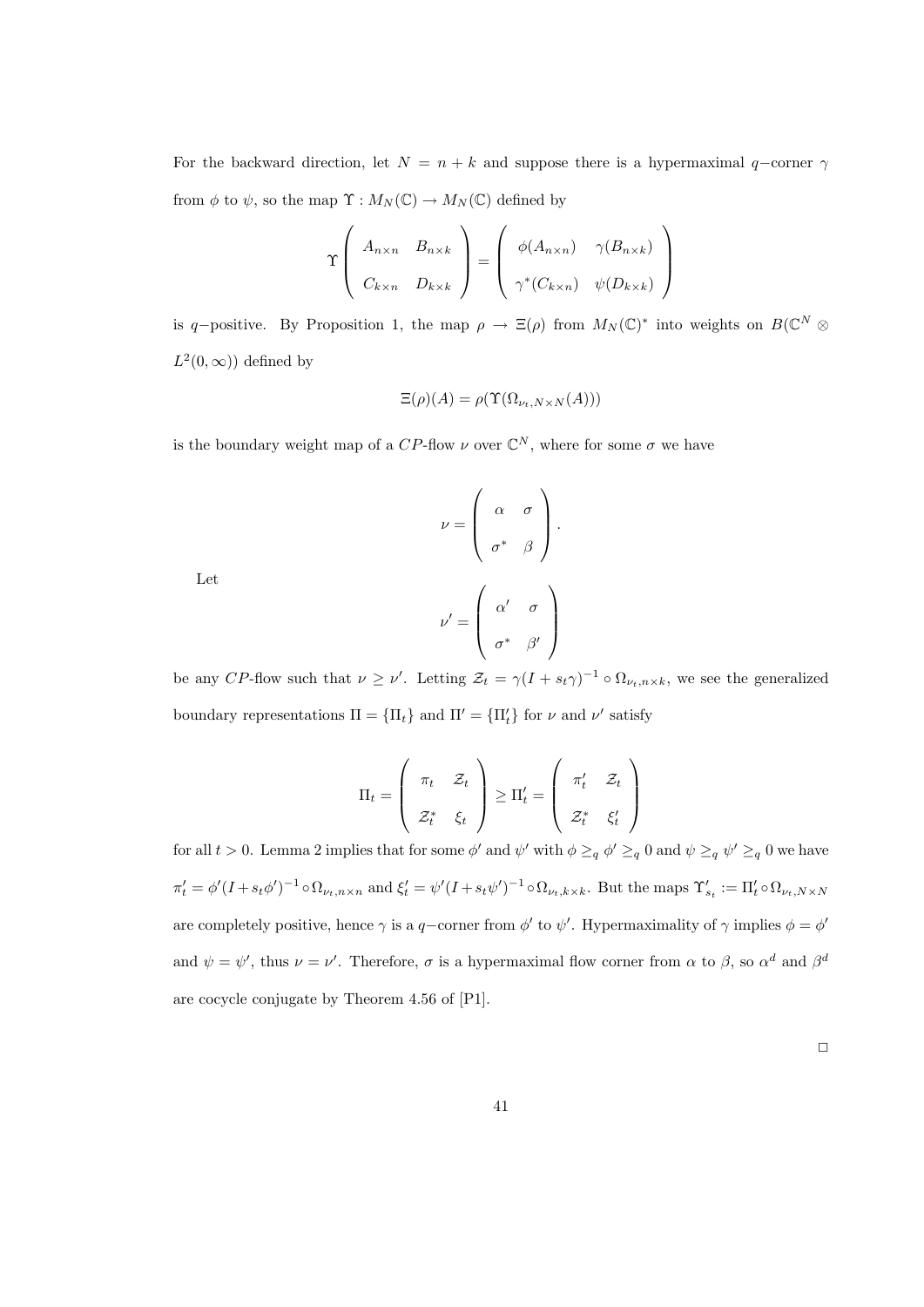### Chapter 3

# $E_0$ -semigroups obtained from faithful states

### 3.1 Classification of Unital Rank One q−pure Maps

Any unital linear map  $\phi: M_n(\mathbb{C}) \to M_n(\mathbb{C})$  of rank one is of the form  $\phi(A) = \tau(A)I$  for some linear functional  $\tau$ . If  $\phi$  is positive, then  $\tau$  is a positive functional and  $\tau(I) = 1$ , so  $\tau$  is a state. On the other hand, given any state  $\rho$ , the map  $\phi$  defined by  $\phi(A) = \rho(A)I$  is unital and completely positive. Furthermore,  $\phi$  is q-positive since  $\phi(I + t\phi)^{-1} = \frac{1}{1+t}\phi$  for each  $t > 0$ . The unital rank one q–positive maps are therefore precisely the maps  $A \to \rho(A)I$  for states  $\rho$ .

The goal of the rest of the section is to determine when such maps are q−pure, and then to find when there is a hypermaximal q−corner between unital rank one q-pure maps  $\phi$  and  $\psi$ . In the case that  $\nu$  is a normalized unbounded boundary weight of the form  $\nu(B) = (f, Bf)$ , this is equivalent to determining whether  $(\phi, \nu)$  and  $(\psi, \nu)$  induce cocycle conjugate  $E_0$ -semigroups by Proposition 7.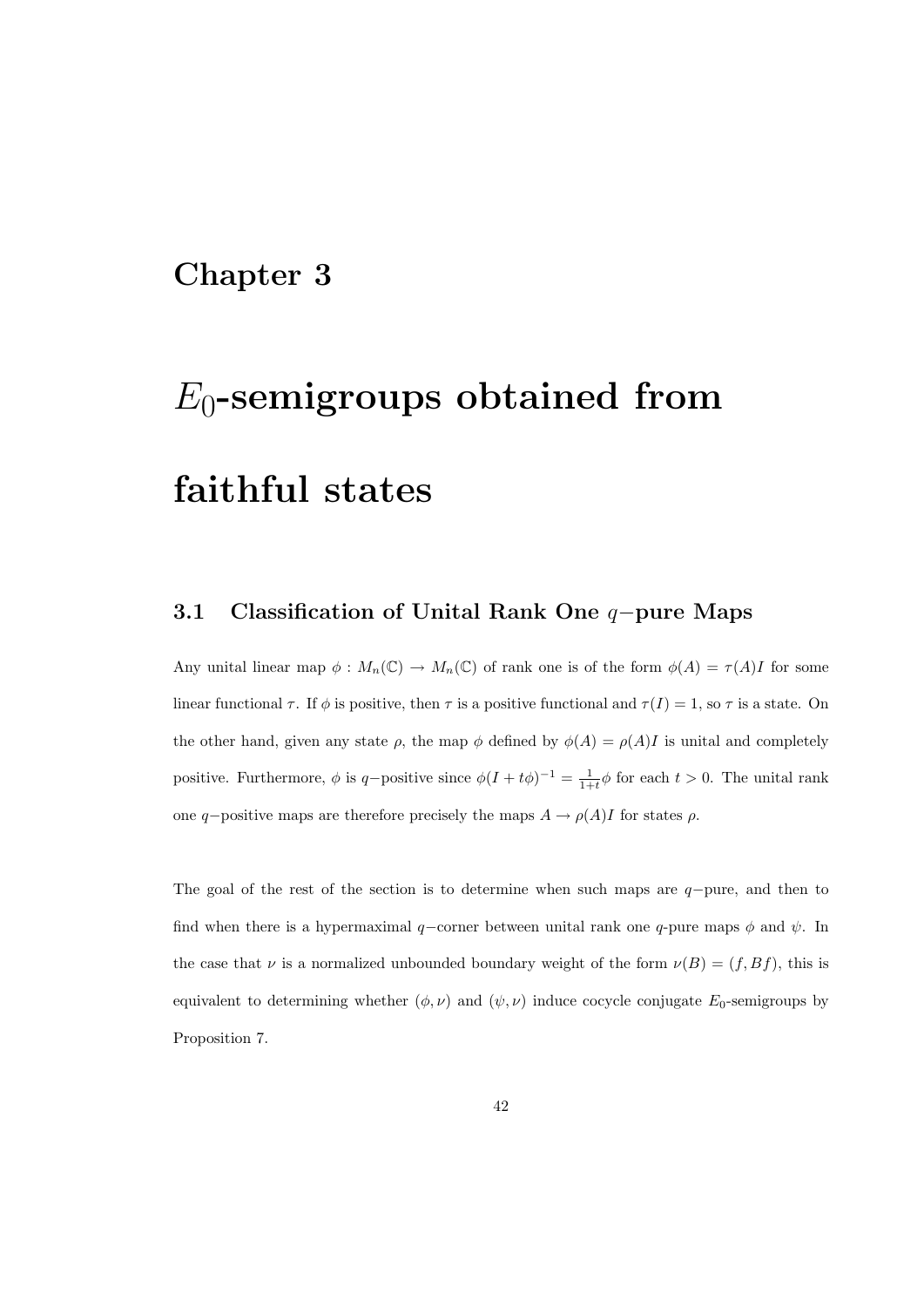We begin with a lemma:

**Lemma 3.** Let  $\rho$  be a faithful state on  $M_n(\mathbb{C})$ , and define a q-positive map  $\phi : M_n(\mathbb{C}) \to M_n(\mathbb{C})$ by  $\phi(A) = \rho(A)I$ . For any nonzero positive linear functional  $\tau$  on  $M_n(\mathbb{C})$  and nonzero positive operator  $C \in M_n(\mathbb{C})$ , define  $\psi_{\tau,C} : M_n(\mathbb{C}) \to M_n(\mathbb{C})$  by  $\psi_{\tau,C}(A) = \tau(A)C$ .

Then  $\psi_{\tau,C}$  is q-positive, and  $\phi \geq_q \psi_{\tau,C}$  if and only if  $\psi_{\tau,C} = \lambda \phi$  for some  $\lambda \in (0,1]$ .

**Proof:** We begin by noting that for all  $A \in M_n(\mathbb{C})$  and  $t \geq 0$  we have  $(I + t\psi_{\tau,C})^{-1}(A) =$  $A - \frac{t\tau(A)}{1+t\tau(C)}C$ , so

$$
\psi_{\tau,C}(I + t\psi_{\tau,C})^{-1}(A) = \frac{\tau(A)}{1 + t\tau(C)}C,
$$
\n(3.1.1)

hence  $\psi_{\tau,C}$  is q-positive. It follows from (3.1.1) that  $\phi(I+t\phi)^{-1}(A) = \frac{\rho(A)}{1+t}I$  for all  $A \in M_n(\mathbb{C})$ .

Assume the hypotheses of the forward direction. Since  $\phi \geq_q \psi_{\tau,C}$ , we have

$$
\frac{\rho(A)I}{1+t} \ge \frac{\tau(A)C}{1+t\tau(C)}\tag{3.1.2}
$$

for all  $t \geq 0$  and  $A \geq 0$ . Note that this is impossible if  $\tau(C) = 0$ , so assume  $\tau(C) \neq 0$ . Letting  $t \rightarrow \infty$  in (3.1.2) yields

$$
\rho(A)I \ge \frac{\tau(A)C}{\tau(C)}\tag{3.1.3}
$$

for all  $A \geq 0$ . Setting  $A = C$  in (3.1.3), we see  $\rho(C)I - C \geq 0$ , yet

$$
\rho(\rho(C)I - C) = \rho(C) - \rho(C) = 0,
$$

hence  $C = \rho(C)I$  by faithfulness of  $\rho$ .

Rewriting (3.1.3) as  $\rho(A)I \geq \frac{\tau(A)}{\tau(A)}$  $\frac{\tau(A)}{\tau(\rho(C)I)}\rho(C)I = \frac{\tau(A)}{||\tau||}I$  for all  $A \geq 0$ , we see that  $\rho - \frac{\tau}{||\tau||}$  is a positive linear functional. Therefore,

$$
\left| \left| \rho - \frac{\tau}{\|\tau\|} \right| \right| = \rho(I) - \frac{\tau(I)}{\|\tau\|} = 1 - 1 = 0,
$$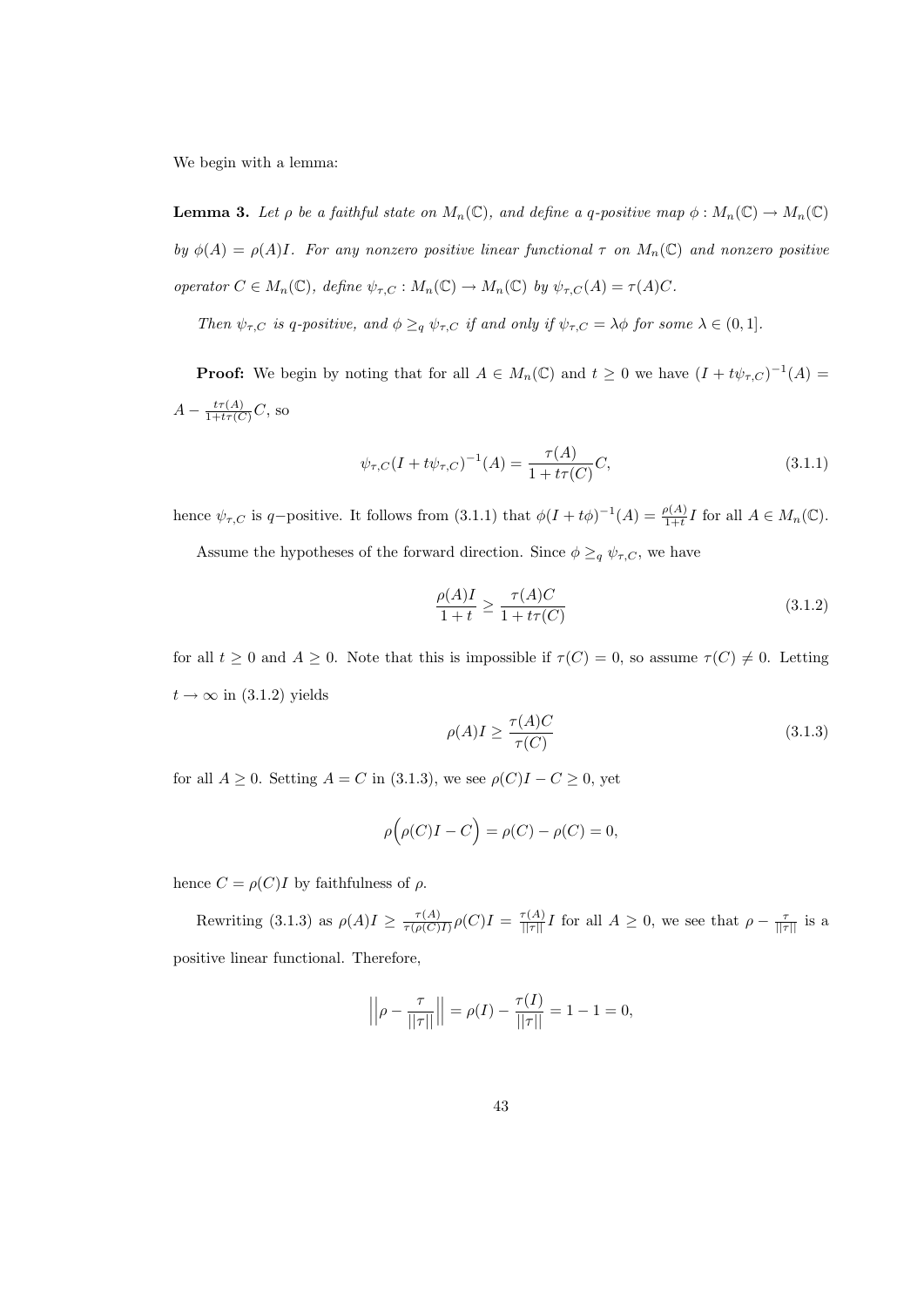hence  $\tau = ||\tau||\rho$ . Setting  $t = 0$  and  $A = I$  in (3.1.2) gives us  $||\tau|| = \tau(I) = \frac{\lambda}{\rho(C)}$  for some  $\lambda \in (0, 1]$ . Therefore,

$$
\psi_{\tau,C}(A) = \tau(A)C = ||\tau||\rho(A)\rho(C)I = \lambda \rho(A)I = \lambda \phi(A)
$$

for all  $A \in M_n(\mathbb{C})$ , proving the forward direction.

The backward direction follows from Proposition 2 since  $\lambda \phi = \phi^{(\frac{1-\lambda}{\lambda})}$  for every  $\lambda \in (0,1]$ .

 $\Box$ 

Let  $\psi: M_n(\mathbb{C}) \to M_n(\mathbb{C})$  be a q-positive contraction such that the map  $E_{\psi_t} := t\psi(I + t\psi)^{-1}$ satisfies  $||E_{\psi_t}|| < 1$  for all  $t > 0$ . By compactness of the unit ball of  $B(M_n(\mathbb{C}))$ , the maps  $E_{\psi_t}$  have some norm limit as  $t \to \infty$ . We claim that the limit is unique. To see this, pick any orthonormal basis with respect to the trace inner product  $(A, B) = tr(A^*B)$  of  $M_n(\mathbb{C})$ , and let  $M_t$  be the  $n^2 \times n^2$  matrix of  $E_{\psi_t}$  with respect to this basis. From the cofactor formula for  $(I + t\psi)^{-1}$  we know that the  $ij^{th}$  entry of  $M_t$  is a rational function  $r_{ij}(t)$ . Uniqueness of  $\lim_{t\to\infty} E_{\psi_t}$  now follows from the fact that each  $r_{ij}(t)$  has a unique limit as  $t \to \infty$ . We call this limit  $E_{\psi}$ . Note that  $t\psi = E_{\psi_t}(I - E_{\psi_t})^{-1} = E_{\psi_t} + E_{\psi_t}^2 + \dots$ . We claim that  $E_{\psi}$  fixes a positive element T of norm one. Indeed, for each  $k \in \mathbb{N}$  and  $t > 0$ , we find

$$
t||\psi|| = t||\psi(I)|| \le ||E_{\psi_t}(I)|| + \dots + ||(E_{\psi_t})^{k-1}(I)|| + k \sum_{n=1}^{\infty} ||(E_{\psi_t})^k(I)||^n
$$
  
<  $(k-1) + k \sum_{n=1}^{\infty} ||(E_{\psi_t})^k(I)||^n$ ,

so for all  $k$  we have

$$
||(E_{\psi})^{k}(I)|| = \lim_{t \to \infty} ||(E_{\psi_t})^{k}(I)|| = 1.
$$

Therefore, all elements of the sequence  $\{T_k\}_{k\in\mathbb{N}}$  defined by  $T_k = (E_{\psi})^k(I)$  satisfy  $T_k \geq 0$  and  $||T_k|| = 1$ . Since  $T_k - T_{k+1} = (E_{\psi})^k (I - T_1) \geq 0$  for all k, the sequence  $\{T_k\}_{k \in \mathbb{N}}$  is monotonically decreasing and therefore has a positive norm limit T with  $||T|| = 1$ . Finally,  $E_{\psi}$  fixes T since  $E_{\psi}(T) = \lim_{k \to \infty} E_{\psi}^{k+1}(I) = T$ . We can say even more about  $E_{\phi}$  for unital  $\phi$  (see Lemma 8), but for now, the information at hand suffices in showing that a large class of maps is q−pure: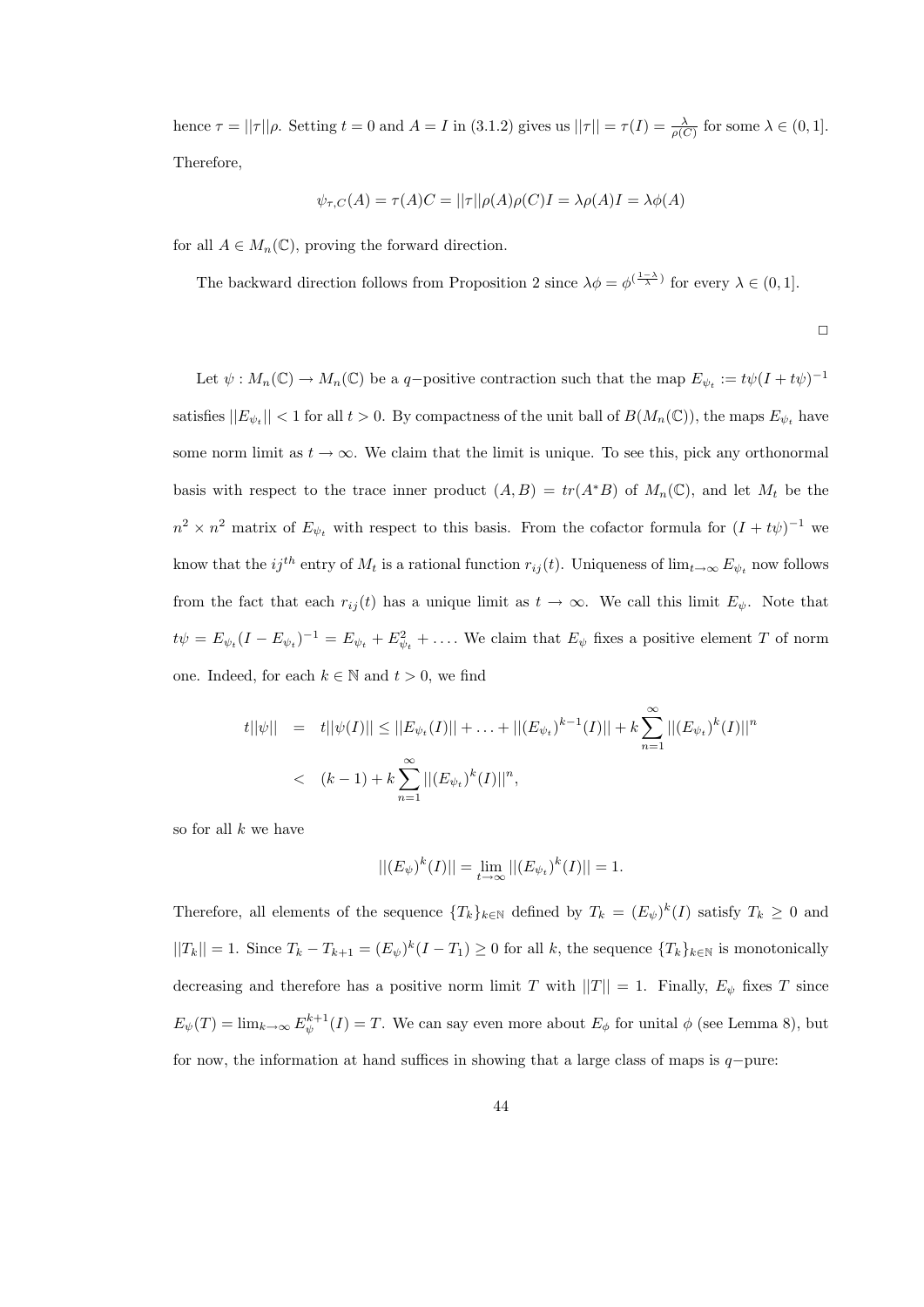**Proposition 4.** Let  $\rho$  be a state on  $M_n(\mathbb{C})$ , and define a q-positive map  $\phi$  on  $M_n(\mathbb{C})$  by  $\phi(A)$  :=  $\rho(A)I$ . Then  $\phi$  is q−pure if and only if  $\rho$  is faithful.

**Proof:** For the forward direction, we prove the contrapositive. If  $\rho$  is not faithful, then for some  $k < n$  and mutually orthogonal vectors  $f_1, \ldots, f_k$  with  $\sum_{i=1}^k ||f_i||^2 = 1$ , we have  $\rho(A) =$  $\sum_{i=1}^{k} (f_i, Af_i)$  for all  $A \in M_n(\mathbb{C})$ . Let P be the projection onto the k-dimensional subspace of  $\mathbb{C}^n$ spanned by the vectors  $f_i$ , and define a q-positive map  $\psi : M_n(\mathbb{C}) \to M_n(\mathbb{C})$  by  $\psi(A) = \rho(A)P$ . Then for each  $t \geq 0$  and  $A \in M_n(\mathbb{C})$ , we calculate

$$
(\phi^{(t)} - \psi^{(t)})(A) = \frac{1}{1+t}(\phi(A) - \psi(A)) = \frac{1}{1+t}\rho(A)(I - P),
$$

thus  $\phi \geq_q \psi$ . Obviously,  $\psi \neq \phi^{(s)}$  for any  $s \geq 0$ , so  $\phi$  is not q-pure.

To prove the backward direction, suppose  $\phi \geq_q \psi \geq_q 0$  with  $\psi \neq 0$ , and form  $E_{\psi}$  and  $E_{\phi} = \phi$ . The map  $E_{\phi_t} - E_{\psi_t}$  is completely positive for all t, so its limit  $\phi - E_{\psi}$  is completely positive. By the above remarks, we know that  $E_{\psi}$  fixes a positive T with  $||T|| = 1$ . But  $(\phi - E_{\psi})(T) = \rho(T)I - T \ge 0$ , so  $\rho(T) = 1$ , hence  $T = I$  by faithfulness of  $\rho$ .

By complete positivity of  $\phi - E_{\psi}$ , we have  $||\phi - E_{\psi}|| = ||\phi(I) - E_{\psi}(I)|| = 0$ , so  $\phi = E_{\psi}$ . Therefore,

$$
0 = \lim_{t \to \infty} \left( (\phi - E_{\psi_t}) \left( \frac{I}{t} + \psi \right) \right) = \lim_{t \to \infty} \left( \phi \left( \frac{I}{t} + \psi \right) - E_{\psi_t} \left( \frac{I}{t} + \psi \right) \right)
$$
  
\n
$$
= \lim_{t \to \infty} \left( \frac{\phi}{t} + \phi \psi - t\psi (I + t\psi)^{-1} \left( \frac{I}{t} + \psi \right) \right) = \lim_{t \to \infty} \frac{\phi}{t} + \phi \psi - \psi
$$
  
\n
$$
= \phi \psi - \psi.
$$
\n(3.1.4)

Letting  $\tau$  be the positive linear functional  $\tau = \rho \circ \psi$ , we conclude from (3.1.4) that  $\psi(A) =$  $\rho(\psi(A))I = \tau(A)I$  for all  $A \in M_n(\mathbb{C})$ . Lemma 3 implies that  $\psi = \lambda \phi = \phi^{(\frac{1-\lambda}{\lambda})}$  for some  $\lambda \in (0,1]$ .

 $\Box$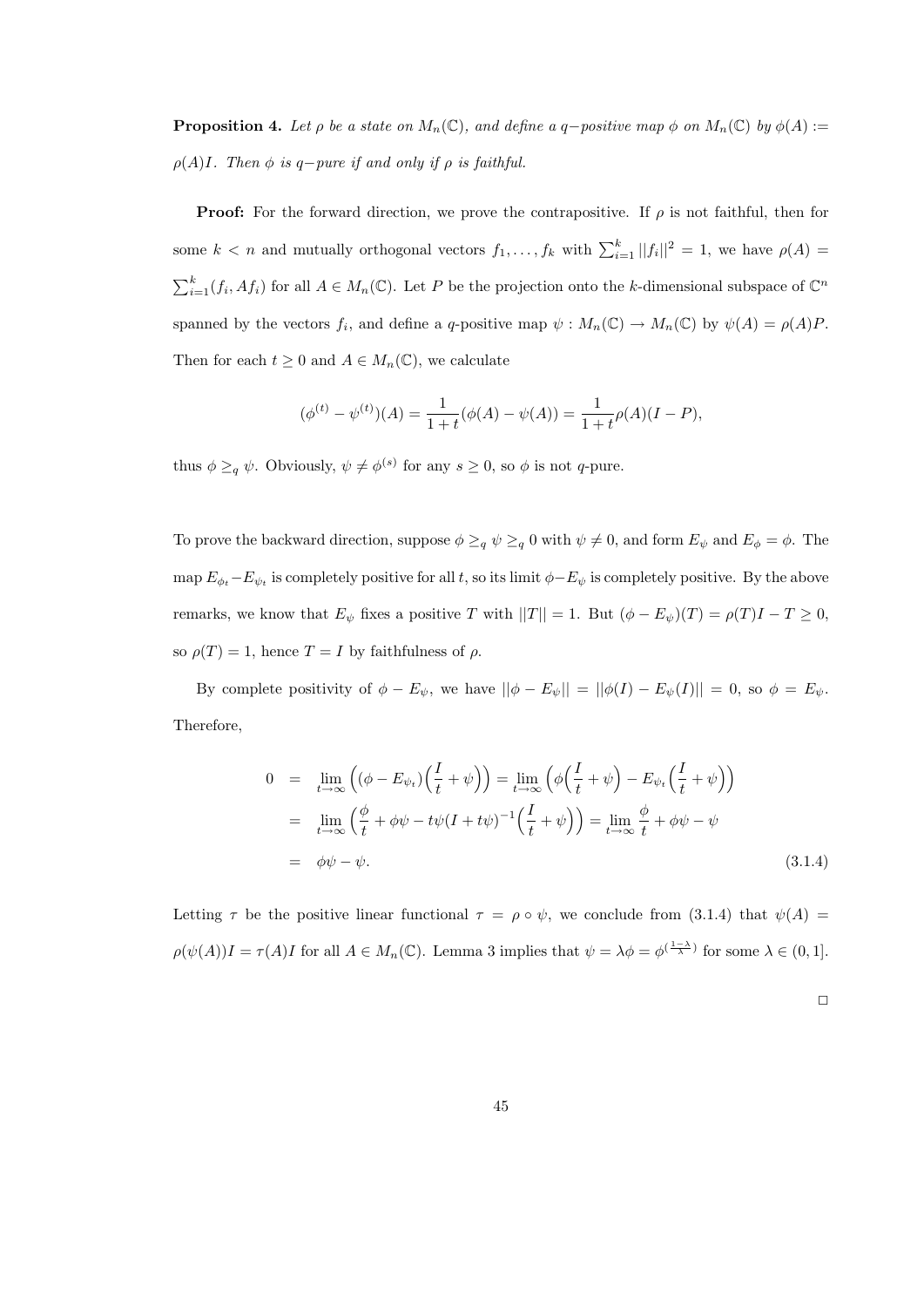#### 3.2 The Main Theorem

To prove the main result of the section, we need the following:

**Lemma 4.** Let  $\phi : M_n(\mathbb{C}) \to M_n(\mathbb{C})$  and  $\psi : M_k(\mathbb{C}) \to M_k(\mathbb{C})$  be unital rank one q-pure maps. If boundary weight doubles  $(\phi, \nu)$  and  $(\psi, \mu)$  induce cocycle conjugate  $E_0$ -semigroups  $\alpha^d$  and  $\beta^d$ , then there is a corner  $\gamma$  from  $\phi$  to  $\psi$  such that  $||\gamma|| = 1$ .

**Proof:** If  $\alpha^d$  and  $\beta^d$  are cocycle conjugate, there is a hypermaximal flow corner  $\sigma$  from  $\alpha$  to  $\beta$  with associated CP-flow

$$
\Theta = \left( \begin{array}{cc} \alpha & \sigma \\ \sigma^* & \beta \end{array} \right).
$$

Write the boundary representation  $\Pi$  for  $\Theta$  as

$$
\Pi_t^{\#} = \left(\begin{array}{cc} \frac{1}{1 + \nu_t(\Lambda(1))} \phi & \mathfrak{Z}_t \\ \mathfrak{Z}_t^* & \frac{1}{1 + \eta_t(\Lambda(1))} \eta_t \end{array}\right)
$$

for some maps  $\{\mathfrak{Z}_t\}_{t>0}$ . Let  $\rho \to \Xi(\rho)$  be the boundary weight map for  $\Theta$ , so for some map  $\rho_{12} \to \ell(\rho_{12})$  from  $M_{n \times k}(\mathbb{C})^*$  to weights on  $B(H_2, H_1)$  we have

$$
\Xi\left(\begin{array}{cc}\rho_{11}&\rho_{12}\\ \rho_{21}&\rho_{22}\end{array}\right)=\left(\begin{array}{cc}\omega(\rho_{11})&\ell(\rho_{12})\\ \ell^*(\rho_{21})&\eta(\rho_{22})\end{array}\right).
$$

For every  $A = (A_{ij}) \in \mathcal{U}(H)$  and bounded family of functionals  $\{\rho(t) = (\rho_{ij}(t))\}_{t>0}$  in

 $M_{n+k}(\mathbb{C})^*$ , the fact that  $\pi_0^{\#} = \xi_0^{\#} = 0$  implies

$$
\lim_{t \to 0} \omega_t (I + \hat{\Lambda} \omega_t)^{-1} (\rho_{11}(t)) (A_{11}) = \lim_{t \to 0} \eta_t (I + \hat{\Lambda} \eta_t)^{-1} (\rho_{22}(t)) (A_{22}) = 0,
$$

so by complete positivity of the generalized boundary representation, we have

$$
\lim_{t \to 0} \ell_t (I + \hat{\Lambda} \ell_t)^{-1} (\rho_{12}(t)) (A_{12}) = 0.
$$
\n(3.2.1)

We claim that  $\rho_{12} \to \ell(\rho_{12})$  is unbounded. If  $\ell$  is bounded, then for each  $\rho_{12} \in M_{n \times k}(\mathbb{C})^*$ , the family  $\rho_{12}(t) := (I + \hat{\Lambda} \ell_t)(\rho_{12})$  is bounded, so by (3.2.1) we have

$$
\lim_{t \to 0} \ell_t(\rho_{12})(A_{12}) = 0 \tag{3.2.2}
$$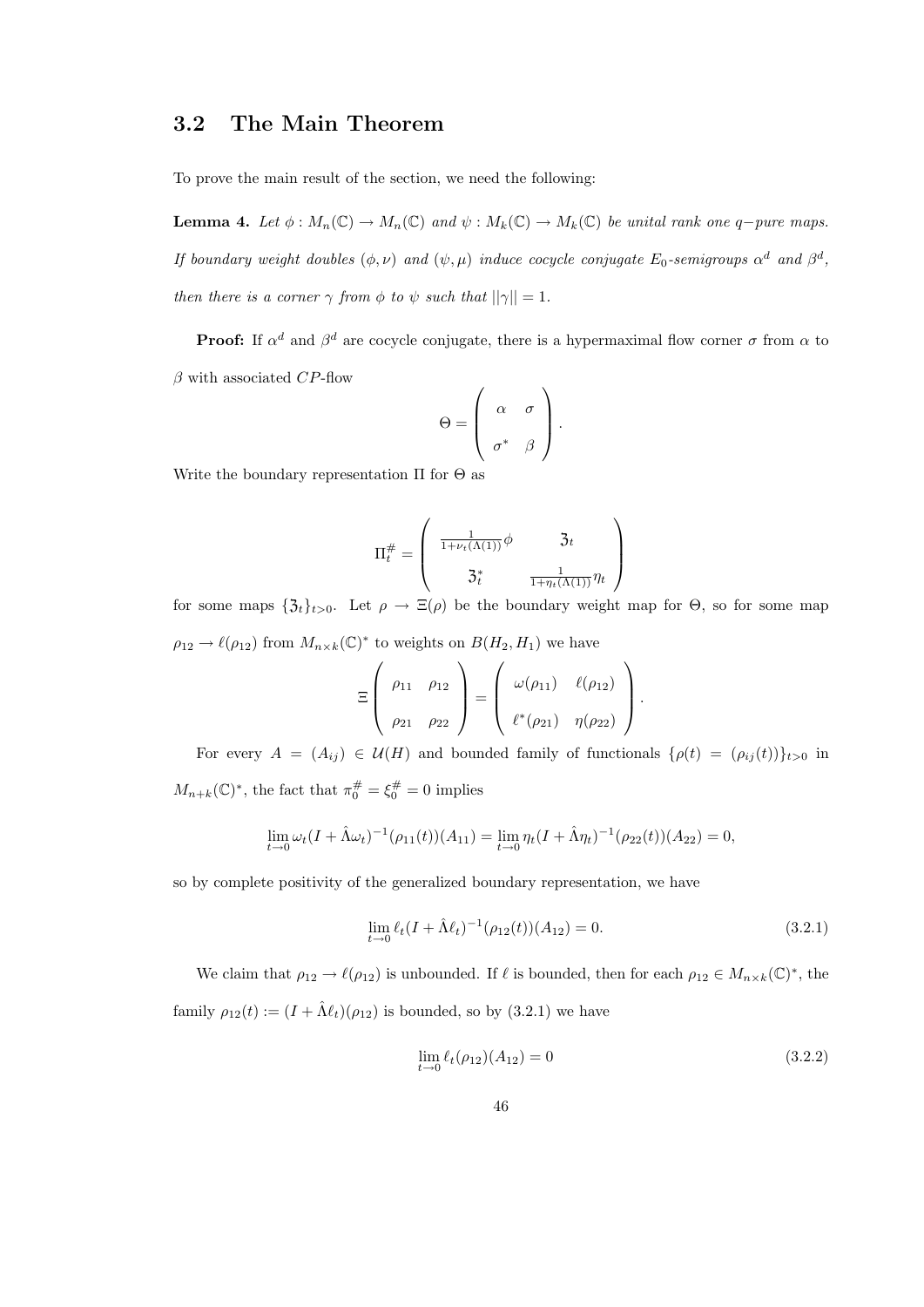for each  $A_{12} \in \bigcup_{t>0} W_t B(H_2, H_1) X_t^*$ , where  $W_t$  and  $X_t$  are the right shift t units on  $H_1$  and  $H_2$ , respectively. However, for any  $A_{12} \in \bigcup_{t>0} W_t B(H_2, H_1) X_t^*$  we have  $A_{12} = W_s B X_s^*$  for some  $s > 0$  and  $B \in B(H_2, H_1)$ , where for all  $b < s$  we have

$$
\ell(\rho_{12})(A_{12}) = \ell_b(\rho_{12})(A_{12}) = \ell_s(W_s BX_s^*).
$$

Therefore, by equation (3.2.2) we have

gives rise to the CP-flow

$$
\ell(\rho_{12})(A_{12}) = 0. \tag{3.2.3}
$$

Let  $A \in B(H_2, H_1)$ ,  $\rho_{12} \in M_{n \times k}(\mathbb{C})^*$ , and  $t > 0$  be arbitrary. From (3.2.3) we have

$$
\ell_t(\rho_{12})(A) = \ell(\rho_{12})(V_t A X_t^*) = 0,
$$

hence  $\ell_t \equiv 0$  for all  $t > 0$ . Uniqueness of the generalized boundary representation implies that  $\rho_{12} \to \ell(\rho_{12})$  is the zero map. The boundary weight map  $\rho \to \Xi'(\rho)$  defined by

$$
\Xi'\begin{pmatrix} \rho_{11} & \rho_{12} \\ \rho_{21} & \rho_{22} \end{pmatrix} = \begin{pmatrix} \omega(\rho_{11}) & 0 \\ 0 & 0 \end{pmatrix}
$$

$$
\Theta' = \begin{pmatrix} \alpha & \sigma \\ \sigma^* & \beta', \end{pmatrix}
$$

where  $\beta'$  is the CP-flow  $\beta'_t(A_{22}) = X_t A_{22} X_t^*$ . Trivially,  $\Theta \neq \Theta'$  and  $\Theta \geq \Theta'$ , contradicting hypermaximality of  $\sigma$ . Therefore,  $\ell$  is unbounded.

Since  $\Pi_t$  is a contraction for every  $t > 0$  (see Theorem 4.27 of [P1]), so is  $\mathfrak{Z}_t$ , hence the map  $\mathfrak{Z}_t \circ \Lambda : B(K_2, K_1) \to B(K_2, K_1)$  is a contraction for each  $t > 0$ . A compactness argument shows that  $\mathfrak{Z}_{t_n} \circ \Lambda$  has a norm limit  $\gamma$  for some sequence  $\{t_n\}$  tending to zero, where  $||\gamma|| \leq 1$ . From unboundedness of  $\ell$  and the formula  $\ell_t = \hat{\mathfrak{Z}}_t(I - \hat{\Lambda} \hat{\mathfrak{Z}}_t)^{-1}$  for all  $t > 0$ , it follows that  $I - \gamma$  is not invertible, so  $||\gamma|| \geq 1$ , hence  $||\gamma|| = 1$ . We claim that  $\gamma$  is a corner from  $\phi$  to  $\psi$ . Indeed, for the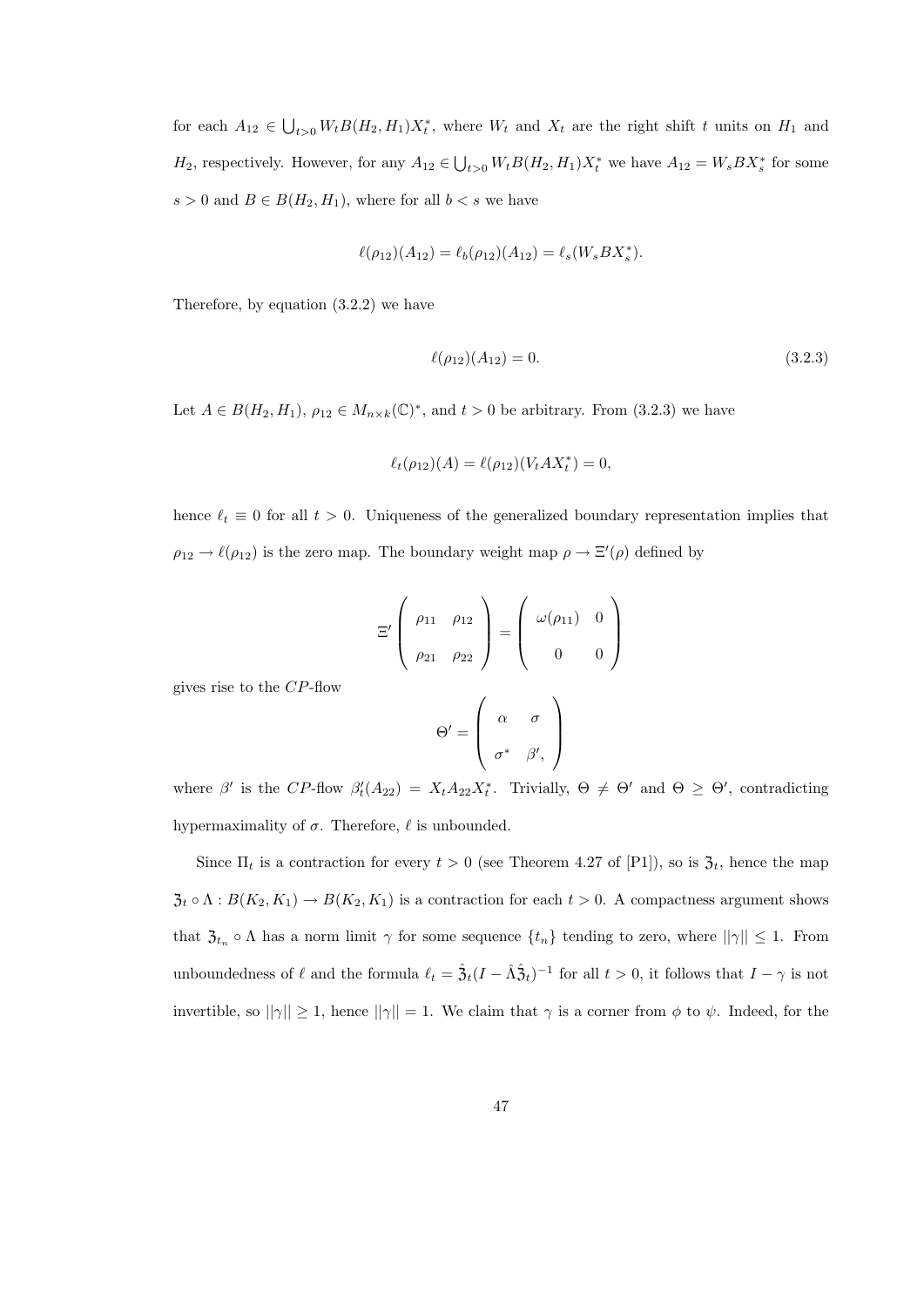family of completely positive maps  $\{R_t\}_{t>0}$  defined by  $R_t = \Pi_t \circ \Lambda$ , we have

$$
\lim_{n \to \infty} R_{t_n} = \lim_{n \to \infty} \left( \begin{array}{cc} \frac{\nu_{t_n}(\Lambda(1))}{1 + \nu_{t_n}(\Lambda(1))} \phi & \mathfrak{Z}_{t_n} \circ \Lambda \\ (\mathfrak{Z}_{t_n} \circ \Lambda)^* & \frac{\eta_{t_n}(\Lambda(1))}{1 + \eta_{t_n}(\Lambda(1))} \psi. \end{array} \right) = \left( \begin{array}{cc} \phi & \gamma \\ \gamma^* & \psi \end{array} \right).
$$

**Theorem 8.** Let  $\phi_1$  and  $\phi_2$  be unital rank one q-pure maps on  $M_n(\mathbb{C})$  and  $M_k(\mathbb{C})$ , respectively. Let v be a normalized unbounded boundary weight on  $L^2(0,\infty)$  of the form  $\nu(B) = (f,Bf)$ .

Then the boundary weight doubles  $(\phi_1, \nu)$  and  $(\phi_2, \nu)$  induce cocycle conjugate E<sub>0</sub>-semigroups if and only if  $n = k$  and  $\phi_2 = (\phi_1)_U$  for some unitary  $U \in M_n(\mathbb{C})$ .

Proof: The backward direction follows immediately from Theorem 7 and Proposition 3. Assume the hypotheses of the forward direction. Since  $\phi_1$  and  $\phi_2$  are unital, rank one, and q−pure, there exist faithful states  $\rho_1$  on  $M_n(\mathbb{C})$  and  $\rho_2$  on  $M_k(\mathbb{C})$  such that  $\phi_1(M) = \rho_1(M)I_{n \times n}$  and  $\phi_2(B) = \rho_2(B)I_{k\times k}$  for all  $M \in M_n(\mathbb{C})$ ,  $B \in M_k(\mathbb{C})$ . By Lemma 4, there is a corner  $\gamma$  from  $\phi_1$  to  $\phi_2$  such that  $||\gamma|| = 1$ . Therefore, for some  $A_0 \in M_{n \times k}(\mathbb{C})$  of norm one and unit vectors  $f_0 \in \mathbb{C}^n$ and  $g_0 \in \mathbb{C}^k$ , we have  $|(f_0, \gamma(A_0)g_0)| = 1$ . Define  $\omega \in (M_{n \times k}(\mathbb{C}))^*$  by  $\omega(A) = (f_0, \gamma(A)g_0)$ , noting that  $||\omega|| = |\omega(A_0)| = 1$ . We claim that the map  $\tilde{\psi}: M_{n+k}(\mathbb{C}) \to M_2(\mathbb{C})$  defined by

$$
\tilde{\psi}\left(\begin{array}{cc} A_{11} & A_{12} \\ A_{21} & A_{22} \end{array}\right) = \left(\begin{array}{cc} \rho_1(A_{11}) & \omega(A_{12}) \\ \omega^*(A_{21}) & \rho_2(A_{22}) \end{array}\right)
$$

is completely positive. To see this, let  $\{\tilde{F}_i\}_{i=1}^{\ell}$  be arbitrary vectors in  $\mathbb{C}^2$ , writing each  $\tilde{F}_i$  as

$$
\tilde{F}_i = \left(\begin{array}{c} \lambda_{1i} \\ \lambda_{2i} \end{array}\right)
$$

for some complex numbers  $\{\lambda_{1i}\}_{i=1}^{\ell}$  and  $\{\lambda_{2i}\}_{i=1}^{\ell}$ .

Since the map  $\psi: M_{n+k}(\mathbb{C}) \to M_{n+k}(\mathbb{C})$  defined by

$$
\psi \left( \begin{array}{cc} A_{11} & A_{12} \\ A_{21} & A_{22} \end{array} \right) = \left( \begin{array}{cc} \rho_1(A_{11})I & \gamma(A_{12}) \\ \gamma^*(A_{21}) & \rho_2(A_{22})I \end{array} \right)
$$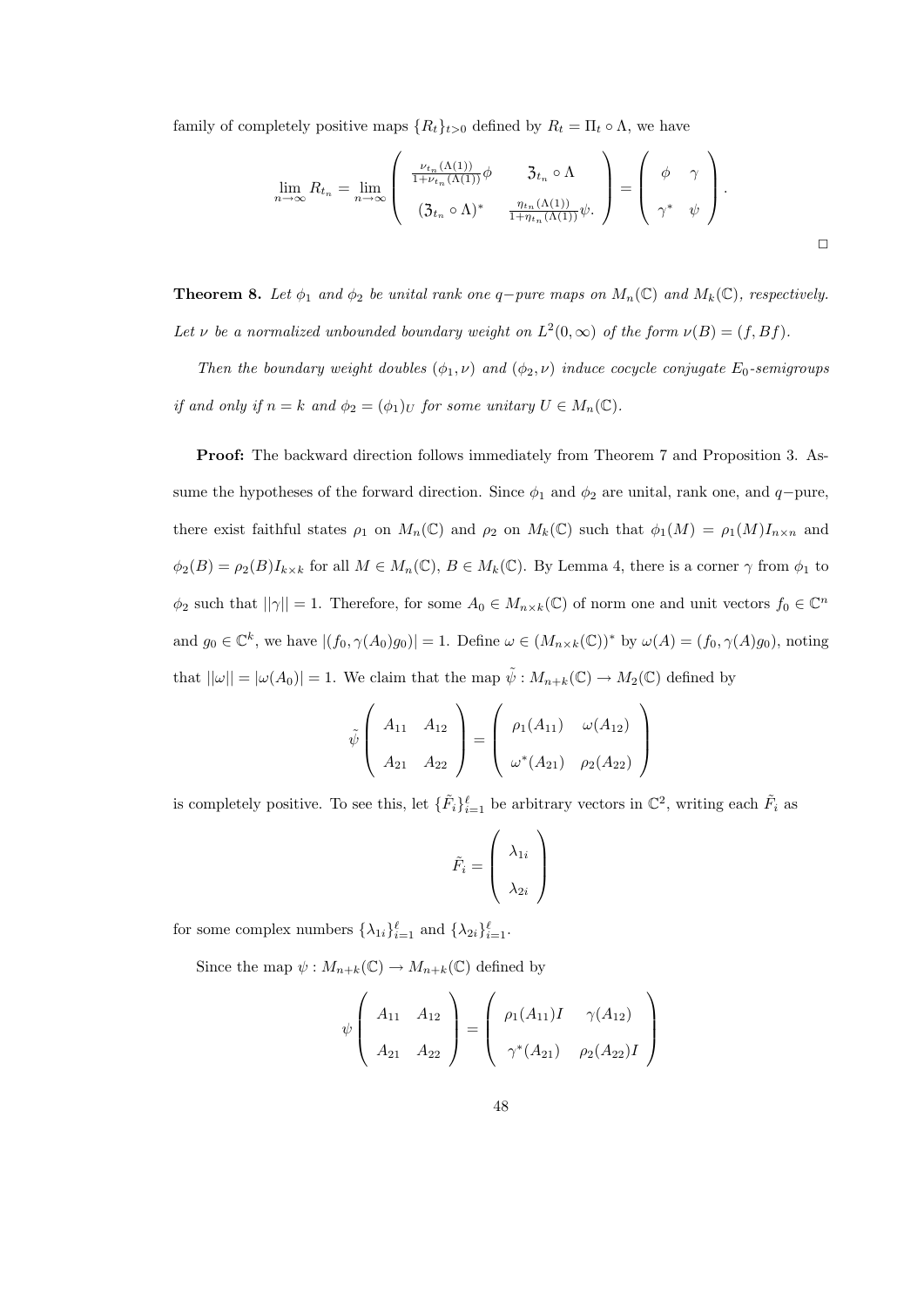is completely positive by assumption, we know that for any matrices  $A_1, \ldots, A_\ell \in M_{n+k}(\mathbb{C})$  and the vectors

$$
F_i = \left(\begin{array}{c} \lambda_{1i}f_0 \\ \lambda_{2i}g_0 \end{array}\right) \in \mathbb{C}^{n+k}, \quad i = 1, \dots, k,
$$

we have

$$
\sum_{i,j=1}^{\ell} \left( F_i, \psi(A_i^* A_j) F_j \right) \ge 0.
$$

However, for each  $i$  and  $j$  we find that

$$
\begin{aligned}\n\left(F_i, \psi(A_i^* A_j) F_j\right)_{\mathbb{C}^{n+k}} &= \overline{\lambda_{1i}} \lambda_{1j} \rho_1((A_i^* A_j)_{11}) + \overline{\lambda_{1i}} \lambda_{2j} \omega((A_i^* A_j)_{12}) \\
&\quad + \overline{\lambda_{2i}} \lambda_{j1} \overline{\omega}(\overline{[(A_i^* A_j)_{21}]^*)} + \overline{\lambda_{2i}} \lambda_{2j} \rho_2((A_i^* A_j)_{22}) \\
&= \left(\tilde{F}_i, \tilde{\psi}(A_i^* A_j) \tilde{F}_j\right)_{\mathbb{C}^2}.\n\end{aligned}
$$

Therefore,  $\sum_{i,j=1}^{\ell} (\tilde{F}_i, \tilde{\psi}(A_i^* A_j) \tilde{F}_j) \geq 0$  for all matrices  $A_1, \ldots, A_{\ell} \in M_{n+k}(\mathbb{C})$  and vectors  $\tilde{F}_1,\ldots,\tilde{F}_\ell$  in  $\mathbb{C}^2$ , that is,  $\tilde{\psi}: M_{2n}(\mathbb{C}) \to M_2(\mathbb{C})$  is completely positive. Since  $\rho_1$  and  $\rho_2$  are positive linear functionals (hence completely positive maps), this means that  $\omega$  is a corner from  $\rho_1$  to  $\rho_2$ .

Since  $\rho_1$  and  $\rho_2$  are faithful states, there exist monotonically increasing sequences of strictly positive numbers  $\{\lambda_i\}_{i=1}^n$  and  $\{\mu_j\}_{j=1}^k$  with  $\sum_{i=1}^n \lambda_i^2 = \sum_{j=1}^k \mu_j^2 = 1$ , along with orthonormal sets of vectors  $\{f_i\}_{i=1}^n$  and  $\{g_j\}_{j=1}^k$ , such that  $\rho_1(M) = \sum_{i=1}^n \lambda_i^2(f_i, Mf_i)$  and  $\rho_2(B) = \sum_{j=1}^k \mu_j^2(g_j, Bg_j)$ for all  $M \in M_n(\mathbb{C})$ ,  $B \in M_k(\mathbb{C})$ . Given  $A \in M_{n \times k}(\mathbb{C})$ , let  $\tilde{A}$  be the matrix whose ji entry is  $(f_i, Ag_j)$ , observing that  $\|\tilde{A}\| = \|A\|$ . Let  $D_{\lambda}$  and  $D_{\mu}$  be the diagonal matrices whose ii entries are  $\lambda_i$  and  $\mu_i$ , respectively, for all i, and let  $D_{\lambda^2}$  and  $D_{\mu^2}$  be the diagonal matrices whose ii entries are  $\lambda_i^2$  and  $\mu_i^2$ , respectively, observing that  $D_{\lambda^2} = (D_{\lambda})^2$  and  $D_{\mu^2} = (D_{\mu})^2$ .

By Proposition 1,  $\omega$  has the form

$$
\omega(A) = \sum_{i,j} c_{ij} \lambda_i \mu_j(f_i, Ag_j) = tr(CD_\mu \tilde{A} D_\lambda) = tr\Big(CD_\mu (D_\lambda \tilde{A}^*)^*\Big)
$$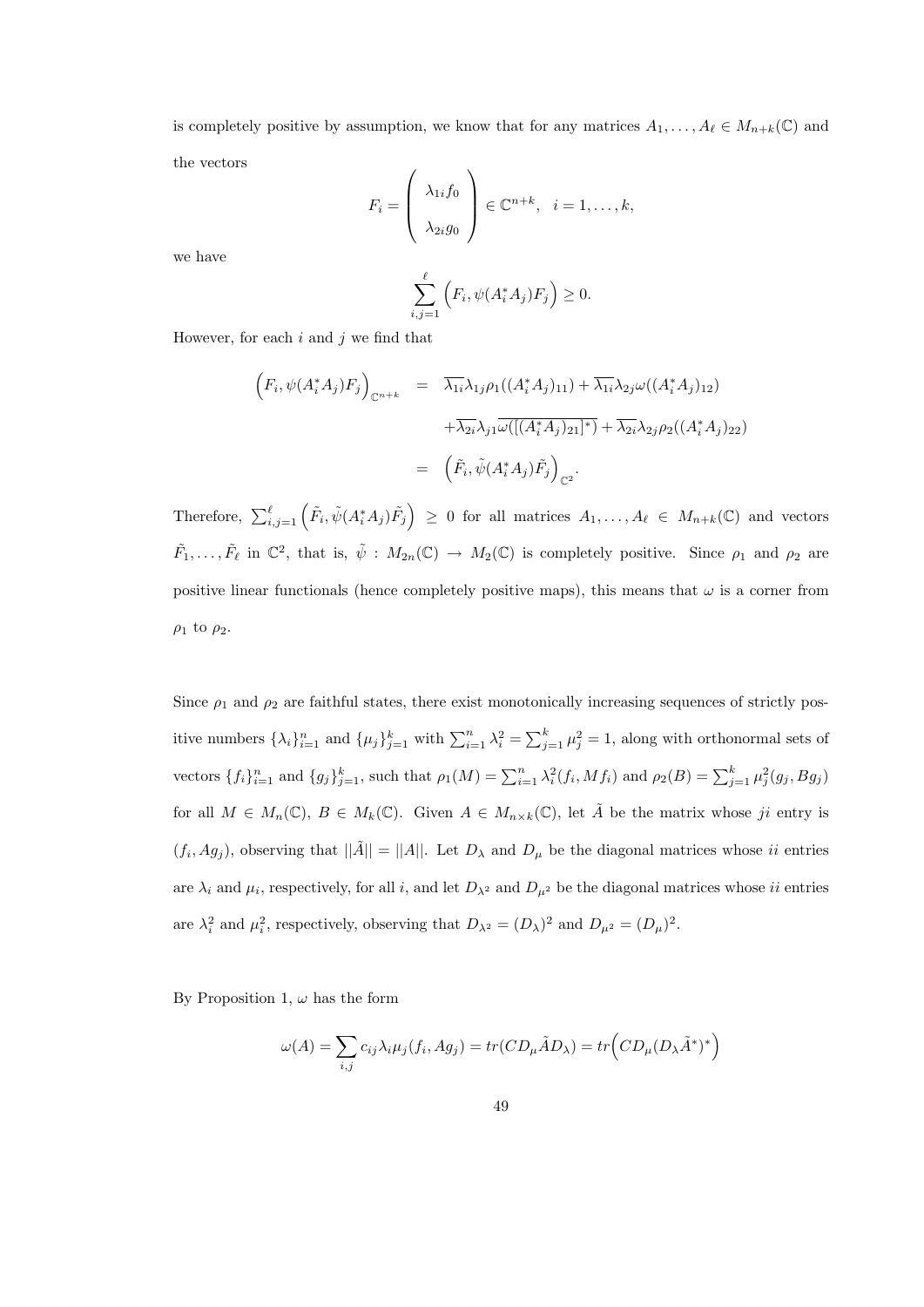for some  $C = (c_{ij}) \in M_{n \times k}(\mathbb{C})$  such that  $||C|| \leq 1$ . By Cauchy-Schwartz for the inner product  $(B, A) = tr(AB^*)$  on  $M_{n \times k}(\mathbb{C})$ , we have

$$
1 = |\omega(A_0)|^2 = |tr(CD_{\mu}(D_{\lambda}\tilde{A_0}^*)^*)|^2 = |(CD_{\mu}, D_{\lambda}\tilde{A_0}^*)|^2
$$
  
\n
$$
\leq (CD_{\mu}, CD_{\mu})(D_{\lambda}\tilde{A_0}^*, D_{\lambda}\tilde{A_0}^*) = tr(D_{\mu}C^*CD_{\mu})tr(D_{\lambda}\tilde{A_0}^*\tilde{A_0}D_{\lambda})
$$
(3.2.4)

$$
\leq \quad tr(D_{\mu^2}I_k)tr(D_{\lambda^2}I_n) \leq 1 \cdot 1 = 1. \tag{3.2.5}
$$

Since equality holds in (3.2.5) and the trace map is faithful, we have  $C^*C = I_k$  and  $\tilde{A_0}$ \* $\tilde{A}_0 = I_n$ . But  $C \in M_{n \times k}(\mathbb{C})$  and  $\tilde{A}_0$ \* ∈  $M_{n\times k}(\mathbb{C})$ , so  $n = k$ , hence C and  $\tilde{A}_0$  are unitary. Furthermore, since equality holds in (3.2.4), we have  $mCD_{\mu} = D_{\lambda} \tilde{A}_0$ \* for some  $m \in \mathbb{C}$  with  $|m| = 1$ .

Writing  $D_{\lambda} = mCD_{\mu}\tilde{A}_0 = (mC\tilde{A}_0)(\tilde{A}_0)$  ${}^*D_\mu \tilde{A}_0$ , we observe that uniqueness of the Polar Decomposition for the invertible matrix  $D_{\lambda}$  yields

$$
D_{\lambda} = \tilde{A_0}^* D_{\mu} \tilde{A_0}.
$$

Since the *ii* entries in  $D_{\lambda}$  and  $D_{\mu}$  are listed in increasing order, it follows that  $D_{\lambda} = D_{\mu}$ , hence  $\rho_2$  is of the form  $\rho_2(M) = \sum_{i=1}^n \lambda_i^2(g_i, Mg_i)$ . Defining a unitary  $U \in M_n(\mathbb{C})$  by letting  $Uf_i = g_i$ for all  $i$  and extending linearly, we observe that

$$
\rho_2(M) = \sum_{i=1}^n \lambda_i^2(U^*f_i, MU^*f_i) = \sum_{i=1}^n \lambda_i^2(f_i, UMU^*f_i) = \rho_1(UMU^*)
$$

for all  $M \in M_n(\mathbb{C})$ . In other words,  $\phi_2 = (\phi_1)_U$ .

In [P2], Powers constructed  $E_0$ -semigroups using boundary weights acting on  $B(L^2(0,\infty))$ . It is routine to check that in our notation, these are the  $E_0$ -semigroups arising from the boundary weight doubles  $(\iota_{\mathbb{C}}, \eta)$ , where  $\iota_{\mathbb{C}}$  is the identity map on  $\mathbb{C}$  and  $\eta$  is any boundary weight on  $B(L^2(0,\infty)).$ 

Corollary 2. Let  $n > 1$ , and let  $\phi : M_n(\mathbb{C}) \to M_n(\mathbb{C})$  be a unital rank one q-pure map. Then the boundary weight double  $(\phi, \nu)$  induces an  $E_0$ -semigroup  $\alpha^d$  which is not cocycle conjugate to any  $E_0$ -semigroup  $\beta^d$  that arises (in the sense of [P2]) from a boundary weight on  $B(L^2(0,\infty))$ .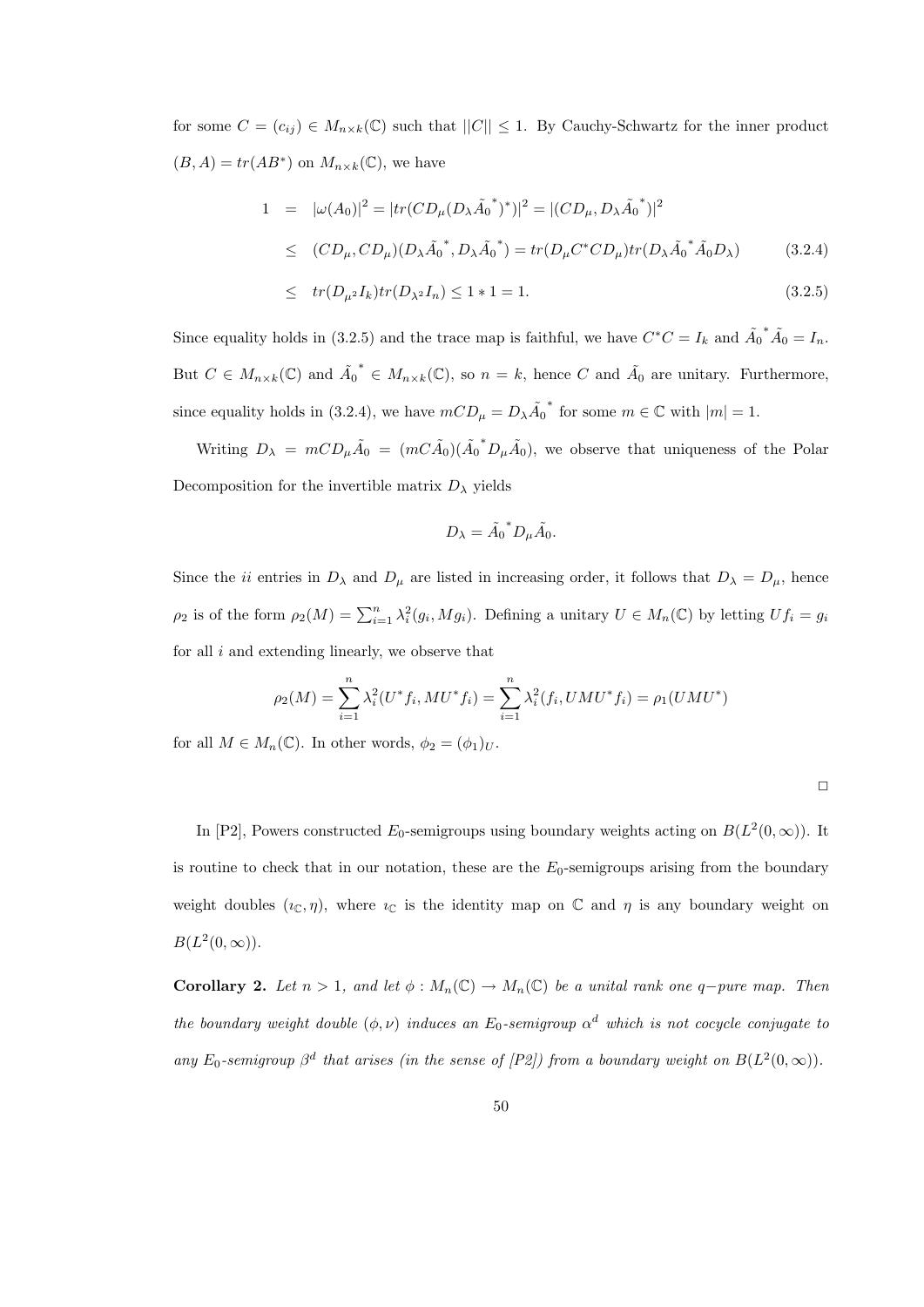**Proof:** By the remarks preceding the corollary, it suffices to show that  $\alpha^d$  is not cocycle conjugate to any  $E_0$ -semigroup arising from a boundary weight double of the form  $(\iota_{\mathbb{C}}, \eta)$ . From the proof of Proposition 8, we know that every corner  $\gamma$  from  $\phi$  to  $\iota_{\mathbb{C}}$  satisfies  $||\gamma|| < 1$  since  $n \neq 1$ . Lemma 4 now implies  $\alpha^d$  and  $\beta^d$  are not cocycle conjugate.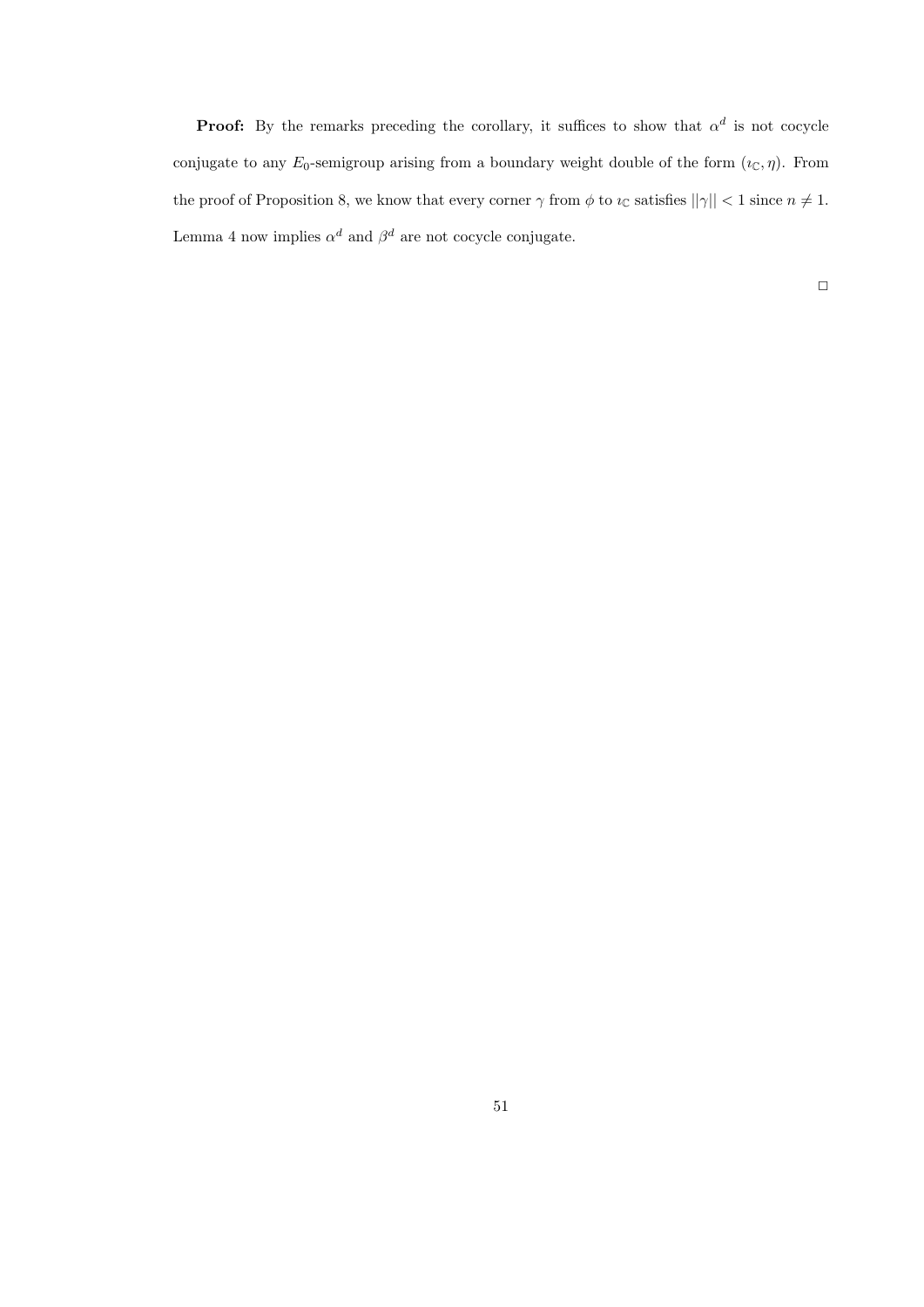### Chapter 4

### Invertible unital q−pure maps

### 4.1 Conditional negativity of their inverses

Now that we have classified the unital  $q$ -pure maps on  $M_n(\mathbb{C})$  of rank one, we explore the unital q-pure maps  $\phi$  which are invertible. In a stark contrast to the rank one case, we find that for a given normalized unbounded boundary weight  $\nu(A) = (f, Af)$  on  $L^2(0, \infty)$ , the doubles  $(\phi, \nu)$ and  $(\psi, \nu)$  always induce cocycle conjugate E<sub>0</sub>-semigroups if  $\phi$  and  $\psi$  are unital invertible q−pure maps on  $M_n(\mathbb{C})$  and  $M_k(\mathbb{C})$ , respectively.

The following proposition gives us a bijective correspondence between invertible unital  $q$ -positive maps  $\phi: M_n(\mathbb{C}) \to M_n(\mathbb{C})$  and unital conditionally negative maps  $\psi: M_n(\mathbb{C}) \to M_n(\mathbb{C})$ :

**Proposition 5.** A unital invertible linear map  $\phi : M_n(\mathbb{C}) \to M_n(\mathbb{C})$  is q-positive if and only if  $\phi^{-1}$  is conditionally negative.

**Proof:** Let  $\psi = \phi^{-1}$ . The forward direction follows from the fact that for  $t \gg 0$  we have

$$
t\phi(I+t\phi)^{-1} = t\psi^{-1}(I+t\psi^{-1})^{-1} = t(\psi+tI)^{-1} = \left(I+\frac{\psi}{t}\right)^{-1} = I - \frac{\psi}{t} + \frac{\psi}{t}^2 - \dots
$$

For the backward direction, we note that if  $\psi$  is conditionally negative, then  $e^{-s\psi}$  is completely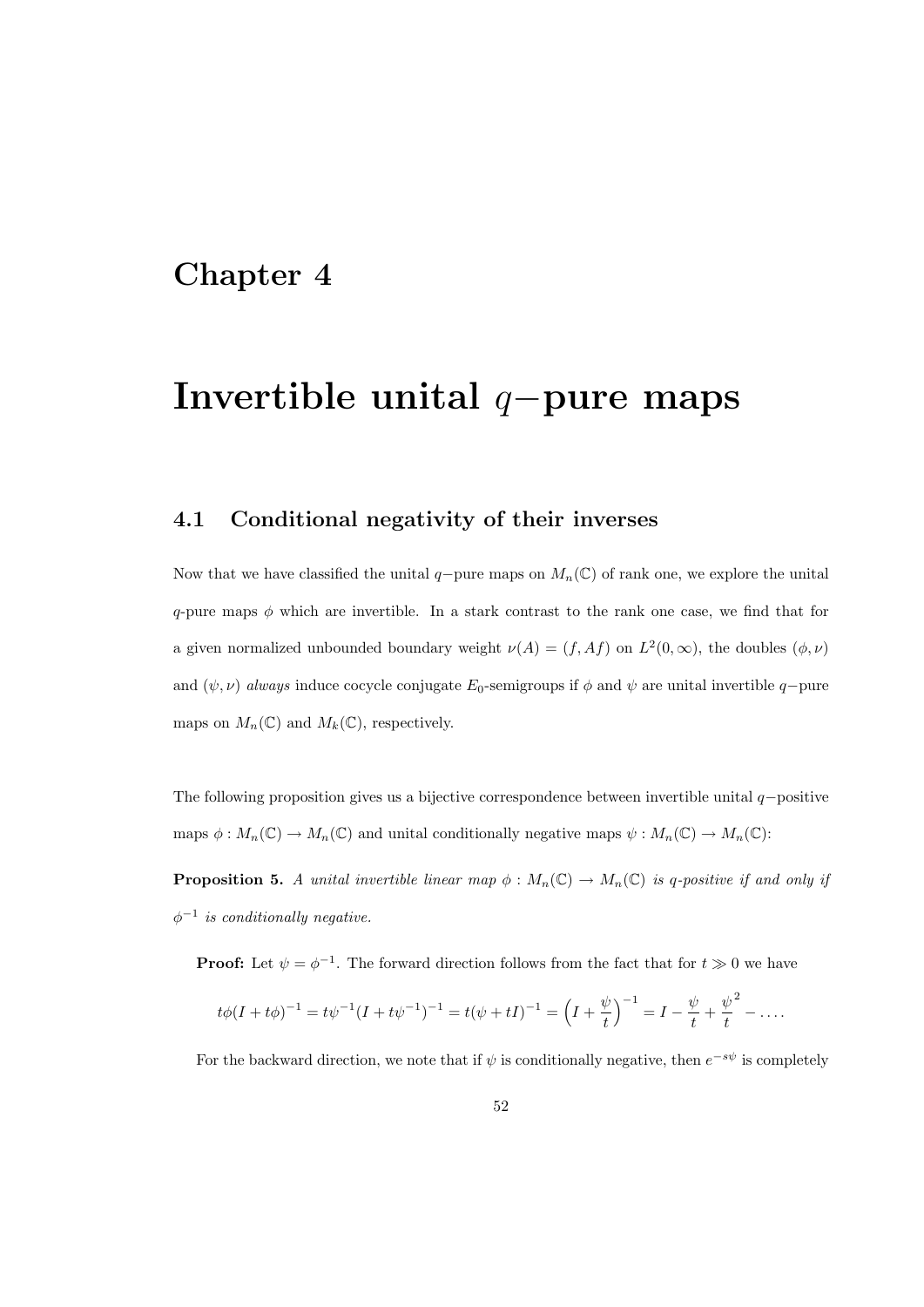positive for all  $s \ge 0$  (see [EL]). Observing that  $\frac{d}{ds}(-e^{-s\psi}) = \psi e^{-s\psi}$ , we find that

$$
\psi\Big(\int_0^\infty e^{-s\psi}ds\Big) = \int_0^\infty \psi e^{-s\psi}ds = \lim_{t \to \infty} (-e^{-t\psi})|_0^t = I,
$$

so  $\phi = \int_0^\infty e^{-s\psi} ds$ , hence  $\phi$  is completely positive. Furthermore, a quick computation shows that for every  $t > 0$ ,

$$
\phi(I + t\phi)^{-1} = (tI + \psi)^{-1} \int_0^\infty e^{-s(tI + \psi)} ds = \int_0^\infty e^{-st} e^{-s\psi} ds,
$$

hence  $\phi \geq_q 0$ .

 $\Box$ 

In order to obtain a similar and more specific result for invertible  $q$ -pure maps, we must find how we can (or even if we can) determine the invertible  $q$ -subordinates of an invertible  $q$ -positive map through examination of its inverse. The following proposition tells us what to do in the unital case:

**Proposition 6.** Let  $\phi_1 : M_n(\mathbb{C}) \to M_n(\mathbb{C})$  be an invertible unital q-positive map, and let  $\psi_1 =$  $\phi_1^{-1}$ . Suppose  $\psi_2: M_n(\mathbb{C}) \to M_n(\mathbb{C})$  is conditionally negative and  $\psi_2 - \psi_1$  is completely positive. Then  $\psi_2$  is invertible, and  $\phi_2 := (\psi_2)^{-1}$  satisfies  $\phi_1 \geq_q \phi_2 \geq_q 0$ .

**Proof:** Assume the hypotheses of the proposition, and let  $s > 0$  be arbitrary. Define a function f on R by  $f(t) = e^{-ts\psi_1}e^{(t-1)s\psi_2}$ . The equality below is  $f(1) - f(0) = \int_0^1 f'(t)dt$ :

$$
e^{-s\psi_1} - e^{-s\psi_2} = \int_0^1 s e^{-ts\psi_1} (\psi_2 - \psi_1) e^{(t-1)s\psi_2} dt.
$$

The inside of the integral on the right hand side is the composition of completely positive maps, so  $e^{-s\psi_1} - e^{-s\psi_2}$  is completely positive. This implies  $e^{-s\psi_1}(I) - e^{-s\psi_2}(I) \ge 0$ , so

$$
||e^{-s\psi_2}|| = ||e^{-s\psi_2}(I)|| \le ||e^{-s\psi_1}(I)|| = ||e^{-s}(I)|| = e^{-s}.
$$

It follows that  $e^{-s\psi_2} \to 0$  as  $s \to \infty$  and that  $\int_0^\infty e^{-s\psi_2} ds$  converges. An argument analogous to the one given in the proof of Proposition 5 now shows that  $\psi_2$  is invertible and that  $\phi_2 := (\psi_2)^{-1}$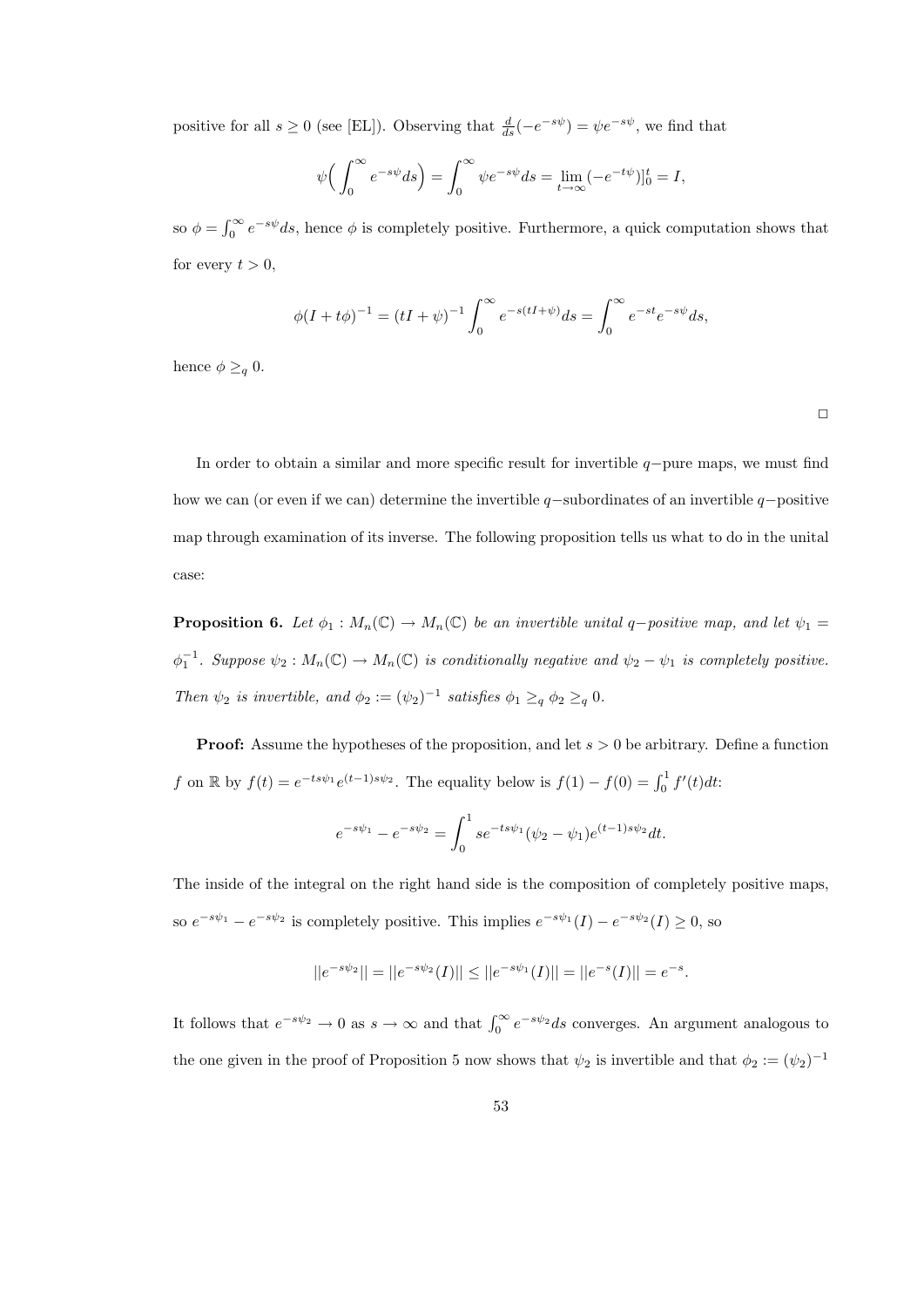is q-positive. Furthermore,  $\phi_1 \geq_q \phi_2$  since the quantity

$$
\phi_1(I + t\phi_1)^{-1} - \phi_2(I + t\phi_2)^{-1} = \int_0^\infty e^{-st} (e^{-s\psi_1} - e^{-s\psi_2}) ds
$$

is completely positive for every  $t \geq 0$ .

Corollary 3. Let  $\phi_1 : M_n(\mathbb{C}) \to M_n(\mathbb{C})$  be an invertible unital q-positive map, and let  $\phi_2$ :  $M_n(\mathbb{C}) \to M_n(\mathbb{C})$  be linear and invertible.

Then  $\phi_1 \geq_q \phi_2 \geq_q 0$  if and only if  $\phi_2^{-1}$  is conditionally negative and  $\phi_2^{-1} - \phi_1^{-1}$  is completely positive.

Proof: The backward direction follows from Lemma 6. Assume the hypotheses of the forward direction and let  $\psi_1 = \phi_1^{-1}$  and  $\psi_2 = \phi_2^{-1}$ . For  $t \gg 0$  we have

$$
\phi_2(I + t\phi_2)^{-1} = \left(I + \frac{\psi_2}{t}\right)^{-1} = I - \frac{\psi_2}{t} + \frac{\psi_2}{t}^2 - \dots
$$

and

$$
\phi_1(I+t\phi_1)^{-1} - \phi_2(I+t\phi_2)^{-1} = \psi_2 - \psi_1 + \left(\frac{\psi_2^2 - \psi_1^2}{t} - \frac{\psi_2^3 - \psi_1^3}{t^2} + \dots\right).
$$

The first equation shows that  $\phi_2^{-1}$  is conditionally negative, while the second shows that  $\phi_2^{-1} - \phi_1^{-1}$ is completely positive.

$$
\Box
$$

 $\Box$ 

Now that we know how to find all invertible q-subordinates of an invertible unital  $q$ -positive map  $\phi$ , we ask if there can be any other q-subordinates of  $\phi$ . We will find that the answer is no (see Proposition 7). Proving this will require the use of some machinery (notably Lemma 7), which we now build.

**Definition 11.** For every  $\phi : M_n(\mathbb{C}) \to M_n(\mathbb{C})$  and  $\epsilon \in [0,1]$ , we define a map  $\phi_{\epsilon}$  by  $\phi_{\epsilon} =$  $\epsilon I + (1 - \epsilon)\phi.$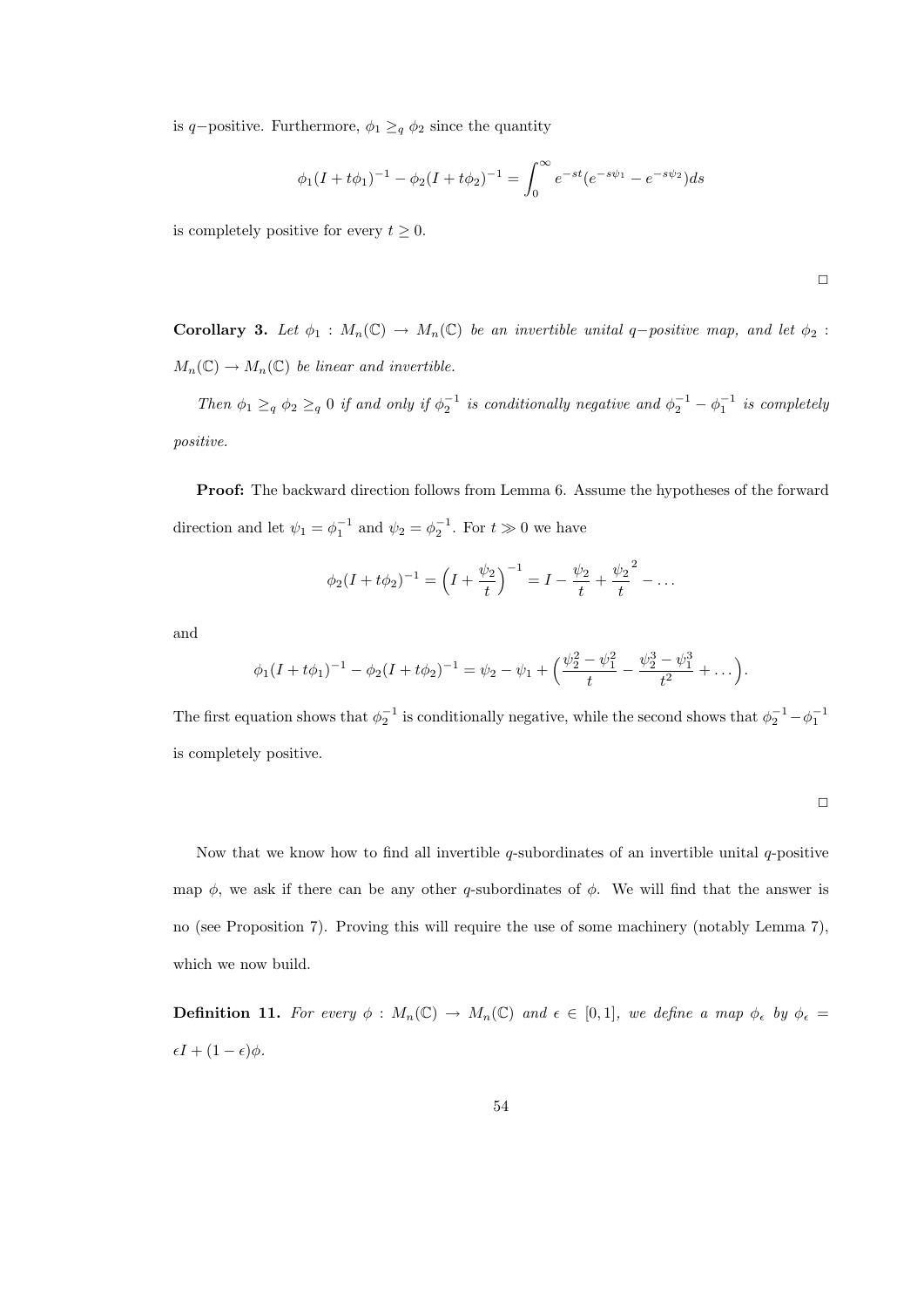If  $\phi$  is q-positive, then  $\phi_{\epsilon}$  is invertible for all  $\epsilon \in (0,1]$ . In the lemmas that follow, we make frequent use of the fact that for all  $t \geq 0$  we have

$$
t\phi(I + t\phi)^{-1} = I - (I + t\phi)^{-1}.
$$
\n(4.1.1)

We present a quick consequence of (4.1.1) for all  $a \ge 0$  and  $b \ge 0$ :

$$
a(I + bt\phi)^{-1} = aI - abt\phi(I + bt\phi)^{-1}
$$
\n(4.1.2)

**Lemma 5.** Let  $\phi: M_n(\mathbb{C}) \to M_n(\mathbb{C})$  be completely positive. If  $\phi_{\epsilon_k} \geq_q 0$  for some monotonically decreasing sequence  $\{\epsilon_k\}$  of positive real numbers tending to 0, then  $\phi \geq_q 0$ .

**Proof:** Assume the hypotheses of the lemma. Let k be arbitrary. Since  $\phi_{\epsilon_k} \geq_q 0$ , we know that  $I - (I + t\phi_{\epsilon_k})^{-1}$  is completely positive for all  $t \geq 0$ . Noting that

$$
I - (I + t\phi_{\epsilon})^{-1} = I - \left( (1 + t\epsilon I) + (1 - \epsilon)t\phi \right)^{-1} = I - \frac{1}{1 + t\epsilon} \left( I + \frac{t(1 - \epsilon)}{1 + t\epsilon} \phi \right)^{-1}
$$

and substituting  $t' = \frac{t(1-\epsilon_k)}{1+t\epsilon_k}$  $\frac{(1-\epsilon_k)}{1+t\epsilon_k}$ , we see

$$
I - (I + t\phi_{\epsilon})^{-1} = I - \frac{1}{1 + (\frac{\epsilon_k}{1 - \epsilon_k + t'\epsilon_k})t'}(I + t'\phi)^{-1}.
$$

Varying t throughout [0, ∞), we find that the above equation is completely positive for all  $t' \in$  $[0, \frac{1-\epsilon_k}{\epsilon_k})$ . Of course, for any  $t' \in [0, \frac{1-\epsilon_k}{\epsilon_k})$ , we have  $t' \in [0, \frac{1-\epsilon_\ell}{\epsilon_\ell})$  for all  $\ell \geq k$  by monotonicity of the sequence  $\{\epsilon_n\}$ . Therefore, we may repeat the same argument to conclude that for any  $t' \in [0, \frac{1-\epsilon_k}{\epsilon_k})$ , the map

$$
I - \frac{1}{1 + (\frac{\epsilon_{\ell}}{1 - \epsilon_{\ell} + t' \epsilon_{\ell}})t'} (I + t'\phi)^{-1}
$$

is completely positive for all  $\ell \geq k$ .

Now fix any  $t' > 0$ , so  $t' \in (0, \frac{1-\epsilon_k}{\epsilon_k})$  for some  $k \in \mathbb{N}$ . A straightforward computation shows that the sequence  $\{c_n\}$  defined by  $c_n = \frac{\epsilon_n}{1-\epsilon_n+t'\epsilon_n}$  is a monotonically decreasing sequence converging to 0. From the previous paragraph, we know that the map

$$
I - \frac{1}{1+c_{\ell}t'}(I + t'\phi)^{-1}
$$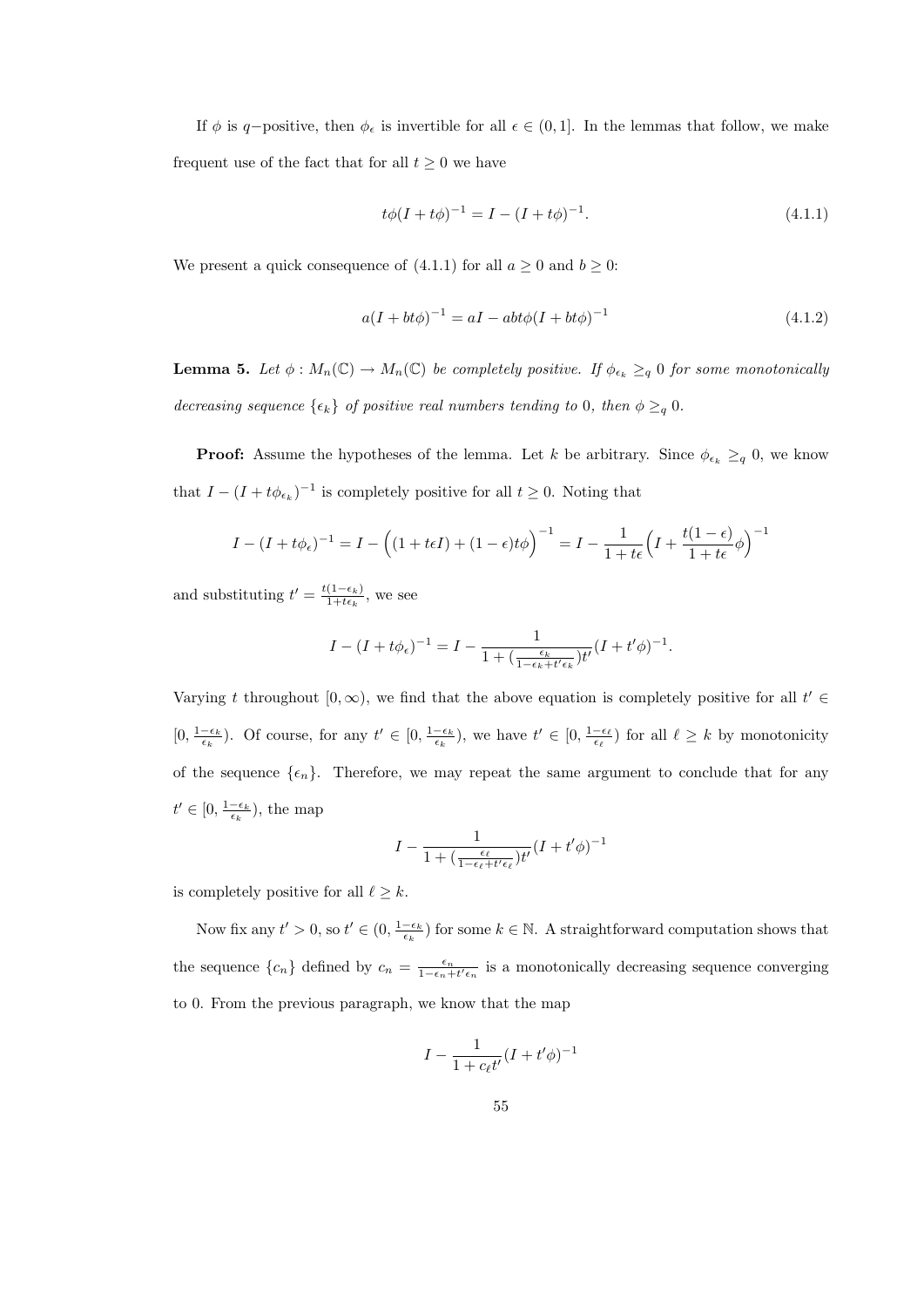is completely positive for all  $\ell \geq k$ . Since  $c_n \downarrow 0$  it follows that

$$
I - (I + t'\phi)^{-1}
$$

is completely positive. In other words,  $\phi(I+t'\phi)^{-1}$  is completely positive. Since  $t' > 0$  was chosen arbitrarily and  $\phi$  is completely positive, the lemma follows.

 $\Box$ 

**Lemma 6.** If  $\phi: M_n(\mathbb{C}) \to M_n(\mathbb{C})$  and  $\phi \geq_q 0$ , then  $\phi_{\epsilon} \geq_q 0$  for all  $\epsilon \in [0,1)$ .

**Proof:** Suppose that  $\phi \geq_q 0$ , and let  $\epsilon \in [0,1)$  be arbitrary. For each  $t > 0$ , we apply formula  $(4.1.2)$  to  $a = \frac{1}{1+t\epsilon}$  and  $b = \frac{t(1-\epsilon)}{1+t\epsilon}$  to find

$$
I - (I + t\phi_{\epsilon})^{-1} = I - \frac{1}{1 + t\epsilon} \left( I + \frac{t(1 - \epsilon)}{1 + t\epsilon} \phi \right)^{-1}
$$
  
= 
$$
\left( 1 - \frac{1}{1 + t\epsilon} \right) I + \frac{t(1 - \epsilon)}{(1 + t\epsilon)^2} \phi \left( I + \frac{t(1 - \epsilon)}{1 + t\epsilon} \phi \right)^{-1},
$$

where both terms on the last line are completely positive by assumption. Furthermore,  $\phi_{\epsilon}$  is completely positive, hence  $\phi_{\epsilon} \geq_{q} 0$ .

**Corollary 4.** Let  $\phi : M_n(\mathbb{C}) \to M_n(\mathbb{C})$  be a completely positive map. Then  $\phi \geq_q 0$  if and only if  $\phi_{\epsilon} \geq_q 0$  for all  $\epsilon \in (0,1)$ .

**Lemma 7.** Let  $\phi: M_n(\mathbb{C}) \to M_n(\mathbb{C})$  and  $\psi: M_n(\mathbb{C}) \to M_n(\mathbb{C})$  be q-positive maps. Then  $\phi \geq_q \psi$ if and only if  $\phi_{\epsilon} \geq_q \psi_{\epsilon}$  for all  $\epsilon \in (0,1)$ .

**Proof:** For any  $\epsilon \in (0,1)$  we have  $\phi_{\epsilon} - \psi_{\epsilon} = \epsilon(\phi - \psi)$ , so  $\phi - \psi$  is completely positive if and only if  $\phi_{\epsilon} - \psi_{\epsilon}$  is completely positive for all  $\epsilon \in (0, 1)$ . For all  $t' > 0$  we have

$$
t'\left(\phi(I+t'\phi)^{-1} - \psi(I+t'\psi)^{-1}\right) = (I+t'\psi)^{-1} - (I+t'\phi)^{-1},\tag{4.1.3}
$$

and for all  $t > 0$  we have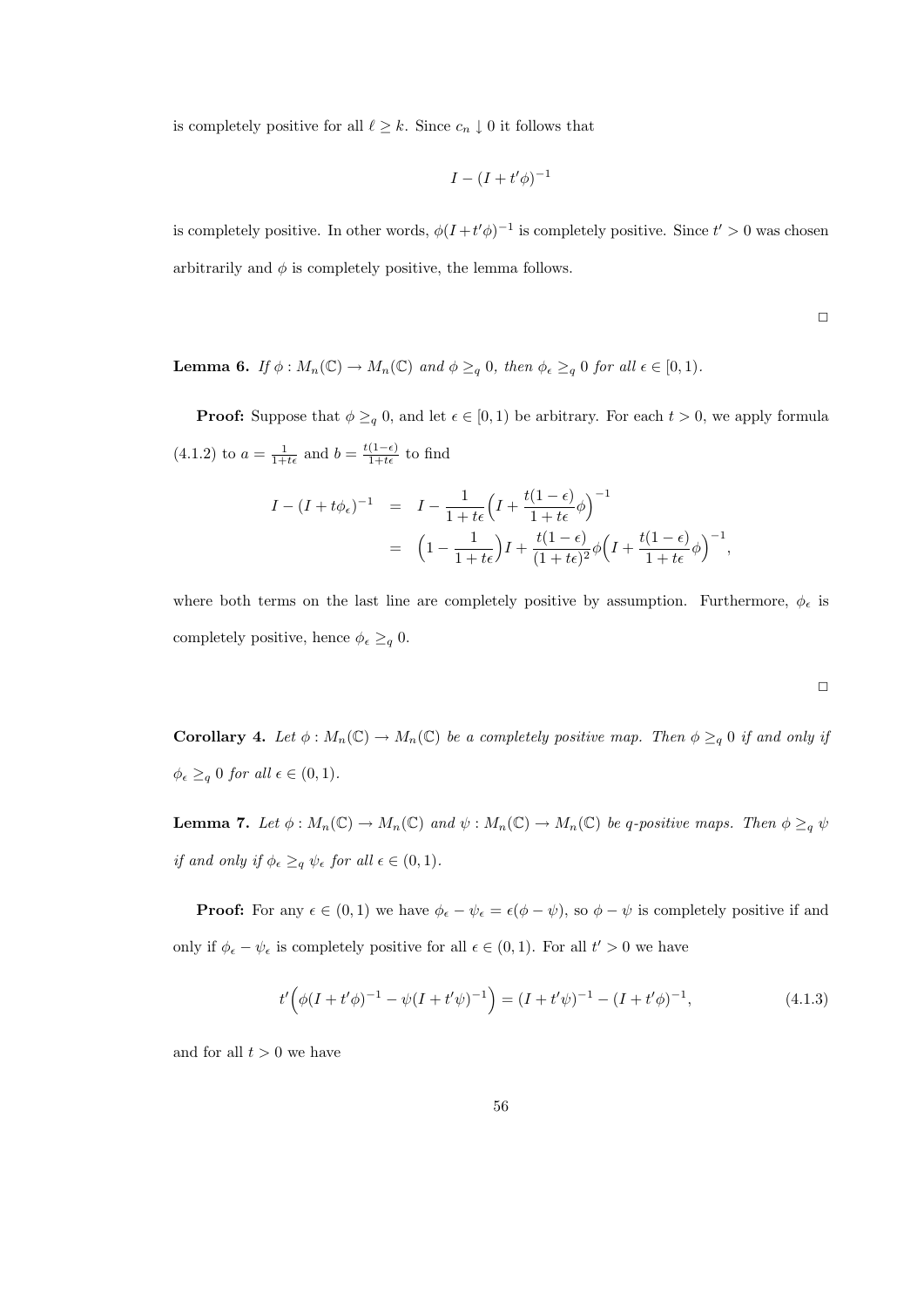$$
t(\phi_{\epsilon}(I+t\phi_{\epsilon})^{-1} - \psi_{\epsilon}(I+t\psi_{\epsilon})^{-1}) = \left(I - (I+t\phi_{\epsilon})^{-1}\right) - \left(I - (I+t\psi_{\epsilon})^{-1}\right)
$$

$$
= \frac{1}{1+t\epsilon} \left((I + \frac{t(1-\epsilon)}{1+t\epsilon}\psi)^{-1} - (I + \frac{t(1-\epsilon)}{1+t\epsilon}\phi)^{-1}\right). \tag{4.1.4}
$$

Assume the hypotheses of the forward direction. Showing that  $\phi_{\epsilon} \geq_q \psi_{\epsilon}$  for all  $\epsilon \in (0,1)$ is equivalent to proving that (4.1.4) is completely positive for every for every  $t \in (0,\infty)$  and  $\epsilon \in (0, 1)$ . This follows from complete positivity of  $(4.1.3)$  since  $\frac{t(1-\epsilon)}{1+t\epsilon} \in (0, \infty)$  for every  $\epsilon \in (0, 1)$ and  $t \in (0, \infty)$ . Now assume the hypotheses of the backward direction. Any  $t' \in (0, \infty)$  can be written  $\frac{t(1-\epsilon)}{1+t\epsilon}$  for some  $\epsilon \in (0,1)$  and  $t \in (0,\infty)$ , so complete positivity of  $(4.1.4)$  for all such  $\epsilon$ and t implies that (4.1.3) is completely positive for all  $t' > 0$ , hence  $\phi \geq_q \psi$ .

 $\Box$ 

We are now in position to prove what is perhaps the most striking result of the section:

**Proposition 7.** Let  $\xi : M_n(\mathbb{C}) \to M_n(\mathbb{C})$  be an invertible unital q-positive map. If  $\phi : M_n(\mathbb{C}) \to M_n(\mathbb{C})$  $M_n(\mathbb{C})$  is q-positive and  $\xi \geq_q \phi$ , then  $\phi$  is either invertible or identically zero.

**Proof:** For each  $\epsilon \in (0,1)$ , form  $\xi_{\epsilon}$  and  $\phi_{\epsilon}$  as in Definition 11, and let  $\psi_{\epsilon} := (\phi_{\epsilon})^{-1}$ , noting that  $\psi_{\epsilon}$  is conditionally negative by Corollary 3. We first examine the case when the norms  $||\psi_{\epsilon}||$  remain bounded as  $\epsilon \to 0$ . More precisely, suppose that for all  $\epsilon$  sufficiently small we have  $||\psi_{\epsilon}|| < r$  for some  $r > 0$ . By compactness of the closed unit ball of radius r in  $B(M_n(\mathbb{C}))$ , there is a decreasing sequence  $\{\epsilon_k\}_{k\in\mathbb{N}}$  converging to 0 such that  $\{\psi_{\epsilon_k}\}_{k\in\mathbb{N}}$  has a (bounded) norm limit  $\psi$  as  $k\to\infty$ . Noting that

$$
\phi_{\epsilon_k}\psi_{\epsilon_k} - \phi\psi = (\phi_{\epsilon_k} - \phi)(\psi_{\epsilon_k} - \psi) + \phi(\psi_{\epsilon_k} - \psi) + (\phi_{\epsilon_k} - \phi)\psi
$$

and then applying the triangle inequality, we find that

$$
\begin{array}{rcl} ||I - \phi \psi|| & = & ||\phi_{\epsilon_k} \psi_{\epsilon_k} - \phi \psi|| \\ \\ & \leq & ||\phi_{\epsilon_k} - \phi|| \, ||\psi_{\epsilon_k} - \psi|| + ||\phi|| \, ||\psi_{\epsilon_k} - \psi|| + ||\phi_{\epsilon_k} - \phi|| \, ||\psi|| \end{array}
$$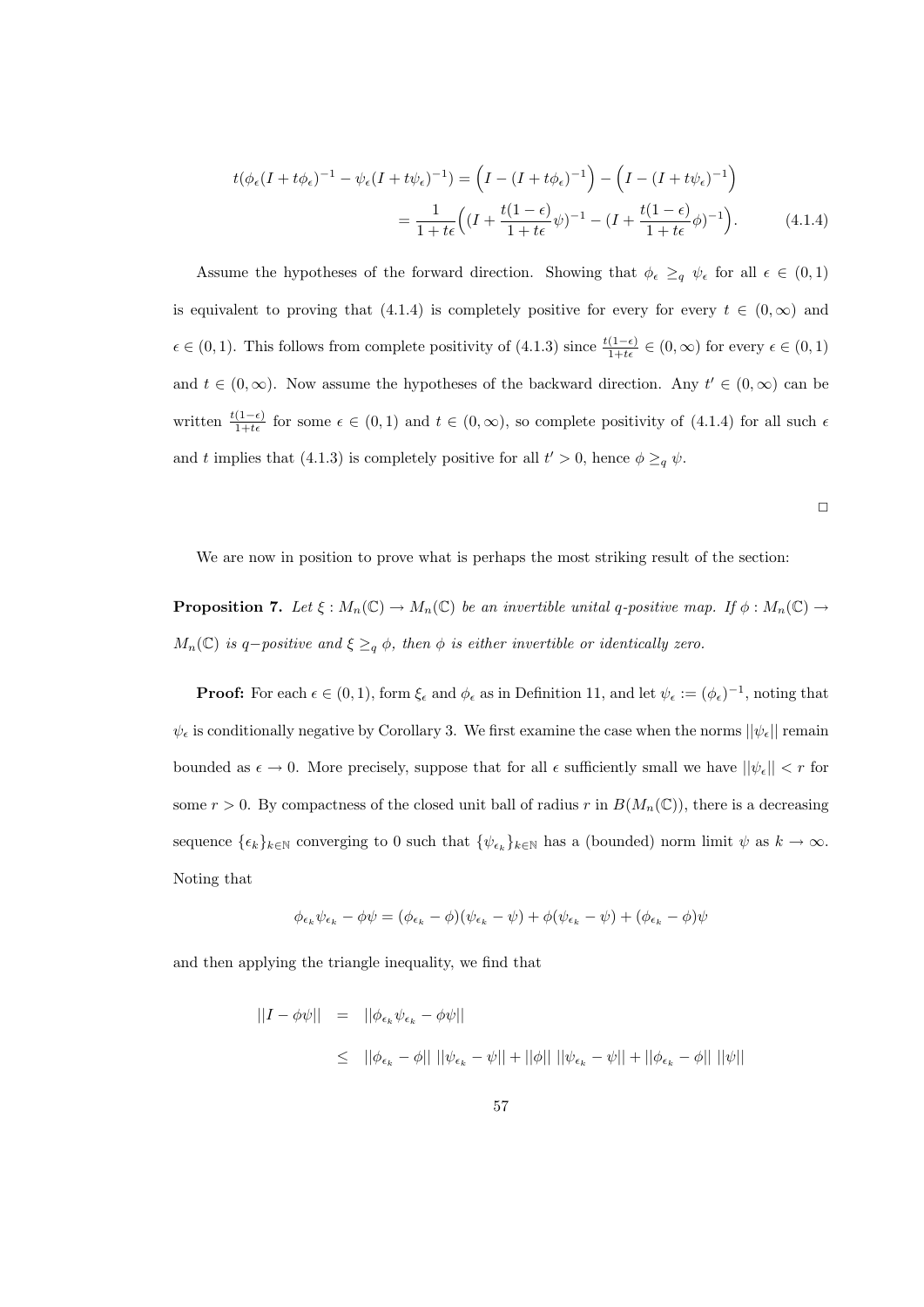for all  $k \in \mathbb{N}$ . But  $\phi$  and  $\psi$  are bounded maps while  $\psi_{\epsilon_k} \to \psi$  in norm and  $\phi_{\epsilon_k} \to \phi$  in norm, so the above equation tends to 0 as  $k \to \infty$ . We conclude that  $\phi \psi = I$ . Similarly  $\psi \phi = I$ , hence  $\phi$  is invertible and  $\psi = \phi^{-1}$ .

If the first case does not hold, then for some decreasing sequence  $\{\epsilon_k\}$  tending to zero, the norms  $\{||\psi_{\epsilon_k}||\}_{k\in\mathbb{N}}$  form an unbounded sequence. For each  $k\in\mathbb{N}$ , we write

$$
(\xi_{\epsilon_k})^{-1}(A) = s_k A + Y_k A + A Y_k^* - \sum_{i=1}^{m_k} S_{k_i} A S_{k_i}^*
$$

and

$$
\psi_{\epsilon_k}(A) = t_k A + Z_k A + A Z_k^* - \sum_{i=1}^{\ell_k} T_{k_i} A T_{k_i}^*,
$$

where  $s_k \in \mathbb{R}, t_k \in \mathbb{R}, t_r(Y_k) = tr(Z_k) = 0$ , and for all i and j we have  $tr(S_{k_i}) = tr(T_{k_i}) = 0$ , while for  $i \neq j$  we have  $tr(S_{k_i}^* S_{k_j}) = tr(T_{k_i}^* T_{k_j}) = 0$ .

Since  $\xi \geq_q \phi$ , we know by Lemma 7 that  $\xi_{\epsilon} \geq_q \phi_{\epsilon}$  for all  $\epsilon \in (0,1)$ , so  $\psi_{\epsilon_k} - (\xi_{\epsilon_k})^{-1}$  is completely positive for all  $k \in \mathbb{N}$  by Corollary 3. Therefore, for each k, there exist  $p_k \leq n^4$ , numbers  ${x_{k_i}}}_{i=1}^{p_k} \in \mathbb{C}$ , and maps  ${X_{k_i}}}_{i=1}^{p_k}$  with  $tr(X_{k_i}) = 0$ , such that for all  $A \in M_n(\mathbb{C})$ ,

$$
(\psi_{\epsilon_k} - (\xi_{\epsilon_k})^{-1})(A) = \sum_{i=1}^{p_k} (X_{k_i} + x_{k_i}I)A(X_{k_i} + x_{k_i}I)^*
$$
  

$$
= \left(\sum_{i=1}^{p_k} |x_{k_i}|^2\right)A + \left(\sum_{i=1}^{p_k} \overline{x_{k_i}}X_{k_i}\right)A + A\left(\sum_{i=1}^{p_k} \overline{x_{k_i}}X_{k_i}\right)^*
$$
  

$$
+ \sum_{i=1}^{p_k} X_{k_i}AX_{k_i}^*.
$$
 (4.1.5)

Simultaneously, for all  $A \in M_n(\mathbb{C})$  we have

$$
(\psi_{\epsilon_k} - (\xi_{\epsilon_k})^{-1})(A) = (t_k - s_k)A + (Z_k - Y_k)A + A(Z_k - Y_k)^* + \left(\sum_{i=1}^{m_k} S_{k_i} A S_{k_i}^* - \sum_{i=1}^{\ell_k} T_{k_i} A T_{k_i}^*\right).
$$
\n(4.1.6)

We claim that

$$
\left| \left| \sum_{i=1}^{p_k} X_{k_i} A X_{k_i}^* \right| \right| \le \left| \left| \sum_{i=1}^{m_k} S_{k_i} A S_{k_i}^* \right| \right| \tag{4.1.7}
$$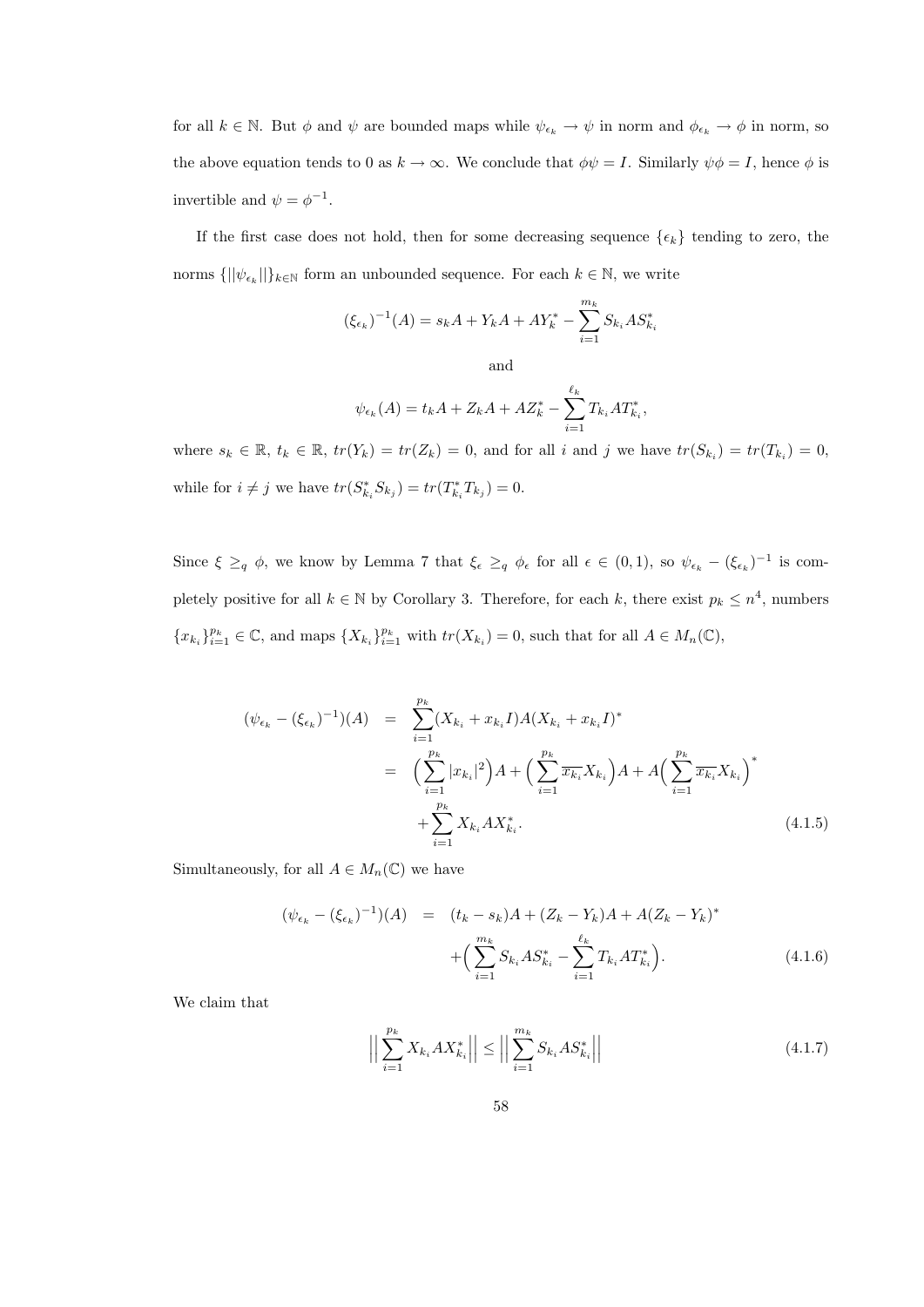for all  $k \in \mathbb{N}$ . To prove this, we follow the remark below Definition 4. Let  $\{v_i\}_{i=1}^n$  be any orthonormal basis for  $\mathbb{C}^n$ , let  $h_i = v_i/\sqrt{n}$  for each i, let  $f \in \mathbb{C}^n$  be arbitrary, and define maps  $A_i$ for  $i = 1, \ldots, n$  by  $A_i = fh_i^*$ . Using the trace conditions on the maps  $Y_k$ ,  $Z_k$ ,  $\{T_{k_i}\}\$ ,  $\{S_{k_i}\}\$ , and  ${X_{k_i}}$ , we calculate that

$$
\sum_{i=1}^n (\psi_{\epsilon_k} - (\xi_{\epsilon_k})^{-1})(A_i)h_i = (t_k - s_k)f + (Z_k - Y_k)f = \left(\sum_{i=1}^{p_k} |x_{k_i}|^2\right)f + \left(\sum_{i=1}^{p_k} \overline{x_{k_i}} X_{k_i}\right)f.
$$

Since f was arbitrary, it follows that

$$
\left(t_k - s_k - \sum_{i=1}^{p_k} |x_{k_i}|^2\right)I = \left(\sum_{i=1}^{p_k} \overline{x_{k_i}} X_{k_i}\right) - (Z_k - Y_k).
$$

Taking the trace of both sides yields

$$
0 = tr\left(\left(\sum_{i=1}^{p_k} \overline{x_{k_i}} X_{k_i}\right) - (Z_k - Y_k)\right) = tr\left(t_k - s_k - \sum_{i=1}^{p_k} |x_{k_i}|^2\right) I,
$$

so  $t_k - s_k = \sum_{i=1}^{p_k} |x_{k_i}|^2$  and  $Z_k - Y_k = \sum_{i=1}^{p_k} \overline{x_i} X_i$ . Formulas (4.1.5) and (4.1.6) now imply that  $\sum_{i=1}^{p_k} X_{k_i} A X_{k_i}^* = \left( \sum_{i=1}^{m_k} S_{k_i} A S_{k_i}^* - \sum_{i=1}^{\ell_k} T_{k_i} A T_{k_i}^* \right)$ . Therefore, the map  $A \to \sum_{i=1}^{m_k} S_{k_i} A S_{k_i}^*$  - $\sum_{i=1}^{\ell_k} T_{k_i} A T_{k_i}^*$  is completely positive, and

$$
\Big|\Big|\sum_{i=1}^{p_k} X_{k_i} X_{k_i}^*\Big|\Big| = \Big|\Big|\sum_{i=1}^{m_k} S_{k_i} S_{k_i}^* - \sum_{i=1}^{\ell_k} T_{k_i} T_{k_i}^*\Big|\Big| \le \Big|\Big|\sum_{i=1}^{m_k} S_{k_i} S_{k_i}^*\Big|\Big|,
$$

establishing (4.1.7).

We now show that there exists some  $M \in \mathbb{N}$  such that

$$
||X_{k_i}|| \le M \tag{4.1.8}
$$

for all  $k \in \mathbb{N}$  and  $i \in \{1, \ldots, p_k\}$ . To do this, we first note that since the sequence of invertible maps  $\{\xi_{\epsilon_k}\}_{k\in\mathbb{N}}$  converges in norm to the invertible map  $\xi$ , the sequence  $\{(\xi_{\epsilon_k})^{-1}\}_{k\in\mathbb{N}}$  converges in norm to  $\xi^{-1}$ . Therefore, the sequence of bounded linear maps  $W_k: A \to \sum_{i=1}^{m_k} S_{k_i} A S_{k_i}^*$  converges to some bounded map W. In particular, the sequence  $\{||W_k||\}_{k\in\mathbb{N}}$  is bounded. Choose  $M \in \mathbb{N}$  so that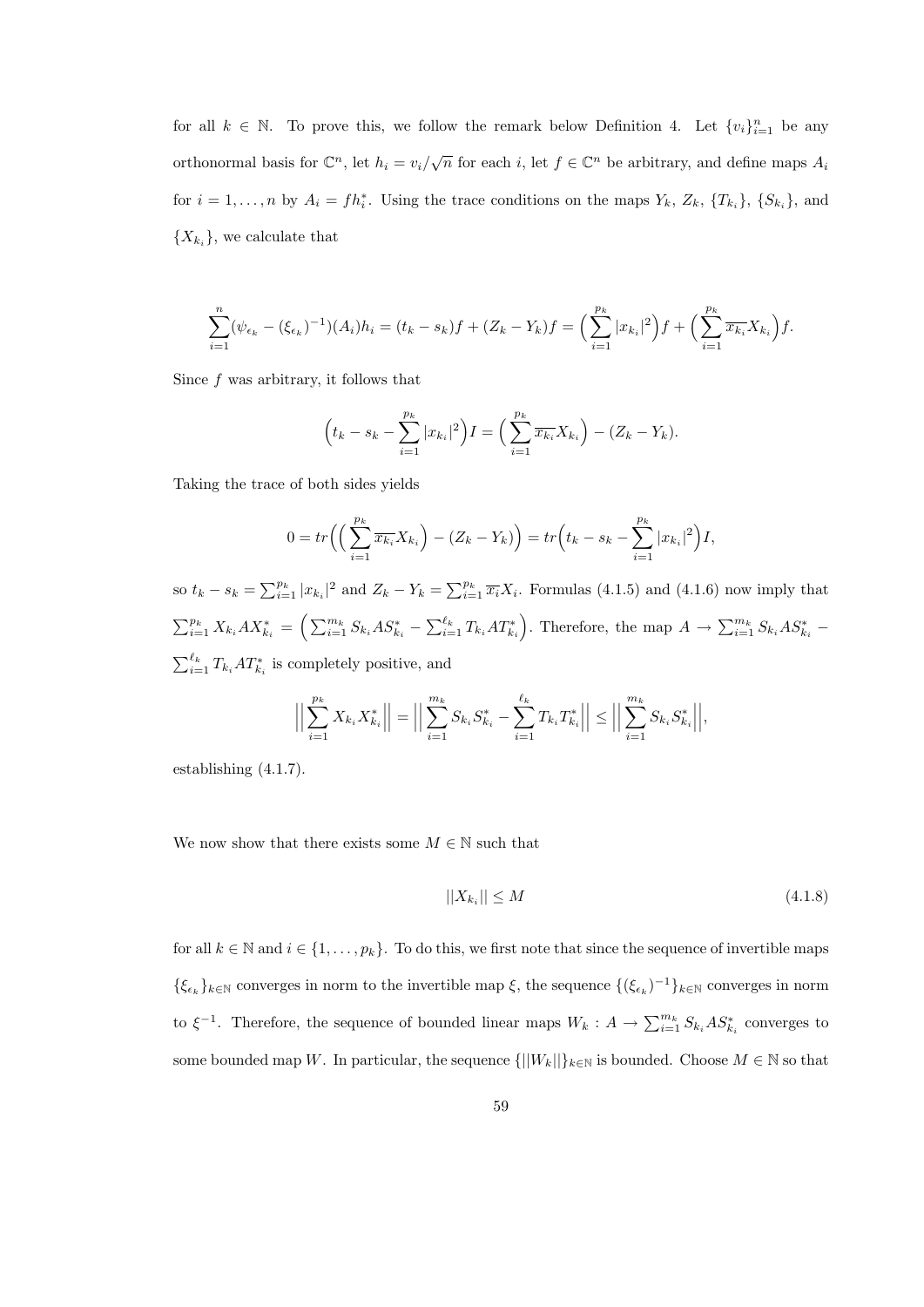$M^2 \ge n^4 \sup_{k \in \mathbb{N}} \{ ||W_k|| \}$ . For every  $k \in \mathbb{N}$  and  $i \in \{1, ..., m_k\}$ , we have  $||S_{k_i}||^2 \le ||W_k|| \le M^2/n^4$ . Combining this fact with (4.1.7), we find that for every  $k \in \mathbb{N}$  and  $i \in \{1, ..., p_k\}$ ,

$$
||X_{k_i}||^2 = ||X_{k_i}X_{k_i}^*|| \le ||\sum_{i=1}^{p_k} X_{k_i}X_{k_i}^*|| \le ||\sum_{i=1}^{m_k} S_{k_i}S_{k_i}^*|| \le \sum_{i=1}^{m_k} ||S_{k_i}||^2
$$
  

$$
\le n^4 \max{||S_{k_i}||^2 : i = 1, ..., m_k} \le M^2,
$$

proving (4.1.8).

Finally, we claim that  $\lim_{k\to\infty}\sum_{i=1}^{p_k}|x_{k_i}|^2=\infty$ . Indeed, since  $||\psi_{\epsilon_k}||\to\infty$  as  $k\to\infty$  while  $||( \xi_{\epsilon_k})^{-1} || \to ||(\xi)^{-1} || < \infty$ , there is a sequence of maps  $\{A_{\epsilon_k}\}\$  of norm one such that  $||( \psi_{\epsilon_k} (\xi_{\epsilon_k})^{-1}(A_{\epsilon_k})|| \to \infty$  as  $k \to \infty$ . However, we also have

$$
\begin{split} ||(\psi_{\epsilon_k} - (\xi_{\epsilon_k})^{-1})(A_{\epsilon_k})|| &= \left\| \left( \sum_{i=1}^{p_k} |x_{k_i}|^2 \right) A_{\epsilon_k} + \left( \sum_{i=1}^{p_k} \overline{x_{k_i}} X_{k_i} \right) A_{\epsilon_k} \right. \\ &\left. + A_{\epsilon_k} \left( \sum_{i=1}^{p_k} \overline{x_{k_i}} X_{k_i} \right)^* + \sum_{i=1}^{p_k} X_{k_i} A_{\epsilon_k} X_{k_i}^* \right\| \\ &\leq \sum_{i=1}^{p_k} |x_{k_i}|^2 + 2M \sum_{i=1}^{p_k} |x_{k_i}| + p_k M^2. \end{split}
$$

Since the above quantity must go to infinity as  $k \to \infty$ , and since

$$
\left(\sum_{i=1}^{p_k} |x_{k_i}|\right)^2 \ge \sum_{i=1}^{p_k} |x_{k_i}|^2 \ge \frac{\left(\sum_{i=1}^{p_k} |x_{k_i}|\right)^2}{p_k} \ge \frac{\left(\sum_{i=1}^{p_k} |x_{k_i}|\right)^2}{n^4} \tag{4.1.9}
$$

for all k, we must have  $\sum_{i=1}^{p_k} |x_{k_i}|^2 \to \infty$  and  $\sum_{i=1}^{p_k} |x_{k_i}| \to \infty$  as  $k \to \infty$ .

For each k, let  $\lambda_k = \sum_{i=1}^{p_k} |x_{k_i}|$ . Let  $A \in M_n(\mathbb{C})$  be any matrix such that  $||A|| = 1$ , and let  $C = \sup_{k \in \mathbb{N}} ||(\xi_{\epsilon_k})^{-1}|| < \infty$ . Using the reverse triangle inequality and (4.1.9), we find that for each  $k \in \mathbb{N}$ ,

$$
||\psi_{\epsilon_k}(A)|| \ge ||(\psi_{\epsilon_k} - (\xi_{\epsilon_k})^{-1})(A)|| - ||(\xi_{\epsilon_k})^{-1}(A)||
$$
  
\n
$$
\ge \frac{\lambda_k^2}{n^4} - 2M\lambda_k - n^4M^2 - C.
$$
 (4.1.10)

But  $\lim_{k\to\infty}\lambda_k=\infty$ , so the above equation tends to infinity as  $k\to\infty$ . Since  $\phi_{\epsilon_k}=(\psi_{\epsilon_k})^{-1}$  for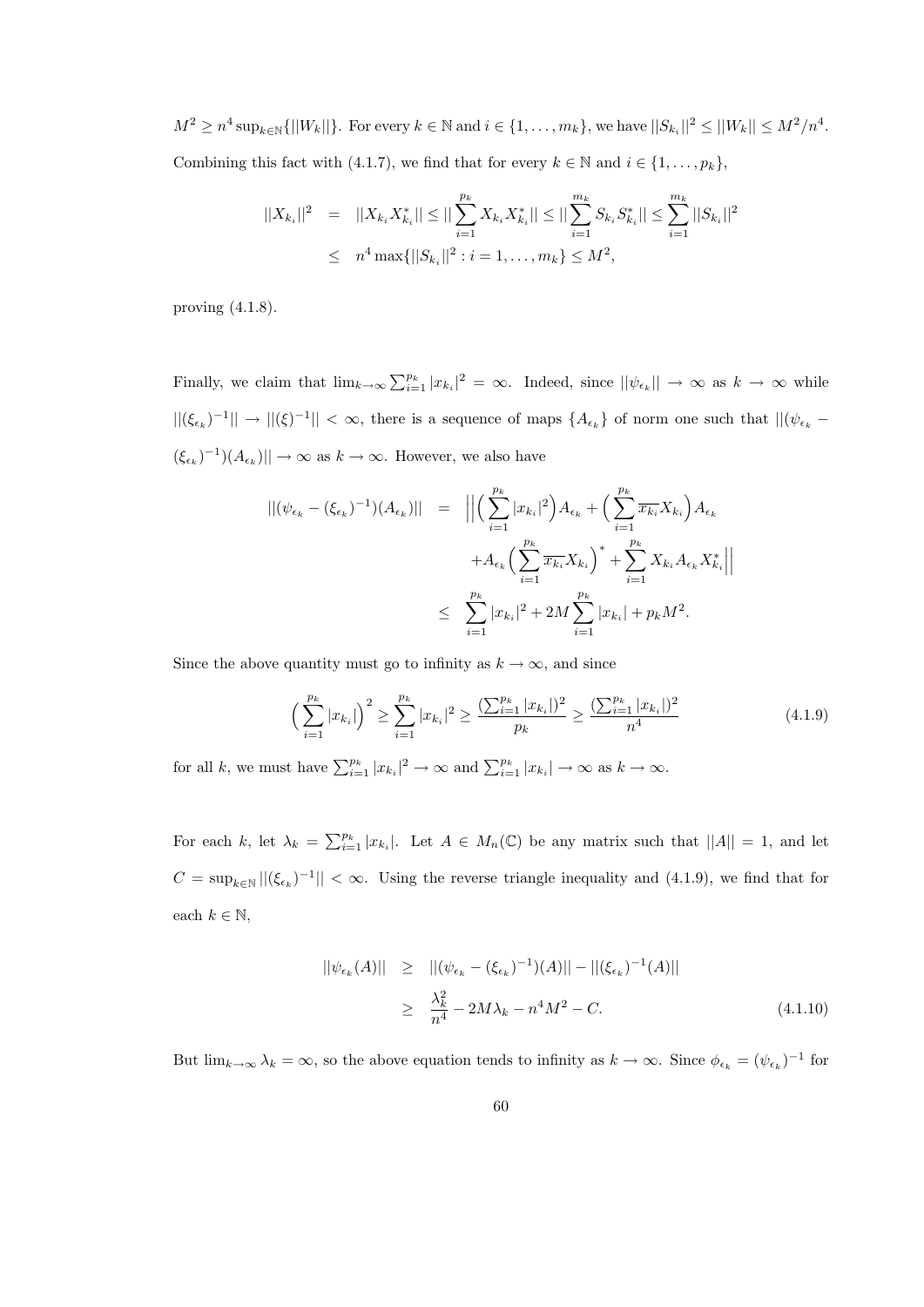all k, we know for  $k \gg 0$  that

$$
||\phi_{\epsilon_k}|| = \frac{1}{\inf \{||\psi_{\epsilon_k}(A)|| : A \in M_n(\mathbb{C}), ||A|| = 1\}} \le \frac{1}{\lambda_k^2/n^4 - 2M\lambda_k - n^4M^2 - C}.
$$

Therefore,  $\lim_{k\to\infty} ||\phi_{\epsilon_k}|| = 0$ . But the sequence  $\{\phi_{\epsilon_k}\}_{k=1}^{\infty}$  converges to  $\phi$  in norm, hence  $\phi \equiv 0$ .

 $\Box$ 

#### 4.2 Classification of invertible unital  $q$ -pure maps

**Proposition 8.** An invertible unital linear map  $\phi : M_n(\mathbb{C}) \to M_n(\mathbb{C})$  is q-pure if and only if  $\phi^{-1}$  is of the form

$$
\phi^{-1}(A) = A + YA + AY^*
$$

for some  $Y = -Y^* \in M_n(\mathbb{C})$  such that  $tr(Y) = 0$ .

**Proof:** Let  $\psi = \phi^{-1}$ . Assume the hypotheses of the forward direction. Write

$$
\psi(A) = sA + YA + AY^* - \sum_{i=1}^k \lambda_i X_i A X_i^*,
$$

where  $s \in \mathbb{R}$ ,  $tr(Y) = 0$ , and for each i and j we have  $\lambda_i \geq 0$ ,  $tr(X_i) = 0$ , and  $tr(X_i^* X_j) = n\delta_{ij}$ .

Defining a conditionally negative map  $\psi': M_n(\mathbb{C}) \to M_n(\mathbb{C})$  by

$$
\psi'(A) = sA + YA + AY^*,
$$

we note that  $\psi'$  is conditionally negative, and  $\psi' - \psi$  is completely positive since  $(\psi' - \psi)(A) =$  $\sum_{j=1}^k \lambda_j X_j A X_j^*$  for all A. By Lemma 6, it follows that  $\psi'$  is invertible and that  $\phi' := (\psi')^{-1}$ satisfies  $\phi \geq_q \phi' \geq_q 0$ .

Since  $\phi$  is q-pure, there is some  $t_0 \geq 0$  such that  $\phi' = \phi^{(t_0)}$ , hence

$$
\psi' = (\phi')^{-1} = \left(\psi^{-1}(I + t_0\psi^{-1})\right)^{-1} = \left((t_0I + \psi)^{-1}\right)^{-1} = t_0I + \psi.
$$

Therefore, for all  $A \in M_n(\mathbb{C})$  we have

$$
\psi'(A) = \psi(A) + \sum_{j=1}^{k} \lambda_j X_j A X_j^* = \psi(A) + t_0 A,
$$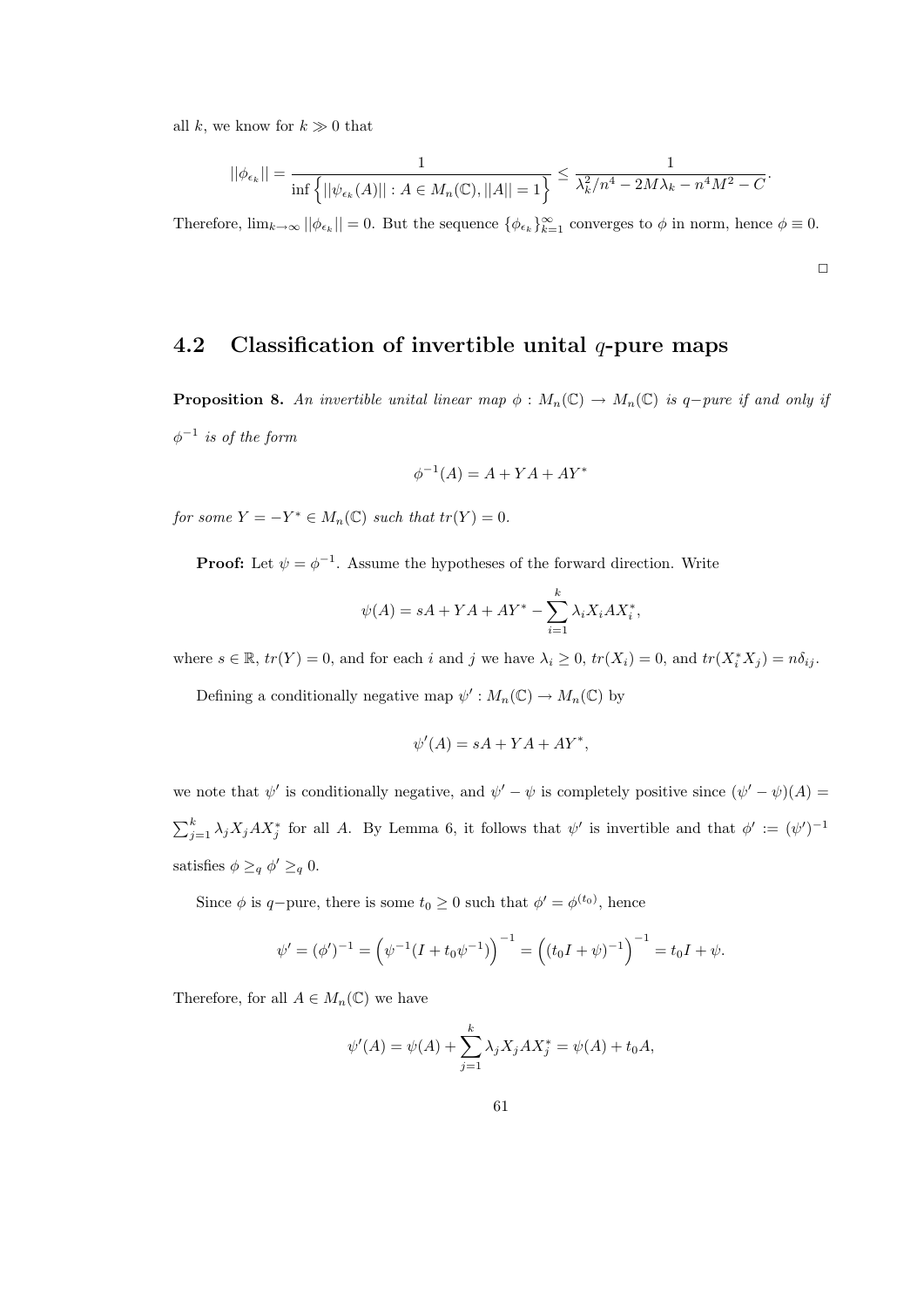so the map  $L: A \to \lambda_j X_j A X_j^*$  satisfies  $L = t_0 I$ . Let  $f \in \mathbb{C}^n$  be arbitrary, choose an orthonormal basis  $\{v_k\}_{k=1}^n$  of  $\mathbb{C}^n$ , define  $h_k = v_k/\sqrt{n}$  for each k, and form  $\{A_k\}_{k=1}^n$  by  $A_k = fh_k^*$ . The trace conditions for the maps  $\{X_j\}$  imply that  $\sum_{k=1}^n L(A_k)h_k = 0$ . However, since  $L = t_0I$ , we must also have  $\sum_{k=1}^{n} L(A_k)h_k = t_0f$ . From arbitrariness of f, we conclude  $t_0 = 0$ . Therefore,  $\psi$  has the form  $\psi(A) = sA + YA + AY^*$ . Since  $\psi(I) = I = sI + Y + Y^*$  and  $tr(Y) = 0$ , we have  $s = 1$ and consequently  $Y = -Y^*$ .

Now assume the hypotheses of the backward direction. Note that  $\psi$  is conditionally negative and unital, hence  $\phi$  is q-positive by Proposition 5. Let  $\Phi$  be any nonzero q-positive map such that  $\phi \geq_q \Phi$ , so by Corollary 3 and Proposition 7,  $\Phi$  is invertible and  $\Psi := (\Phi)^{-1}$  is a conditionally negative map such that  $\Psi - \psi$  is completely positive. Write  $\Psi$  in the form

$$
\Psi(A) = s'A + ZA + AZ^* - \sum_{i=1}^{m} \mu_i T_i AT_i^*,
$$

where  $s' \in \mathbb{R}$  and for all i and j,  $\mu_i > 0$ ,  $tr(T_i) = 0$ , and  $tr(T_i^*T_j) = n\delta_{ij}$ . Writing  $C = Z - Y$ , we have

$$
(\Psi - \psi)(A) = (s' - s)A + CA + AC^* - \sum_{i=1}^{m} \mu_i T_i AT_i^*.
$$

Complete positivity of  $\Psi - \psi$  and the trace conditions for the above maps imply that  $s' \geq s$ ,  $C = 0$ , and  $T_i = 0$  for all i. Therefore  $\Psi = \psi + (s' - s)I$ , so  $\Phi = \Psi^{-1} = \phi^{(s' - s)}$ . We conclude that  $\phi$  is q−pure.

**Theorem 9.** An invertible unital linear map  $\phi : M_n(\mathbb{C}) \to M_n(\mathbb{C})$  is q-pure if and only if for some unitary  $U \in M_n(\mathbb{C})$ , the map  $\phi_U$  is the Schur map

$$
\phi_U(a_{jk}e_{jk}) = \begin{cases} \frac{a_{jk}}{1 + i(\lambda_j - \lambda_k)} e_{jk} & \text{if } j < k \\ a_{jk}e_{jk} & \text{if } j = k \\ \frac{a_{jk}}{1 - i(\lambda_j - \lambda_k)} e_{jk} & \text{if } j > k \end{cases}
$$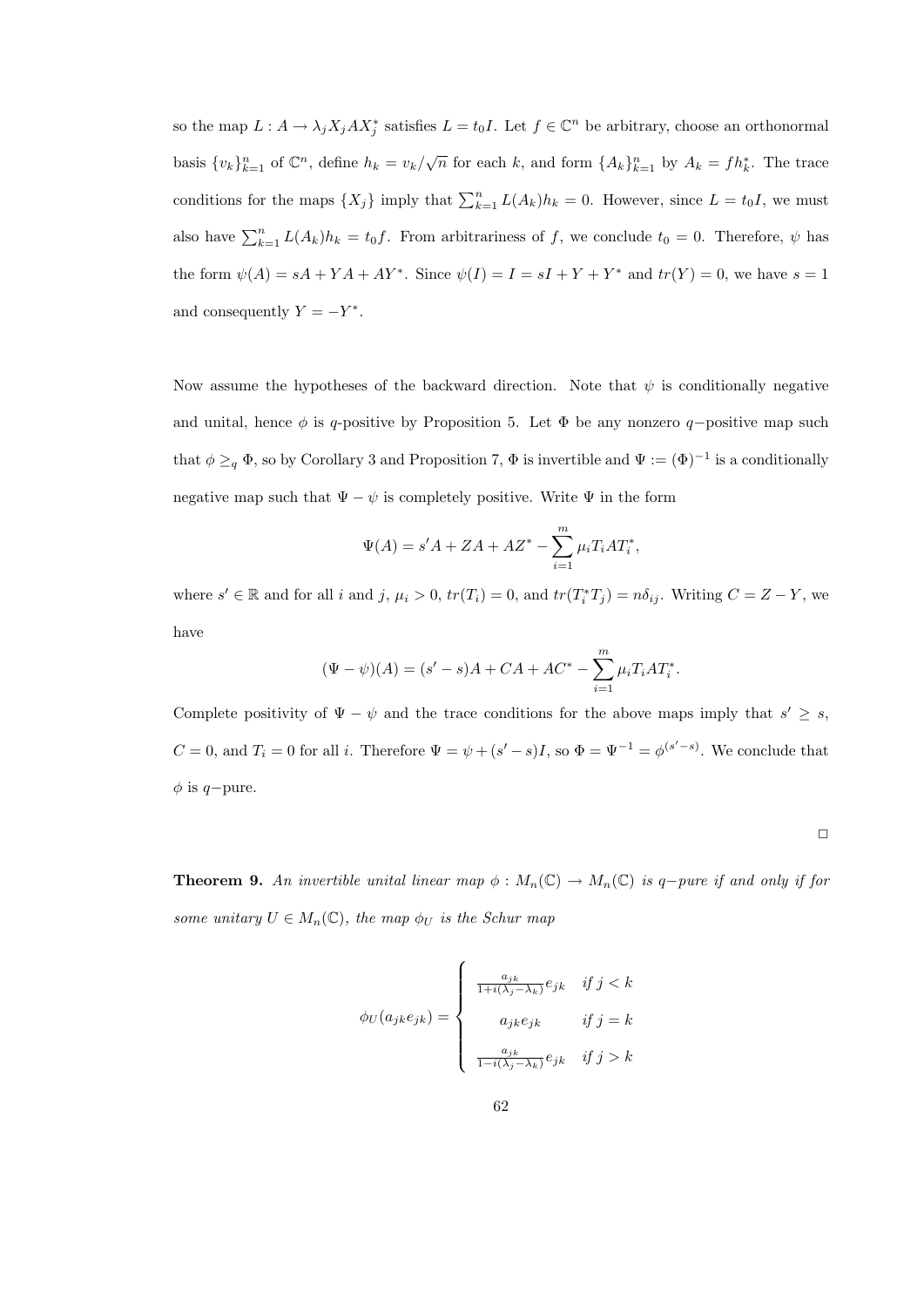for all  $j, k = 1, \ldots, n$ , where  $\lambda_1, \ldots, \lambda_n \in \mathbb{R}$  and  $\lambda_1 + \ldots + \lambda_n = 0$ .

Assume the hypotheses of the forward direction. By the previous proposition,  $\psi := \phi^{-1}$  has the form  $\psi(A) = A + \tilde{Y}A + A\tilde{Y}^*$  for some  $\tilde{Y} \in M_n(\mathbb{C})$  with  $\tilde{Y} = -\tilde{Y}^*$  and  $tr(\tilde{Y}) = 0$ . Let  $B = -i\tilde{Y}$ , so  $B = B^*$ . Defining  $Y := \frac{1}{2}I + \tilde{Y} = \frac{1}{2}I + iB$ , we find  $\psi(A) = YA + AY^*$  for all  $A \in M_n(\mathbb{C})$ . Since B is self-adjoint, there is some unitary  $U \in M_n(\mathbb{C})$  such that  $U^*BU$  is a diagonal matrix D. For each  $k \in \{1, \ldots, n\}$  let  $\lambda_k \in \mathbb{R}$  be the kk entry of D. Note that since  $tr(B) = 0$  we have  $\sum_{k=1}^{n} \lambda_k = 0$ , and that  $U^*YU$  is the diagonal matrix M whose kk entry is  $\frac{1}{2} + i\lambda_k$ . Defining a map  $\psi_U$  by  $\psi_U(A) = U^* \psi(UAU^*)U$  for all  $A \in M_n(\mathbb{C})$ , we find that

$$
\psi_U(A) = U^*(YUAU^* + UAU^*Y^*)U
$$
  
= 
$$
(U^*YU)A + A(U^*YU)^* = MA + AM^*.
$$

A quick calculation shows that this is just the Schur map

$$
\psi_U(a_{jk}e_{jk}) = \begin{cases}\n(1 + i(\lambda_j - \lambda_k))a_{jk}e_{jk} & \text{if } j < k \\
a_{jk}e_{jk} & \text{if } j = k\n\end{cases}
$$
\n
$$
(1 - i(\lambda_j - \lambda_k))a_{jk}e_{jk} \quad \text{if } j > k
$$

and so  $(\psi_U)^{-1}$  has the form

$$
(\psi_U)^{-1}(a_{jk}e_{jk}) = \left\{ \begin{array}{cl} \frac{a_{jk}}{1+i(\lambda_j-\lambda_k)}e_{jk} & \text{if } j < k \\ & \\ a_{jk}e_{jk} & \text{if } j = k \\ & \\ \frac{a_{jk}}{1-i(\lambda_j-\lambda_k)}e_{jk} & \text{if } j > k \end{array} \right. .
$$

It is straightforward to verify that  $(\psi_U)^{-1}$  is the map  $\phi_U(A) = U^* \phi(UAU^*)U$ .

Assume the hypotheses of the backward direction. Let T be the diagonal matrix whose  $kk^{th}$ entry is  $\lambda_k$  for every  $k = 1, ..., n$ . We observe that  $tr(T) = 0$  and  $T = T^*$ . Now let  $C = iT$ , and let  $\tilde{T} = \frac{1}{2}I + C$ . We routinely verify that  $C = -C^*$  and  $tr(C) = 0$ , and that  $(\phi_U)^{-1}$  satisfies  $(\phi_U)^{-1}(A) = \tilde{T}A + A\tilde{T}^* = A + CA + AC^*$  for all  $A \in M_n(\mathbb{C})$ . Proposition 8 implies that  $\phi_U$  is q-pure, whereby  $\phi$  is q-pure by Proposition 3.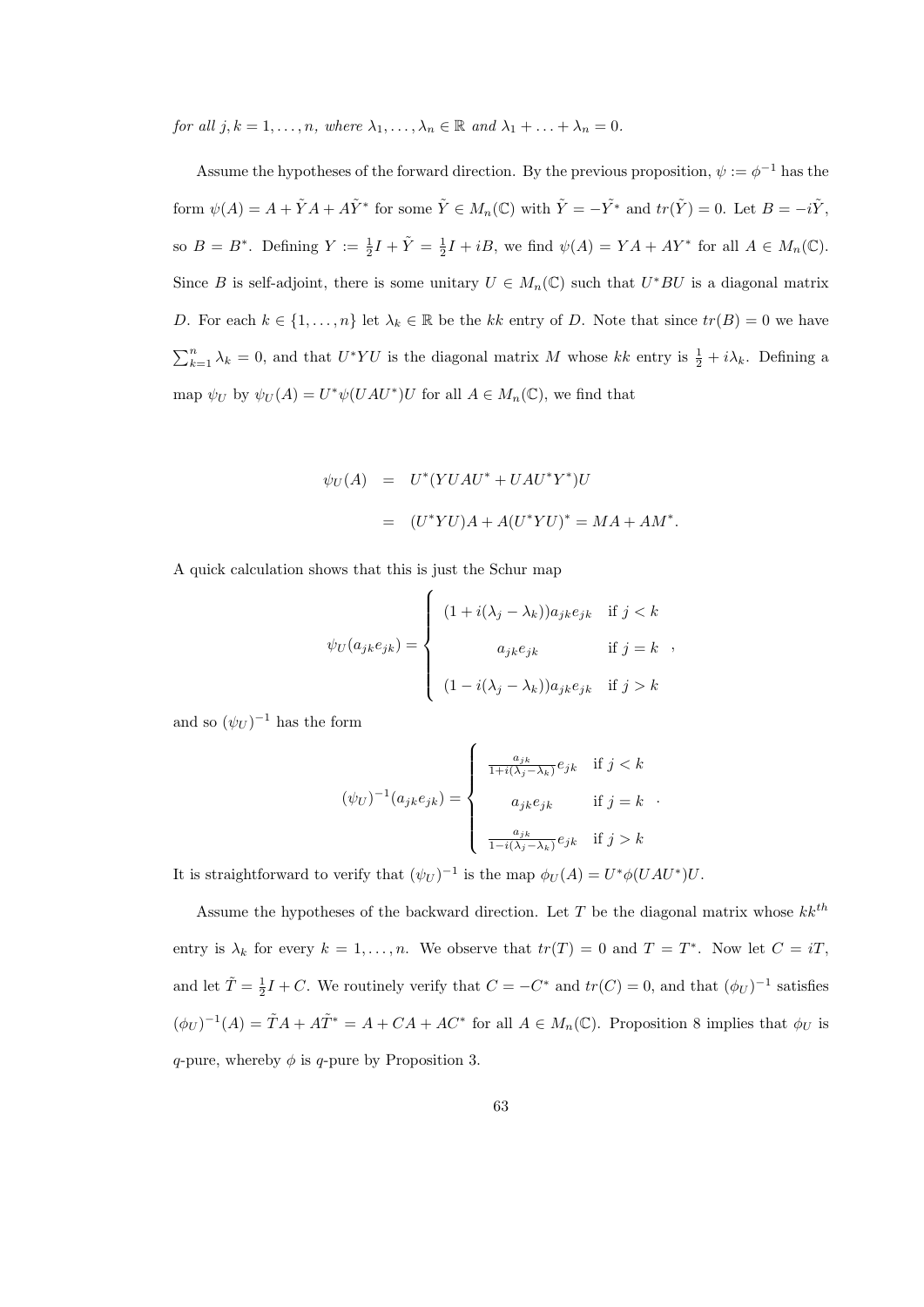### 4.3 They are more or less the same

After going through all of this effort to find the invertible unital q-pure maps  $\phi$  on  $M_n(\mathbb{C})$ , we find that, the  $E_0$ -semigroup obtained from the boundary weight double  $(\phi, \nu)$  (for  $\nu$  normalized, unbounded and of the form  $\nu(B) = (f, Bf)$  is entirely independent of  $\phi$  and is cocycle conjugate to the  $E_0$ -semigroup induced by the one-dimensional boundary weight  $\nu$ . In other words, these q-pure maps give us nothing new:

**Theorem 10.** Let  $\phi : M_n(\mathbb{C}) \to M_n(\mathbb{C})$  be unital, invertible, and q-pure, and let  $\nu$  be a normalized unbounded boundary weight on  $B(L^2(0,\infty))$  of the form  $\nu(B) = (f,Bf)$ . Then  $(\phi,\nu)$  and  $(\iota_{\mathbb{C}}, \nu)$  induce cocycle conjugate  $E_0$ -semigroups.

**Proof:** By Proposition 3 and Theorems 7 and 9, we may assume that  $\phi$  is the Schur map

$$
\phi(a_{jk}e_{jk}) = \begin{cases}\n\frac{a_{jk}}{1 + i(\lambda_j - \lambda_k)} e_{jk} & \text{if } j < k \\
a_{jk}e_{jk} & \text{if } j = k \\
\frac{a_{jk}}{1 - i(\lambda_j - \lambda_k)} e_{jk} & \text{if } j > k\n\end{cases}
$$

for some  $\lambda_1, \ldots, \lambda_n \in \mathbb{R}$  with  $\sum_{k=1}^n \lambda_k = 0$ .

By Theorem 7, it suffices to find a hypermaximal  $q$ –corner from  $\phi$  to  $\imath_{\mathbb{C}}$ . For this, define  $\gamma: M_{n\times 1}(\mathbb{C})\to M_{n\times 1}(\mathbb{C})$  by

$$
\gamma\begin{pmatrix}b_1\\b_2\\\vdots\\b_n\end{pmatrix}=\begin{pmatrix}\frac{1}{1+i\lambda_1}b_1\\\frac{1}{1+i\lambda_2}b_2\\\vdots\\\frac{1}{1+i\lambda_n}b_n\end{pmatrix}.
$$

Now define  $\Upsilon : M_{n+1}(\mathbb{C}) \to M_{n+1}(\mathbb{C})$  by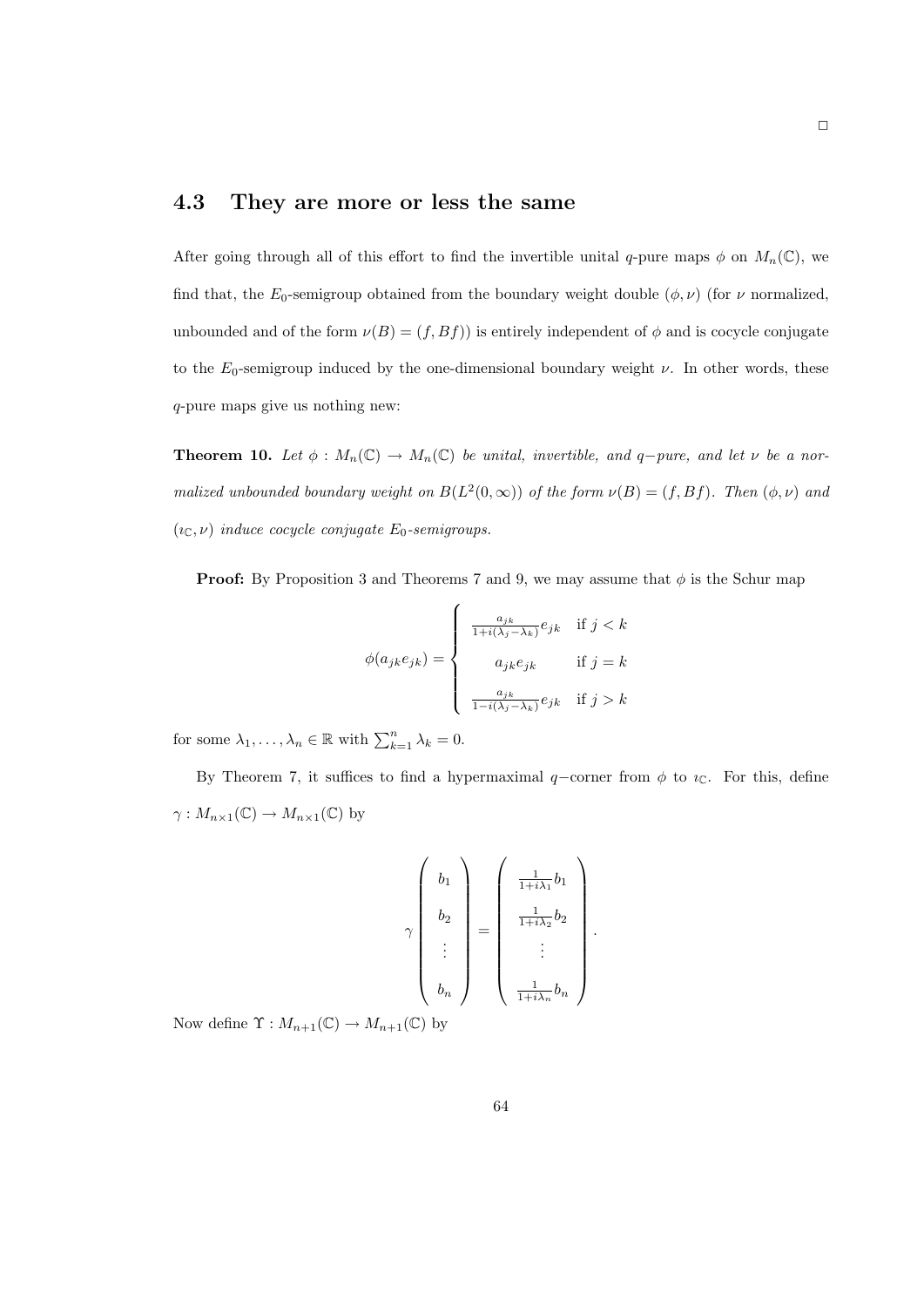$$
\Upsilon\left(\begin{array}{cc} A_{n\times n} & B_{n\times 1} \\ C_{1\times n} & a \end{array}\right) = \left(\begin{array}{cc} \phi(A_{n\times n}) & \gamma(B_{n\times 1}) \\ \gamma^*(C_{1\times n}) & a \end{array}\right).
$$

Letting  $\lambda_{n+1} = 0$ , we observe that  $\Upsilon$  is the Schur map on satisfying  $j, k = 1, \ldots, n+1$  by

$$
\Upsilon(a_{jk}e_{jk})=\left\{\begin{array}{cl} \frac{a_{jk}}{1+i(\lambda_j-\lambda_k)}e_{jk} & \text{if } j < k\\ & \\ a_{jk}e_{jk} & \text{if } j = k\\ \\ \frac{a_{jk}}{1-i(\lambda_j-\lambda_k)}e_{jk} & \text{if } j > k \end{array}\right.
$$

for  $j, k = 1, ..., n + 1$  and  $A = (a_{jk}) \in M_n(\mathbb{C})$ . Since  $\sum_{i=1}^{n+1} \lambda_k = \sum_{i=1}^n \lambda_k = 0$ , it follows from Theorem 9 that  $\Upsilon$  is q-positive (in fact, q-pure), hence  $\gamma$  is a q-corner from  $\phi$  to  $\imath_{\mathbb{C}}$ . Now suppose that  $\Upsilon \geq_q \Upsilon' \geq_q 0$  for some  $\Upsilon'$  of the form

$$
\Upsilon'\left(\begin{array}{cc}A_{n\times n} & B_{n\times 1} \\ C_{1\times n} & a\end{array}\right)=\left(\begin{array}{cc}\phi'(A_{n\times n}) & \gamma(B_{n\times 1}) \\ \gamma^*(C_{1\times n}) & i'(a)\end{array}\right).
$$

Since  $\Upsilon$  is q-pure and  $\Upsilon'$  is not the zero map, we know that  $\Upsilon' = \Upsilon^{(t)}$  for some  $t \geq 0$ , and a quick calculation gives us

$$
\Upsilon'\left(\begin{array}{cc} A_{n\times n} & B_{n\times 1} \\ C_{1\times n} & a \end{array}\right) = \left(\begin{array}{cc} \phi^{(t)}(A_{n\times n}) & \gamma^{(t)}(B_{n\times 1}) \\ (\gamma^*)^{(t)}(C_{1\times n}) & \frac{1}{1+t}(a) \end{array}\right).
$$

By inspecting the two formulas for  $\Upsilon'$  we see  $\gamma = \gamma^{(t)}$ , hence  $t = 0$ . Therefore,  $\Upsilon' = \Upsilon$ , and we conclude the  $q$ -corner  $\gamma$  is hypermaximal.

 $\Box$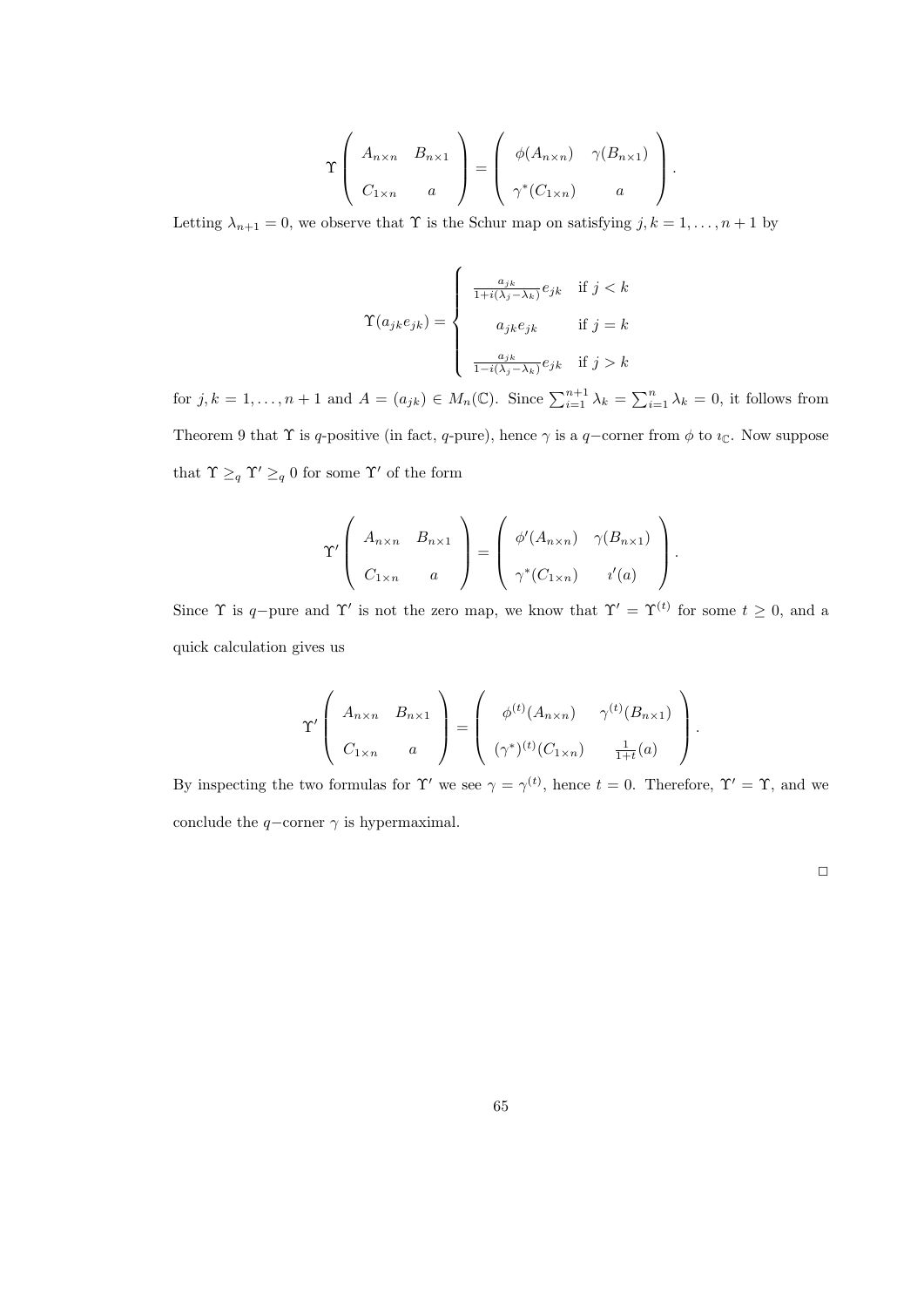### Chapter 5

## Classifying q-pure maps on  $M_2(\mathbb{C})$

### 5.1 Revisiting  $E_{\phi}$

Having classified both the rank one and invertible unital  $q$ -pure maps on  $M_n(\mathbb{C})$ , we approach the broader question of simply finding all q-pure maps  $\phi : M_n(\mathbb{C}) \to M_n(\mathbb{C})$ . In the case  $n = 2$ , we find that not only are there no unital  $q$ −pure maps of rank 2, there are not even any unital q–positive maps of rank 3. We begin this section by revisiting the map  $E_{\phi} = \lim_{t \to \infty} t\phi(I + t\phi)^{-1}$ for a unital  $q$ -positive  $\phi$ :

**Lemma 8.** Let  $\phi : M_n(\mathbb{C}) \to M_n(\mathbb{C})$  be unital and q-positive. Then rank( $\phi$ ) = rank( $E_{\phi}$ ),  $spec(E_{\phi}) \subseteq \{0,1\},$  and if  $\phi(A) = \lambda A$  for  $\lambda \neq 0$ , then  $E_{\phi}(A) = A$ . Furthermore,  $(E_{\phi})^2 = E_{\phi}$ .

**Proof:** For the first assertion, we observe for arbitrary  $t > 0$  that

$$
1 + t = ||I + t\phi|| = \frac{1}{\inf{|| (I + t\phi)^{-1}(A) || : ||A|| = 1}},
$$

hence  $||t(I + t\phi)^{-1}(A)|| \ge \frac{t}{1+t} ||A||$  for all  $A \in M_n(\mathbb{C})$ . Therefore, the image of the unit ball  $D_1$ under  $t(I + t\phi)^{-1}$  contains  $D_{t/(1+t)}$ . Now for all  $t \geq 1$  we have  $t\phi(I + t\phi)^{-1}(D_1) \supseteq \phi(D_{1/2})$ , so  $range(\phi) = range(E_{\phi})$  and consequently  $rank(\phi) = rank(E_{\phi})$ .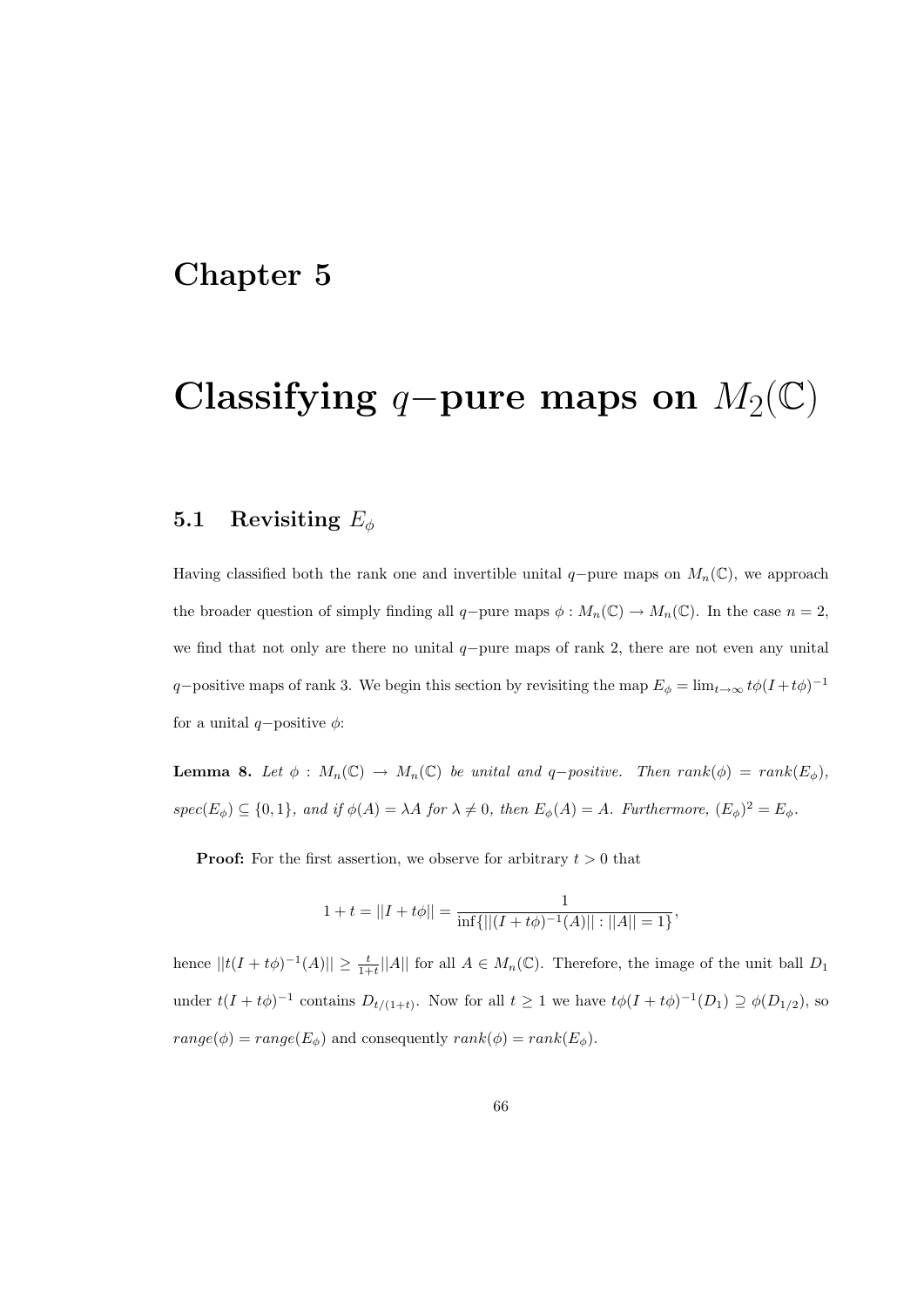Next, we note that

$$
spec(E_{\phi}) = \left\{ \lim_{t \to \infty} \frac{t\lambda}{1+t\lambda} : \lambda \in spec(\phi) \right\} \subseteq \{0,1\}.
$$

Now let  $\lambda$  be any nonzero eigenvalue for  $\phi$ , so for some nonzero  $A \in M_n(\mathbb{C})$  we have  $\phi(A) = \lambda A$ . Then  $E_{\phi_t}(A) = \frac{t\lambda}{1+t\lambda}A$ , hence  $E_{\phi}(A) = \lim_{t \to \infty} E_{\phi_t}(A) = A$ .

For the final claim, recall that  $M_n(\mathbb{C})$  is a Hilbert space under the Hilbert-Schmidt inner product  $(A, B) = tr(A^*B)$ , so we may write  $\phi$  as an upper-triangular matrix  $M \in M_{n^2}(\mathbb{C})$  with respect to some orthonormal basis of  $M_n(\mathbb{C})$ , where the eigenvalues of  $\phi$  are in order of decreasing norm along the diagonal of M. Denoting the Euclidean norm of a matrix by  $\| \cdot \|$  and the Hilbert Schmidt norm by  $|| \ ||_{HS}$ , we note that  $||A|| \le ||A||_{HS} \le \sqrt{n} ||A||$  for all  $A \in M_n(\mathbb{C})$ .

The matrix  $T = \lim_{t \to \infty} tM(I + tM)^{-1}$  for  $E_{\phi}$  is upper triangular, where for some  $m \in \mathbb{N}$ , the first m diagonal entries of T are 1 and the remaining  $n^2 - m$  diagonal entries are 0. Since  $||E^k_{\phi}|| = 1$ for all  $k \in \mathbb{N}$ , we have  $||E^k_{\phi}(A)||_{HS} \leq \sqrt{n}||A|| \leq n||A||_{HS}$  for all  $A \in M_n(\mathbb{C})$ , so each entry  $t_{ij}^{(k)}$ of T<sup>k</sup> satisfies  $|t_{ij}^{(k)}| \leq n$ . However, we readily calculate that  $t_{12}^{(k)} = kt_{12}$ , which goes to infinity in norm unless  $t_{12} = 0$ . Now erasing the  $t_{12}$  terms in  $T<sup>k</sup>$ , we find that  $t_{13}^{(k)} = kt_{13}$  and so  $t_{13} = 0$ . Continuing in this way we see that  $t_{14} = \cdots = t_{1m} = 0$ , that  $t_{23} = \cdots t_{2m} = t_{34} \cdots t_{3m} = 0$ , and so on. That is to say, we find that  $t_{ij} = \delta_{ij}$  whenever i and j are both less than or equal to m.

In a similar manner, we can start at the lower right hand corner of  $M$  and observe that when  $i \geq m+1$  and  $j \geq m+1$ , the ij entry of  $tM(I + tM)^{-1}$  becomes unbounded as  $t \to \infty$  unless  $m_{ij} = 0$ , hence  $m_{ij} = 0$  for all such i and j. This implies that  $t_{ij} = 0$  when both i and j are greater than or equal to  $m + 1$ . We conclude that

$$
T = \left(\begin{array}{cc} I_{m \times m} & B \\ 0 & 0 \end{array}\right)
$$

for some  $m \times (n^2 - m)$  matrix B, hence  $E_{\phi}$  fixes m linearly independent matrices and  $E_{\phi} = (E_{\phi})^2$ .

 $\Box$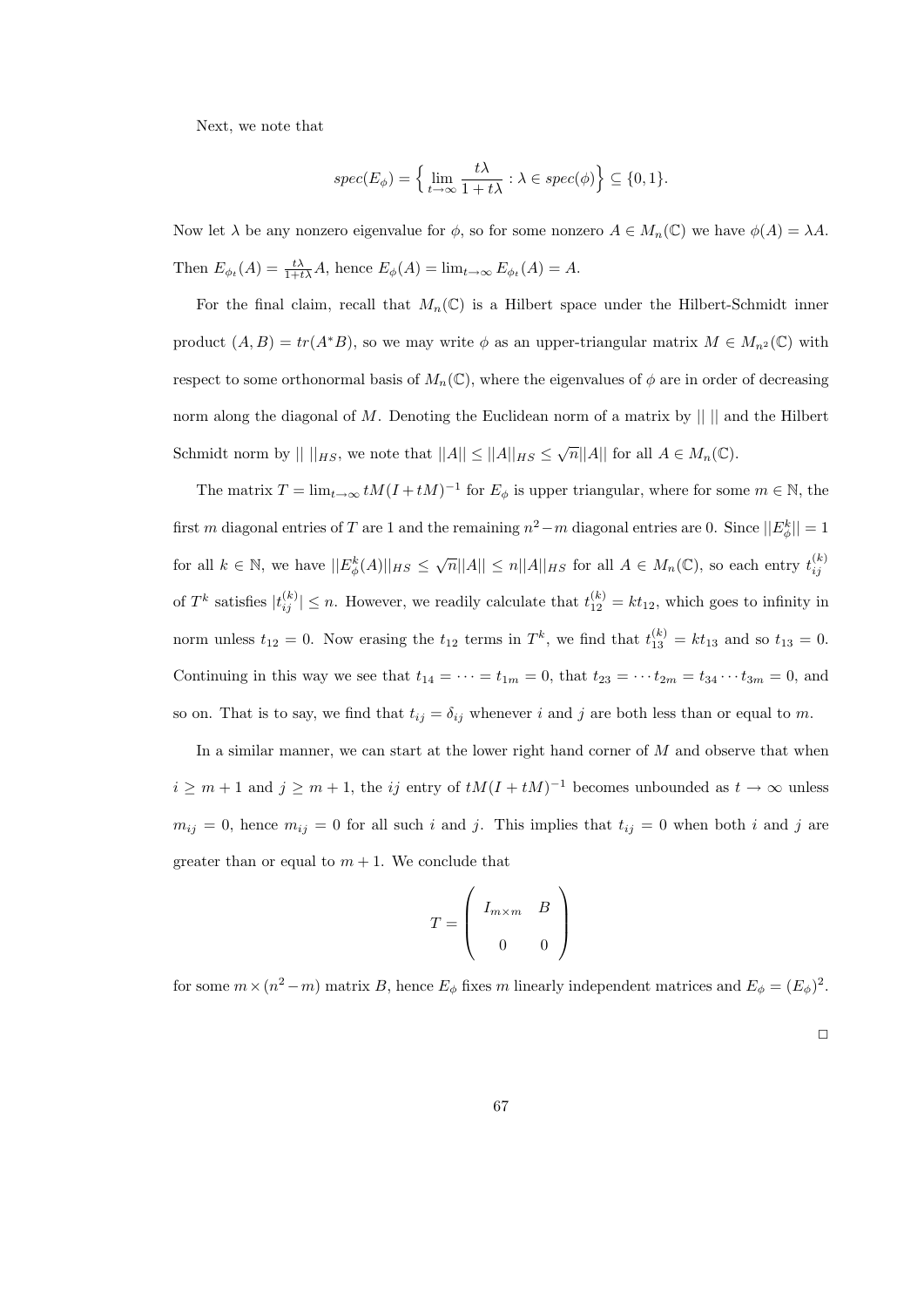## 5.2 The rank of a unital q-pure map on  $M_2(\mathbb{C})$

**Proposition 9.** If  $\phi : M_2(\mathbb{C}) \to M_2(\mathbb{C})$  is unital and q-positive, then rank( $\phi$ )  $\neq$  3.

**Proof:** Suppose that  $rank(\phi) \geq 2$ . By the above remark and Lemma 8, we have  $E_{\phi}(I) = I$ and  $E_{\phi}(A_1) = A_1$  for some  $A_1$  linearly independent from I. Since  $E_{\phi}$  is completely positive and thus self-adjoint in the sense that  $E_{\phi}(A^*) = E_{\phi}(A)^*$  for all A, we have  $E_{\phi}(A_1 + A_1^*) = A_1 + A_1^*$ and  $E_{\phi}(i(A_1 - A_1^*)) = i(A_1 - A_1^*)$ . A simple calculation shows that the self-adjoint matrices  $A_1 + A_1^*$  and  $i(A_1 - A_1^*)$  cannot both be multiples of I. We conclude from this that for some  $L = L^* \in M_n(\mathbb{C})$  linearly independent from I we have  $E_{\phi}(L) = L$ .

Letting U be a unitary matrix such that  $U^*LU = D$  for some diagonal matrix D, we note that D is linearly independent from I. Defining  $(E_{\phi})_U$  as in Proposition 3, we observe that  $(E_{\phi})_U$ is completely positive, with  $(E_{\phi})_U(I) = I$  and  $(E_{\phi})_U(D) = U^* E_{\phi}(U D U^*) U = U^* L U = D$ . It follows easily that  $(E_{\phi})_U(e_{11}) = e_{11}$  and  $(E_{\phi})_U(e_{22}) = e_{22}$ . We claim that  $(E_{\phi})_U(e_{12}) = be_{12}$  for some  $b \in \mathbb{C}$ . Indeed, write

$$
(E_{\phi})_U(e_{12}) = \left(\begin{array}{cc} a & b \\ c & d \end{array}\right).
$$

Since  $(E_{\phi})_U$  is 2-positive we have

$$
0 \leq \left(\begin{array}{ccc} (E_{\phi})_U(e_{11}) & (E_{\phi})_U(e_{12}) \\ (E_{\phi})_U(e_{21}) & (E_{\phi})_U(e_{22}) \end{array}\right) = \left(\begin{array}{cccc} 1 & 0 & a & b \\ & 0 & 0 & c & d \\ & & \overline{a} & \overline{c} & 0 & 0 \\ & & \overline{b} & \overline{d} & 0 & 1 \end{array}\right)
$$

.

Positivity of the above matrix implies  $a = c = d = 0$ , hence  $(E_{\phi})_U(e_{12}) = be_{12}$ , and so  $(E_{\phi})_U(e_{21}) = \overline{b}e_{12}$ . Therefore  $(E_{\phi})_U$  is merely the Schur mapping

$$
\left(\begin{array}{cc} a_{11} & a_{12} \\ a_{21} & a_{22} \end{array}\right) \rightarrow \left(\begin{array}{cc} a_{11} & ba_{12} \\ \bar{b}a_{21} & a_{22} \end{array}\right),
$$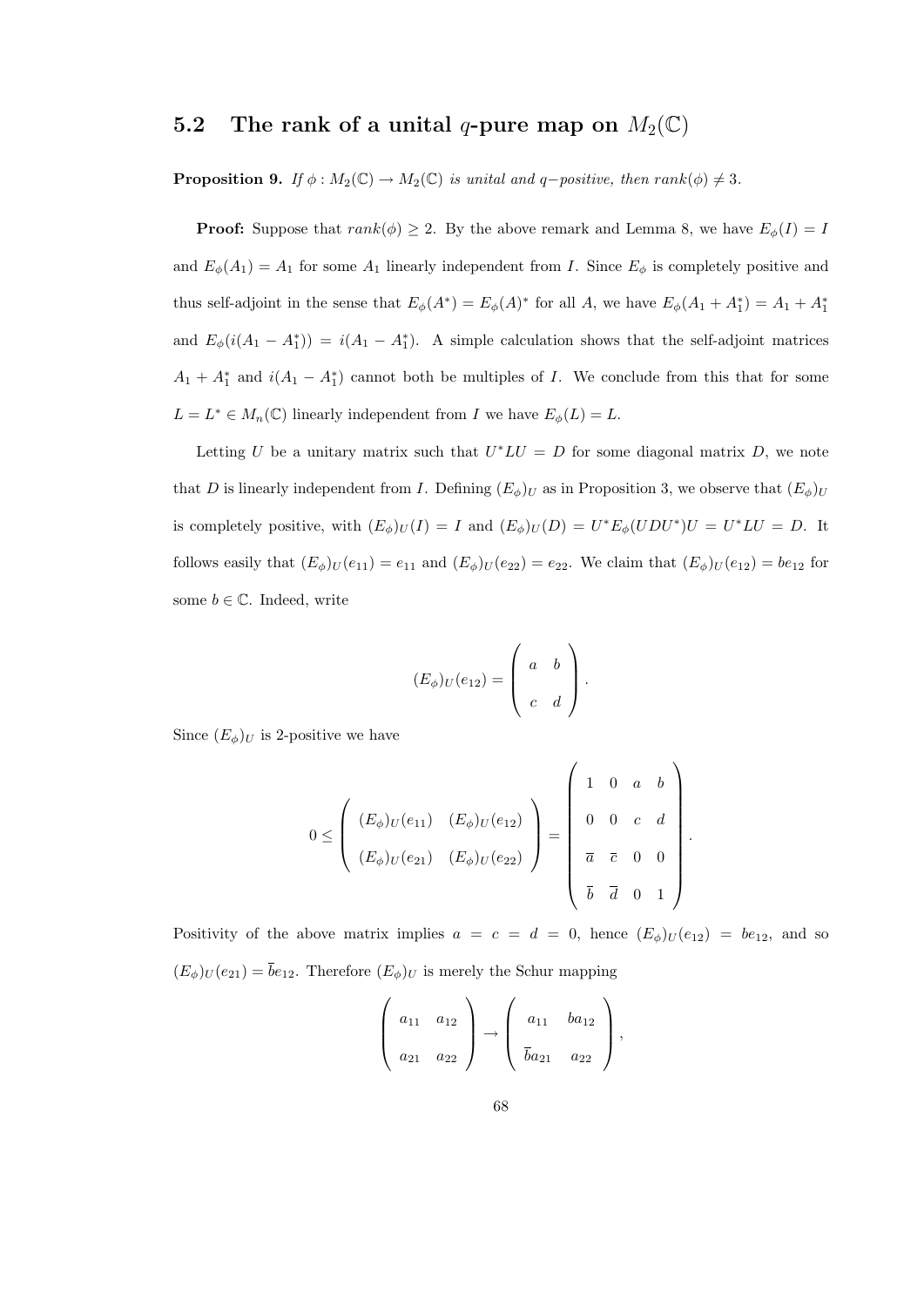where  $rank((E_{\phi})_U)$  is 2 if  $b = 0$  and 4 if  $b \neq 0$ . Since  $rank(\phi) = rank(E_{\phi}) = rank((E_{\phi})_U)$ , the result follows.

 $\Box$ 

**Lemma 9.** Let  $\phi : M_2(\mathbb{C}) \to M_2(\mathbb{C})$  be a unital q-positive map of rank 2. Then  $\phi$  has two distinct real nonzero eigenvalues, or the eigenspace for the eigenvalue 1 has dimension 2.

**Proof:** Let  $M \in M_4(\mathbb{C})$  be an upper-triangular matrix representing  $\phi$  with respect to some orthonormal basis of  $M_2(\mathbb{C})$ , writing

$$
M = \begin{pmatrix} 1 & a & b & c \\ 0 & \lambda_1 & d & f \\ 0 & 0 & \lambda_2 & g \\ 0 & 0 & 0 & \lambda_3 \end{pmatrix},
$$

where the eigenvalues of  $\phi$  are listed in order of decreasing norm. Note that  $\lambda_j \in \mathbb{R}$  for all j. Indeed, since  $\phi(A) = \lambda_j A$  if and only if  $\phi(A^*) = \overline{\lambda_j} A^*$ , we will have  $rank(\phi) \geq 3$  if  $\lambda_j \notin \mathbb{R}$  for some j. Of course, if  $\lambda_1 = 1$  then we must have  $a = 0$  since  $||\phi^k||_{HS} \leq 2$  for all  $k \in \mathbb{N}$ , in which case the lemma immediately follows. By the previous two sentences, the lemma holds if any of the  $\lambda_j$  are nonzero. However, if  $\lambda_j = 0$  for all j, then

$$
M = \begin{pmatrix} 1 & a & b & c \\ 0 & 0 & d & f \\ 0 & 0 & 0 & g \\ 0 & 0 & 0 & 0 \end{pmatrix},
$$

in which case boundedness of the matrix  $T = \lim_{t \to \infty} tM(I + tM)^{-1}$  for  $E_{\phi}$  implies  $d = f = g = 0$ , hence by Lemma 8  $rank(T) = rank(\phi) = 1$ .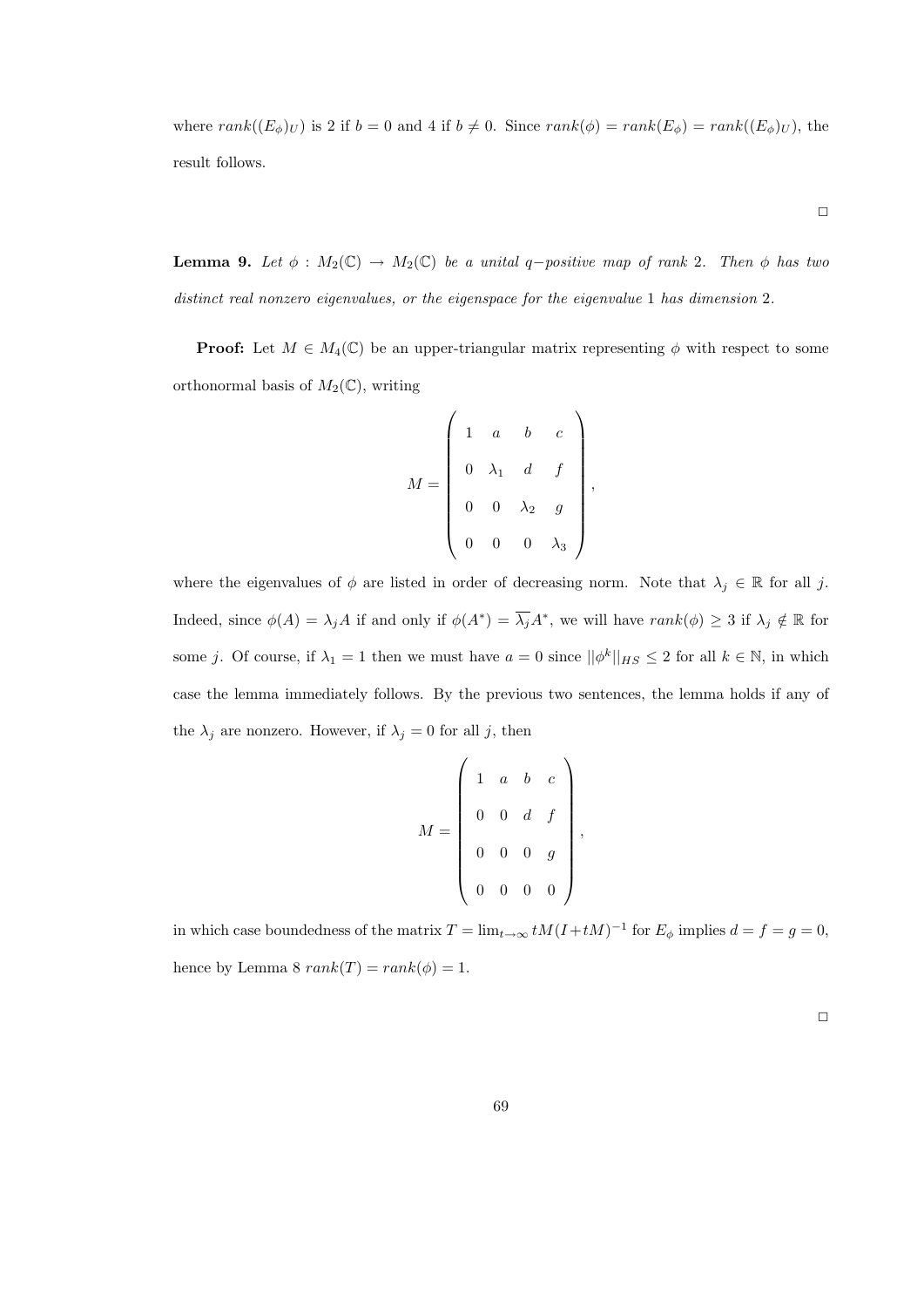Corollary 5. Let  $\phi : M_2(\mathbb{C}) \to M_2(\mathbb{C})$  be a unital and q-positive map of rank 2. Then for some unitary  $U \in M_2(\mathbb{C})$  and states  $\rho_1$  and  $\rho_2$  we have, for all  $A \in M_2(\mathbb{C})$ ,

$$
\phi_U(A) = \rho_1(A)e_{11} + \rho_2(A)e_{22}.
$$

**Proof:** By Lemma 9 we have  $\phi(I) = I$  and  $\phi(L) = \lambda L$  for some  $\lambda \in \mathbb{R}$  and L linearly independent from *I*. Arguing as we did in the proof of Proposition 9, we may assume  $L = L^*$ . Unitarily diagonalizing L we have  $U^*LU = D$  for some diagonal matrix D, and we easily calculate  $\phi_U(I) = I$  and

$$
\phi_U(D) = U^* \phi (UDU^*)U = U^* (\lambda L)U = \lambda D.
$$

Since D and I are linearly independent, we conclude that  $range(\phi) = span\{e_{11}, e_{22}\}\$ , hence by continuity and complete positivity of  $\phi_U$  it follows that for all  $A \in M_2(\mathbb{C})$ ,

$$
\phi_U(A) = \rho_1(A)e_{11} + \rho_2(A)e_{22}
$$

for some positive linear functionals  $\rho_1$  and  $\rho_2$ . We conclude that  $\rho_1$  and  $\rho_2$  are states since  $\phi_U(I) = I.$ 

 $\Box$ 

**Proposition 10.** Let  $\phi : M_2(\mathbb{C}) \to M_2(\mathbb{C})$  be unital and q-pure. Then rank( $\phi$ )  $\neq 2$ .

**Proof:** Suppose  $rank(\phi) \leq 2$ . By Corollary 5 and Proposition 3, we may assume  $\phi$  is of the form

$$
\phi(A) = \rho_1(A)e_{11} + \rho_2(A)e_{22}
$$

for some states  $\rho_1$  and  $\rho_2$ .

We calculate that  $t\phi(I + t\phi)^{-1}(A) = \mu_{1,t}(A) + \mu_{2,t}(A)$  for all  $t \geq 0$  and  $A \in M_2(\mathbb{C})$ , where

$$
\mu_{1,t}(A) = \frac{t(1+t\rho_2(e_{22}))\rho_1(A) - t^2\rho_2(A)\rho_1(e_{22})}{1+t(\rho_1(e_{11}) + \rho_2(e_{22})) + t^2(\rho_1(e_{11})\rho_2(e_{22}) - \rho_2(e_{11})\rho_1(e_{22}))}
$$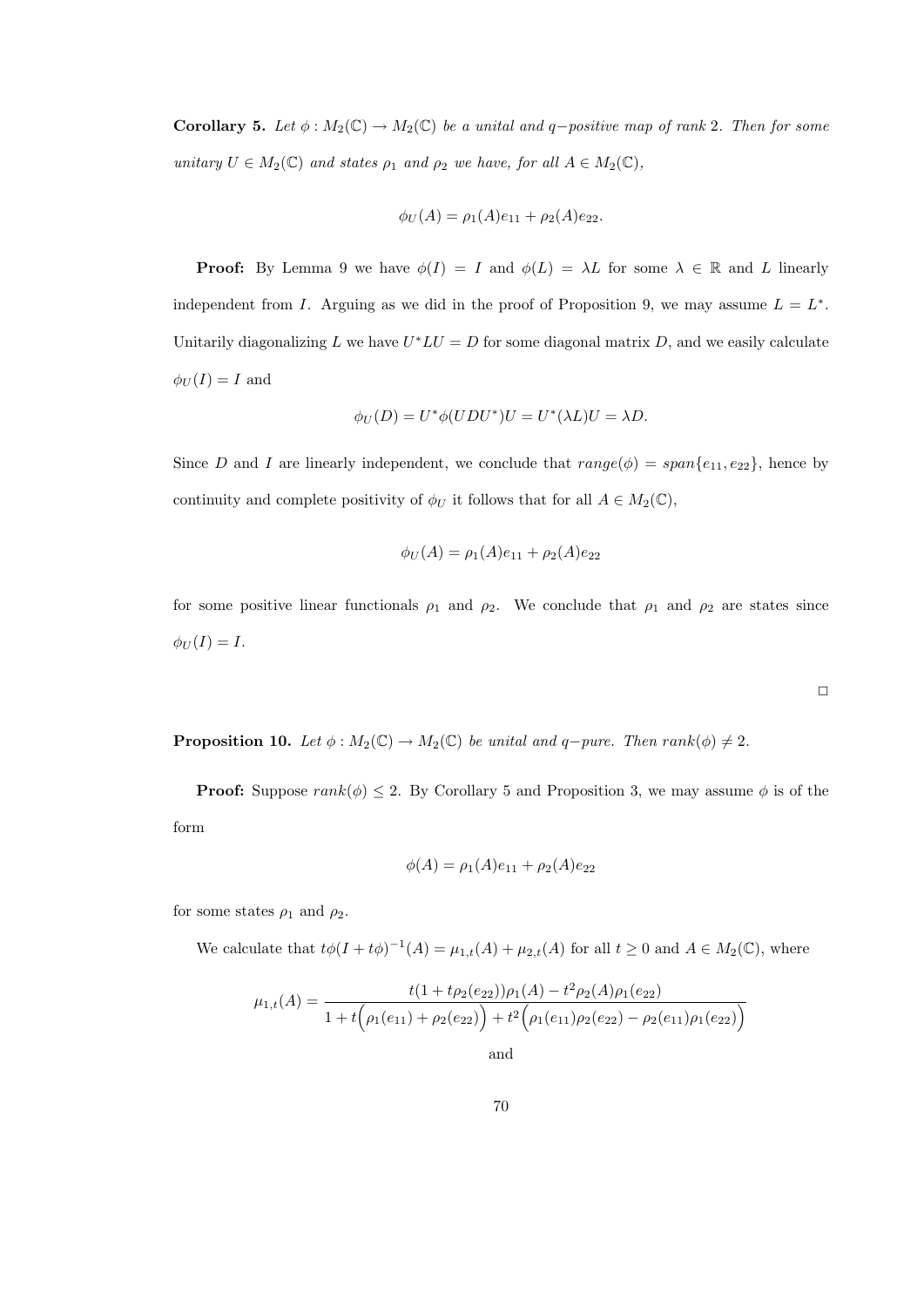$$
\mu_{2,t}(A) = \frac{t(1+t\rho_1(e_{11}))\rho_2(A) - t^2\rho_1(A)\rho_2(e_{11})}{1+t(\rho_1(e_{11})+\rho_2(e_{22})) + t^2(\rho_1(e_{11})\rho_2(e_{22})-\rho_2(e_{11})\rho_1(e_{22}))}.
$$

Let  $D_t$  be the denominator of  $\mu_{1,t}$  and  $\mu_{2,t}$ , observing that  $D_t \geq 0$  for sufficiently small positive

t. Letting  $Q = \rho_1(e_{11})\rho_2(e_{22}) - \rho_2(e_{11})\rho_1(e_{22})$ , we handle the three possible cases.

First, if  $Q < 0$  then for some  $t_0$  we will have  $D_{t_0} = 0$ , in which case the numerators of  $\mu_{1,t_0}$ and  $\mu_{2,t_0}$  must be identically zero, hence  $\rho_1 = k\rho_2$  for some  $k \in \mathbb{C}$ , where  $k = 1$  since  $\rho_1$  and  $\rho_2$ are states. Therefore,  $\phi$  is of the form  $\phi(A) = \rho_1(A)I$ , and  $rank(\phi) = 1$ .

Second, if  $Q = 0$  then for  $\mu_{1,t}$  and  $\mu_{2,t}$  to remain bounded as  $t \to \infty$ , the terms  $t^2(\rho_1(e_{11})\rho_2(A) \rho_2(e_{11})\rho_1(A)$  and  $t^2(\rho_2(e_{22})\rho_1(A)-\rho_1(e_{22})\rho_2(A))$  must be identically zero, in which case  $\rho_1=k\rho_2$ and, as before, we have  $\rho_1 = \rho_2$  and  $rank(\phi) = 1$ .

Third, if  $Q > 0$  then since  $t\phi(I + t\phi)^{-1} \to E_{\phi}$ , the linear functionals  $\mu_{1,t}$  and  $\mu_{2,t}$  have (positive) limits  $\nu_1$  and  $\nu_2$ , respectively. We observe that  $\rho_2(e_{22})\rho_1(A) - \rho_1(e_{22})\rho_2(A) = Q\nu_1$  and  $\rho_1(e_{11})\rho_2(A) - \rho_2(e_{11})\rho_1(A) = Q\nu_2$ . For simplicity of notation, let

$$
C = \left(\begin{array}{cc} \rho_1(e_{11}) & \rho_1(e_{22}) \\ \rho_2(e_{11}) & \rho_2(e_{22}) \end{array}\right).
$$

The entries of C are all nonnegative since  $\rho_1$  and  $\rho_2$  are positive. Furthermore,  $c_{11} > 0$  and  $c_{22} > 0$ since  $det(C) = Q > 0$ . Note that

$$
\rho_1 = \rho_1(e_{11})\nu_1 + \rho_1(e_{22})\nu_2 = c_{11}\nu_1 + c_{12}\nu_2
$$

and

$$
\rho_2 = \rho_2(e_{11})\nu_1 + \rho_2(e_{22})\nu_2 = c_{21}\nu_1 + c_{22}\nu_2.
$$

This gives us

$$
\mu_{1,t} = t \frac{(c_{11} + tQ)\nu_1 + c_{12}\nu_2}{1 + t(c_{11} + c_{22}) + t^2 Q}, \ \mu_{2,t} = t \frac{(c_{22} + tQ)\nu_2 + c_{21}\nu_1}{1 + t(c_{11} + c_{22}) + t^2 Q}.
$$

Define linear functionals  $\tau_1$  and  $\tau_2$  by  $\tau_1(A) = \frac{Q}{c_{22}}\nu_1$  and  $\tau_2(A) = \frac{Q}{c_{11}}\nu_2$ , and define  $\Phi$ :  $M_2(\mathbb{C}) \to M_2(\mathbb{C})$  by

$$
\Phi(A) = \tau_1(A)e_{11} + \tau_2(A)e_{22}.
$$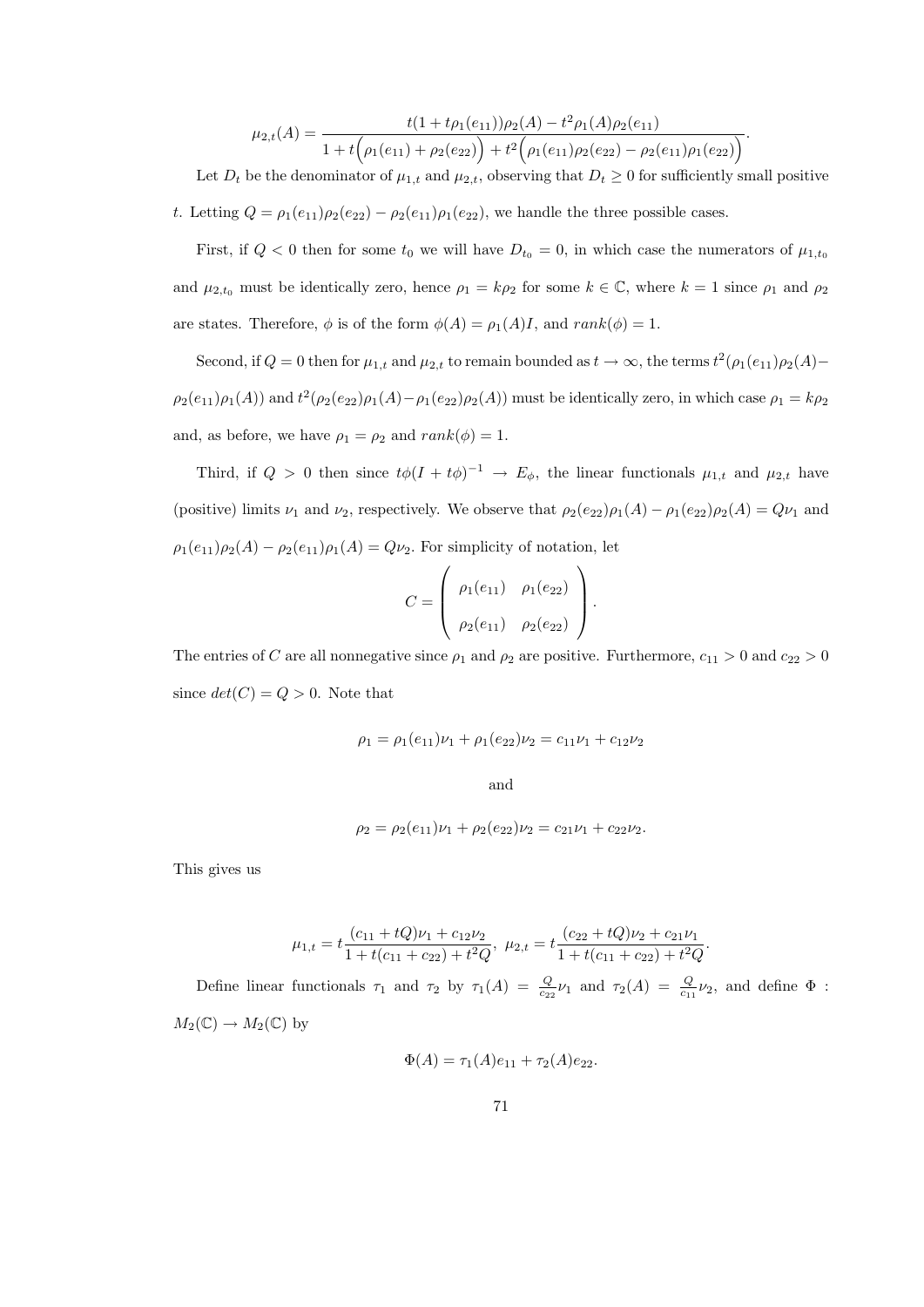The map  $\Phi$  is completely positive since  $\tau_1$  and  $\tau_2$  are positive linear functionals. One readily calculates that for all  $t > 0$  we have

$$
t\Phi(I + t\Phi)^{-1}(A) = \omega_{1,t}(A)e_{11} + \omega_{2,t}(A)e_{22},
$$

where

$$
\omega_{1,t}(A) = \frac{(\frac{tQ}{c_{22}} + \frac{tQ^2}{c_{11}c_{22}})\nu_1}{1 + t(Q/c_{11} + Q/c_{22}) + t^2Q^2/(c_{11}c_{22})}
$$

$$
\omega_{2,t}(A) = \frac{(\frac{tQ}{c_{11}} + \frac{tQ^2}{c_{11}c_{22}})\nu_2}{1 + t(Q/c_{11} + Q/c_{22}) + t^2Q^2/(c_{11}c_{22})}.
$$

and

Since  $Q > 0$ , it follows that both  $\omega_{1,t}$  and  $\omega_{2,t}$  are positive linear functionals for every  $t > 0$ . We conclude that  $\Phi \geq_q 0$ .

However, we find that  $\phi \geq_q \Phi$ . Indeed, one (painstakingly) computes that

$$
\mu_{1,t} \geq \omega_{1,t} \quad \Longleftrightarrow \quad t \frac{(c_{11} + tQ)\nu_1 + c_{12}\nu_2}{1 + t(c_{11} + c_{22}) + t^2 Q} \geq \frac{\left(\frac{tQ}{c_{22}} + \frac{tQ^2}{c_{11}c_{22}}\right)\nu_1}{1 + t(Q/c_{11} + Q/c_{22}) + t^2 Q^2/(c_{11}c_{22})}
$$
\n
$$
\iff \quad \left(c_{11} - \frac{Q}{c_{22}} + t\left(1 - \frac{Q^2}{c_{11}c_{22}}\right)\right)\nu_1
$$
\n
$$
+ c_{12}\left(1 + t(Q/c_{11} + Q/c_{22}) + t^2 Q^2/(c_{11}c_{22})\right)\nu_2 \geq 0.
$$

Looking at the last line, we note that  $c_{11} - \frac{Q}{c_{22}} \geq 0$ ,  $1 - \frac{Q^2}{c_{11}c}$  $\frac{Q^2}{c_{11}c_{22}} \geq 1 - \frac{Q}{c_{11}c_{22}} \geq 0$ , and that the coefficient of  $\nu_2$  is nonnegative. Therefore  $\mu_{1,t} \geq \omega_{1,t}$  for all  $t > 0$ . A similar calculation shows that  $\mu_{2,t} \geq \omega_{2,t}$  for all  $t > 0$ , hence  $\phi \geq_q \Phi$ .

We claim that at least one of  $c_{12}$  and  $c_{21}$  must be nonzero. Indeed, if  $c_{12} = c_{21} = 0$  then  $c_{11} = c_{22} = 1$  and  $\phi(I + t\phi)^{-1} = \frac{1}{1+t}\phi$ , in which case the map  $\vartheta(A) = \rho_1(A)e_{11} + \frac{1}{2}\rho_2(A)e_{22}$ satisfies  $\phi \geq_q \theta \geq_q 0$ , yet  $\theta \neq \phi(I + t\phi)^{-1}$  for any  $t \geq 0$ , contradicting q-purity of  $\phi$ . Therefore, at least one of  $c_{12}$  and  $c_{21}$  is nonzero. In this case, since  $\phi$  is  $q$ -pure we have  $\Phi = \phi(I + t\phi)^{-1}$  for some  $t \geq 0$ . It quickly follows that  $\nu_1$  is a multiple of  $\nu_2$ , which implies that  $\rho_1 = k\rho_2$  for some  $k \in \mathbb{C}$ , and as before we conclude  $\rho_1 = \rho_2$  and  $rank(\phi) = 1$ .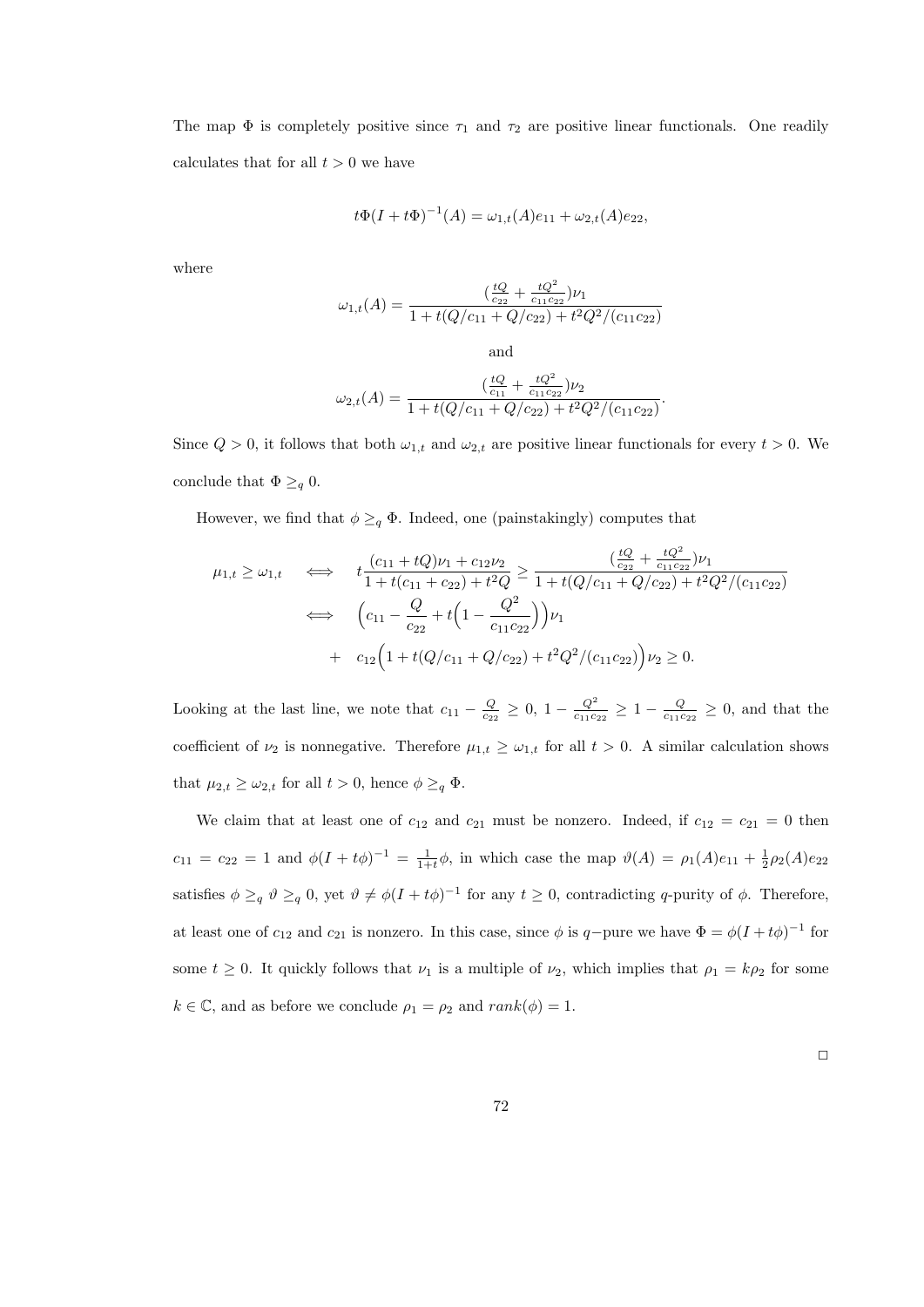The main result of the section now follows immediately from Theorem 8 and Propositions 9 and 10.

**Theorem 11.** If  $\phi : M_2(\mathbb{C}) \to M_2(\mathbb{C})$  is unital and q-pure, then  $\phi$  is either invertible or of the form  $\phi(A) = \rho(A)I$  for some faithful state  $\rho$ .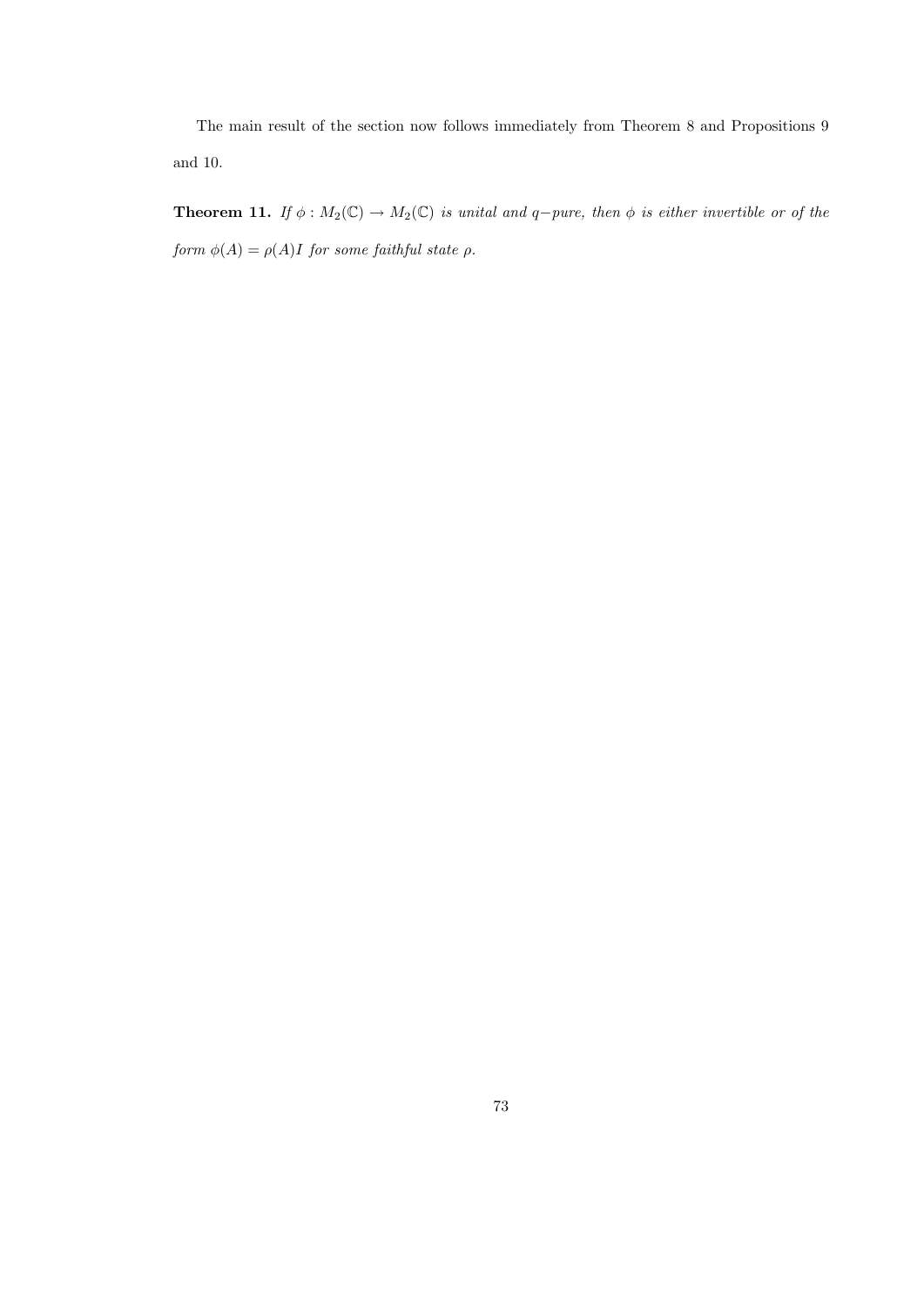# Chapter 6

# It is what it is

### 6.1 Future endeavors

#### **6.1.1** Comparing  $(\phi, \nu)$  and  $(\psi, \nu)$  for q-pure  $\nu$

So far, our boundary weight constructions have distinguished the  $E_0$ -semigroups arising from specific unbounded boundary weights  $\nu(B) = (f, Bf)$  on  $B(L^2(0, \infty))$  and unital q-pure maps on  $M_n(\mathbb{C})$  which either have rank one or are invertible. This leads us to ask how to approach the problem of comparing boundary weight doubles  $(\phi, \nu)$  and  $(\psi, \nu)$  when  $\nu$  is any q-pure boundary weight on  $B(L^2(0,\infty))$ . The issue here is that if  $\nu$  takes a more general form than  $\nu(B) = (f,Bf)$ , we are not yet quite able to reduce the problem of determining cocycle conjugacy to the much simpler problem of finding hypermaximal q-corners between  $\phi$  and  $\psi$ .

#### 6.1.2 Focusing on  $\nu$  and  $\mu$

We can also turn our attention to the unbounded boundary weights  $\nu$  and  $\mu$  to see when they alone can restrict cocycle conjugacy of the induced  $E_0$ -semigroups. We believe that if  $\phi$  and  $\psi$  are unital q-pure maps and  $\nu$  and  $\mu$  are normalized unbounded boundary weights on  $B(L^2(0,\infty))$  such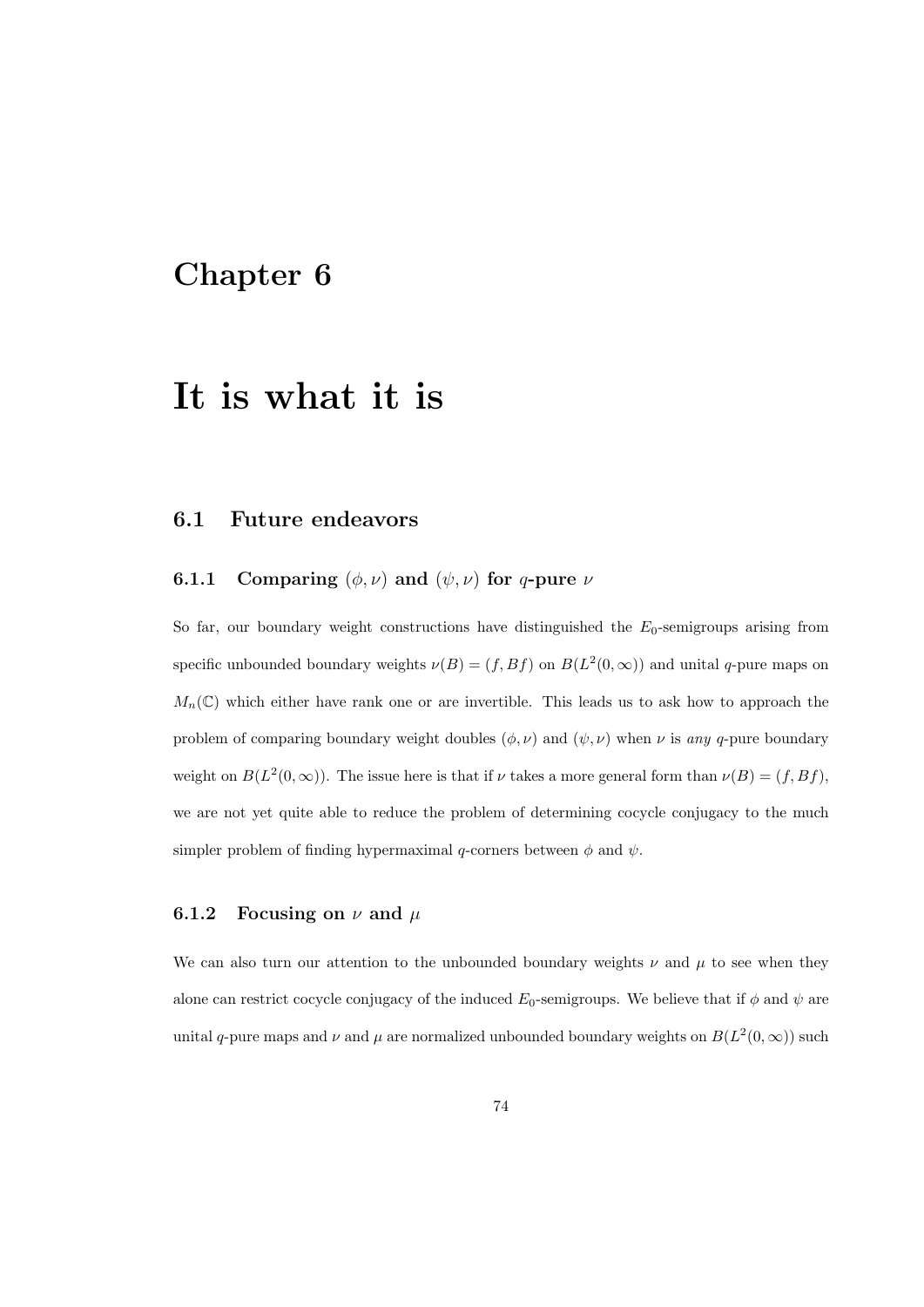that  $(\phi, \nu)$  and  $(\psi, \mu)$  induce cocycle conjugate  $E_0$ -semigroups, then  $\nu$  and  $\mu$  must be connected in the sense of [P2].

#### 6.1.3 Classification of  $q$ -pure maps

How can we classify all unital q-pure maps on  $M_n(\mathbb{C})$ ? As previously mentioned, every unital q-pure map  $\phi: M_n(\mathbb{C}) \to M_n(\mathbb{C})$  for  $n \leq 2$  is either invertible or has rank one. This seems to be the case for all  $n \in \mathbb{N}$ . However, the methods we used for the  $n \leq 2$  case become unwieldy for  $n > 3$ . It also seems that every non-invertible q-positive map can be decomposed, in some fashion, into the direct sum of other q-positive maps.

Even if we find all the unital  $q$ -pure maps, the problem of finding all unital  $q$ -positive maps remains. This class of maps is simply enormous in size and appears unrealistically large to classify. Regardless, it is still reasonable to compare some simple  $q$ -positive maps, such as those of the form  $A \to \rho(A)I$ , where  $\rho$  is any state on  $M_n(\mathbb{C})$ . The problem of determining the existence of a hypermaximal q-corner between unital q-positive maps is much more difficult if the maps are not q-pure. This is due to the fact that a generic unital q-positive map may have a large class of  $q$ subordinates, whereas the non-trivial q-subordinates of a unital  $q$ -pure map are easily identifiable and must have norm strictly less than one.

### 6.2 Some conjectures

**Conjecture:** If  $\phi : M_n(\mathbb{C}) \to M_n(\mathbb{C})$  is unital and q-pure, then rank $(\phi) = 1$  or  $\phi$  is invertible.

**Conjecture** Let  $\phi$  and  $\psi$  be unital rank one q-pure maps on  $M_n(\mathbb{C})$  and  $M_k(\mathbb{C})$ , respectively. Let v be a normalized unbounded boundary weight on  $B(L^2(0,\infty))$  of the form  $\nu(B) = (f,Bf)$ , and let  $\alpha^d$  and  $\beta^d$  be the minimal  $E_0$ -semigroups induced by the boundary weight doubles  $(\phi, \nu)$ and  $(\psi, \nu)$ , respectively. If  $\alpha^d$  and  $\beta^d$  are paired, then  $n = k$ .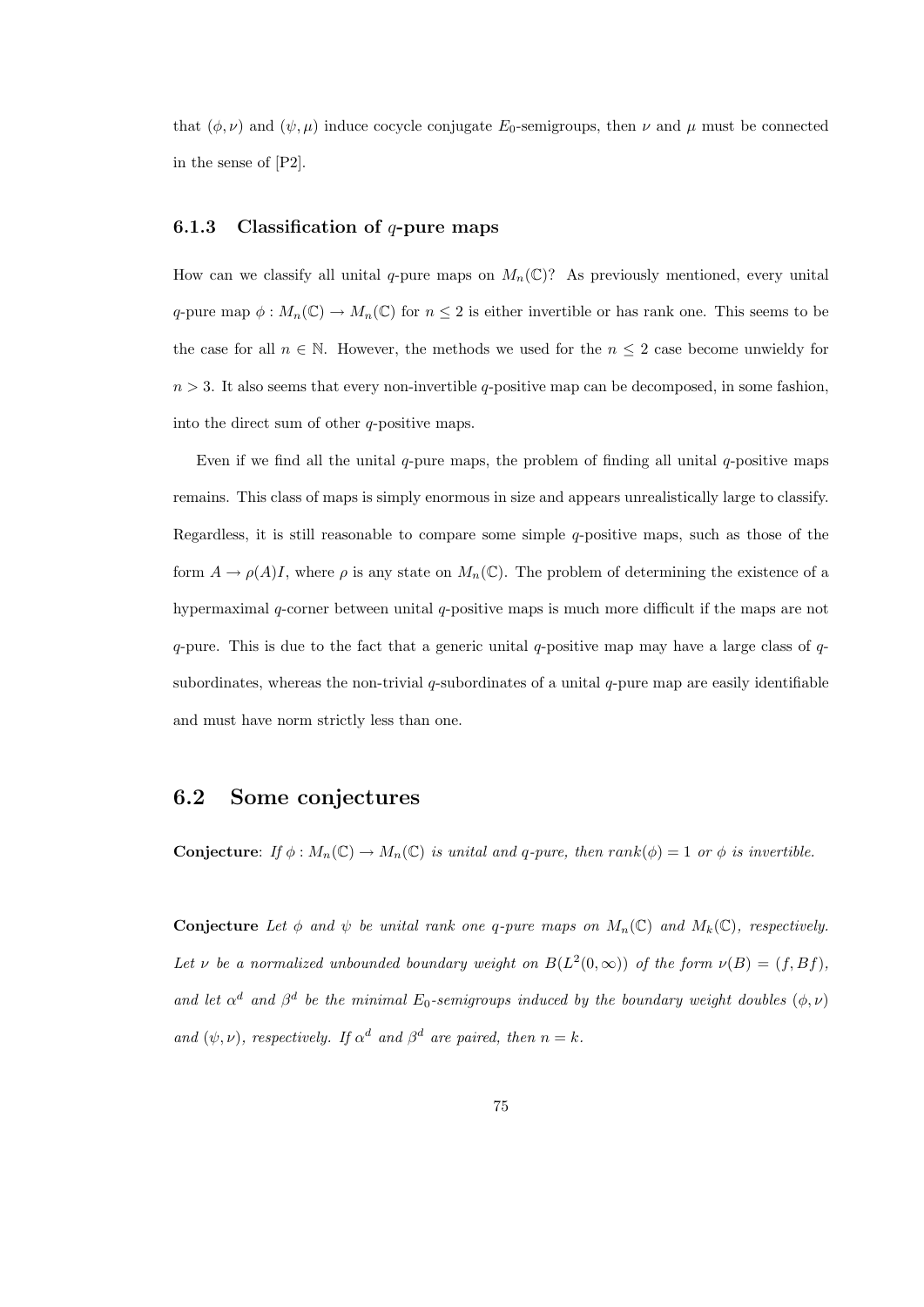**Conjecture:** Let  $\phi$  and  $\psi$  be unital q-pure maps on  $M_n(\mathbb{C})$  and  $M_k(\mathbb{C})$ , respectively, and let  $\nu$ and  $\mu$  be normalized unbounded boundary weights on  $B(L^2(0,\infty))$ . If the boundary weight doubles  $(\phi, \nu)$  and  $(\psi, \mu)$  induce cocycle conjugate  $E_0$ -semigroups, then there is a hypermaximal q-corner from  $\nu$  to  $\mu$  in the sense of [P2].

A similar, even stronger conjecture:

**Conjecture:** Let  $\phi$  and  $\psi$  be unital q-pure maps on  $M_n(\mathbb{C})$  and  $M_k(\mathbb{C})$ , respectively, and let v and  $\mu$  be normalized unbounded boundary weights on  $B(L^2(0,\infty))$ . Then  $(\phi,\nu)$  and  $(\psi,\mu)$  induce cocycle conjugate  $E_0$ -semigroups if and only if there exist hypermaximal q-corners  $\gamma$  from  $\phi$ to  $\psi$  and  $\eta$  from  $\nu$  to  $\mu$ .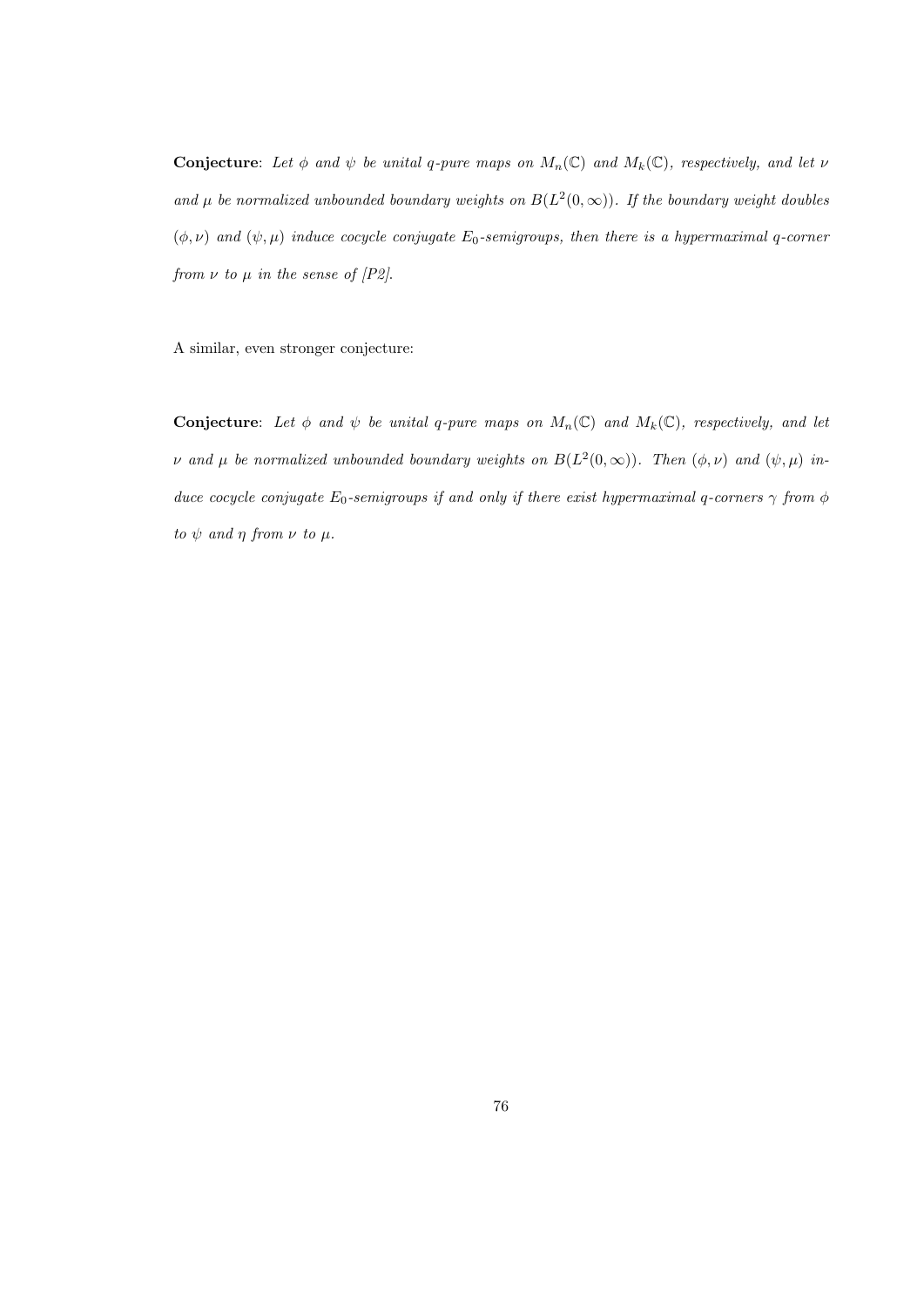# Bibliography

- [A1] W.B. Arveson, The canonical anticommutation relations, available online at http://math.berkeley.edu/ arveson/Dvi/car.pdf, 2008.
- [A2] W.B. Arveson, Noncommutative Dynamics and E-semigroups, Springer-Verlag New York, Inc., New York, 2003.
- [A3] W.B. Arveson, On the index and dilations of completely positive semigroups, Internat. J. Math 10 (1999), no. 7, 791-823.
- [A4] W.B. Arveson, The Index of a Quantum Dynamical Semigroup, J. Funct. An. 146 (1997), 557-588.
- [A5] W.B. Arveson, *Continuous Analogues of Fock space*, Memoirs Amer. Math. Soc. 80 (1989).
- [A6] W.B. Arveson, An addition formula for the index of semigroups of endomorphisms of  $B(H)$ , Pac. J. Math 137 (1989), no. 1, 19-36.
- [Bh] B.V.R. Bhat, An index theory for quantum dynamical semigroups, Trans. A.M.S. 348 (1996), no. 2, 561-583.
- [BR1] O. Bratteli and D. Robinson, Operator Algebras and Quantum Statistical Mechanics 1, 2nd ed., Springer, Berlin, Germany 2002.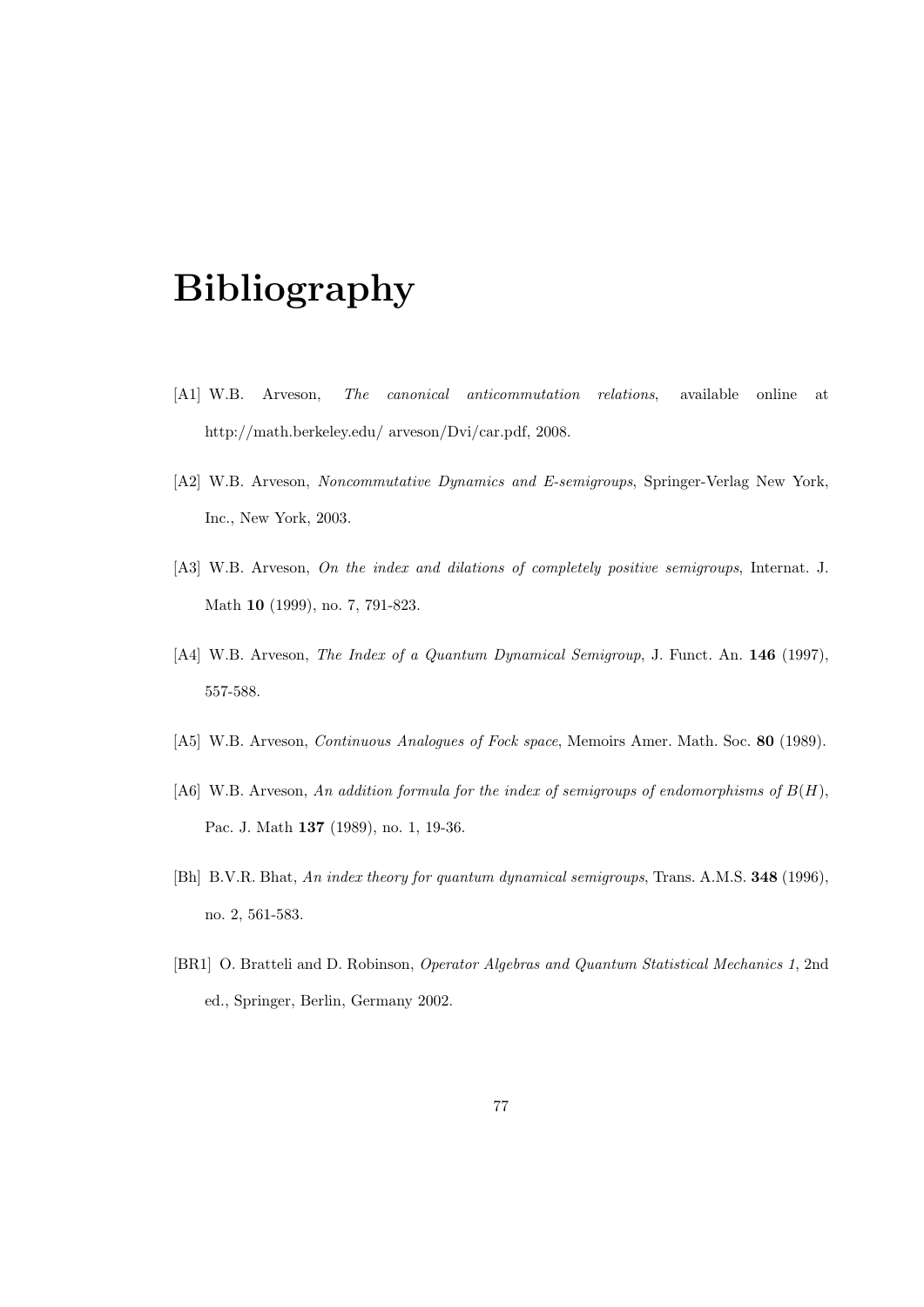- [BR2] O. Bratteli and D. Robinson, Operator Algebras and Quantum Statistical Mechanics 2, 2nd ed., Springer, Berlin, Germany 2002.
- [Ch] M. Choi, Completely positive linear maps on complex matrices, Lin. Alg. Appl. 10 (1975), 285-290.
- [EL] D.E. Evans and J.T. Lewis, Dilations of irreversible evolutions in algebraic quantum theory, Comm. Dubl. Inst. Adv. Studies Ser A 24 (1977).
- [Gl] J.G. Glimm, On a certain class of operators algebras, Trans. Amer. Math. Soc. 95 (1960), 318-340.
- [KR] R. Kadison and J. Ringrose, Fundamentals of the Theory of Operator Algebras, Vol. II, Academic Press, Orlando, 1986.
- [MP] D. Markiewicz and R.T. Powers, *Local unitary cocycles of*  $E_0$ *-semigroups*, arXiv:0805.2821v1, 9 May (2008).
- [Pa] V.I. Paulsen, Completely bounded maps and dilations, Longman Scientific and Technical, Essex, England, 1986.
- [P1] R.T. Powers, Continous spatial semigroups of completely positive maps of B(H), New York Journal of Mathematics 9 (2003), 165-269.
- [P2] R.T. Powers, Construction of  $E_0$ -semigroups of  $B(5)$  from CP-flows, Contemporary Mathematics 335 (2003), 57-97.
- [P3] R. T. Powers, Induction of semigroups of endomorphisms of  $B(5)$  from completely positive semigroups of  $(n \times n)$  matrix algebras, Internat. J. Math. 10 (1999), no. 7, 773-790.
- [P4] R.T. Powers, New examples of continuous spatial semigroups of ∗-endomorphisms of  $B(5)$ , Internat. J. Math. 10 (1999), no. 2, 215-288.